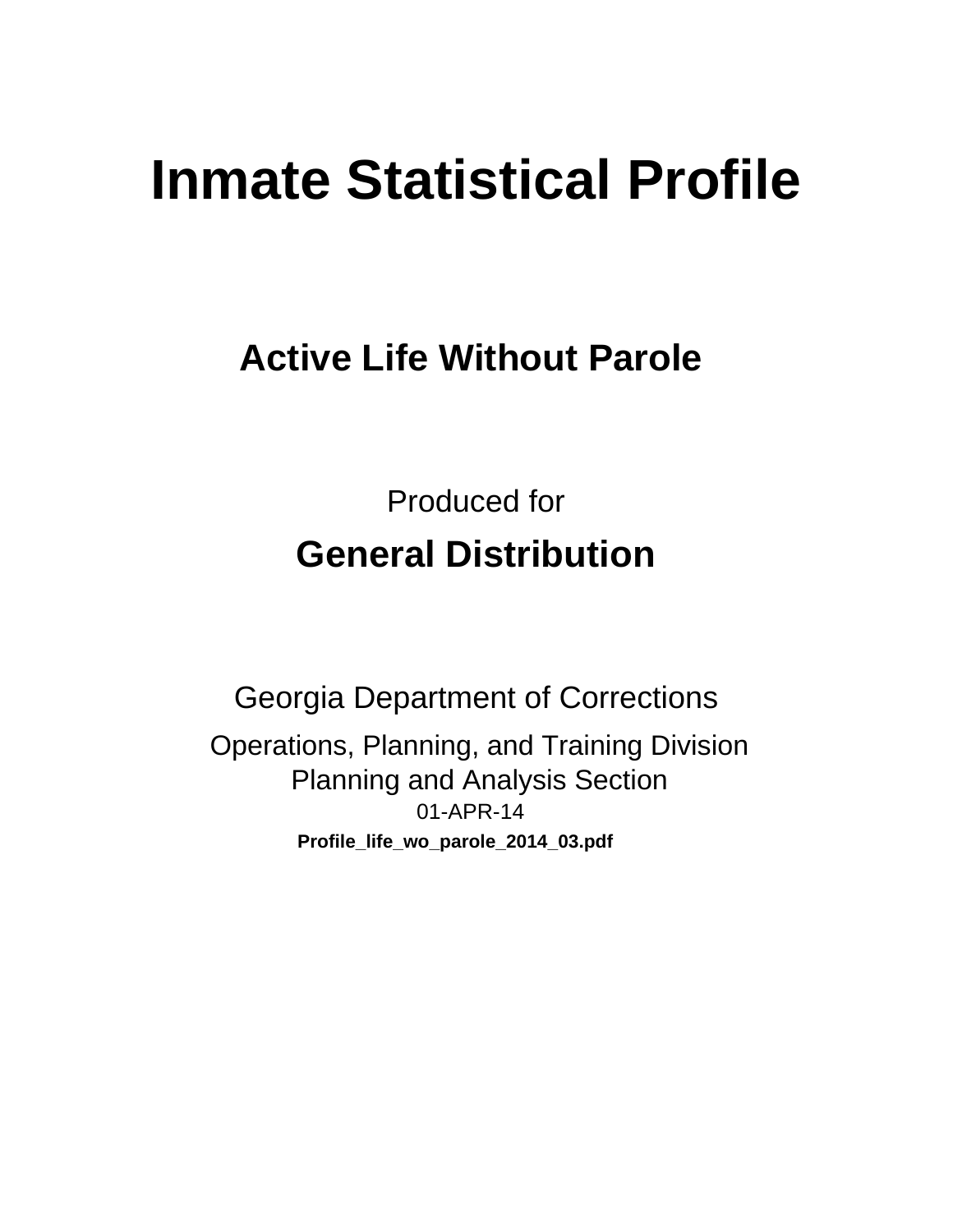## **Inmate Statistical Profile 01-APR-14**

Contents

**Active Life Without Parole** 

Produced for General Distribution

## **Table of Contents**

| <b>Demographic information</b>                                       |
|----------------------------------------------------------------------|
| 90 Current age, broken out in ten year age groups                    |
| 6 Race group                                                         |
| 7 Marital status, self-reported at entry to prison                   |
| 8 Number of children, self-reported at entry to prison               |
| 9 Religious affiliation, self-reported at entry to prison            |
| 10 Home county - self-reported at entry to prison                    |
| 14 Socioeconomic class, self-reported at entry to prison             |
| 15 Environment to age 16, self-reported at entry to prison           |
| 16 Guardian status to age 16, self-reported at entry to prison       |
| 17 Employment status before prison, self-reported at entry to prison |
| 18 Age at admission                                                  |
| 20 Height, measured at entry to prison                               |
| 21 Weight, measured at entry to prison                               |
| 22 Military service                                                  |
| <b>Correctional information</b>                                      |
| 23 Type of admission to prison                                       |
| 24 Current / last security status                                    |
| 25 Current / last institution type                                   |
| 26 Institution type - transitional centers                           |
| 27 Institution type - county prisons                                 |
| 28 Institution type - state prisons                                  |
| 29 Institution type - private prisons                                |
| 30 Institution type - pre-release centers                            |
| 31 Institution type - inmate boot camp                               |
| 32 Number of disciplinary reports                                    |
| 33 Number of transfers                                               |
| 34 Number of escapes                                                 |
| 35 Time served in current (or last) institution                      |
| <b>Educational, psychological and physical information</b>           |
| 36 Highest grade level attained                                      |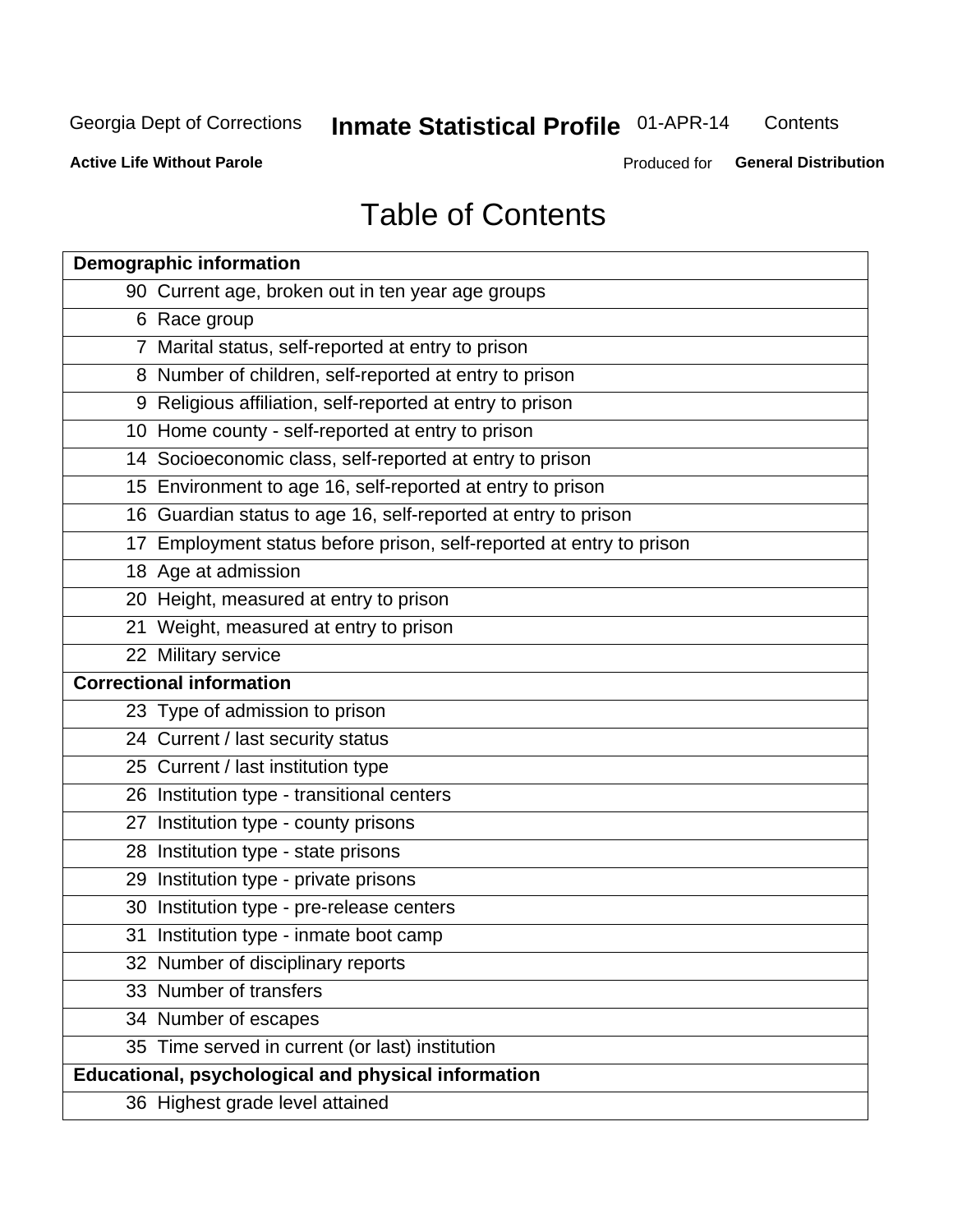## **Inmate Statistical Profile 01-APR-14**

Contents

**Active Life Without Parole** 

Produced for General Distribution

## **Table of Contents**

| <b>Educational, psychological and physical information</b>       |
|------------------------------------------------------------------|
| 37 Culture fair IQ scores                                        |
| 38 Wide Range Achievement Test (WRAT) reading score              |
| 39 Wide Range Achievement Test (WRAT) math score                 |
| 40 Wide Range Achievement Test (WRAT) spelling score             |
| 41 Scope of substance abuse - summary                            |
| 42 Scope of substance abuse - detail                             |
| 43 Current / last mental health treatment level                  |
| 44 PULHESDWIT medical scale - 'P' overall condition ('P'hysical) |
| 45 PULHESDWIT medical scale - 'U' upper body                     |
| 46 PULHESDWIT medical scale - 'L' lower body                     |
| 47 PULHESDWIT medical scale - 'H' hearing                        |
| 48 PULHESDWIT medical scale - 'E' vision                         |
| 49 PULHESDWIT medical scale -'S' psychiatric                     |
| 50 PULHESDWIT medical scale - 'D' dental                         |
| 51 PULHESDWIT medical scale - 'W' work ability                   |
| 52 PULHESDWIT medical scale - 'I' impairment                     |
| 53 PULHESDWIT medical scale - 'T' transportability               |
| 54 Criminality in family, self-reported                          |
| 55 Alcoholism in family, self-reported                           |
| 56 Drug abuse in family, self-reported                           |
| 57 Subjected to frequent beatings, self-reported                 |
| 58 Father absent during inmate's childhood                       |
| 59 Mother absent during inmate's childhood                       |
| 60 Inmate diagnosed as manipulative                              |
| 61 Inmate diagnosed as assaultive                                |
| <b>Crimes and criminal history information</b>                   |
| 62 Number of prior Georgia incarcerations                        |
| 63 Prison sentence in years                                      |
| 64 Primary offense, broken out into felonies vs misdemeanors     |
| 65 Primary offense, broken out into six broad crime categories   |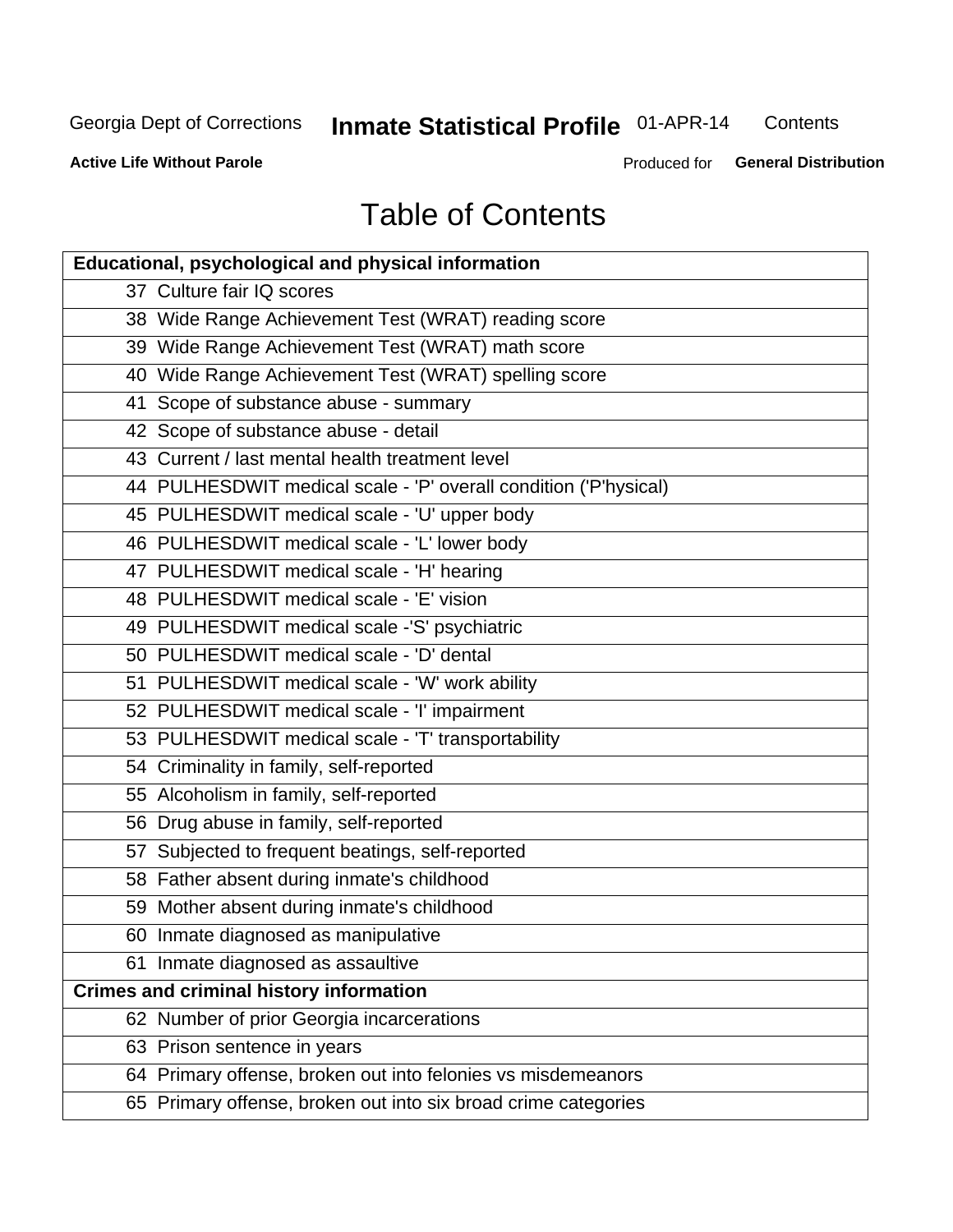#### **Inmate Statistical Profile 01-APR-14** Contents

**Active Life Without Parole** 

Produced for General Distribution

## **Table of Contents**

| <b>Crimes and criminal history information</b>        |
|-------------------------------------------------------|
| 66 Primary offense, detailed offense code             |
| 67 County of conviction of primary offense            |
| 71 Circuit of conviction of primary offense           |
| 73 Years served (jail + prison) in this incarceration |
| <b>Medical information</b>                            |
| 74 Results of most recent HIV test                    |
| 75 Results of most recent tuberculosis test           |
| 76 Results of most recent syphilis test               |
| 77 Results of most recent Hepatitis-C test            |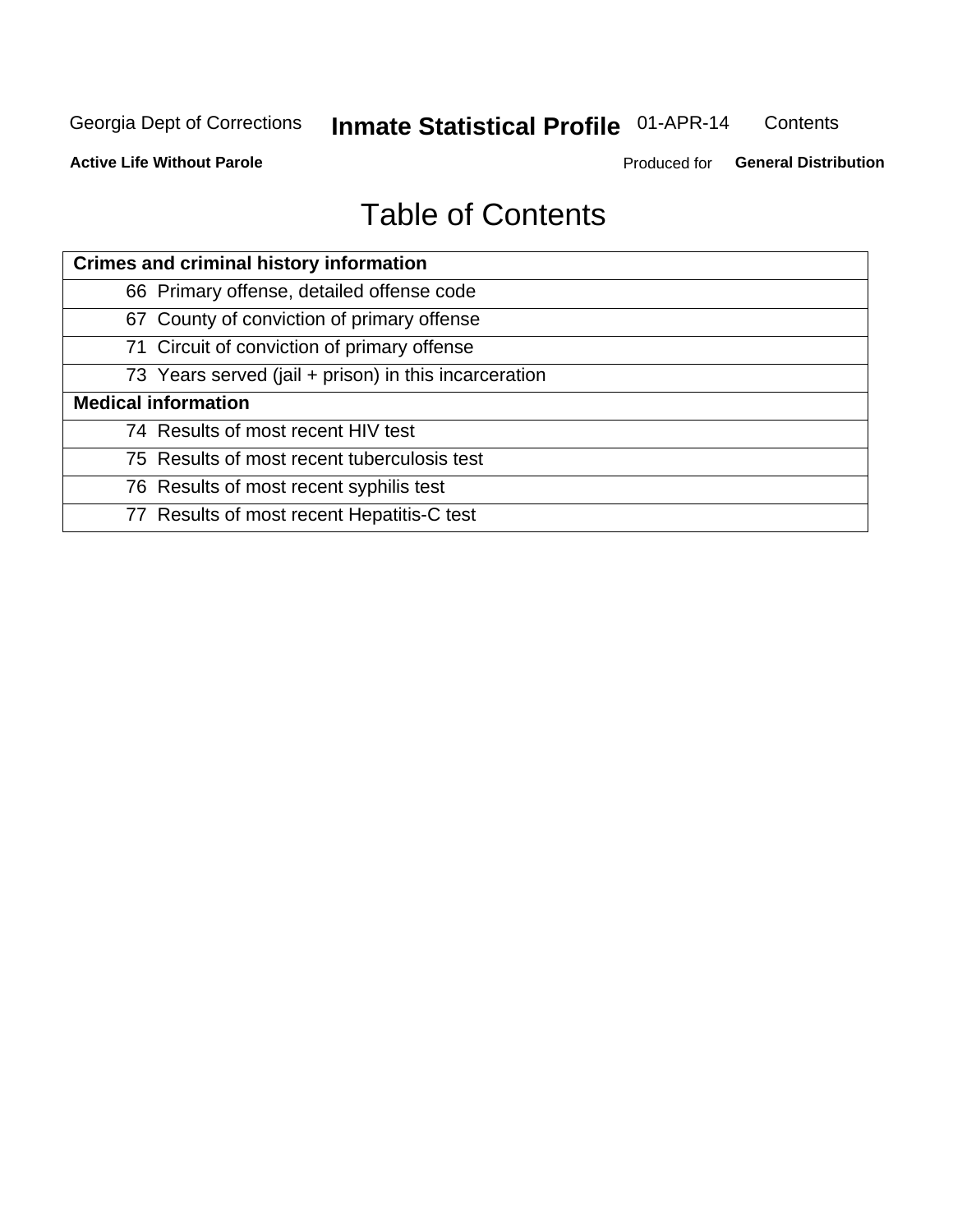#### Inmate Statistical Profile 01-APR-14 Page 90

#### **Inmates Released During Fy 2013**

#### Produced for General Distribution

#### Current age, broken out in ten-year age groups

COL % - percent each COUNT is of its particular column

|                          |              | <b>Male</b> |         |              | <b>Female</b> |       |              | <b>Total</b> |
|--------------------------|--------------|-------------|---------|--------------|---------------|-------|--------------|--------------|
| <b>Current Age</b>       | <b>Count</b> | Col %       | Row %   | <b>Count</b> | Col %         | Row % | <b>Total</b> | Col %        |
| <b>Teens (1-19)</b>      | 8            | 0.85%       | 100.00% |              |               |       | 8            | 0.83%        |
| <b>Twenties (20-29)</b>  | 132          | 14.09%      | 95.65%  | 6            | 22.22%        | 4.35% | 138          | 14.32%       |
| Thirties (30-39)         | 255          | 27.21%      | 97.33%  |              | 25.93%        | 2.67% | 262          | 27.18%       |
| <b>Forties (40-49)</b>   | 279          | 29.78%      | 97.55%  |              | 25.93%        | 2.45% | 286          | 29.67%       |
| <b>Fifties (50-59)</b>   | 185          | 19.74%      | 96.35%  |              | 25.93%        | 3.65% | 192          | 19.92%       |
| <b>Sixties (60-69)</b>   | 59           | $6.30\%$    | 100.00% |              |               |       | 59           | 6.12%        |
| Seventy + (70 and above) | 19           | 2.03%       | 100.00% |              |               |       | 19           | 1.97%        |
| <b>Total Reported</b>    | 937          | 100%        | 97.20%  | 27           | 100%          | 2.80% | 964          | 100.0%       |

| _____ | 027<br>JJ.<br>$ -$ | _ | 964 |
|-------|--------------------|---|-----|

| Mean<br>(average)      | 42.41    | 40.56 | 42.36 |
|------------------------|----------|-------|-------|
| <b>Median (middle)</b> |          |       |       |
| Mode (most frequent)   | n,<br>JZ | 29    | 33    |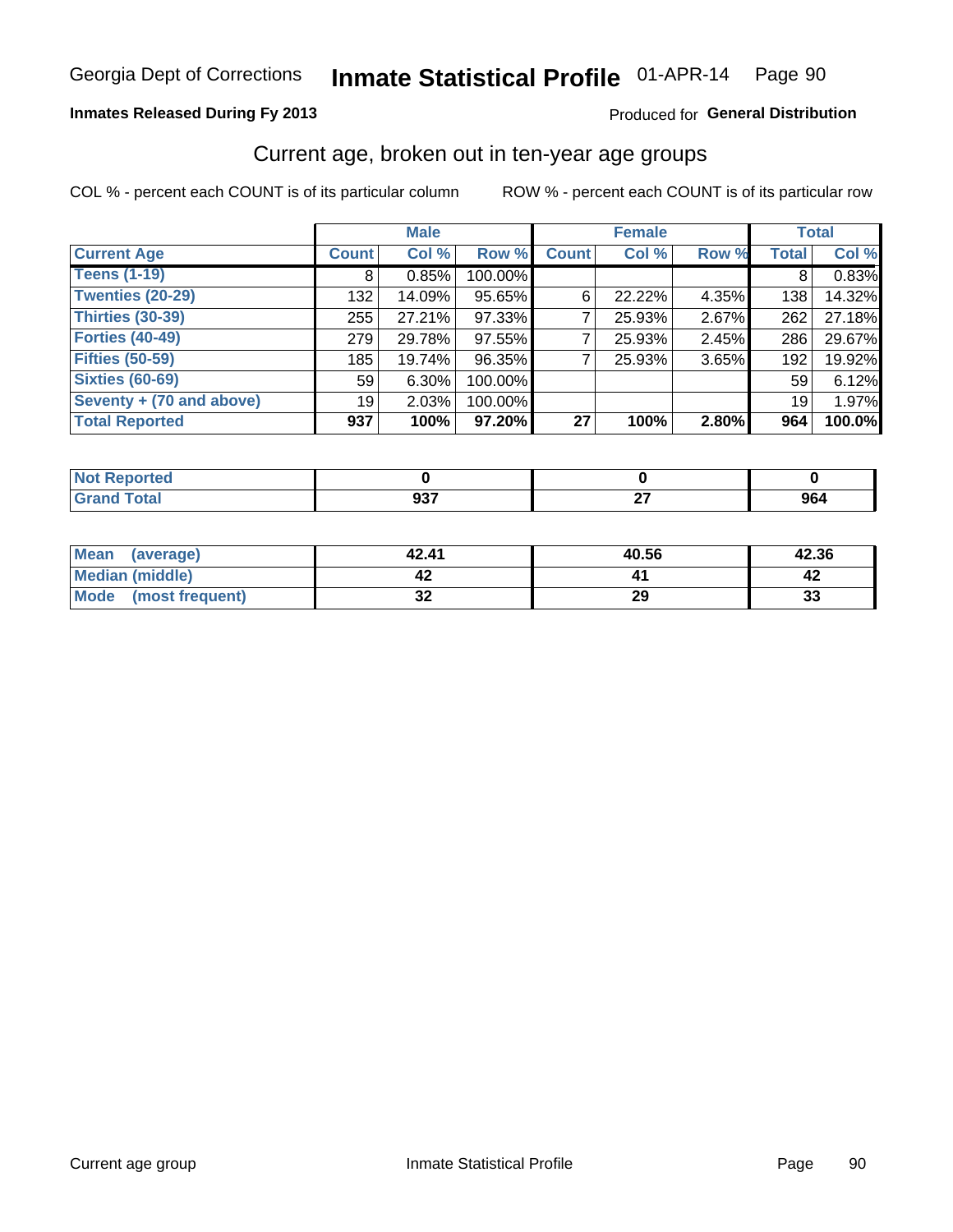#### Inmate Statistical Profile 01-APR-14 Page 91

#### **Active Life Without Parole**

Produced for General Distribution

#### Race group

COL % - percent each COUNT is of its particular column

|                              |              | <b>Male</b> |          |                    | <b>Female</b> |       |              | <b>Total</b> |
|------------------------------|--------------|-------------|----------|--------------------|---------------|-------|--------------|--------------|
| <b>Race Group</b>            | <b>Count</b> | Col %       |          | <b>Row % Count</b> | Col %         | Row % | <b>Total</b> | Col %        |
| <b>White</b>                 | 214          | 22.84%      | 94.69%   | 12                 | 44.44%        | 5.31% | 226          | 23.44%       |
| <b>Black</b><br>$\mathbf{2}$ | 697          | 74.39%      | 98.03%   | 14                 | 51.85%        | 1.97% | 711          | 73.76%       |
| <b>Other</b><br>5.           |              | $.11\%$     | 100.00%  |                    |               |       |              | .10%         |
| <b>Asian</b><br>6            | 4            | .43%        | 100.00%  |                    |               |       | 4            | .41%         |
| <b>Hispanic</b><br>10        | 21           | 2.24%       | 95.45%   |                    | 3.70%         | 4.55% | 22           | 2.28%        |
| <b>Total Reported</b>        | 937          | 100%        | $97.2\%$ | 27                 | 100%          | 2.8%  | 964          | 100%         |

| .<br>тео |                   |          |     |
|----------|-------------------|----------|-----|
|          | ົາ<br><b>ນວ</b> າ | ~-<br>-- | 964 |

| M | - - - | Piavn |
|---|-------|-------|
|   |       |       |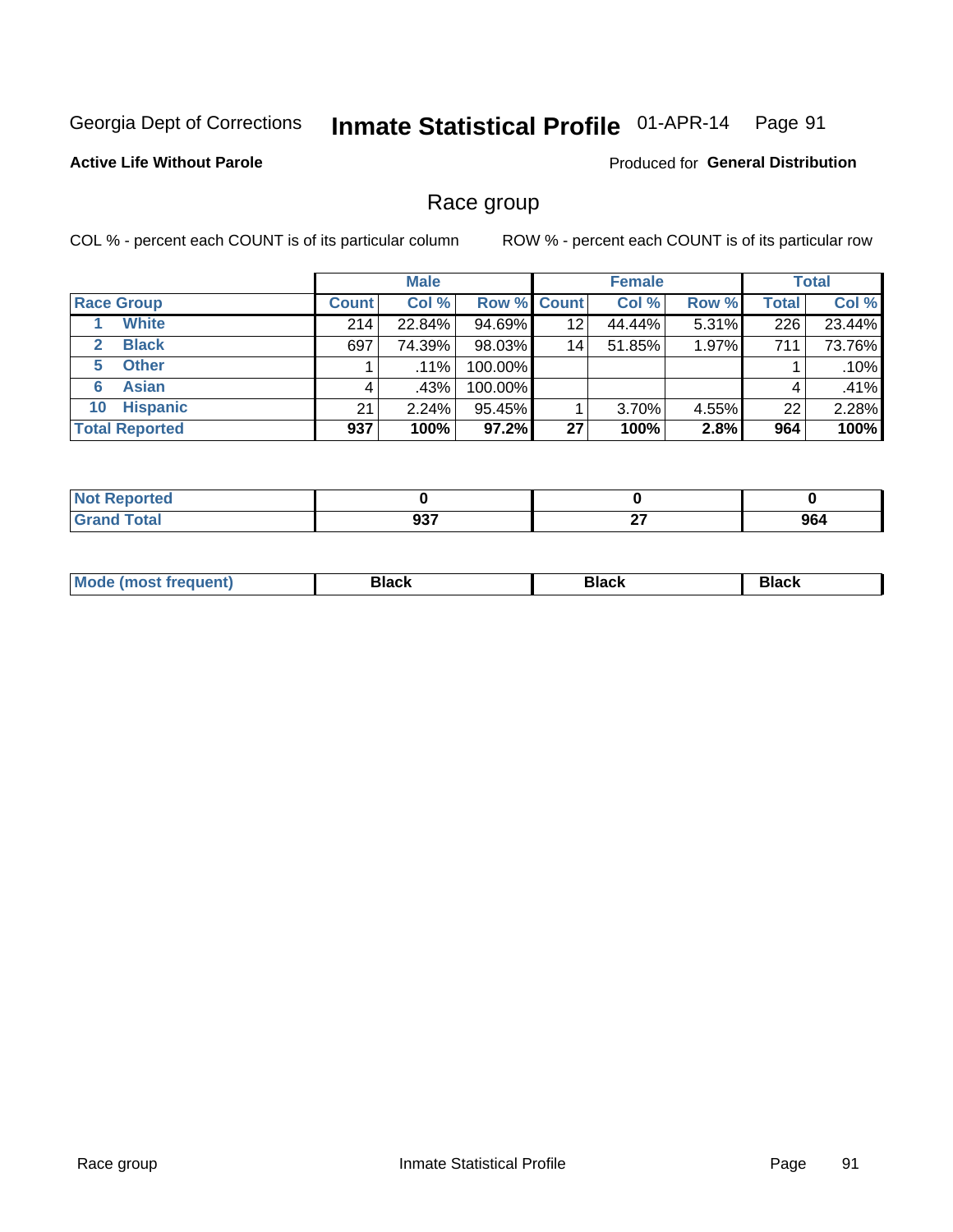#### Inmate Statistical Profile 01-APR-14 Page 7

#### **Active Life Without Parole**

#### Produced for General Distribution

### Marital status, self-reported at entry to prison

COL % - percent each COUNT is of its particular column

|                            |              | <b>Male</b> |         |                 | <b>Female</b> |        |              | <b>Total</b> |
|----------------------------|--------------|-------------|---------|-----------------|---------------|--------|--------------|--------------|
| <b>Marital Status</b>      | <b>Count</b> | Col %       | Row %   | <b>Count</b>    | Col %         | Row %  | <b>Total</b> | Col %        |
| <b>Unknown</b><br>$\bf{0}$ |              | $.32\%$     | 100.00% |                 |               |        | 3            | .31%         |
| <b>Divorced</b><br>D       | 72           | 7.68%       | 97.30%  | 2               | 7.41%         | 2.70%  | 74           | 7.68%        |
| <b>Married</b><br>М        | 136          | 14.51%      | 95.77%  | 6               | 22.22%        | 4.23%  | 142          | 14.73%       |
| <b>Separated</b><br>S.     | 22           | 2.35%       | 91.67%  | 2               | 7.41%         | 8.33%  | 24           | 2.49%        |
| <b>Unmarried</b><br>U      | 685          | 73.11%      | 98.28%  | 12              | 44.44%        | 1.72%  | 697          | 72.30%       |
| <b>Widow</b><br>W          | 19           | 2.03%       | 79.17%  | 5               | 18.52%        | 20.83% | 24           | 2.49%        |
| <b>Total Reported</b>      | 937          | 100%        | 97.2%   | 27 <sup>1</sup> | 100%          | 2.8%   | 964          | 100%         |

| <b>Not Reported</b><br>. <b>.</b> |            |           |            |
|-----------------------------------|------------|-----------|------------|
| <b>Total</b>                      | 027<br>JJ. | ~-<br>. . | ne.<br>ฮบฯ |

|--|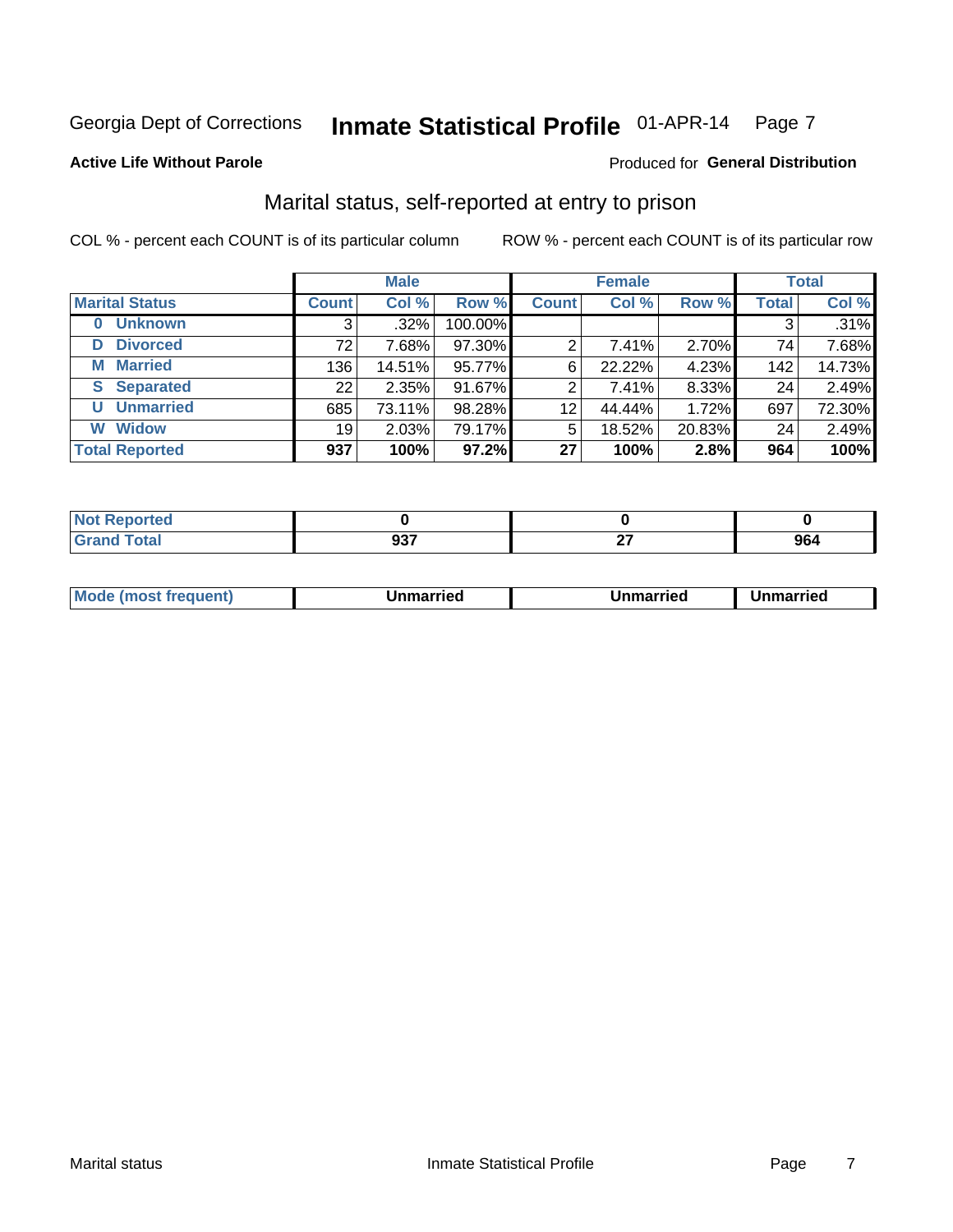#### Inmate Statistical Profile 01-APR-14 Page 8

#### **Active Life Without Parole**

#### Produced for General Distribution

### Number of children, self reported at entry to prison

COL % - percent each COUNT is of its particular column

|                           |                 | <b>Male</b> |         |              | <b>Female</b> |       | <b>Total</b> |        |
|---------------------------|-----------------|-------------|---------|--------------|---------------|-------|--------------|--------|
| <b>Number of Children</b> | <b>Count</b>    | Col %       | Row %   | <b>Count</b> | Col %         | Row % | <b>Total</b> | Col %  |
| $\bf{0}$                  | 350             | 37.72%      | 97.22%  | 10           | 37.04%        | 2.78% | 360          | 37.70% |
|                           | 221             | 23.81%      | 96.93%  | 7            | 25.93%        | 3.07% | 228          | 23.87% |
| $\overline{2}$            | 154             | 16.59%      | 98.09%  | 3            | 11.11%        | 1.91% | 157          | 16.44% |
| 3                         | 90              | 9.70%       | 96.77%  | 3            | 11.11%        | 3.23% | 93           | 9.74%  |
| 4                         | 65              | 7.00%       | 98.48%  |              | 3.70%         | 1.52% | 66           | 6.91%  |
| 5                         | 30 <sup>1</sup> | 3.23%       | 90.91%  | 3            | 11.11%        | 9.09% | 33           | 3.46%  |
| 6                         | 7               | 0.75%       | 100.00% |              |               |       | 7            | 0.73%  |
| 7                         | 3               | 0.32%       | 100.00% |              |               |       | 3            | 0.31%  |
| 8                         |                 | 0.11%       | 100.00% |              |               |       |              | 0.10%  |
| $\boldsymbol{9}$          | 2               | 0.22%       | 100.00% |              |               |       | 2            | 0.21%  |
| 10                        | 2               | 0.22%       | 100.00% |              |               |       | 2            | 0.21%  |
| Over 10                   | 3               | 0.32%       | 100.00% |              |               |       | 3            | 0.31%  |
| <b>Total Reported</b>     | 928             | 100%        | 97.17%  | 27           | 100%          | 2.83% | 955          | 100%   |

| тео    |        |               |     |
|--------|--------|---------------|-----|
| $\sim$ | $\sim$ | $-$<br>$\sim$ | 964 |

| <b>Mean</b><br>(average) | 1.46 | 1.52 | 1.46 |
|--------------------------|------|------|------|
| <b>Median (middle)</b>   |      |      |      |
| Mode (most frequent)     |      |      |      |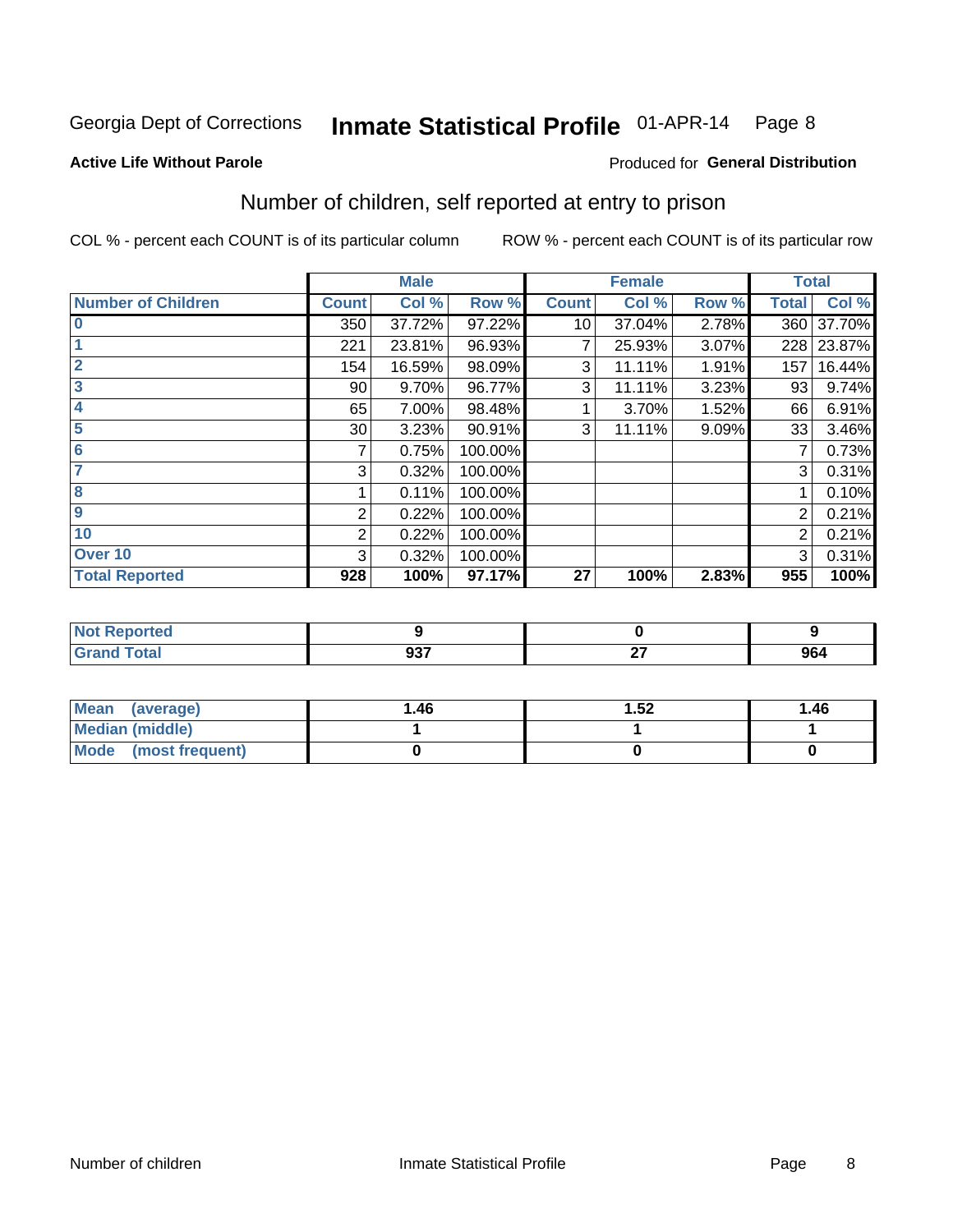#### Inmate Statistical Profile 01-APR-14 Page 9

Produced for General Distribution

#### **Active Life Without Parole**

#### Religious affiliation, self-reported at entry to prison

COL % - percent each COUNT is of its particular column

|              |                              |                | <b>Male</b> |         |                | <b>Female</b> |       |       | <b>Total</b> |
|--------------|------------------------------|----------------|-------------|---------|----------------|---------------|-------|-------|--------------|
|              | <b>Religious Affiliation</b> | <b>Count</b>   | Col %       | Row %   | <b>Count</b>   | Col %         | Row % | Total | Col %        |
|              | Islam                        | 45             | 8.02%       | 95.74%  | $\overline{2}$ | 11.11%        | 4.26% | 47    | 8.12%        |
| $\mathbf{2}$ | <b>Catholic</b>              | 21             | 3.74%       | 95.45%  |                | 5.56%         | 4.55% | 22    | 3.80%        |
| 3            | <b>Baptist</b>               | 258            | 45.99%      | 95.56%  | 12             | 66.67%        | 4.44% | 270   | 46.63%       |
| 4            | <b>Methodist</b>             | 10             | 1.78%       | 100.00% |                |               |       | 10    | 1.73%        |
| 7            | <b>Chc Of God</b>            |                | .18%        | 100.00% |                |               |       |       | .17%         |
| 8            | <b>Holiness</b>              | 21             | 3.74%       | 95.45%  |                | 5.56%         | 4.55% | 22    | 3.80%        |
| 9            | <b>Jewish</b>                |                | .18%        | 100.00% |                |               |       |       | .17%         |
| 10           | <b>Anglican</b>              |                | .18%        | 100.00% |                |               |       |       | .17%         |
| 12           | <b>Hindu</b>                 | $\overline{2}$ | .36%        | 100.00% |                |               |       | 2     | .35%         |
| 16           | <b>Seven D Ad</b>            | 4              | .71%        | 100.00% |                |               |       | 4     | .69%         |
| 17           | <b>Jehovah Wt</b>            | 9              | 1.60%       | 100.00% |                |               |       | 9     | 1.55%        |
| 18           | <b>Latr Day S</b>            |                | .18%        | 100.00% |                |               |       |       | .17%         |
| 20           | <b>Other Prot</b>            | 77             | 13.73%      | 97.47%  | 2              | 11.11%        | 2.53% | 79    | 13.64%       |
| 96           | <b>None</b>                  | 110            | 19.61%      | 100.00% |                |               |       | 110   | 19.00%       |
|              | <b>Total Reported</b>        | 561            | 100%        | 96.89%  | 18             | 100%          | 3.11% | 579   | 100%         |

| ortea<br>. nepr<br>$\sim$ | 27c<br>, I V |              | 385 |
|---------------------------|--------------|--------------|-----|
| المفماد                   | 027<br>99 I  | $\sim$<br>-- | 964 |

| <b>Mode (most frequent)</b><br>Baptist | Baptist | 3aptist |
|----------------------------------------|---------|---------|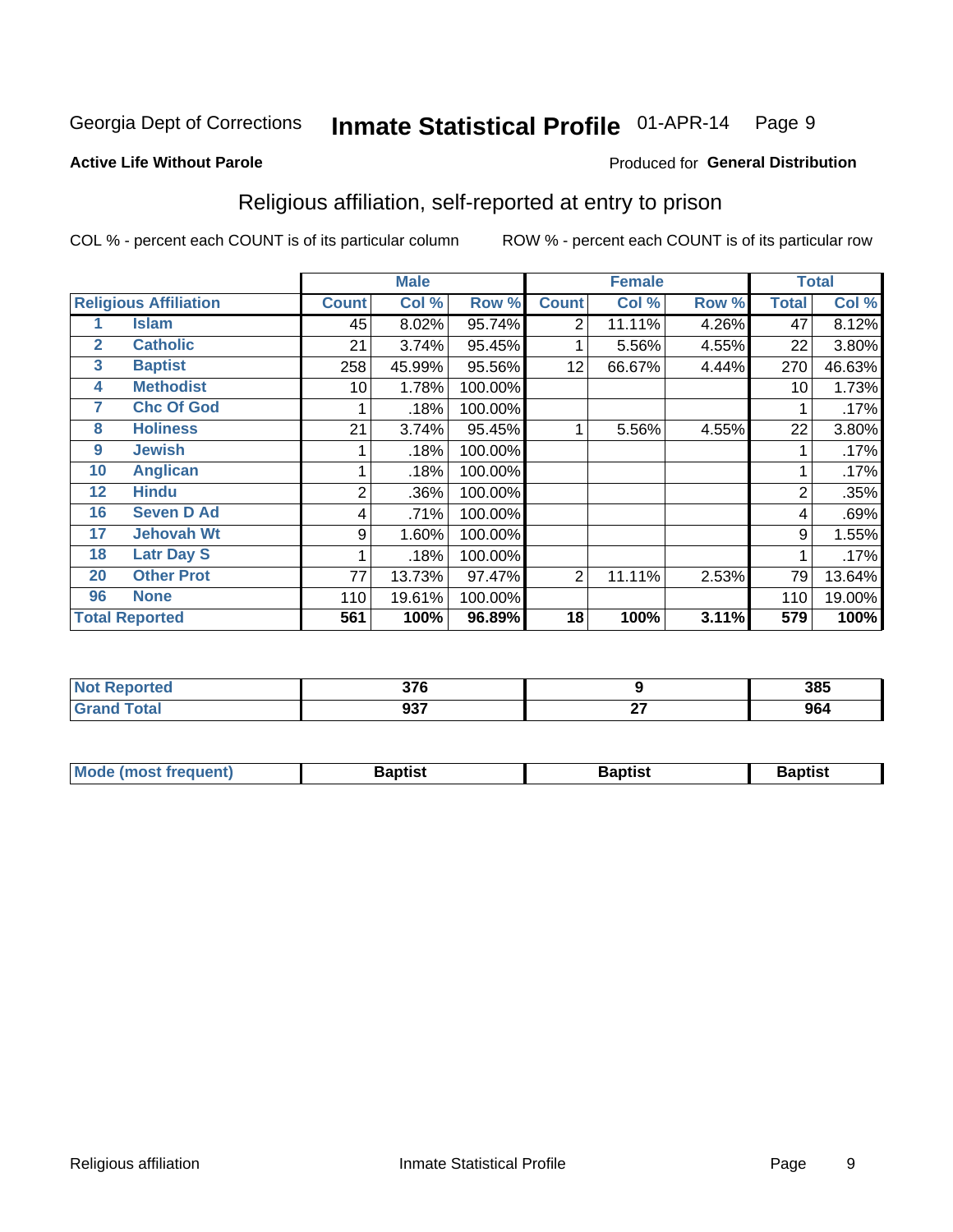#### Inmate Statistical Profile 01-APR-14 Page 10

#### **Active Life Without Parole**

#### **Produced for General Distribution**

### Home county, self-reported at entry to prison

COL % - percent each COUNT is of its particular column

|     |                             |                | <b>Male</b> |         |                | <b>Female</b> |        | <b>Total</b>            |        |
|-----|-----------------------------|----------------|-------------|---------|----------------|---------------|--------|-------------------------|--------|
|     | <b>Home County</b>          | <b>Count</b>   | Col %       | Row %   | <b>Count</b>   | Col %         | Row %  | <b>Total</b>            | Col %  |
| 000 | <b>Unknown</b>              | 160            | 17.08%      | 95.81%  | $\overline{7}$ | 25.93%        | 4.19%  | 167                     | 17.32% |
| 001 | <b>Appling County</b>       | 5              | .53%        | 100.00% |                |               |        | 5                       | .52%   |
| 002 | <b>Atkinson County</b>      | 1              | .11%        | 100.00% |                |               |        | 1                       | .10%   |
| 003 | <b>Bacon County</b>         | 1              | .11%        | 100.00% |                |               |        | 1                       | .10%   |
| 005 | <b>Baldwin County</b>       | 3              | .32%        | 100.00% |                |               |        | 3                       | .31%   |
| 007 | <b>Barrow County</b>        | 7              | .75%        | 100.00% |                |               |        | 7                       | .73%   |
| 008 | <b>Bartow County</b>        | 6              | .64%        | 100.00% |                |               |        | 6                       | .62%   |
| 009 | <b>Ben Hill County</b>      | 4              | .43%        | 100.00% |                |               |        | 4                       | .41%   |
| 010 | <b>Berrien County</b>       | $\overline{2}$ | .21%        | 100.00% |                |               |        | $\overline{2}$          | .21%   |
| 011 | <b>Bibb County</b>          | 18             | 1.92%       | 94.74%  | 1              | 3.70%         | 5.26%  | 19                      | 1.97%  |
| 012 | <b>Bleckley County</b>      | 2              | .21%        | 100.00% |                |               |        | $\overline{2}$          | .21%   |
| 014 | <b>Brooks County</b>        | 1              | .11%        | 100.00% |                |               |        | 1                       | .10%   |
| 016 | <b>Bulloch County</b>       | 4              | .43%        | 100.00% |                |               |        | 4                       | .41%   |
| 017 | <b>Burke County</b>         | 9              | .96%        | 100.00% |                |               |        | 9                       | .93%   |
| 018 | <b>Butts County</b>         | $\overline{2}$ | .21%        | 100.00% |                |               |        | $\overline{2}$          | .21%   |
| 020 | <b>Camden County</b>        | 5              | .53%        | 83.33%  | 1              | 3.70%         | 16.67% | 6                       | .62%   |
| 021 | <b>Candler County</b>       | 1              | .11%        | 100.00% |                |               |        | 1                       | .10%   |
| 022 | <b>Carroll County</b>       | 2              | .21%        | 100.00% |                |               |        | $\overline{2}$          | .21%   |
| 023 | <b>Catoosa County</b>       | $\overline{3}$ | .32%        | 100.00% |                |               |        | 3                       | .31%   |
| 025 | <b>Chatham County</b>       | 39             | 4.16%       | 100.00% |                |               |        | 39                      | 4.05%  |
| 026 | <b>Chattahoochee County</b> | 1              | .11%        | 100.00% |                |               |        | 1                       | .10%   |
| 027 | <b>Chattooga County</b>     | 1              | .11%        | 100.00% |                |               |        | 1                       | .10%   |
| 028 | <b>Cherokee County</b>      | $\overline{2}$ | .21%        | 100.00% |                |               |        | $\overline{2}$          | .21%   |
| 029 | <b>Clarke County</b>        | 17             | 1.81%       | 100.00% |                |               |        | 17                      | 1.76%  |
| 030 | <b>Clay County</b>          | 1              | .11%        | 100.00% |                |               |        | 1                       | .10%   |
| 031 | <b>Clayton County</b>       | 23             | 2.45%       | 100.00% |                |               |        | 23                      | 2.39%  |
| 033 | <b>Cobb County</b>          | 34             | 3.63%       | 100.00% |                |               |        | 34                      | 3.53%  |
| 034 | <b>Coffee County</b>        | 3              | .32%        | 100.00% |                |               |        | 3                       | .31%   |
| 035 | <b>Colquitt County</b>      | 3              | .32%        | 100.00% |                |               |        | 3                       | .31%   |
| 036 | <b>Columbia County</b>      | 6              | .64%        | 85.71%  | 1              | 3.70%         | 14.29% | 7                       | .73%   |
| 037 | <b>Cook County</b>          | $\overline{3}$ | .32%        | 100.00% |                |               |        | 3                       | .31%   |
| 038 | <b>Coweta County</b>        | 4              | .43%        | 100.00% |                |               |        | $\overline{\mathbf{4}}$ | .41%   |
| 040 | <b>Crisp County</b>         | 4              | .43%        | 100.00% |                |               |        | 4                       | .41%   |
| 043 | <b>Decatur County</b>       | $\overline{2}$ | .21%        | 100.00% |                |               |        | $\overline{2}$          | .21%   |
| 044 | <b>Dekalb County</b>        | 69             | 7.36%       | 100.00% |                |               |        | 69                      | 7.16%  |
| 045 | <b>Dodge County</b>         | 1              | .11%        | 100.00% |                |               |        | 1                       | .10%   |
| 046 | <b>Dooly County</b>         | 1              | .11%        | 50.00%  | 1              | 3.70%         | 50.00% | $\overline{2}$          | .21%   |
| 047 | <b>Dougherty County</b>     | 23             | 2.45%       | 95.83%  | 1              | 3.70%         | 4.17%  | 24                      | 2.49%  |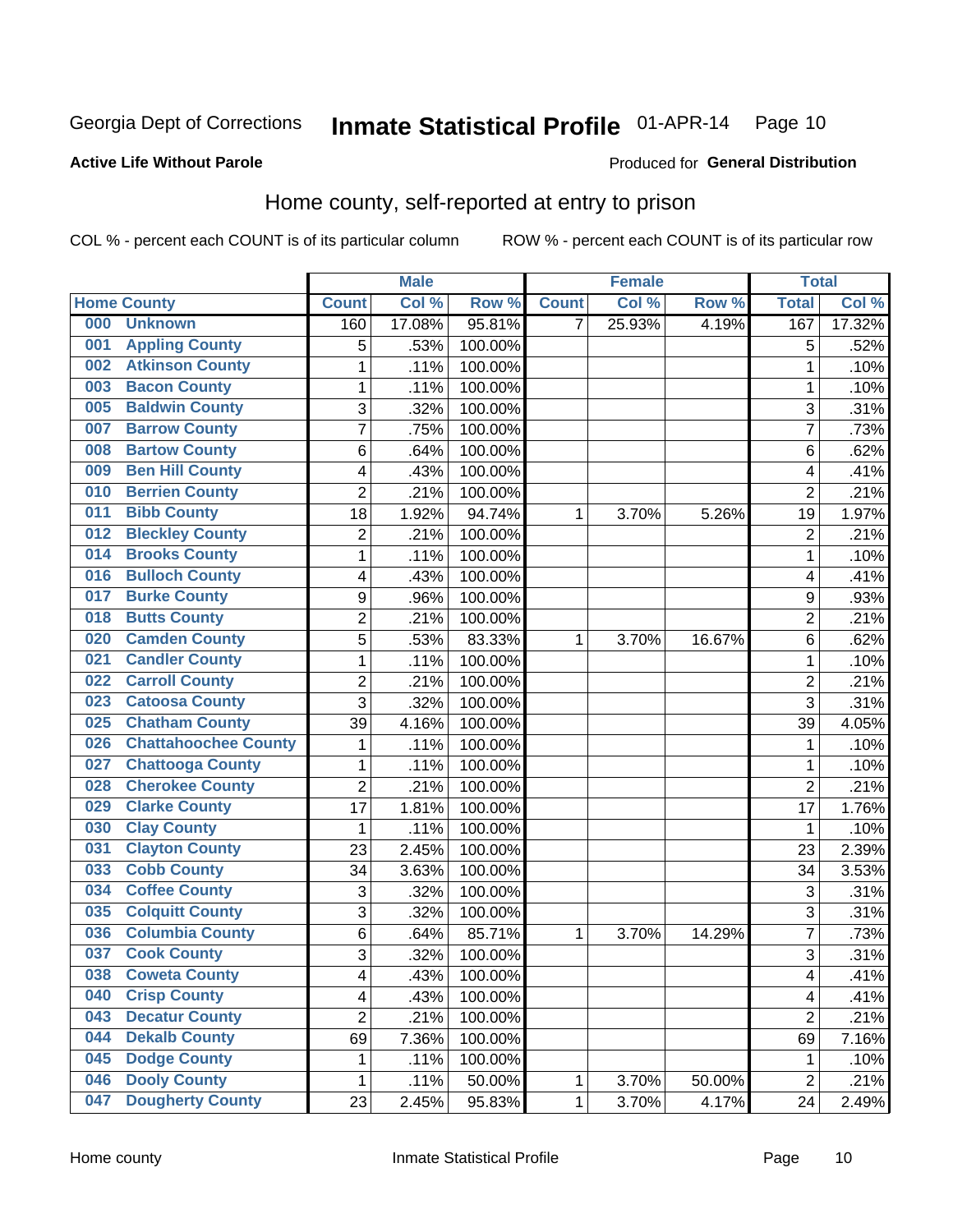## Inmate Statistical Profile 01-APR-14 Page 11

#### **Active Life Without Parole**

#### **Produced for General Distribution**

### Home county, self-reported at entry to prison

COL % - percent each COUNT is of its particular column

|     |                          |                | <b>Male</b> |         |              | <b>Female</b> |        | <b>Total</b>    |                    |
|-----|--------------------------|----------------|-------------|---------|--------------|---------------|--------|-----------------|--------------------|
|     | <b>Home County</b>       | <b>Count</b>   | Col %       | Row %   | <b>Count</b> | Col %         | Row %  | <b>Total</b>    | Col %              |
| 048 | <b>Douglas County</b>    | 12             | 1.28%       | 92.31%  | 1            | 3.70%         | 7.69%  | $\overline{13}$ | 1.35%              |
| 049 | <b>Early County</b>      | 1              | .11%        | 100.00% |              |               |        | 1               | .10%               |
| 051 | <b>Effingham County</b>  | $\overline{2}$ | .21%        | 100.00% |              |               |        | $\overline{2}$  | .21%               |
| 052 | <b>Elbert County</b>     | 4              | .43%        | 100.00% |              |               |        | 4               | .41%               |
| 053 | <b>Emanuel County</b>    | 4              | .43%        | 100.00% |              |               |        | 4               | .41%               |
| 056 | <b>Fayette County</b>    | 3              | .32%        | 100.00% |              |               |        | 3               | .31%               |
| 057 | <b>Floyd County</b>      | 11             | 1.17%       | 100.00% |              |               |        | 11              | 1.14%              |
| 058 | <b>Forsyth County</b>    | 3              | .32%        | 100.00% |              |               |        | 3               | .31%               |
| 059 | <b>Franklin County</b>   | $\overline{2}$ | .21%        | 66.67%  | 1            | 3.70%         | 33.33% | 3               | .31%               |
| 060 | <b>Fulton County</b>     | 131            | 13.98%      | 99.24%  | 1            | 3.70%         | .76%   | 132             | 13.69%             |
| 061 | <b>Gilmer County</b>     | 1              | .11%        | 100.00% |              |               |        | 1               | .10%               |
| 063 | <b>Glynn County</b>      | $\overline{7}$ | .75%        | 100.00% |              |               |        | 7               | .73%               |
| 064 | <b>Gordon County</b>     | $\overline{2}$ | .21%        | 100.00% |              |               |        | $\overline{2}$  | .21%               |
| 066 | <b>Greene County</b>     | 1              | .11%        | 100.00% |              |               |        | 1               | .10%               |
| 067 | <b>Gwinnett County</b>   | 20             | 2.13%       | 95.24%  | 1            | 3.70%         | 4.76%  | 21              | 2.18%              |
| 068 | <b>Habersham County</b>  | 1              | .11%        | 100.00% |              |               |        | 1               | .10%               |
| 069 | <b>Hall County</b>       | 11             | 1.17%       | 100.00% |              |               |        | 11              | 1.14%              |
| 070 | <b>Hancock County</b>    | $\overline{c}$ | .21%        | 100.00% |              |               |        | $\overline{2}$  | .21%               |
| 071 | <b>Haralson County</b>   | $\overline{2}$ | .21%        | 100.00% |              |               |        | $\overline{2}$  | $\overline{.21}\%$ |
| 072 | <b>Harris County</b>     | $\overline{2}$ | .21%        | 100.00% |              |               |        | $\overline{2}$  | .21%               |
| 073 | <b>Hart County</b>       | $\overline{2}$ | .21%        | 100.00% |              |               |        | $\overline{2}$  | .21%               |
| 074 | <b>Heard County</b>      | $\mathbf 1$    | .11%        | 100.00% |              |               |        | 1               | .10%               |
| 075 | <b>Henry County</b>      | 5              | .53%        | 83.33%  | 1            | 3.70%         | 16.67% | 6               | .62%               |
| 076 | <b>Houston County</b>    | 15             | 1.60%       | 100.00% |              |               |        | 15              | 1.56%              |
| 078 | <b>Jackson County</b>    | 3              | .32%        | 100.00% |              |               |        | 3               | .31%               |
| 080 | <b>Jeff Davis County</b> | $\mathbf 1$    | .11%        | 100.00% |              |               |        | 1               | .10%               |
| 081 | <b>Jefferson County</b>  | 3              | .32%        | 100.00% |              |               |        | 3               | .31%               |
| 082 | <b>Jenkins County</b>    | $\overline{2}$ | .21%        | 100.00% |              |               |        | $\overline{2}$  | .21%               |
| 087 | <b>Laurens County</b>    | 6              | .64%        | 100.00% |              |               |        | 6               | .62%               |
| 088 | <b>Lee County</b>        | 1              | .11%        | 100.00% |              |               |        | 1               | .10%               |
| 089 | <b>Liberty County</b>    | $\overline{7}$ | .75%        | 87.50%  | 1            | 3.70%         | 12.50% | 8               | .83%               |
| 090 | <b>Lincoln County</b>    | 1              | .11%        | 100.00% |              |               |        | 1               | .10%               |
| 091 | <b>Long County</b>       | $\mathbf{1}$   | .11%        | 100.00% |              |               |        | 1               | .10%               |
| 092 | <b>Lowndes County</b>    | 8              | .85%        | 100.00% |              |               |        | 8               | .83%               |
| 093 | <b>Lumpkin County</b>    | 1              | .11%        | 100.00% |              |               |        | 1               | .10%               |
| 094 | <b>Macon County</b>      | 1              | .11%        | 100.00% |              |               |        | 1               | .10%               |
| 095 | <b>Madison County</b>    | 1              | .11%        | 100.00% |              |               |        | 1               | .10%               |
| 096 | <b>Marion County</b>     | 1              | .11%        | 100.00% |              |               |        | 1               | .10%               |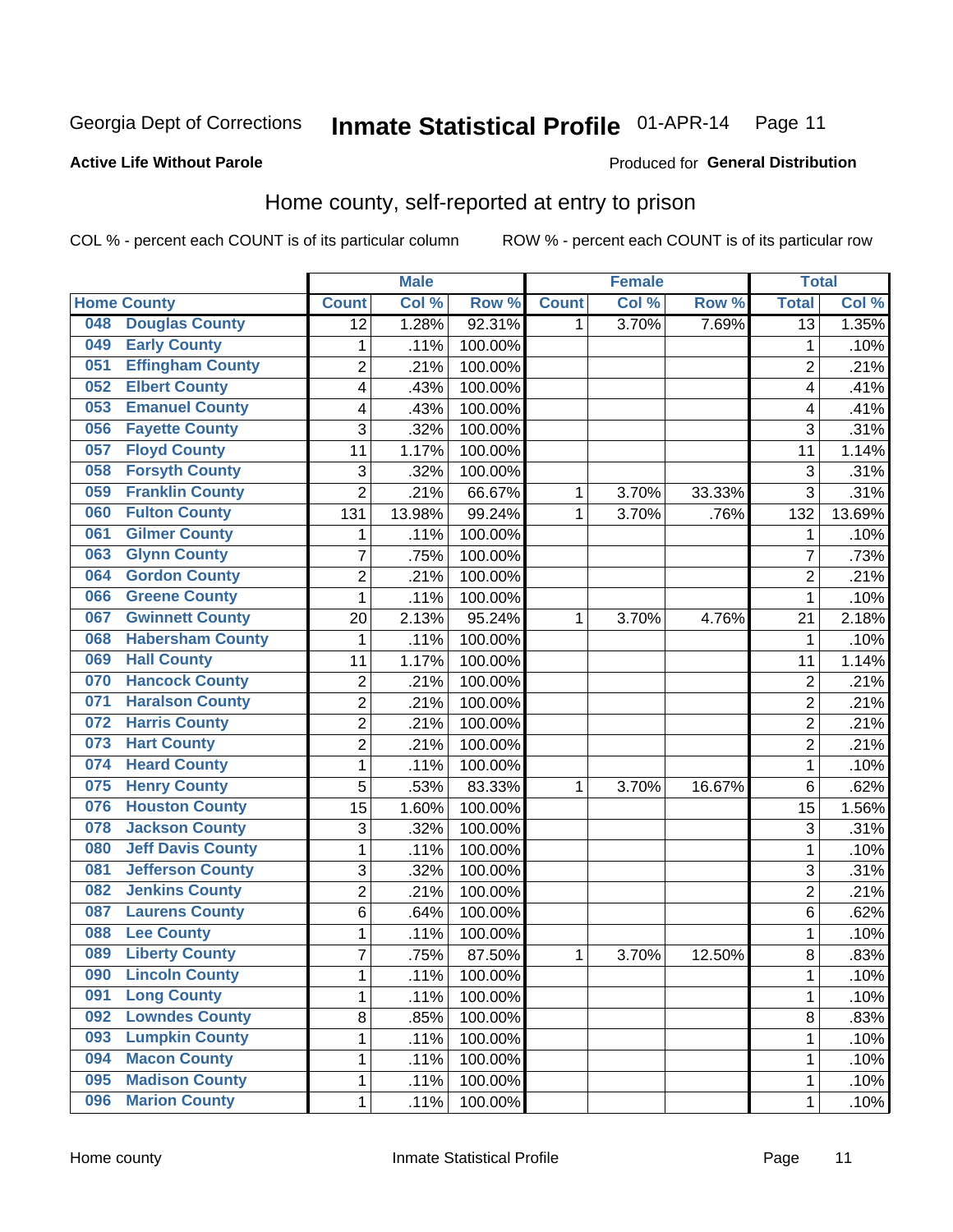## Inmate Statistical Profile 01-APR-14 Page 12

#### **Active Life Without Parole**

#### Produced for General Distribution

#### Home county, self-reported at entry to prison

COL % - percent each COUNT is of its particular column

|                  |                          |                          | <b>Male</b> |         |              | <b>Female</b> |        | <b>Total</b>   |       |
|------------------|--------------------------|--------------------------|-------------|---------|--------------|---------------|--------|----------------|-------|
|                  | <b>Home County</b>       | <b>Count</b>             | Col %       | Row %   | <b>Count</b> | Col %         | Row %  | <b>Total</b>   | Col % |
| 097              | <b>Mcduffie County</b>   | $\overline{2}$           | .21%        | 100.00% |              |               |        | 2              | .21%  |
| 098              | <b>Mcintosh County</b>   | $\overline{2}$           | .21%        | 100.00% |              |               |        | $\overline{2}$ | .21%  |
| 100              | <b>Miller County</b>     | 1                        | .11%        | 100.00% |              |               |        | 1              | .10%  |
| 101              | <b>Mitchell County</b>   | $\mathbf{1}$             | .11%        | 100.00% |              |               |        | 1              | .10%  |
| 102              | <b>Monroe County</b>     | $\overline{\mathbf{4}}$  | .43%        | 100.00% |              |               |        | 4              | .41%  |
| 103              | <b>Montgomery County</b> | $\mathbf{1}$             | .11%        | 100.00% |              |               |        | 1              | .10%  |
| 104              | <b>Morgan County</b>     | $\mathbf{1}$             | .11%        | 100.00% |              |               |        | 1              | .10%  |
| 106              | <b>Muscogee County</b>   | 26                       | 2.77%       | 100.00% |              |               |        | 26             | 2.70% |
| 107              | <b>Newton County</b>     | 3                        | .32%        | 60.00%  | 2            | 7.41%         | 40.00% | 5              | .52%  |
| 109              | <b>Oglethorpe County</b> | $\overline{\mathcal{A}}$ | .43%        | 100.00% |              |               |        | 4              | .41%  |
| 110              | <b>Paulding County</b>   | $\overline{\mathbf{4}}$  | .43%        | 100.00% |              |               |        | 4              | .41%  |
| 111              | <b>Peach County</b>      | $\mathbf{1}$             | .11%        | 100.00% |              |               |        | 1              | .10%  |
| 112              | <b>Pickens County</b>    | 1                        | .11%        | 100.00% |              |               |        | 1              | .10%  |
| $\overline{113}$ | <b>Pierce County</b>     | $\overline{2}$           | .21%        | 100.00% |              |               |        | $\overline{2}$ | .21%  |
| 114              | <b>Pike County</b>       | 3                        | .32%        | 75.00%  | 1            | 3.70%         | 25.00% | 4              | .41%  |
| 115              | <b>Polk County</b>       | 3                        | .32%        | 100.00% |              |               |        | 3              | .31%  |
| 117              | <b>Putnam County</b>     | 5                        | .53%        | 100.00% |              |               |        | 5              | .52%  |
| 119              | <b>Rabun County</b>      | $\mathbf{1}$             | .11%        | 100.00% |              |               |        | 1              | .10%  |
| 120              | <b>Randolph County</b>   | $\overline{2}$           | .21%        | 100.00% |              |               |        | $\overline{2}$ | .21%  |
| 121              | <b>Richmond County</b>   | 32                       | 3.42%       | 91.43%  | 3            | 11.11%        | 8.57%  | 35             | 3.63% |
| 122              | <b>Rockdale County</b>   | 5                        | .53%        | 100.00% |              |               |        | 5              | .52%  |
| 125              | <b>Seminole County</b>   | $\overline{2}$           | .21%        | 100.00% |              |               |        | 2              | .21%  |
| 126              | <b>Spalding County</b>   | $\overline{7}$           | .75%        | 100.00% |              |               |        | $\overline{7}$ | .73%  |
| 127              | <b>Stephens County</b>   | $\mathbf{1}$             | .11%        | 50.00%  | 1            | 3.70%         | 50.00% | $\overline{2}$ | .21%  |
| 128              | <b>Stewart County</b>    | $\mathbf{1}$             | .11%        | 100.00% |              |               |        | 1              | .10%  |
| 129              | <b>Sumter County</b>     | $\mathbf{1}$             | .11%        | 100.00% |              |               |        | 1              | .10%  |
| 132              | <b>Tattnall County</b>   | 1                        | .11%        | 100.00% |              |               |        | 1              | .10%  |
| 133              | <b>Taylor County</b>     | $\mathbf{1}$             | .11%        | 100.00% |              |               |        | 1              | .10%  |
| 134              | <b>Telfair County</b>    | 1                        | .11%        | 100.00% |              |               |        | 1              | .10%  |
| 136              | <b>Thomas County</b>     | $\sqrt{5}$               | .53%        | 100.00% |              |               |        | 5              | .52%  |
| 137              | <b>Tift County</b>       | 6                        | .64%        | 100.00% |              |               |        | 6              | .62%  |
| 138              | <b>Toombs County</b>     | 10                       | 1.07%       | 100.00% |              |               |        | 10             | 1.04% |
| 140              | <b>Treutlen County</b>   | $\mathbf{1}$             | .11%        | 100.00% |              |               |        | $\mathbf{1}$   | .10%  |
| $\overline{141}$ | <b>Troup County</b>      | $\mathbf 1$              | .11%        | 100.00% |              |               |        | $\mathbf 1$    | .10%  |
| 145              | <b>Upson County</b>      | $\mathfrak{B}$           | .32%        | 100.00% |              |               |        | 3              | .31%  |
| 146              | <b>Walker County</b>     | 5                        | .53%        | 83.33%  | 1            | 3.70%         | 16.67% | 6              | .62%  |
| 147              | <b>Walton County</b>     | 5                        | .53%        | 100.00% |              |               |        | 5              | .52%  |
| 148              | <b>Ware County</b>       | 6                        | .64%        | 100.00% |              |               |        | 6              | .62%  |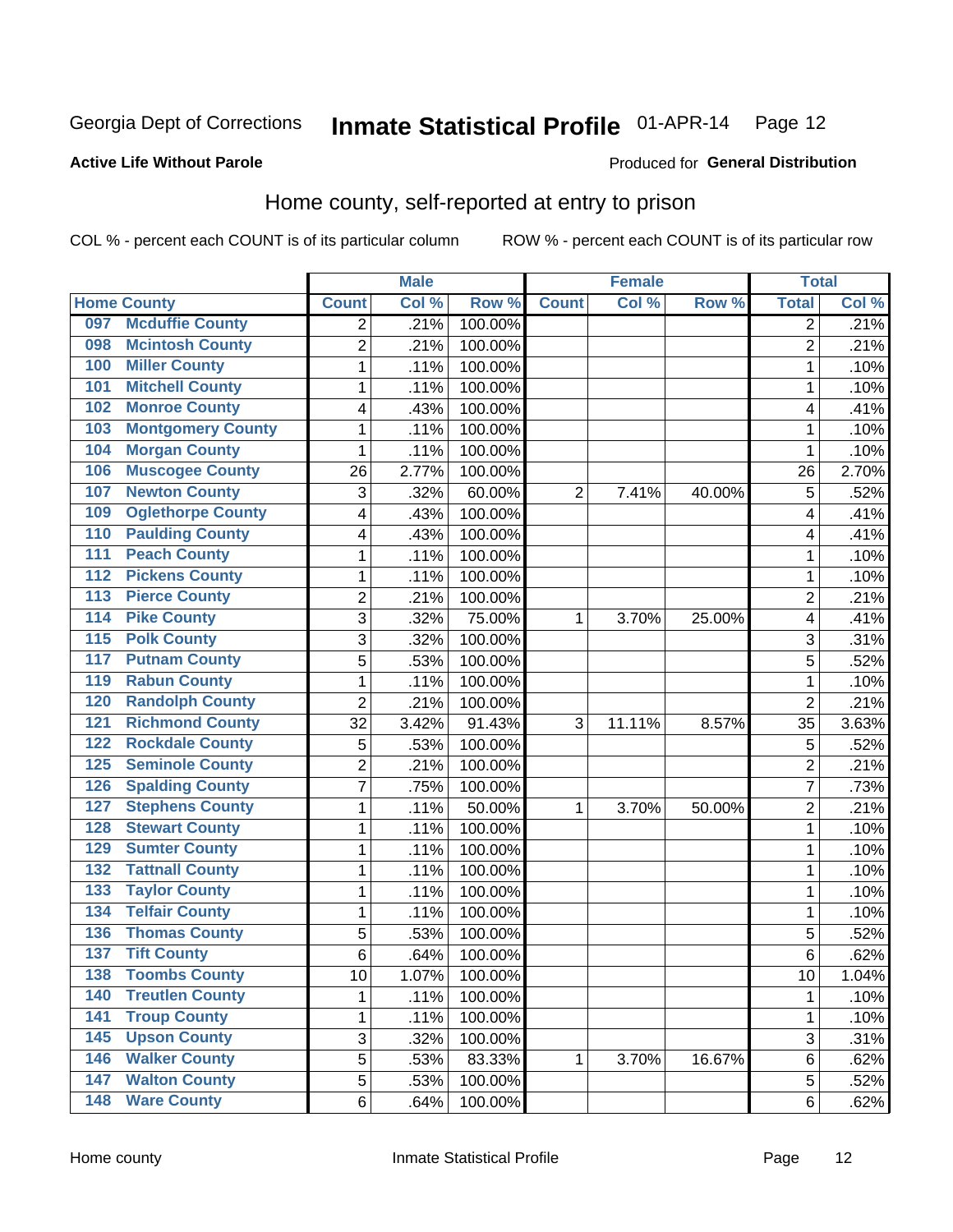## Inmate Statistical Profile 01-APR-14 Page 13

Produced for General Distribution

#### **Active Life Without Parole**

#### Home county, self-reported at entry to prison

COL % - percent each COUNT is of its particular column

|                                    |              | <b>Male</b> |         |              | <b>Female</b> |        | <b>Total</b> |       |
|------------------------------------|--------------|-------------|---------|--------------|---------------|--------|--------------|-------|
| <b>Home County</b>                 | <b>Count</b> | Col %       | Row %   | <b>Count</b> | Col %         | Row %  | <b>Total</b> | Col % |
| <b>Warren County</b><br>149        |              | .11%        | 100.00% |              |               |        |              | .10%  |
| <b>Washington County</b><br>150    | 4            | .43%        | 100.00% |              |               |        | 4            | .41%  |
| <b>Wayne County</b><br>151         | 4            | .43%        | 100.00% |              |               |        | 4            | .41%  |
| <b>White County</b><br>154         |              | $.11\%$     | 100.00% |              |               |        |              | .10%  |
| <b>Whitfield County</b><br>155     | 4            | .43%        | 100.00% |              |               |        | 4            | .41%  |
| <b>Wilkes County</b><br>157        |              | $.11\%$     | 100.00% |              |               |        |              | .10%  |
| <b>Wilkinson County</b><br>158     | 2            | .21%        | 100.00% |              |               |        | 2            | .21%  |
| <b>Worth County</b><br>159         |              | .11%        | 100.00% |              |               |        |              | .10%  |
| <b>Other Custody/Out Of</b><br>999 | 3            | .32%        | 75.00%  |              | 3.70%         | 25.00% | 4            | .41%  |
| <b>State</b>                       |              |             |         |              |               |        |              |       |
| <b>Total Rported</b>               | 937          | 100%        | 97.2%   | 27           | 100%          | 2.8%   | 964          | 100%  |

| <b><i>Contractor Contractor</i></b><br>τeα |     |              |     |
|--------------------------------------------|-----|--------------|-----|
| <b>Total</b><br>$- \cdot$                  | 027 | $\sim$<br>-- | 964 |

| Mode<br><b>Tequent)</b><br>ns | nown | mown | เทown |
|-------------------------------|------|------|-------|
|                               |      |      |       |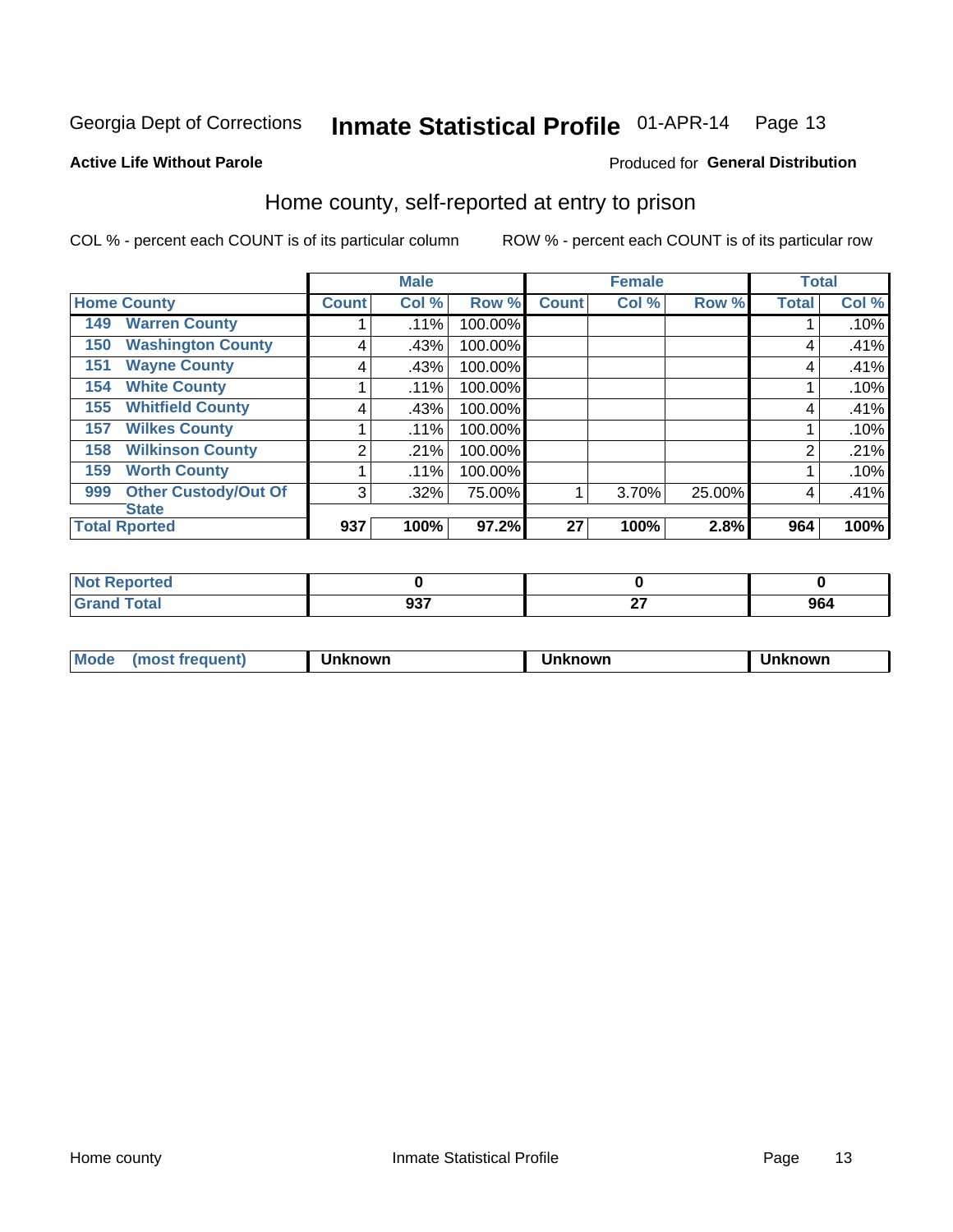### Inmate Statistical Profile 01-APR-14 Page 14

#### **Active Life Without Parole**

#### Produced for General Distribution

### Socioeconomic class, self-reported at entry to prison

COL % - percent each COUNT is of its particular column

|                       |              | <b>Male</b> |            |              | <b>Female</b> |       |       | <b>Total</b> |
|-----------------------|--------------|-------------|------------|--------------|---------------|-------|-------|--------------|
| Socioeconomic Class   | <b>Count</b> | Col %       | Row %      | <b>Count</b> | Col %         | Row % | Total | Col %        |
| <b>Welfare</b>        | 38           | 6.81%       | 100.00%    |              |               |       | 38    | $6.70\%$     |
| <b>Occ Employ</b>     | 24           | 4.30%       | $100.00\%$ |              |               |       | 24    | 4.23%        |
| <b>Minimum Std</b>    | 279          | 50.00%      | $99.29\%$  |              | $22.22\%$     | .71%  | 281   | 49.56%       |
| <b>Middle</b>         | 217          | 38.89%      | 96.88%     |              | 77.78%        | 3.13% | 224   | 39.51%       |
| <b>Total Reported</b> | 558          | 100%        | 98.41%     |              | 100%          | 1.59% | 567   | 100%         |

| 270<br>uıa  | 10<br>$\overline{\phantom{a}}$ | 397 |
|-------------|--------------------------------|-----|
| ົາລ<br>JJ 1 | $\sim$<br>--                   | 964 |

| ____ |
|------|
|------|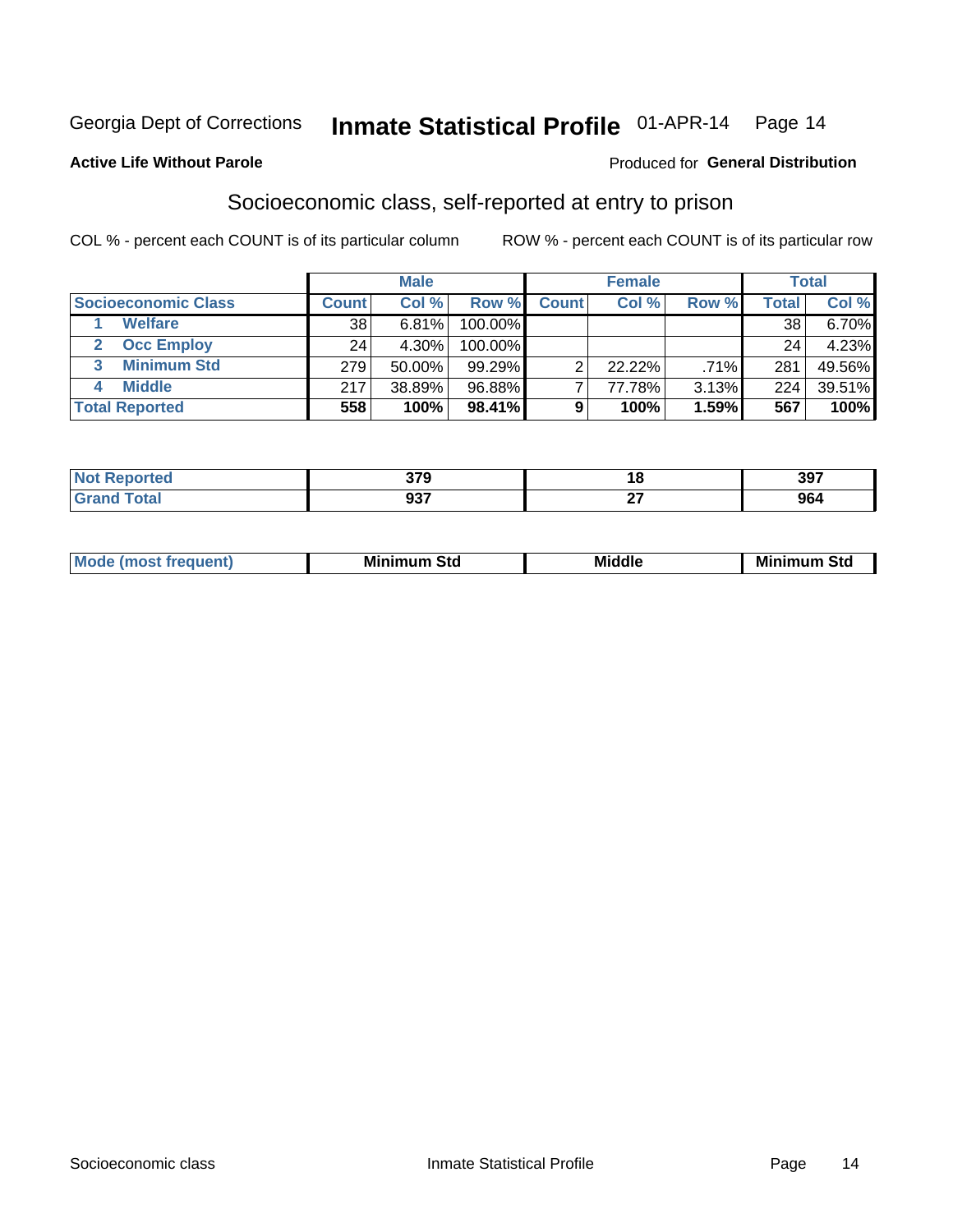### Inmate Statistical Profile 01-APR-14 Page 15

#### **Active Life Without Parole**

#### Produced for General Distribution

### Environment to age 16, self-reported at entry to prison

COL % - percent each COUNT is of its particular column

|                                    |                 | <b>Male</b> |         |              | <b>Female</b> |        |              | <b>Total</b> |
|------------------------------------|-----------------|-------------|---------|--------------|---------------|--------|--------------|--------------|
| <b>Environment to age 16</b>       | <b>Count</b>    | Col %       | Row %   | <b>Count</b> | Col %         | Row %  | <b>Total</b> | Col %        |
| <b>Rural/Farm</b>                  | 11              | 1.94%       | 100.00% |              |               |        |              | 1.90%        |
| <b>Rural/Nfarm</b><br>$\mathbf{2}$ | 26 <sub>1</sub> | 4.58%       | 89.66%  | 3            | 30.00%        | 10.34% | 29           | 5.02%        |
| 3 S.M.S.A                          | 234             | 41.20%      | 99.57%  |              | 10.00%        | .43%   | 235          | 40.66%       |
| <b>Urban</b><br>4                  | 127             | 22.36%      | 96.95%  |              | 40.00%        | 3.05%  | 131          | 22.66%       |
| 5 Small Town                       | 170             | 29.93%      | 98.84%  | っ            | 20.00%        | 1.16%  | 172          | 29.76%       |
| <b>Total Reported</b>              | 568             | 100%        | 98.27%  | 10           | 100%          | 1.73%  | 578          | 100%         |

| rted | sco<br>ახყ | . .<br>. .   | 386 |
|------|------------|--------------|-----|
|      | 027<br>JJ. | $\sim$<br>-- | 964 |

| $Mc$ | M | <b>Jrhan</b> | M.     |
|------|---|--------------|--------|
|      |   | _____        | ______ |
|      |   |              |        |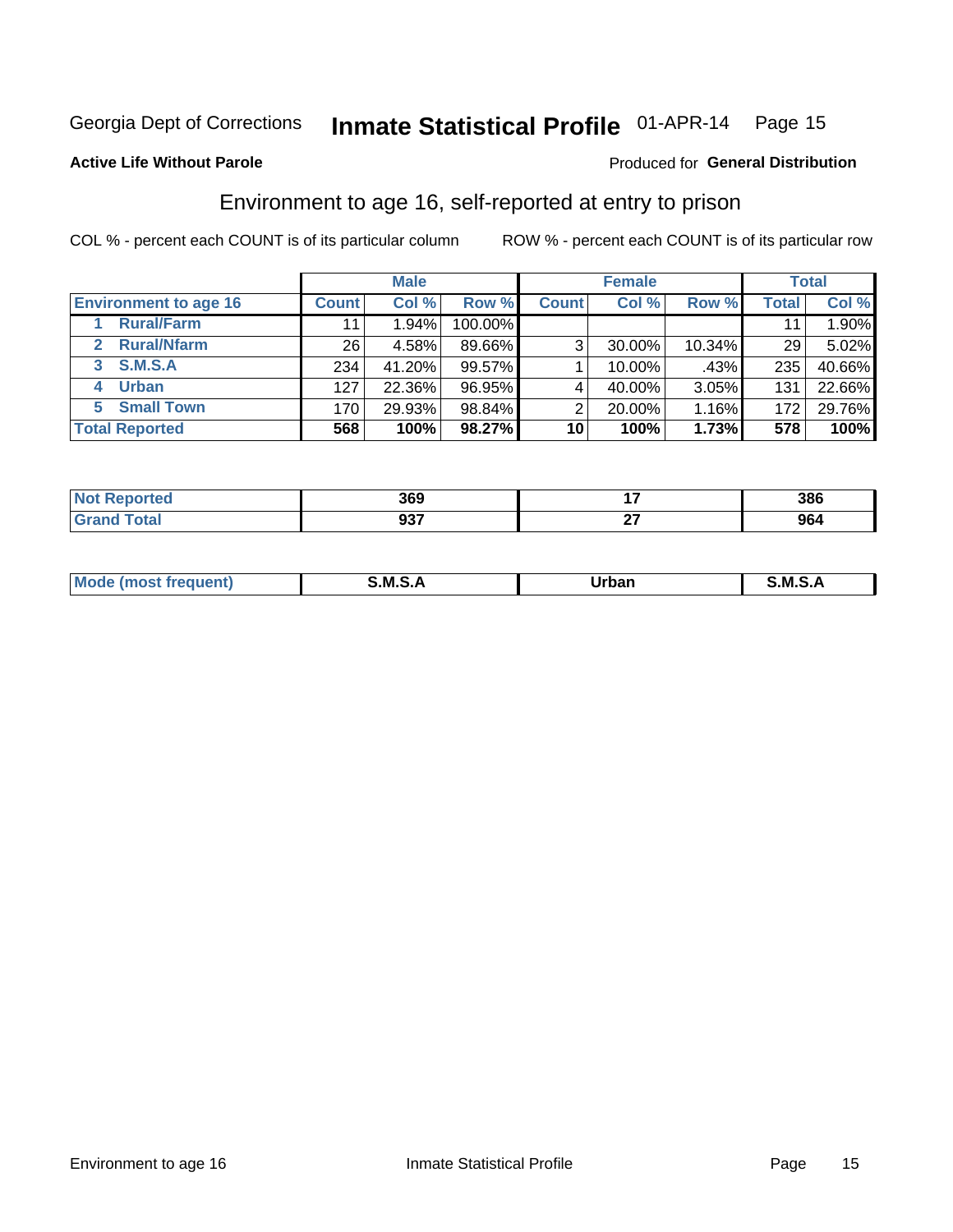### Inmate Statistical Profile 01-APR-14 Page 16

#### **Active Life Without Parole**

#### **Produced for General Distribution**

### Guardian status to age 16, self-reported at entry to prison

COL % - percent each COUNT is of its particular column

|                                  |              | <b>Male</b> |         |              | <b>Female</b> |       |              | <b>Total</b> |
|----------------------------------|--------------|-------------|---------|--------------|---------------|-------|--------------|--------------|
| <b>Guardian Status To Age 16</b> | <b>Count</b> | Col %       | Row %   | <b>Count</b> | Col %         | Row % | <b>Total</b> | Col %        |
| 2 Father Only                    | 11           | 2.17%       | 100.00% |              |               |       | 11           | 2.14%        |
| <b>3 Both Parents</b>            | 208          | 41.03%      | 98.11%  | 4            | 66.67%        | 1.89% | 212          | 41.33%       |
| <b>4 Mother Only</b>             | 206          | 40.63%      | 99.52%  |              | 16.67%        | .48%  | 207          | 40.35%       |
| <b>6 Oth Female</b>              | 14           | 2.76%       | 100.00% |              |               |       | 14           | 2.73%        |
| <b>7 Oth Male</b>                | 5            | .99%        | 100.00% |              |               |       | 5            | .97%         |
| 8 Step-Parents                   | 12           | 2.37%       | 100.00% |              |               |       | 12           | 2.34%        |
| <b>9 Foster Home</b>             | 9            | 1.78%       | 100.00% |              |               |       | 9            | 1.75%        |
| <b>10 Grand Parents</b>          | 42           | 8.28%       | 97.67%  |              | 16.67%        | 2.33% | 43           | 8.38%        |
| <b>Total Reported</b>            | 507          | 100%        | 98.83%  | 6            | 100%          | 1.17% | 513          | 100%         |

| rted  | 430        |    | <b>A54</b><br>ו שד |
|-------|------------|----|--------------------|
| Total | ^^7<br>JJI | ~- | 964                |

| <b>Mode (most frequent)</b> | <b>Both Parents</b> | <b>Both Parents</b> | <b>Both Parents</b> |
|-----------------------------|---------------------|---------------------|---------------------|
|                             |                     |                     |                     |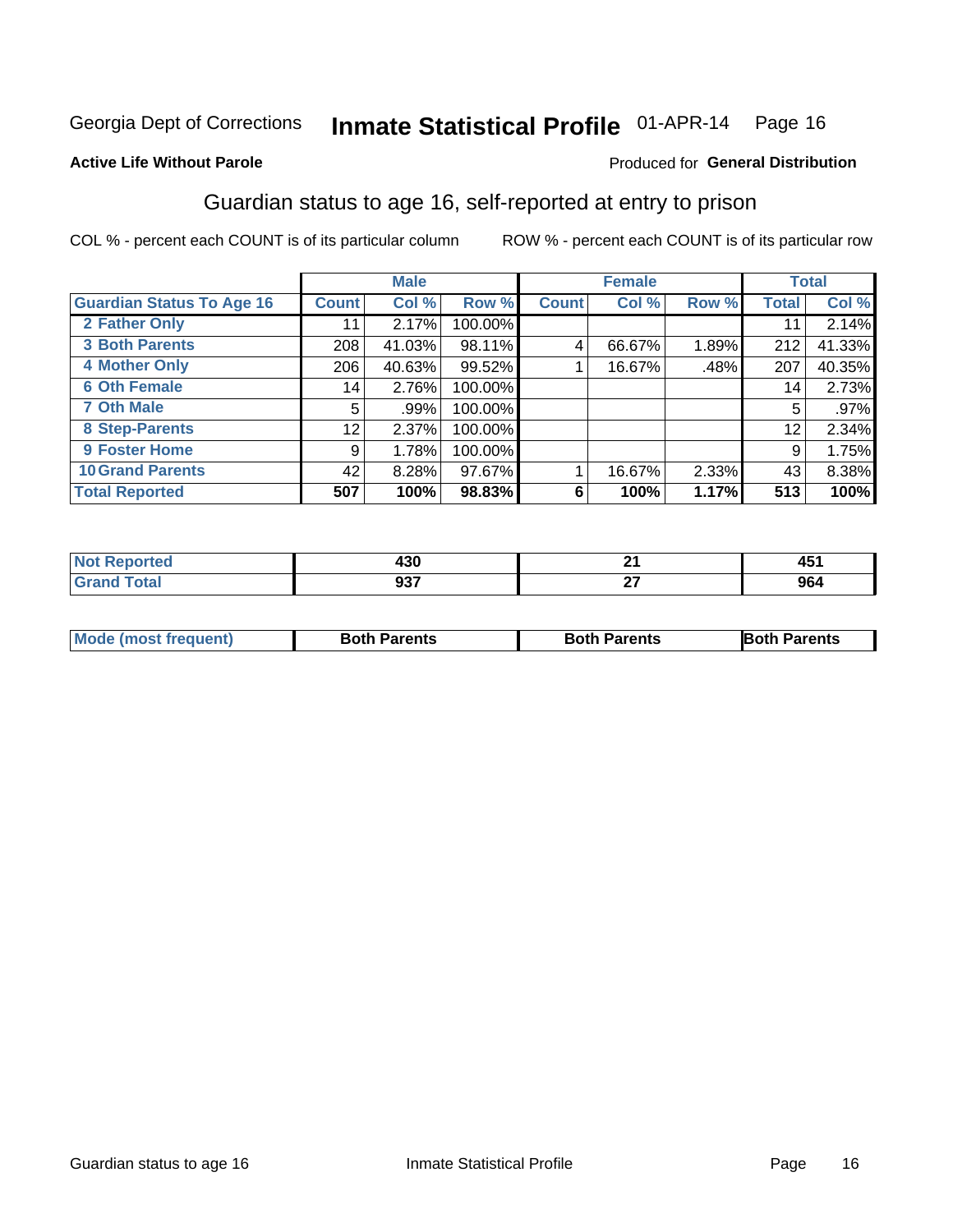#### Inmate Statistical Profile 01-APR-14 Page 17

#### **Active Life Without Parole**

#### Produced for General Distribution

### Employment status before prison, self-reported at entry to prison

COL % - percent each COUNT is of its particular column

|                                  |                    | <b>Male</b>     |        | <b>Female</b> |              |          | <b>Total</b> |       |        |
|----------------------------------|--------------------|-----------------|--------|---------------|--------------|----------|--------------|-------|--------|
| <b>Employment Status</b>         |                    | <b>Count</b>    | Col %  | Row %         | <b>Count</b> | Col %    | Row %        | Total | Col %  |
| <b>Full Time</b>                 |                    | 392             | 49.87% | 97.51%        | 10           | 43.48%   | 2.49%        | 402   | 49.69% |
| <b>Part Time</b><br>$\mathbf{2}$ |                    | 59              | 7.51%  | 100.00%       |              |          |              | 59    | 7.29%  |
| 3                                | Unempl $<$ 6m      | 68              | 8.65%  | 98.55%        |              | 4.35%    | 1.45%        | 69    | 8.53%  |
| 4                                | Unempl > 6m        | 146             | 18.58% | 93.59%        | 10           | 43.48%   | 6.41%        | 156   | 19.28% |
| 5                                | <b>Never Workd</b> | 70              | 8.91%  | 100.00%       |              |          |              | 70    | 8.65%  |
| <b>Student</b><br>6              |                    | 21              | 2.67%  | 100.00%       |              |          |              | 21    | 2.60%  |
| <b>Incapable</b><br>7            |                    | 30 <sup>1</sup> | 3.82%  | 93.75%        | 2            | $8.70\%$ | 6.25%        | 32    | 3.96%  |
| <b>Total Reported</b>            |                    | 786             | 100%   | 97.16%        | 23           | 100%     | 2.84%        | 809   | 100%   |

| тес | $\sim$<br>ו שו<br>$\sim$ $\sim$ $\sim$ $\sim$ $\sim$ $\sim$ |    | 155  |
|-----|-------------------------------------------------------------|----|------|
|     | <b>027</b>                                                  | ~- | 0C 1 |
|     | JJ 1                                                        | -- | .JOC |

| <b>Mode (most frequent)</b> | full "<br>the contract of the contract of the contract of the contract of the contract of the contract of the contract of | 6m | ïme<br>้นเ<br>the contract of the contract of the contract of the contract of the contract of the contract of the contract of |
|-----------------------------|---------------------------------------------------------------------------------------------------------------------------|----|-------------------------------------------------------------------------------------------------------------------------------|
|                             |                                                                                                                           |    |                                                                                                                               |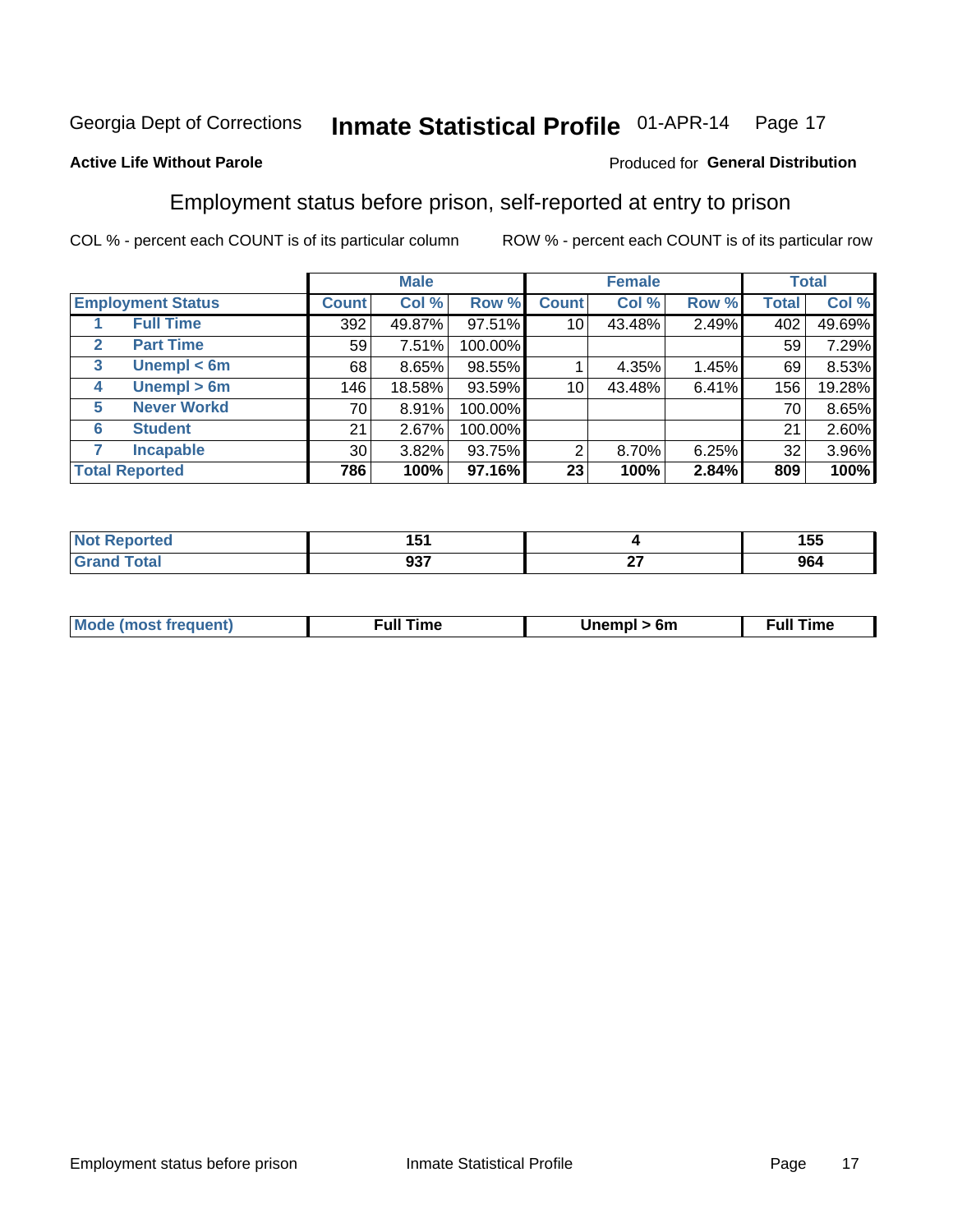#### Inmate Statistical Profile 01-APR-14 Page 18

#### **Active Life Without Parole**

Produced for General Distribution

#### Age at admission

COL % - percent each COUNT is of its particular column

|                         |                  | <b>Male</b> |         |                | <b>Female</b> |        |                | <b>Total</b> |
|-------------------------|------------------|-------------|---------|----------------|---------------|--------|----------------|--------------|
| <b>Age At Admission</b> | <b>Count</b>     | Col %       | Row %   | <b>Count</b>   | Col %         | Row %  | <b>Total</b>   | Col %        |
| 15                      | $\overline{2}$   | 0.21%       | 100.00% |                |               |        | $\overline{2}$ | 0.21%        |
| 16                      | $\mathbf 2$      | 0.21%       | 100.00% |                |               |        | $\overline{2}$ | 0.21%        |
| $\overline{17}$         | $\overline{3}$   | 0.32%       | 100.00% |                |               |        | 3              | 0.31%        |
| 18                      | 12               | 1.28%       | 100.00% |                |               |        | 12             | 1.24%        |
| 19                      | 22               | 2.35%       | 100.00% |                |               |        | 22             | 2.28%        |
| $\overline{20}$         | 20               | 2.13%       | 95.24%  | 1              | 3.70%         | 4.76%  | 21             | 2.18%        |
| 21                      | 25               | 2.67%       | 100.00% |                |               |        | 25             | 2.59%        |
| $\overline{22}$         | 46               | 4.91%       | 100.00% |                |               |        | 46             | 4.77%        |
| $\overline{23}$         | 34               | 3.63%       | 94.44%  | $\overline{2}$ | 7.41%         | 5.56%  | 36             | 3.73%        |
| $\overline{24}$         | 36               | 3.84%       | 97.30%  | 1              | 3.70%         | 2.70%  | 37             | 3.84%        |
| $\overline{25}$         | 31               | 3.31%       | 93.94%  | $\overline{2}$ | 7.41%         | 6.06%  | 33             | 3.42%        |
| 26                      | 37               | 3.95%       | 100.00% |                |               |        | 37             | 3.84%        |
| $\overline{27}$         | 33               | 3.52%       | 94.29%  | $\overline{2}$ | 7.41%         | 5.71%  | 35             | 3.63%        |
| 28                      | 43               | 4.59%       | 97.73%  | 1              | 3.70%         | 2.27%  | 44             | 4.56%        |
| 29                      | 42               | 4.48%       | 100.00% |                |               |        | 42             | 4.36%        |
| 30                      | 34               | 3.63%       | 100.00% |                |               |        | 34             | 3.53%        |
| 31                      | 38               | 4.06%       | 100.00% |                |               |        | 38             | 3.94%        |
| 32                      | 38               | 4.06%       | 95.00%  | $\overline{2}$ | 7.41%         | 5.00%  | 40             | 4.15%        |
| 33                      | 26               | 2.77%       | 100.00% |                |               |        | 26             | 2.70%        |
| $\overline{34}$         | 20               | 2.13%       | 95.24%  | 1              | 3.70%         | 4.76%  | 21             | 2.18%        |
| 35                      | 23               | 2.45%       | 95.83%  | 1              | 3.70%         | 4.17%  | 24             | 2.49%        |
| 36                      | 37               | 3.95%       | 100.00% |                |               |        | 37             | 3.84%        |
| $\overline{37}$         | 24               | 2.56%       | 100.00% |                |               |        | 24             | 2.49%        |
| 38                      | 23               | 2.45%       | 100.00% |                |               |        | 23             | 2.39%        |
| 39                      | 24               | 2.56%       | 92.31%  | $\overline{2}$ | 7.41%         | 7.69%  | 26             | 2.70%        |
| 40                      | 18               | 1.92%       | 94.74%  | 1              | 3.70%         | 5.26%  | 19             | 1.97%        |
| 41                      | 31               | 3.31%       | 93.94%  | $\overline{2}$ | 7.41%         | 6.06%  | 33             | 3.42%        |
| 42                      | 25               | 2.67%       | 100.00% |                |               |        | 25             | 2.59%        |
| 43                      | 21               | 2.24%       | 95.45%  | 1              | 3.70%         | 4.55%  | 22             | 2.28%        |
| 44                      | 16               | 1.71%       | 88.89%  | $\overline{2}$ | 7.41%         | 11.11% | 18             | 1.87%        |
| 45                      | 22               | 2.35%       | 100.00% |                |               |        | 22             | 2.28%        |
| 46                      | 19               | 2.03%       | 90.48%  | $\overline{2}$ | 7.41%         | 9.52%  | 21             | 2.18%        |
| 47                      | 13               | 1.39%       | 100.00% |                |               |        | 13             | 1.35%        |
| 48                      | 13               | 1.39%       | 81.25%  | 3              | 11.11%        | 18.75% | 16             | 1.66%        |
| 49                      | 14               | 1.49%       | 100.00% |                |               |        | 14             | 1.45%        |
| 50                      | $\boldsymbol{9}$ | 0.96%       | 100.00% |                |               |        | 9              | 0.93%        |
| $\overline{51}$         | $\overline{7}$   | 0.75%       | 100.00% |                |               |        | $\overline{7}$ | 0.73%        |
| $\overline{52}$         | 8                | 0.85%       | 100.00% |                |               |        | 8              | 0.83%        |
| 53                      | $\overline{7}$   | 0.75%       | 100.00% |                |               |        | 7              | 0.73%        |
| 54                      | $\overline{4}$   | 0.43%       | 100.00% |                |               |        | 4              | 0.41%        |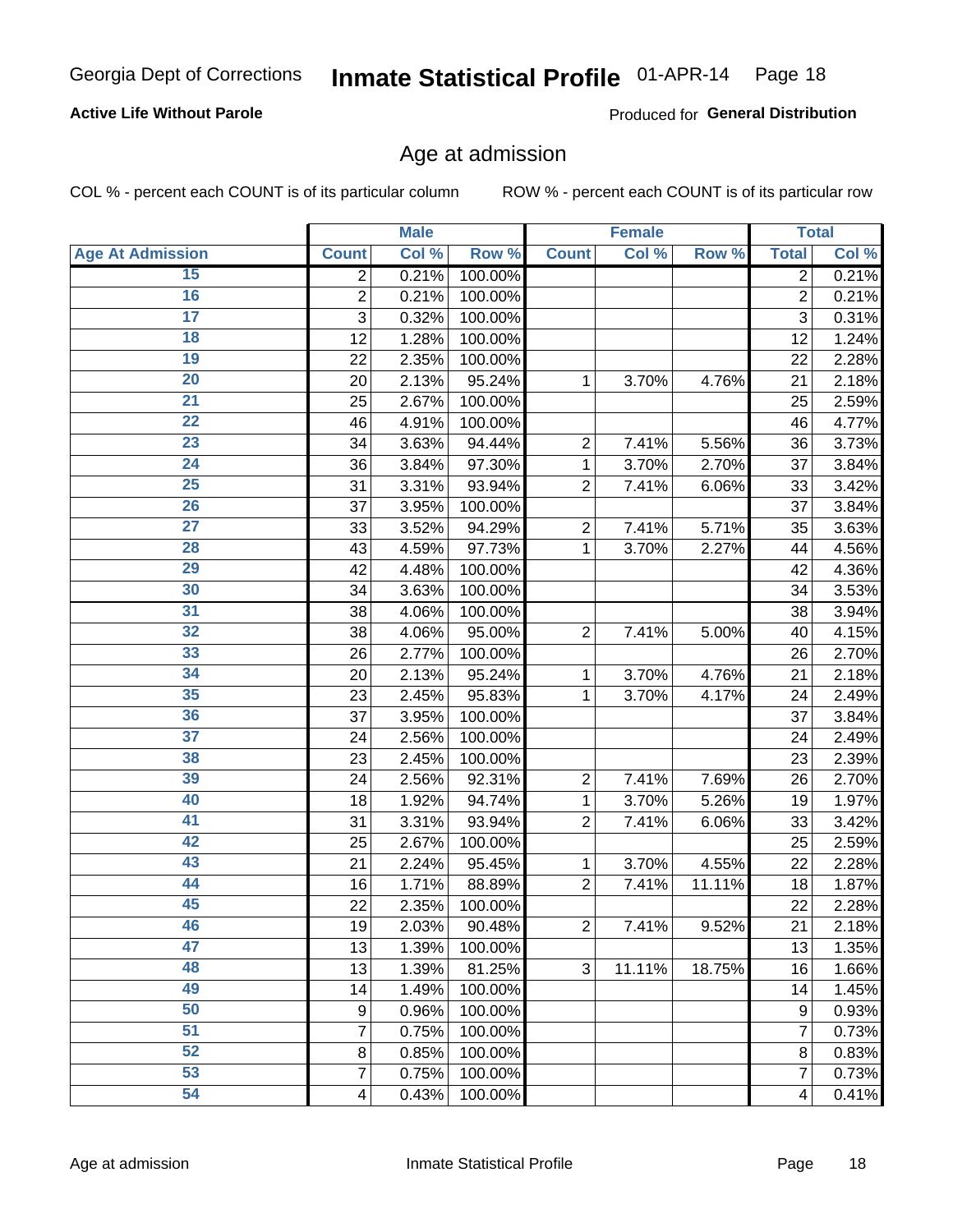## Inmate Statistical Profile 01-APR-14 Page 19

#### **Active Life Without Parole**

Produced for General Distribution

#### Age at admission

COL % - percent each COUNT is of its particular column

|                         |              | <b>Male</b> |         |              | <b>Female</b> |        |                | <b>Total</b> |
|-------------------------|--------------|-------------|---------|--------------|---------------|--------|----------------|--------------|
| <b>Age At Admission</b> | <b>Count</b> | Col %       | Row %   | <b>Count</b> | Col %         | Row %  | Total          | Col %        |
| 55                      | 5.           | 0.53%       | 83.33%  |              | 3.70%         | 16.67% | 6              | 0.62%        |
| 56                      | 7            | 0.75%       | 100.00% |              |               |        | 7              | 0.73%        |
| 57                      | 5            | 0.53%       | 100.00% |              |               |        | 5              | 0.52%        |
| 58                      | 6            | 0.64%       | 100.00% |              |               |        | 6              | 0.62%        |
| 60                      | 2            | 0.21%       | 100.00% |              |               |        | 2              | 0.21%        |
| 62                      |              | 0.11%       | 100.00% |              |               |        |                | 0.10%        |
| 64                      | 3            | 0.32%       | 100.00% |              |               |        | 3              | 0.31%        |
| 65                      | 2            | 0.21%       | 100.00% |              |               |        | $\overline{2}$ | 0.21%        |
| 66                      |              | 0.11%       | 100.00% |              |               |        |                | 0.10%        |
| 69                      | 2            | 0.21%       | 100.00% |              |               |        | 2              | 0.21%        |
| 71                      |              | 0.11%       | 100.00% |              |               |        |                | 0.10%        |
| <b>Total Reported</b>   | 937          | 100%        | 97.20%  | 27           | 100%          | 2.80%  | 964            | 100%         |

| eported |             |          |     |
|---------|-------------|----------|-----|
|         | 027<br>JJI. | ~-<br>-- | 964 |

| <b>Mean</b><br>(average)       | 33.61                 | 36.19 | 33.68    |
|--------------------------------|-----------------------|-------|----------|
| Median (middle)                | u                     | 39    | ົາ<br>∠ت |
| <b>Mode</b><br>(most frequent) | $\sim$<br><u>. . </u> | 48    | n.<br>LL |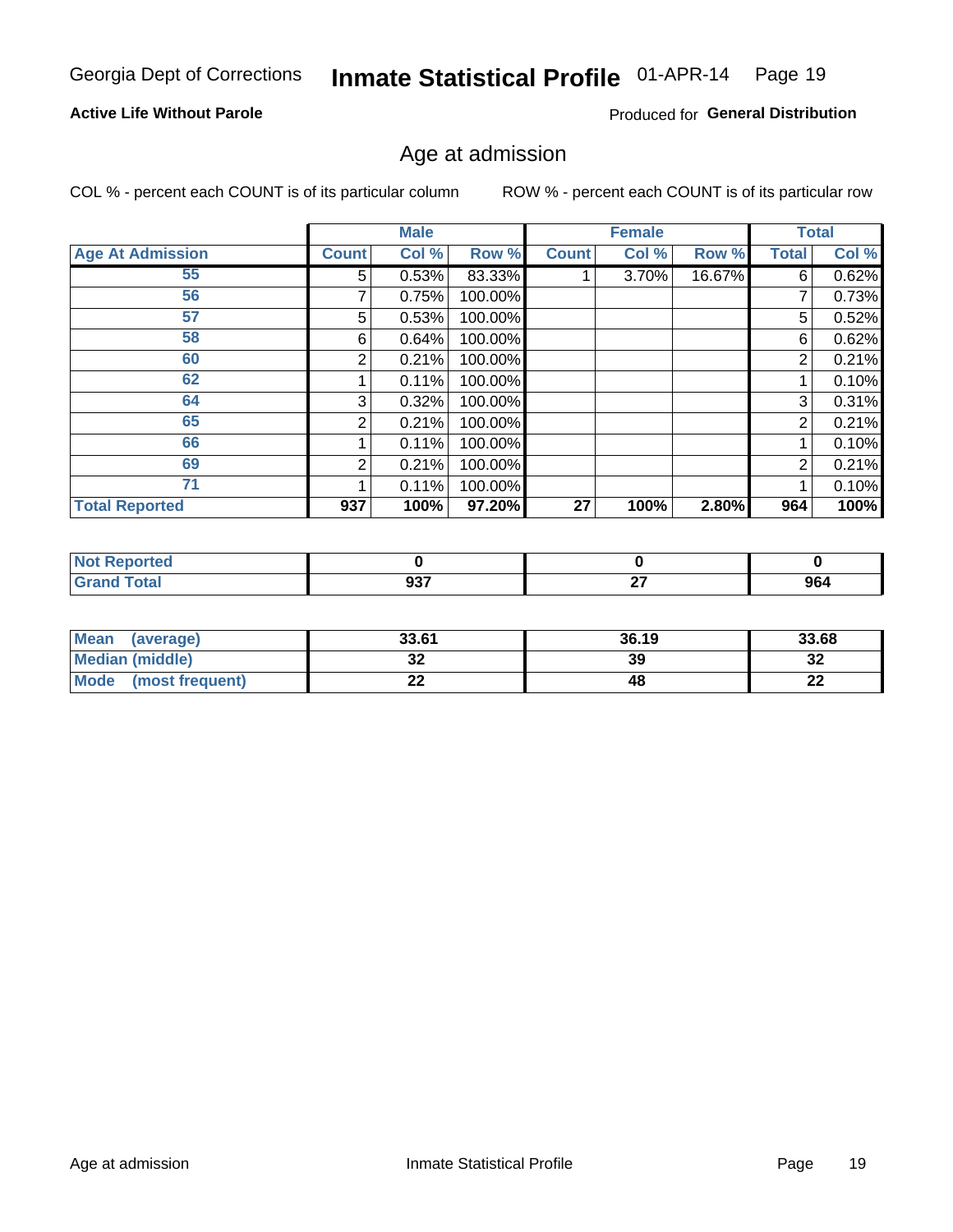#### Inmate Statistical Profile 01-APR-14 Page 20

#### **Active Life Without Parole**

#### Produced for General Distribution

#### Height, measured at entry to prison

COL % - percent each COUNT is of its particular column

|                       |              | <b>Male</b> |         |              | <b>Female</b> |         |       | Total      |
|-----------------------|--------------|-------------|---------|--------------|---------------|---------|-------|------------|
| <b>Height</b>         | <b>Count</b> | Col %       | Row %   | <b>Count</b> | Col %         | Row %   | Total | Col %      |
| 4'10"                 |              |             |         |              | 100.00%       | 100.00% |       | 0.42%      |
| 5'09"                 |              | 0.42%       | 100.00% |              |               |         |       | 0.42%      |
| 5'10''                | 118          | 49.79%      | 100.00% |              |               |         |       | 118 49.58% |
| 5'11''                | 118          | 49.79%      | 100.00% |              |               |         |       | 118 49.58% |
| <b>Total Reported</b> | 237          | 100%        | 99.58%  |              | 100%          | 0.42%   | 238   | 100%       |

| <b>Not</b><br><b>rted</b><br>reno, | 700  | n,<br>$\sim$ | 726<br>__ |
|------------------------------------|------|--------------|-----------|
| <b>Total</b>                       | 027  | --           | ne,       |
| ' Grano                            | JJ I |              | Y04       |

| Mean<br>(average)              | 5'10" | 4'10" | 5'10"  |
|--------------------------------|-------|-------|--------|
| Median (middle)                | 5'10" | 4'10" | 5'10'' |
| <b>Mode</b><br>(most frequent) | 5'10" | 4'10" | 5'10"  |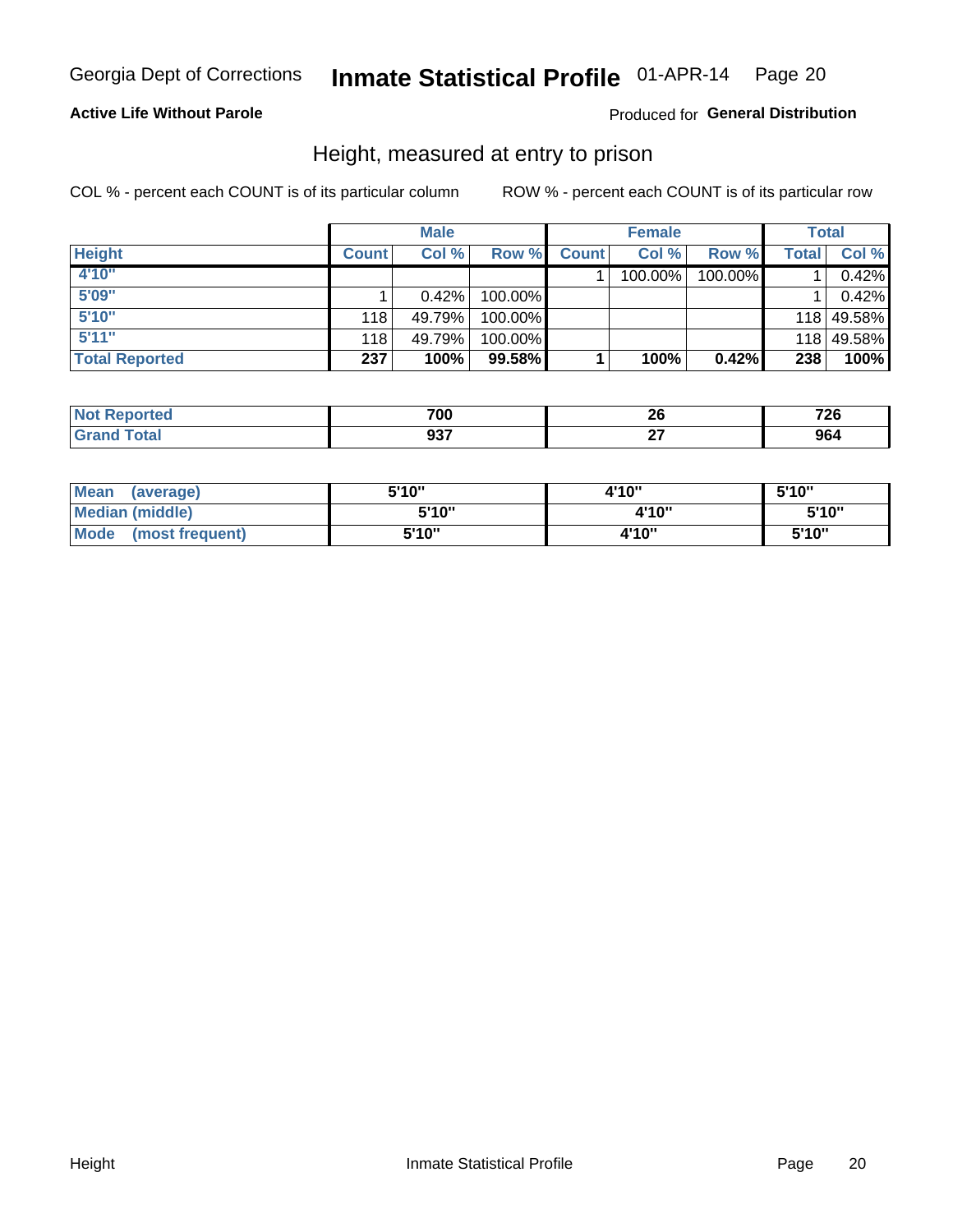#### Inmate Statistical Profile 01-APR-14 Page 21

#### **Active Life Without Parole**

Produced for General Distribution

### Weight, measured at entry to prison

COL % - percent each COUNT is of its particular column

|                       |                | <b>Male</b> |         |                 | <b>Female</b> |         | <b>Total</b>   |        |
|-----------------------|----------------|-------------|---------|-----------------|---------------|---------|----------------|--------|
| <b>Weight</b>         | <b>Count</b>   | Col %       | Row %   | <b>Count</b>    | Col %         | Row %   | <b>Total</b>   | Col %  |
| 90 - 99 pounds        |                |             |         | $\mathbf{1}$    | 3.70%         | 100.00% | 1              | 0.10%  |
| 110 - 119 pounds      |                |             |         | $\overline{2}$  | 7.41%         | 100.00% | 2              | 0.21%  |
| 120 - 129 pounds      | 4              | 0.43%       | 80.00%  | 1               | 3.70%         | 20.00%  | 5              | 0.52%  |
| 130 - 139 pounds      | 23             | 2.46%       | 88.46%  | 3               | 11.11%        | 11.54%  | 26             | 2.70%  |
| 140 - 149 pounds      | 60             | 6.41%       | 98.36%  | 1               | 3.70%         | 1.64%   | 61             | 6.33%  |
| 150 - 159 pounds      | 96             | 10.26%      | 100.00% |                 |               |         | 96             | 9.97%  |
| 160 - 169 pounds      | 105            | 11.22%      | 97.22%  | 3               | 11.11%        | 2.78%   | 108            | 11.21% |
| 170 - 179 pounds      | 134            | 14.32%      | 98.53%  | $\overline{2}$  | 7.41%         | 1.47%   | 136            | 14.12% |
| 180 - 189 pounds      | 112            | 11.97%      | 96.55%  | 4               | 14.81%        | 3.45%   | 116            | 12.05% |
| 190 - 199 pounds      | 84             | 8.97%       | 100.00% |                 |               |         | 84             | 8.72%  |
| 200 - 209 pounds      | 80             | 8.55%       | 97.56%  | $\overline{2}$  | 7.41%         | 2.44%   | 82             | 8.52%  |
| 210 - 219 pounds      | 60             | 6.41%       | 92.31%  | 5               | 18.52%        | 7.69%   | 65             | 6.75%  |
| 220 - 229 pounds      | 54             | 5.77%       | 98.18%  | 1               | 3.70%         | 1.82%   | 55             | 5.71%  |
| 230 - 239 pounds      | 34             | 3.63%       | 100.00% |                 |               |         | 34             | 3.53%  |
| 240 - 249 pounds      | 25             | 2.67%       | 100.00% |                 |               |         | 25             | 2.60%  |
| 250 - 259 pounds      | 19             | 2.03%       | 100.00% |                 |               |         | 19             | 1.97%  |
| 260 - 269 pounds      | 12             | 1.28%       | 100.00% |                 |               |         | 12             | 1.25%  |
| 270 - 279 pounds      | 12             | 1.28%       | 100.00% |                 |               |         | 12             | 1.25%  |
| 280 - 289 pounds      | $\overline{7}$ | 0.75%       | 77.78%  | $\overline{2}$  | 7.41%         | 22.22%  | 9              | 0.93%  |
| 290 - 299 pounds      | 4              | 0.43%       | 100.00% |                 |               |         | 4              | 0.42%  |
| 300 - 309 pounds      | $\overline{2}$ | 0.21%       | 100.00% |                 |               |         | $\overline{2}$ | 0.21%  |
| 310 - 319 pounds      | 1              | 0.11%       | 100.00% |                 |               |         | 1              | 0.10%  |
| 320 - 329 pounds      | 4              | 0.43%       | 100.00% |                 |               |         | 4              | 0.42%  |
| 330 - 339 pounds      | 3              | 0.32%       | 100.00% |                 |               |         | 3              | 0.31%  |
| 400 pounds and over   | $\mathbf{1}$   | 0.11%       | 100.00% |                 |               |         | 1              | 0.10%  |
| <b>Total Reported</b> | 936            | 100%        | 97.20%  | $\overline{27}$ | 100%          | 2.80%   | 963            | 100%   |

| ported<br><b>NOT</b> |            |           |     |
|----------------------|------------|-----------|-----|
| int                  | 027<br>JJ. | $-$<br>-- | 964 |

| Mean<br>(average)              | 189 | $\sim$ | 189 |
|--------------------------------|-----|--------|-----|
| <b>Median (middle)</b>         | 180 | 180    | 180 |
| <b>Mode</b><br>(most frequent) | 170 | 210    | 170 |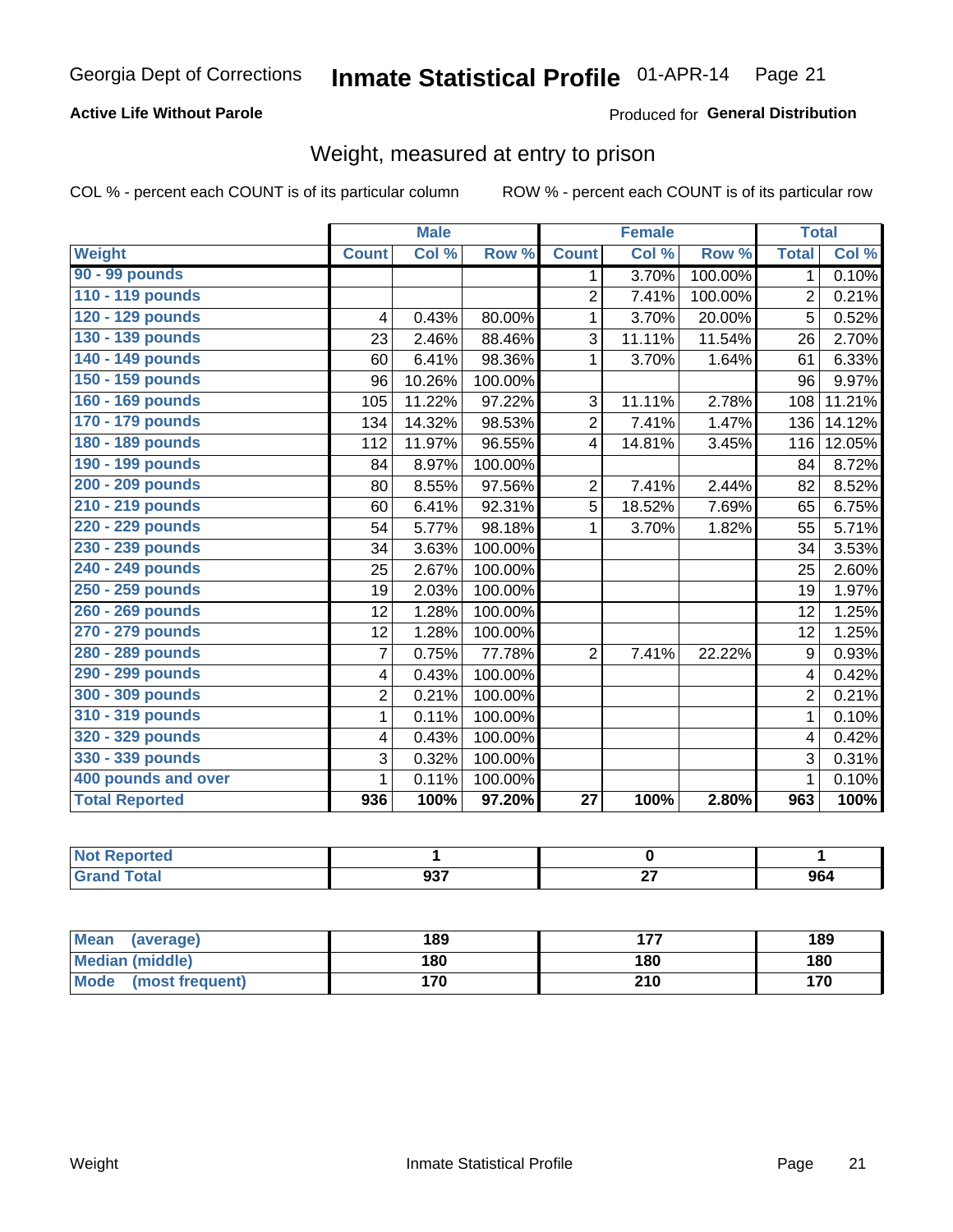#### Inmate Statistical Profile 01-APR-14 Page 22

#### **Active Life Without Parole**

#### Produced for General Distribution

### Veterans validated by Veteran's Administration

COL % - percent each COUNT is of its particular column

|                          |                 | <b>Male</b> |                    | <b>Female</b> |         |       | <b>Total</b> |
|--------------------------|-----------------|-------------|--------------------|---------------|---------|-------|--------------|
| <b>Military service</b>  | <b>Count</b>    | Col %       | <b>Row % Count</b> | Col %         | Row %   | Total | Col %        |
| <b>Others</b><br>0       | 29              | 48.33%      | 100.00%            |               |         | 29    | 48.33%       |
| <b>Air Force</b>         | 24 <sub>1</sub> | 40.00%      | 100.00%            |               |         | 24    | 40.00%       |
| <b>Army</b>              |                 | $5.00\%$    | 100.00%            |               |         | 3     | 5.00%        |
| <b>Navy</b><br>3         |                 | $1.67\%$    | 100.00%            |               |         |       | 1.67%        |
| <b>Coast Guard</b><br>5. |                 | $5.00\%$    | 100.00%            |               |         | 3     | 5.00%        |
| <b>Total Reported</b>    | 60              | 100%        | 100.00%            |               | $.00\%$ | 60    | 100%         |

| 11 — 1 0 | 677  | ~- | 00 <sup>4</sup> |
|----------|------|----|-----------------|
|          | 07 I | -- | 9V4             |
|          | ົາລ  | ~- | 0C              |
|          | JJI  | -- | 904             |

| Mo<br><b>Null</b><br>วthers<br>____<br>____ |
|---------------------------------------------|
|---------------------------------------------|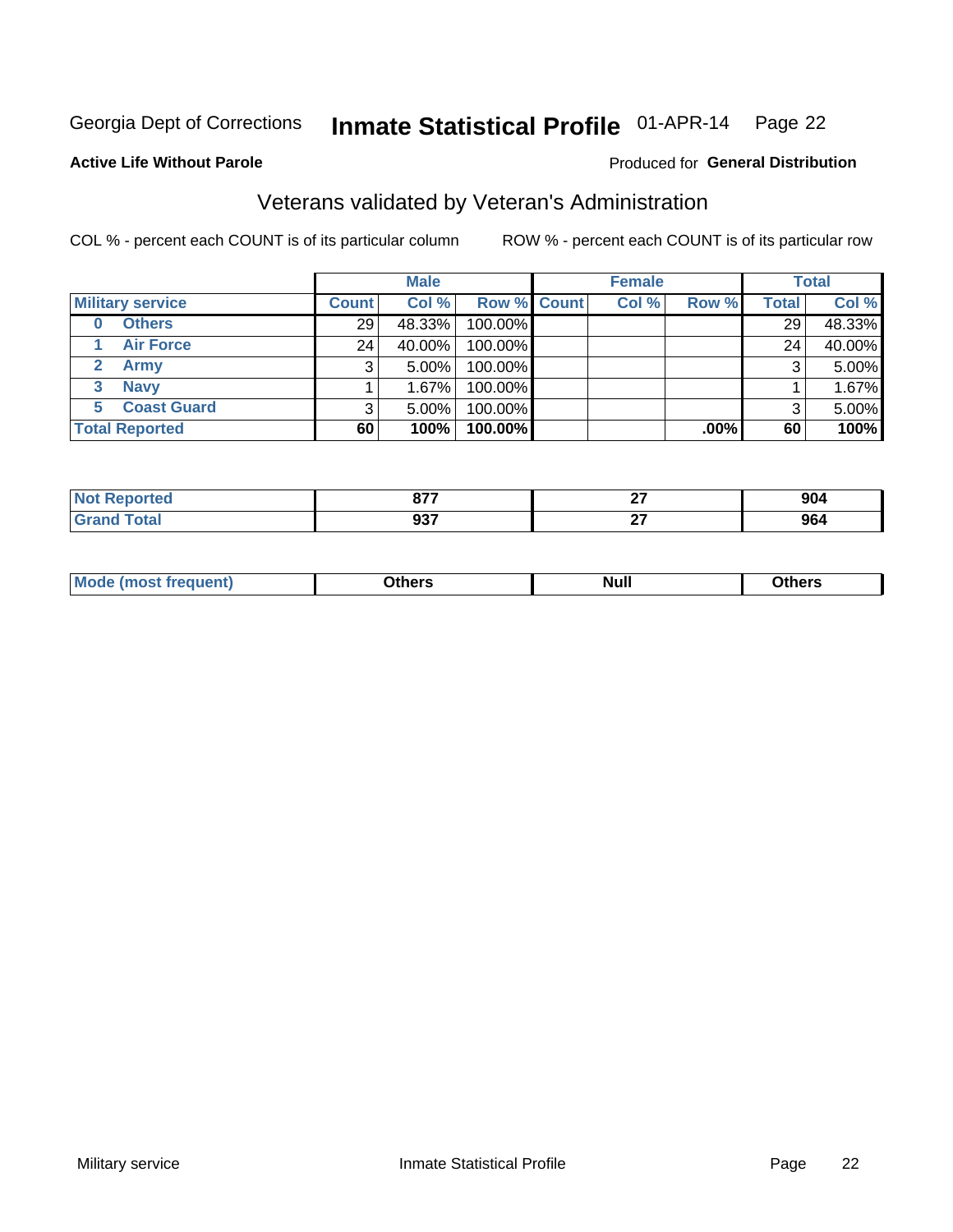#### Inmate Statistical Profile 01-APR-14 Page 23

#### **Active Life Without Parole**

#### Produced for General Distribution

#### Type of admission to prison

COL % - percent each COUNT is of its particular column

|                                      |         | <b>Male</b> |                    |    | <b>Female</b> |       |              | <b>Total</b> |
|--------------------------------------|---------|-------------|--------------------|----|---------------|-------|--------------|--------------|
| <b>Type of Admission</b>             | Count l | Col %       | <b>Row % Count</b> |    | Col %         | Row % | <b>Total</b> | Col %        |
| <b>New Sentence</b><br>52            | 901     | 96.16%      | 97.09%             | 27 | 100.00%       | 2.91% | 928          | 96.27%       |
| <b>Probation Rev Partial</b><br>53   |         | .11%        | 100.00%            |    |               |       |              | .10%         |
| <b>Probation Rev Remainder</b><br>54 | 6       | .64%        | 100.00%            |    |               |       | 6            | .62%         |
| <b>Parole Rev New Sentence</b><br>55 | 9       | .96%        | 100.00%            |    |               |       | 9            | .93%         |
| <b>Parole Rev No New</b><br>56       |         | .75%        | 100.00%            |    |               |       |              | .73%         |
| <b>Sentence</b>                      |         |             |                    |    |               |       |              |              |
| <b>Life W/O Parole</b><br>70         | 13      | 1.39%       | 100.00%            |    |               |       | 13           | 1.35%        |
| <b>Total Reported</b>                | 937     | 100%        | $97.2\%$           | 27 | 100%          | 2.8%  | 964          | 100%         |

| ported<br><b>NOT</b><br><b>NUMBER</b> |                      |               |                    |
|---------------------------------------|----------------------|---------------|--------------------|
| <b>c</b> otal<br>-                    | $\sim$<br><b>. ت</b> | $\sim$<br>. . | 0C 1<br><b>904</b> |

| <b>Mode (most frequent)</b> | <b>New Sentence</b> | <b>New Sentence</b> | <b>New Sentence</b> |
|-----------------------------|---------------------|---------------------|---------------------|
|                             |                     |                     |                     |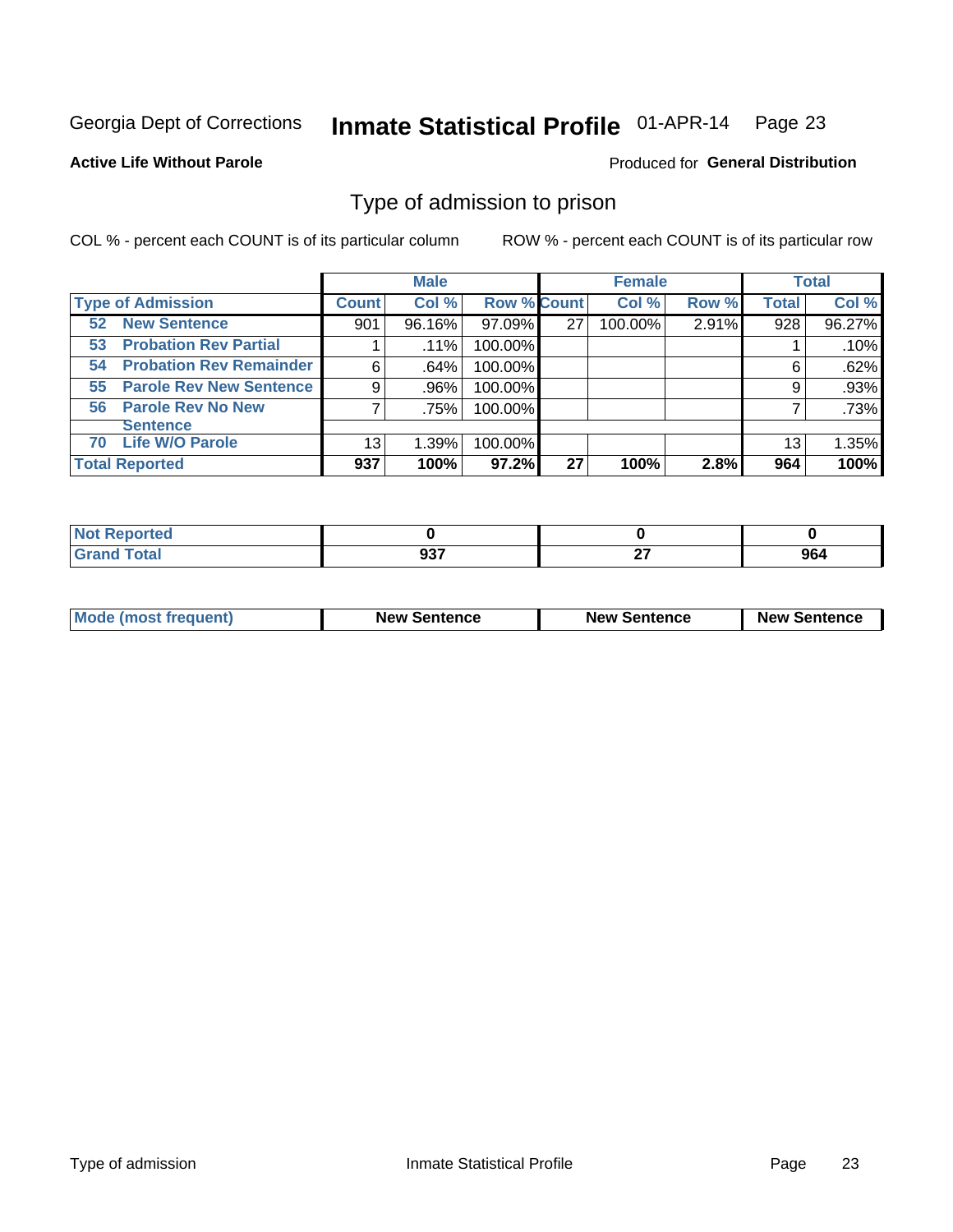## Inmate Statistical Profile 01-APR-14 Page 24

**Active Life Without Parole** 

#### Produced for General Distribution

#### Current / last security status

COL % - percent each COUNT is of its particular column

|                        |              | <b>Male</b> |                    |    | <b>Female</b> |           |       | <b>Total</b> |
|------------------------|--------------|-------------|--------------------|----|---------------|-----------|-------|--------------|
| <b>Security Status</b> | <b>Count</b> | Col%        | <b>Row % Count</b> |    | Col %         | Row %     | Total | Col %        |
| 3 Minimum              |              | $.11\%$     | 100.00%            |    | .00%          |           |       | $.10\%$      |
| 4 Medium               | 54           | 5.82%       | $87.10\%$          | 8  | 29.63%        | $12.90\%$ | 62    | 6.49%        |
| 5 Close                | 872          | 93.97%      | $97.87\%$          | 19 | 70.37%        | 2.13%     | 891   | 93.30%       |
| 6 Maximum              |              | $.11\%$     | $100.00\%$         |    | .00%          |           |       | $.10\%$      |
| <b>Total Reported</b>  | 928          | 100%        | $97.17\%$          | 27 | 100%          | 2.83%     | 955   | 100%         |

| <b>Still being diagnosed</b> |     |    |     |
|------------------------------|-----|----|-----|
| <b>Not Reported</b>          |     |    |     |
| <b>Grand Total</b>           | 937 | ^¬ | 964 |

| <b>Mode (most frequent)</b><br>Close | Close | Close |
|--------------------------------------|-------|-------|
|--------------------------------------|-------|-------|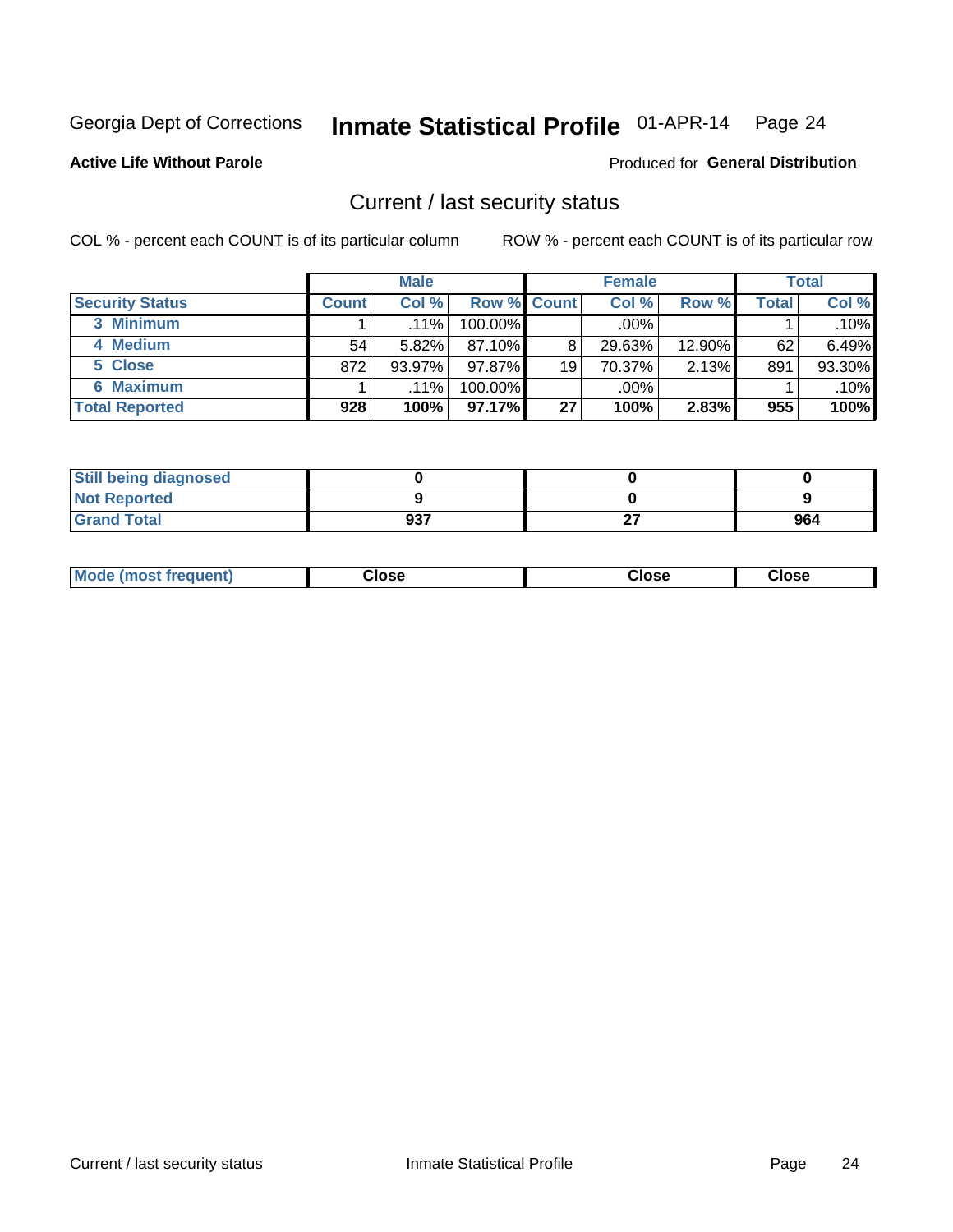#### Inmate Statistical Profile 01-APR-14 Page 25

**Active Life Without Parole** 

#### Produced for General Distribution

### Current / last type of institution

COL % - percent each COUNT is of its particular column

|                            |              | <b>Male</b> |                    |    | <b>Female</b> |       |       | <b>Total</b> |
|----------------------------|--------------|-------------|--------------------|----|---------------|-------|-------|--------------|
| <b>Type of Institution</b> | <b>Count</b> | Col %       | <b>Row % Count</b> |    | Col %         | Row % | Total | Col %        |
| <b>State Prison</b>        | 930          | $99.25\%$   | 97.18%             | 27 | 100.00%       | 2.82% | 957   | 99.27%       |
| <b>Transitional Center</b> |              | $.11\%$     | 100.00%            |    |               |       |       | $.10\%$      |
| <b>Private Prison</b>      |              | ا 64%.      | 100.00%            |    |               |       |       | .62%         |
| <b>Total Reported</b>      | 937          | 100%        | $97.2\%$           | 27 | 100%          | 2.8%  | 964   | 100%         |

| Reported<br><b>NOT</b> |            |         |     |
|------------------------|------------|---------|-----|
| <b>otal</b>            | 027<br>JJ. | ~-<br>- | 964 |

| <b>Mode (most frequent)</b> | <b>State Prison</b> | <b>State Prison</b> | <b>State Prison</b> |
|-----------------------------|---------------------|---------------------|---------------------|
|                             |                     |                     |                     |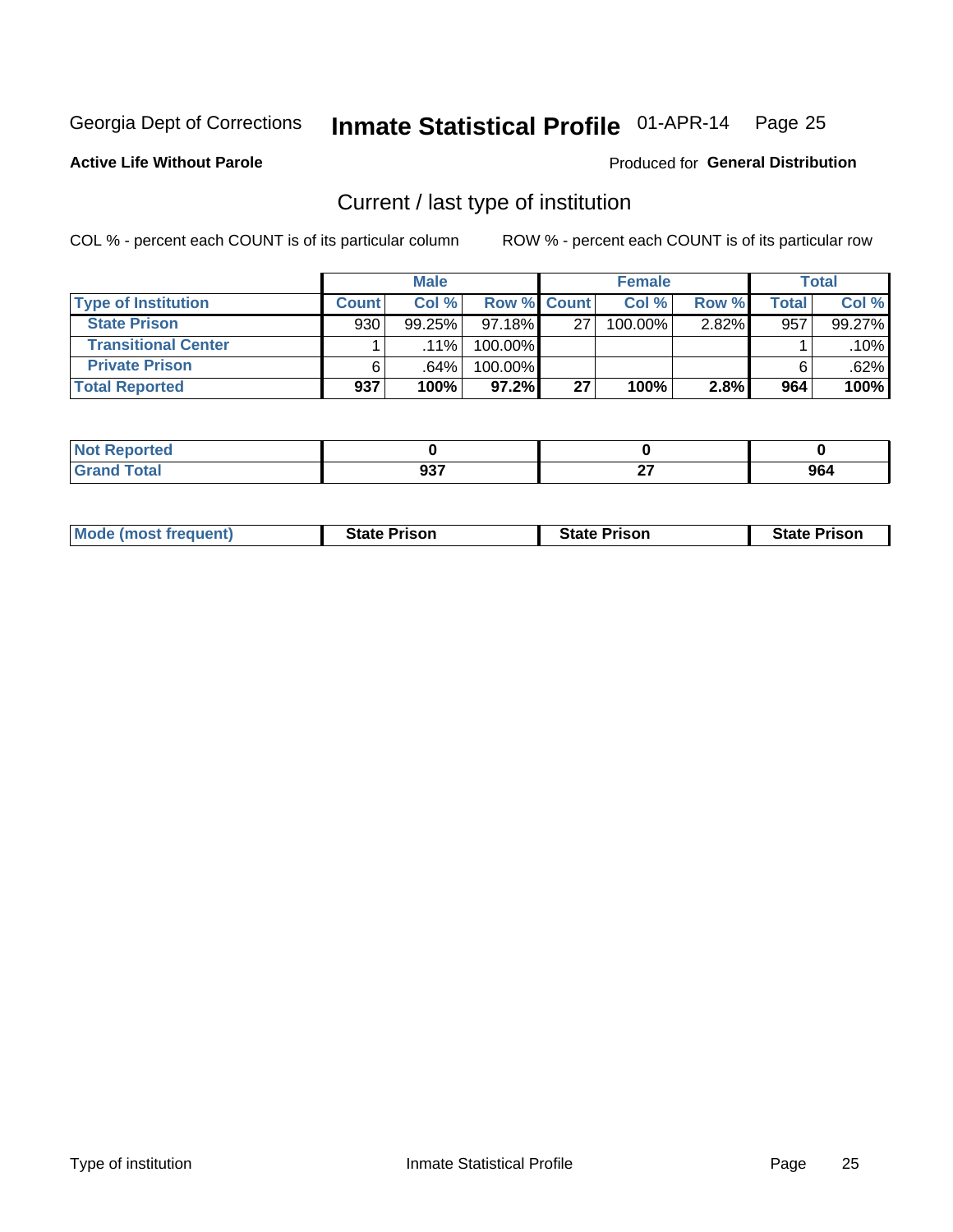## Inmate Statistical Profile 01-APR-14 Page 26

**Active Life Without Parole** 

#### Produced for General Distribution

### Institution type - transitional centers

COL % - percent each COUNT is of its particular column

|                                          |              | <b>Male</b> |                    | <b>Female</b> |       |              | <b>Total</b> |
|------------------------------------------|--------------|-------------|--------------------|---------------|-------|--------------|--------------|
| <b>Institution Type - Trans. Centers</b> | <b>Count</b> | Col%        | <b>Row % Count</b> | Col%          | Row % | <b>Total</b> | Col %        |
| <b>Macon Tc</b>                          |              | 100.00%     | 100.00%            |               |       |              | 100.00%      |
| <b>Total Reported</b>                    |              | $100\%$     | $100\%$            |               | %     |              | 100%         |

| <b>Not Reported</b>    |  |  |
|------------------------|--|--|
| <b>Total</b><br>re e d |  |  |

| Mode (most frequent) | <b>Macon Tc</b> | <b>Null</b> | <b>Macon Tc</b> |
|----------------------|-----------------|-------------|-----------------|
|                      |                 |             |                 |
|                      |                 |             |                 |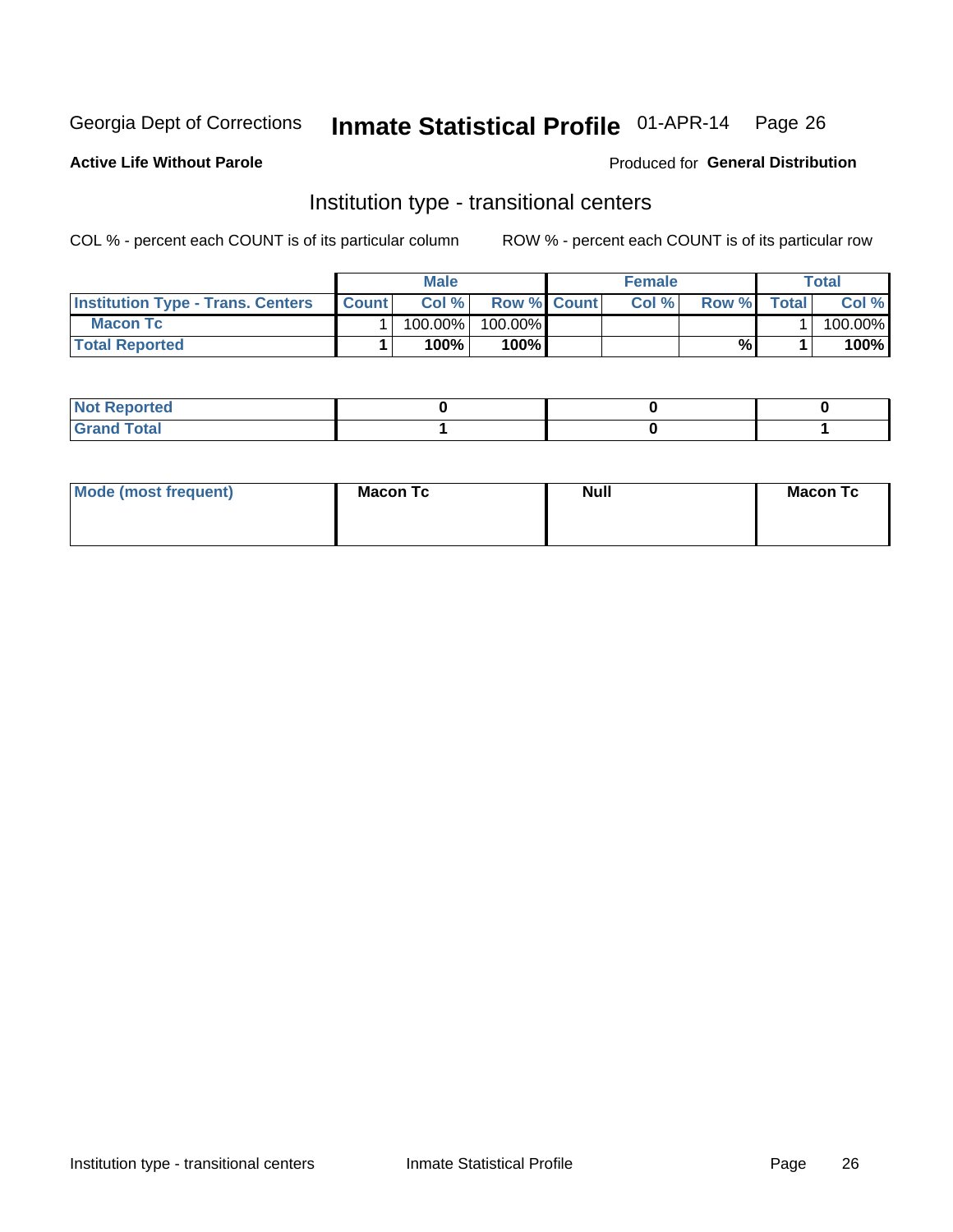## Inmate Statistical Profile 01-APR-14 Page 27

**Active Life Without Parole** 

**Produced for General Distribution** 

#### Institution type - county prisons

COL % - percent each COUNT is of its particular column

|                                                    | <b>Male</b> |  | <b>Female</b>            |             | <b>Total</b> |
|----------------------------------------------------|-------------|--|--------------------------|-------------|--------------|
| <b>Institution Type - County Prisons   Count  </b> | Col %       |  | <b>Row % Count Col %</b> | Row % Total | Col %        |
| <b>Total Reported</b>                              |             |  |                          |             |              |

| <b>Not Reported</b>         |  |  |
|-----------------------------|--|--|
| <b>Total</b><br>-<br>______ |  |  |

| <b>Mode</b>      | <b>Null</b> | <b>Null</b> | <b>Null</b> |
|------------------|-------------|-------------|-------------|
| (most freauent). |             |             |             |
|                  |             |             |             |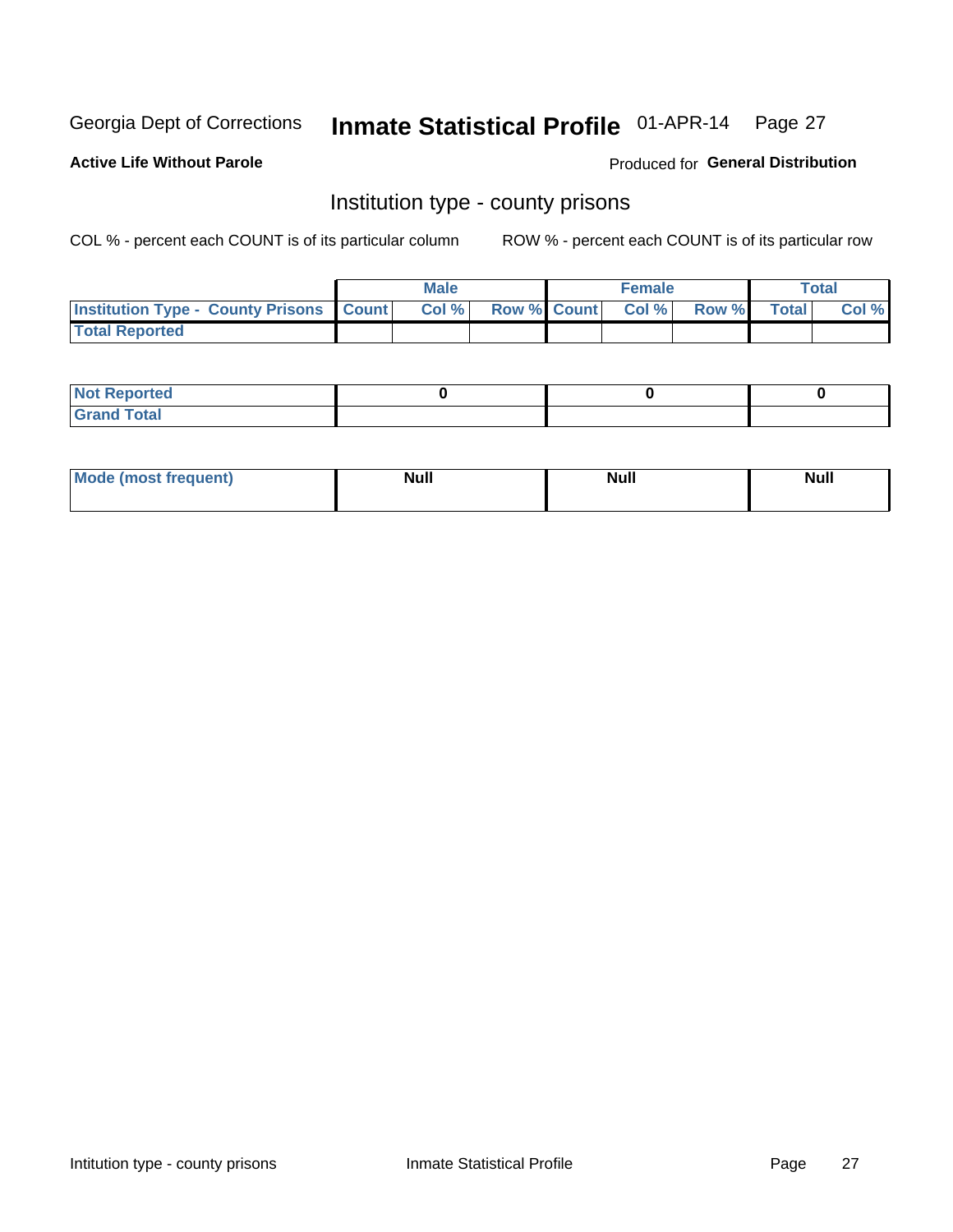## Inmate Statistical Profile 01-APR-14 Page 28

#### **Active Life Without Parole**

#### **Produced for General Distribution**

### Institution type - state prisons

COL % - percent each COUNT is of its particular column

|                                         |              | <b>Male</b>                |         |              | <b>Female</b>              |         | <b>Total</b> |        |
|-----------------------------------------|--------------|----------------------------|---------|--------------|----------------------------|---------|--------------|--------|
| <b>Institution Type - State Prisons</b> | <b>Count</b> | $\overline{\text{Col }^9}$ | Row %   | <b>Count</b> | $\overline{\text{Col }\%}$ | Row %   | <b>Total</b> | Col %  |
| <b>Arrendale State Prison</b>           |              |                            |         | 14           | 51.85%                     | 100.00% | 14           | 1.46%  |
| <b>Augusta State Med. Prison</b>        | 60           | 6.45%                      | 100.00% |              |                            |         | 60           | 6.27%  |
| <b>Autry State Prison</b>               | 1            | .11%                       | 100.00% |              |                            |         | 1            | .10%   |
| <b>Baldwin State Prison</b>             | 50           | 5.38%                      | 100.00% |              |                            |         | 50           | 5.22%  |
| <b>Burrus Corr Trn Cntr</b>             | 1            | .11%                       | 100.00% |              |                            |         | 1            | .10%   |
| <b>Calhoun State Prison</b>             | 1            | .11%                       | 100.00% |              |                            |         |              | .10%   |
| <b>Central State Prison</b>             | 4            | .43%                       | 100.00% |              |                            |         | 4            | .42%   |
| <b>Coastal State Prison</b>             | 1            | .11%                       | 100.00% |              |                            |         | 1            | .10%   |
| <b>Dooly State Prison</b>               | 5            | .54%                       | 100.00% |              |                            |         | 5            | .52%   |
| <b>Ga Diag Class Prison</b>             | 59           | 6.34%                      | 100.00% |              |                            |         | 59           | 6.17%  |
| <b>Ga State Prison</b>                  | 27           | 2.90%                      | 100.00% |              |                            |         | 27           | 2.82%  |
| <b>Hancock State Prison</b>             | 92           | 9.89%                      | 100.00% |              |                            |         | 92           | 9.61%  |
| <b>Hays State Prison</b>                | 94           | 10.11%                     | 100.00% |              |                            |         | 94           | 9.82%  |
| <b>Johnson State Prison</b>             | 1            | .11%                       | 100.00% |              |                            |         | 1            | .10%   |
| <b>Macon State Prison</b>               | 149          | 16.02%                     | 100.00% |              |                            |         | 149          | 15.57% |
| <b>Phillips State Prison</b>            | 15           | 1.61%                      | 100.00% |              |                            |         | 15           | 1.57%  |
| <b>Pulaski State Prison</b>             |              |                            |         | 13           | 48.15%                     | 100.00% | 13           | 1.36%  |
| <b>Rogers State Prison</b>              | 1            | .11%                       | 100.00% |              |                            |         | 1            | .10%   |
| <b>Smith State Prison</b>               | 100          | 10.75%                     | 100.00% |              |                            |         | 100          | 10.45% |
| <b>Telfair State Prison</b>             | 94           | 10.11%                     | 100.00% |              |                            |         | 94           | 9.82%  |
| <b>Valdosta State Prison</b>            | 92           | 9.89%                      | 100.00% |              |                            |         | 92           | 9.61%  |
| <b>Ware State Prison</b>                | 82           | 8.82%                      | 100.00% |              |                            |         | 82           | 8.57%  |
| <b>Wilcox State Prison</b>              | 1            | .11%                       | 100.00% |              |                            |         | 1            | .10%   |
| <b>Total Reported</b>                   | 930          | 100%                       | 97.18%  | 27           | 100%                       | 2.82%   | 957          | 100%   |
| <b>Not Reported</b>                     |              | 0                          |         |              | 0                          |         | $\bf{0}$     |        |
|                                         |              |                            |         |              |                            |         |              |        |

| ו ויטג ולהטטונסט            |                           |                               |                                     |
|-----------------------------|---------------------------|-------------------------------|-------------------------------------|
| <b>Grand Total</b>          | 930                       |                               | 957                                 |
| <b>Mode (most frequent)</b> | <b>Macon State Prison</b> | <b>Arrendale State Prison</b> | <b>Macon State</b><br><b>Prison</b> |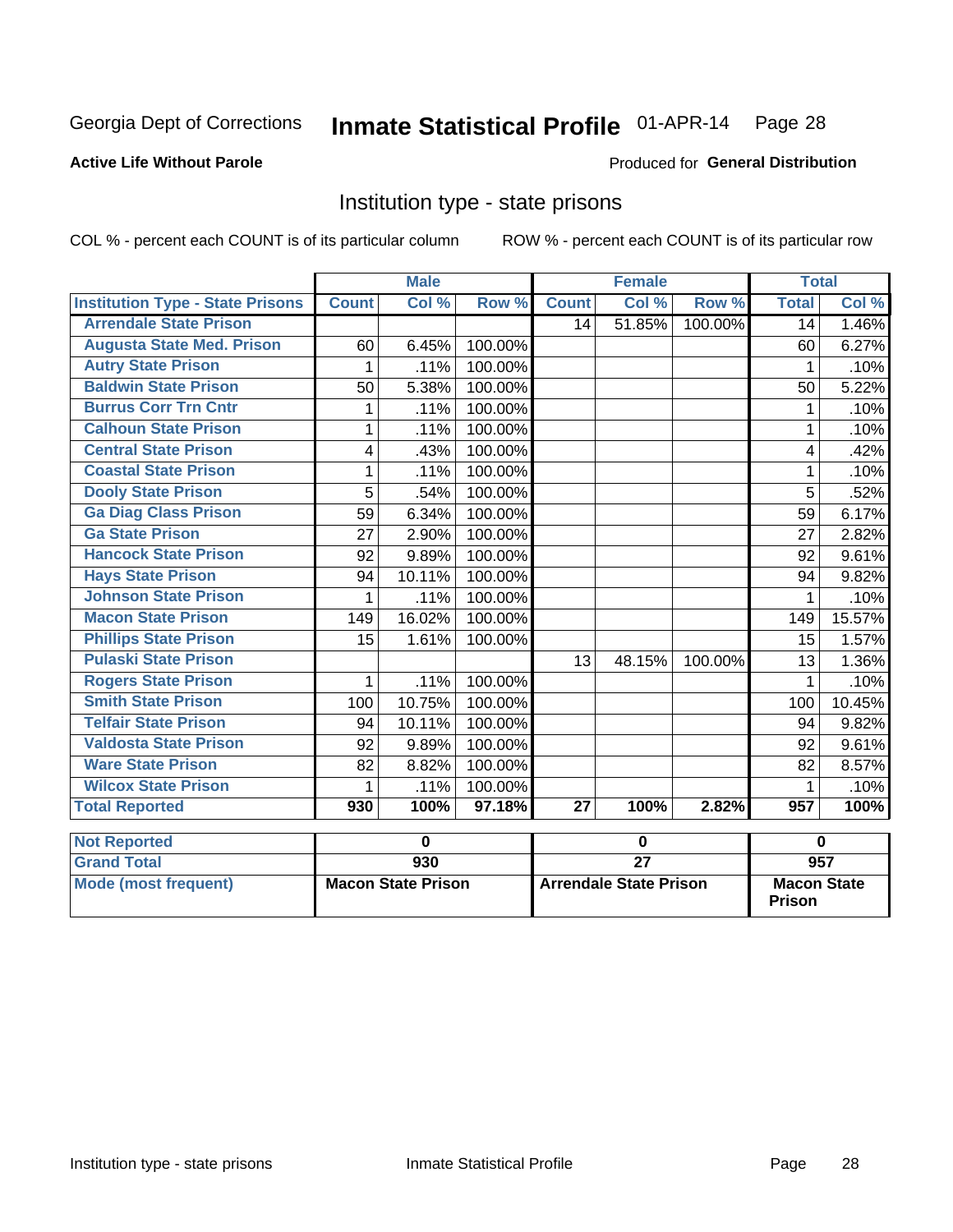## Inmate Statistical Profile 01-APR-14 Page 29

#### **Active Life Without Parole**

#### **Produced for General Distribution**

#### Institution type - private prisons

COL % - percent each COUNT is of its particular column

|                                           |              | <b>Male</b> |                    | <b>Female</b> |       |              | <b>Total</b> |
|-------------------------------------------|--------------|-------------|--------------------|---------------|-------|--------------|--------------|
| <b>Institution Type - Private Prisons</b> | <b>Count</b> | Col%        | <b>Row % Count</b> | Col %         | Row % | <b>Total</b> | Col %        |
| <b>Coffee Corr Facility</b>               |              | $33.33\%$   | $100.00\%$         |               |       |              | 33.33%       |
| <b>Riverbend Corr Facility</b>            |              | $16.67\%$   | $100.00\%$         |               |       |              | 16.67%       |
| <b>Wheeler Corr Facility</b>              |              | $50.00\%$   | $100.00\%$         |               |       |              | 50.00%       |
| <b>Total Reported</b>                     |              | 100%        | 100%               |               | %     |              | 100%         |

| <b>Not Reported</b> |  |  |
|---------------------|--|--|
| nd Total            |  |  |

| Mode (most frequent) | Wheeler Corr Facility | Null | <b>Wheeler Corr</b><br><b>Facility</b> |
|----------------------|-----------------------|------|----------------------------------------|
|----------------------|-----------------------|------|----------------------------------------|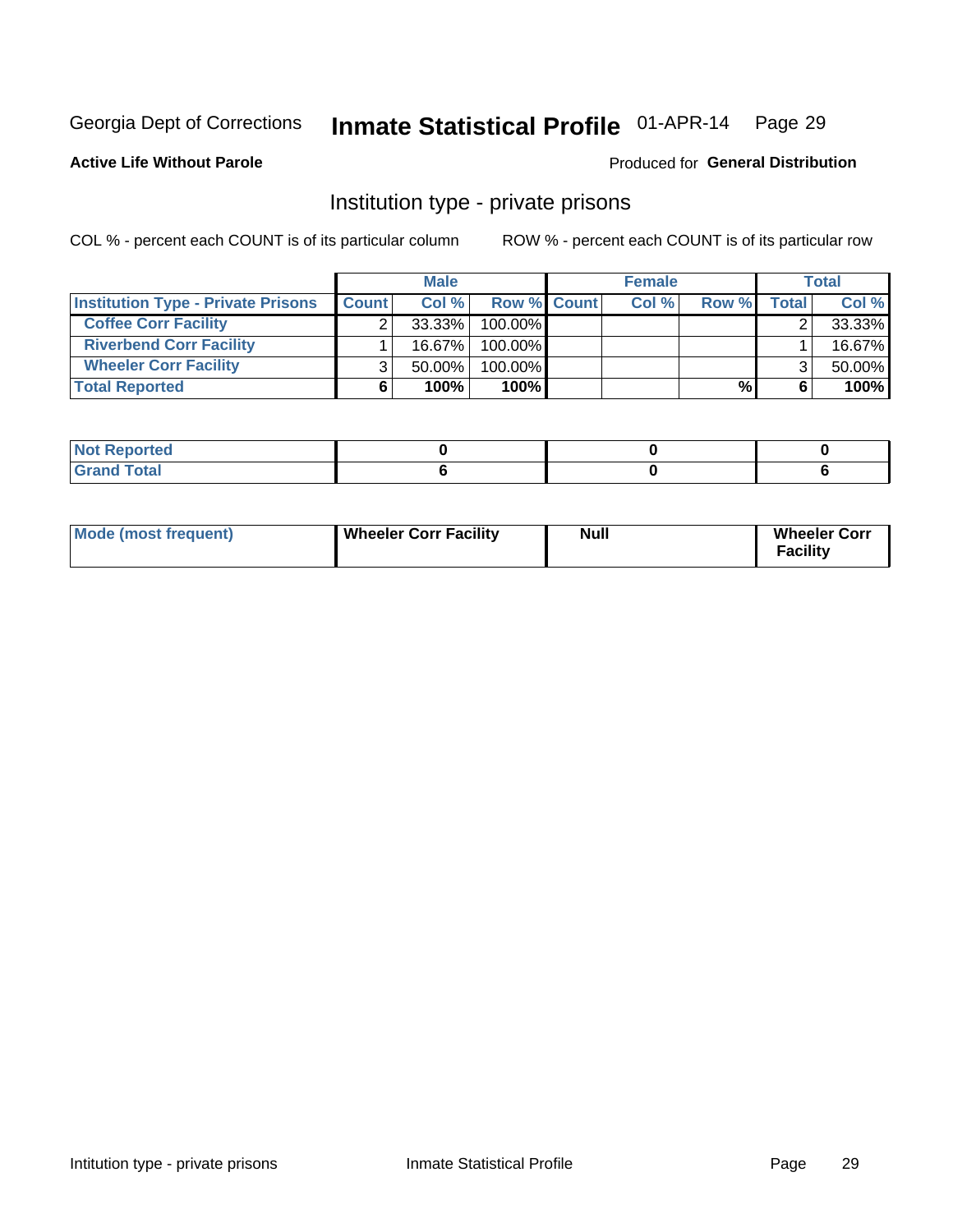### Inmate Statistical Profile 01-APR-14 Page 30

**Active Life Without Parole** 

Produced for General Distribution

### Institution type - pre-release centers

COL % - percent each COUNT is of its particular column

|                                                   | <b>Male</b> |              |       | <b>Female</b> |                    | <b>Total</b> |
|---------------------------------------------------|-------------|--------------|-------|---------------|--------------------|--------------|
| <b>Institution Type - Prison Annexe   Count  </b> | Col %       | <b>Row %</b> | Count | Col %         | <b>Row %</b> Total | Col %        |
| <b>Total Reported</b>                             |             |              |       |               |                    |              |

| <b>Reported</b><br>I NOT |  |  |
|--------------------------|--|--|
| <b>Total</b><br>$C$ ren  |  |  |

| <b>Mo</b><br>frequent)<br>(most | <b>Null</b> | <b>Null</b> | <b>Null</b> |
|---------------------------------|-------------|-------------|-------------|
|                                 |             |             |             |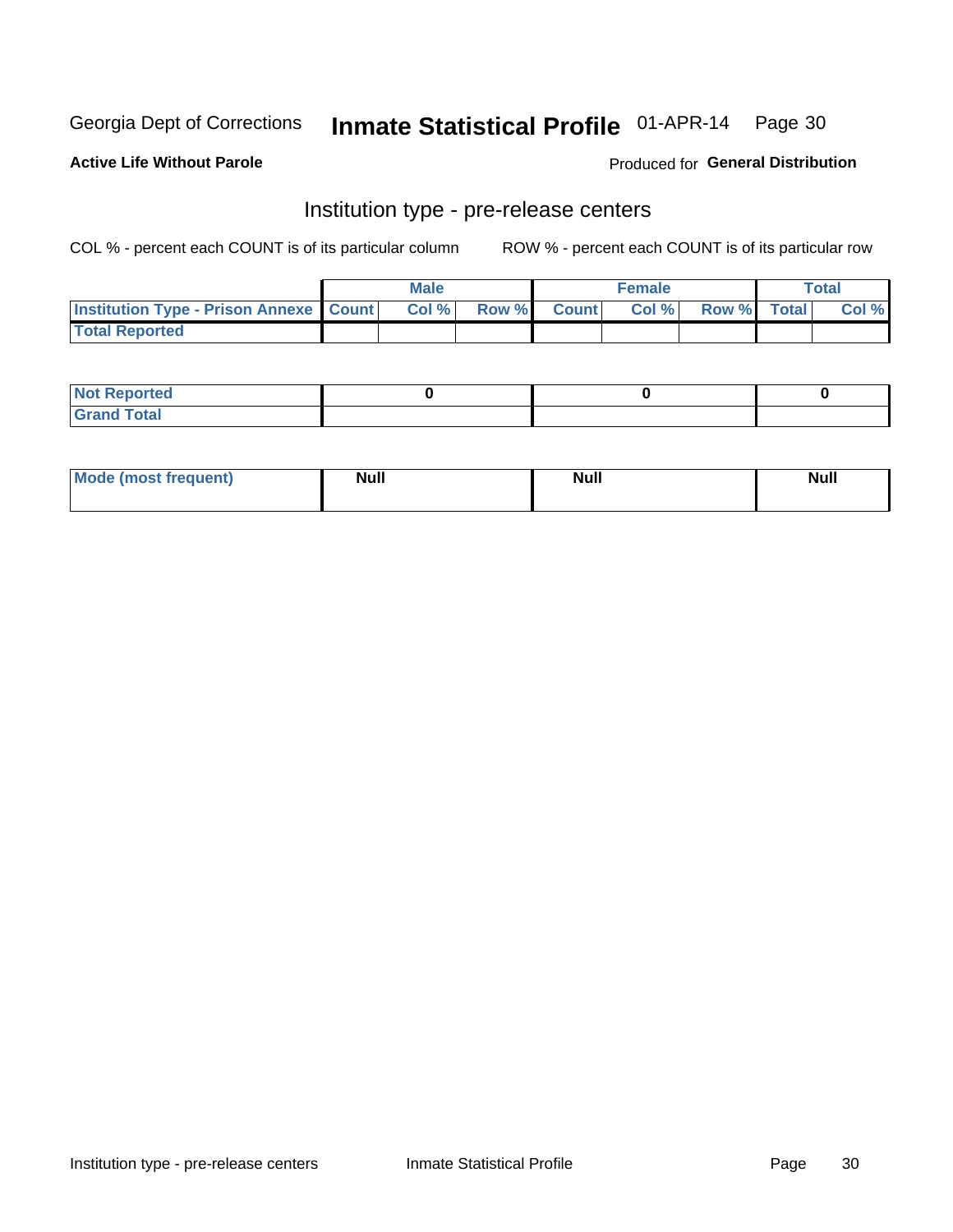#### Inmate Statistical Profile 01-APR-14 Page 31

#### **Active Life Without Parole**

#### Produced for General Distribution

### Institution type - inmate boot camp

COL % - percent each COUNT is of its particular column

|                                      |              | <b>Male</b> |               |              | <b>Female</b> |             | <b>Total</b> |
|--------------------------------------|--------------|-------------|---------------|--------------|---------------|-------------|--------------|
| <b>Institution Type - Boot Camps</b> | <b>Count</b> | Col %       | <b>Row %I</b> | <b>Count</b> | Col %         | Row % Total | Col %        |
| <b>Total Rported</b>                 |              |             |               |              |               |             |              |

| <b>Not Reported</b> |  |  |
|---------------------|--|--|
| <b>Total</b><br>Cro |  |  |

| <b>I Mode (most frequent)</b> | <b>Null</b> | <b>Null</b> | <b>Null</b> |
|-------------------------------|-------------|-------------|-------------|
|                               |             |             |             |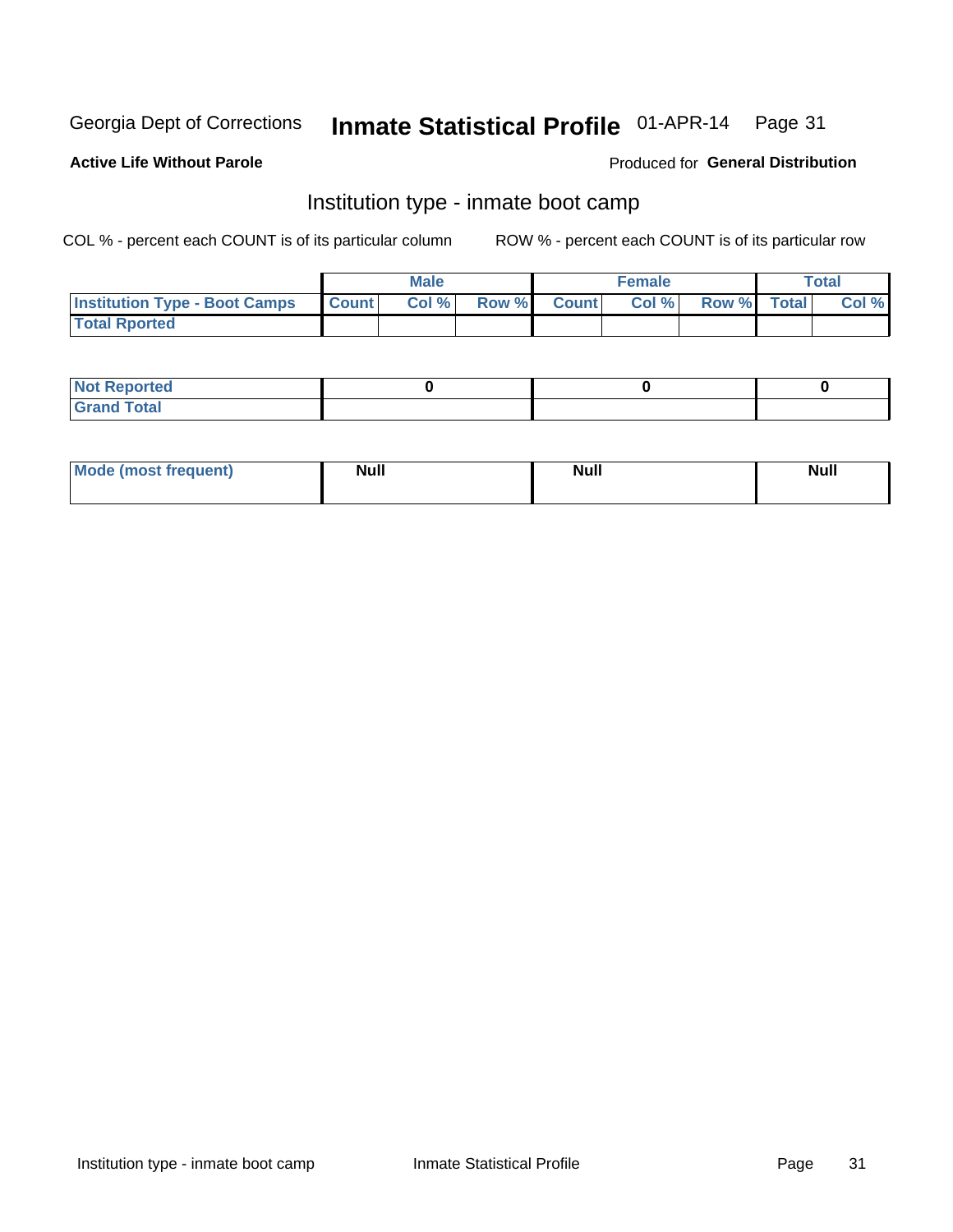## Inmate Statistical Profile 01-APR-14 Page 32

#### **Active Life Without Parole**

#### **Produced for General Distribution**

### Number of disciplinary reports

COL % - percent each COUNT is of its particular column

|                                       |              | <b>Male</b> |             |    | <b>Female</b> |       |              | <b>Total</b> |
|---------------------------------------|--------------|-------------|-------------|----|---------------|-------|--------------|--------------|
| <b>Number of Disciplinary Reports</b> | <b>Count</b> | Col %       | Row % Count |    | Col %         | Row % | <b>Total</b> | Col %        |
|                                       | 246          | 26.25%      | 95.35%      | 12 | 44.44%        | 4.65% | 258          | 26.76%       |
|                                       | 130          | 13.87%      | 97.01%      | 4  | 14.81%        | 2.99% | 134          | 13.90%       |
|                                       | 85           | $9.07\%$    | 96.59%      | 3  | 11.11%        | 3.41% | 88           | 9.13%        |
| 3                                     | 47           | $5.02\%$    | 95.92%      | 2  | 7.41%         | 4.08% | 49           | 5.08%        |
|                                       | 53           | 5.66%       | 100.00%     |    |               |       | 53           | 5.50%        |
| 5                                     | 51           | 5.44%       | 100.00%     |    |               |       | 51           | 5.29%        |
| <b>More Than 5</b>                    | 325          | 34.69%      | 98.19%      | 6  | 22.22%        | 1.81% | 331          | 34.34%       |
| <b>Total Reported</b>                 | 937          | 100%        | 97.20%      | 27 | 100%          | 2.80% | 964          | 100%         |

| prted<br><b>NOT REDC</b> |            |    |     |
|--------------------------|------------|----|-----|
| <sup>-</sup> otal        | ^^7<br>JJ. | ~- | 964 |

| Mean (average)       | 8.00 | 4.70 | 7.91 |
|----------------------|------|------|------|
| Median (middle)      |      |      |      |
| Mode (most frequent) |      |      |      |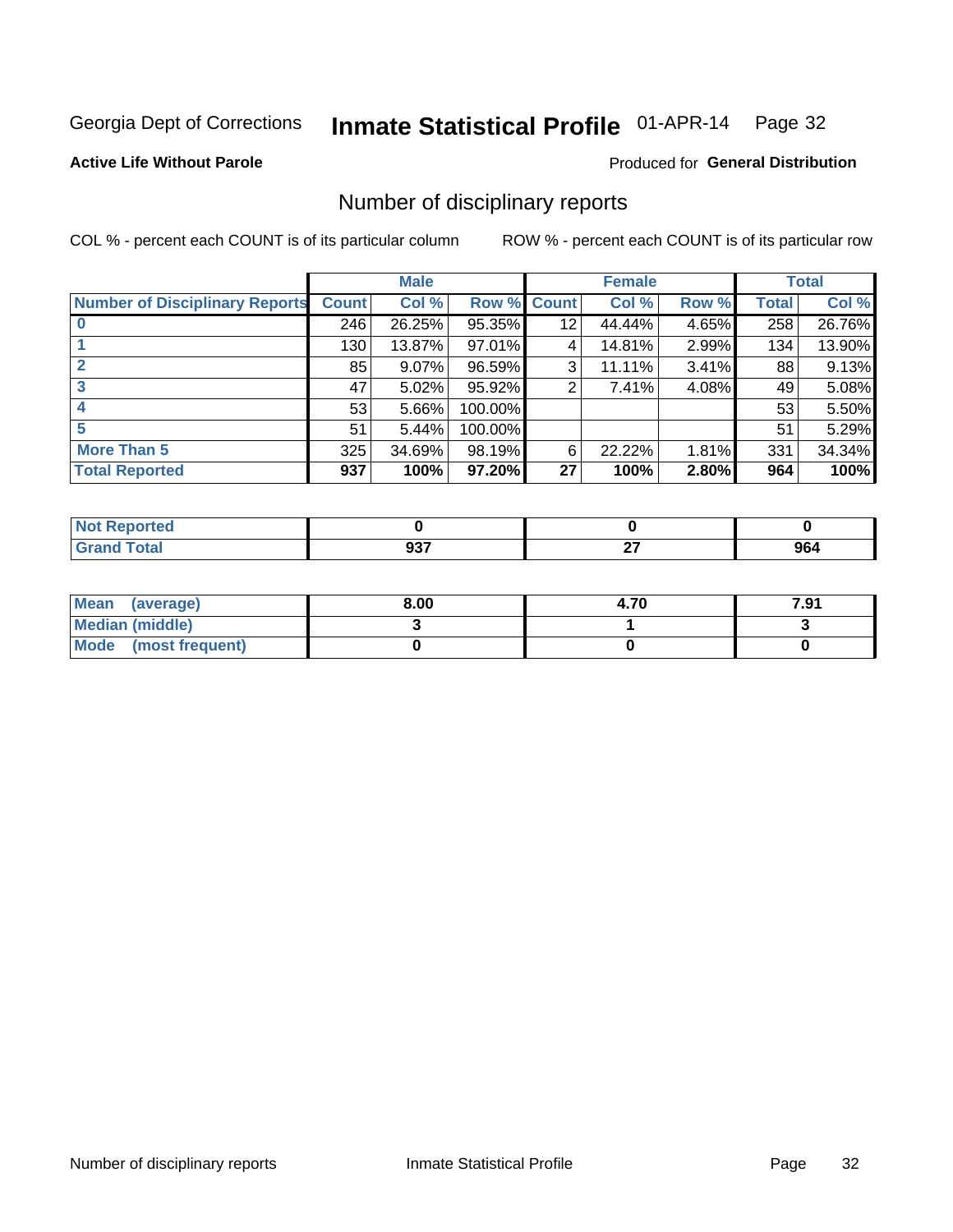## Inmate Statistical Profile 01-APR-14 Page 33

**Active Life Without Parole** 

**Produced for General Distribution** 

### Number of transfers

COL % - percent each COUNT is of its particular column

|                            |         | <b>Male</b> |                    |    | <b>Female</b> |        |              | <b>Total</b> |
|----------------------------|---------|-------------|--------------------|----|---------------|--------|--------------|--------------|
| <b>Number of Transfers</b> | Count l | Col %       | <b>Row % Count</b> |    | Col %         | Row %  | <b>Total</b> | Col %        |
|                            | 37      | 3.95%       | 86.05%             | 6  | 22.22%        | 13.95% | 43           | 4.46%        |
|                            | 17      | 1.81%       | 100.00%            |    |               |        | 17           | 1.76%        |
|                            | 199     | 21.24%      | 93.43%             | 14 | 51.85%        | 6.57%  | 213          | 22.10%       |
| 3                          | 62      | 6.62%       | 100.00%            |    |               |        | 62           | 6.43%        |
|                            | 106     | 11.31%      | 99.07%             |    | 3.70%         | 0.93%  | 107          | 11.10%       |
| 5                          | 59      | $6.30\%$    | 98.33%             |    | 3.70%         | 1.67%  | 60           | 6.22%        |
| <b>More Than 5</b>         | 457     | 48.77%      | 98.92%             | 5  | 18.52%        | 1.08%  | 462          | 47.93%       |
| <b>Total Reported</b>      | 937     | 100%        | 97.20%             | 27 | 100%          | 2.80%  | 964          | 100%         |

| prted<br><b>NOT REDC</b> |            |    |     |
|--------------------------|------------|----|-----|
| <sup>-</sup> otal        | ^^7<br>JJ. | ~- | 964 |

| Mean (average)       | 7.74 | 2.81 | 7.60 |
|----------------------|------|------|------|
| Median (middle)      |      |      |      |
| Mode (most frequent) |      |      |      |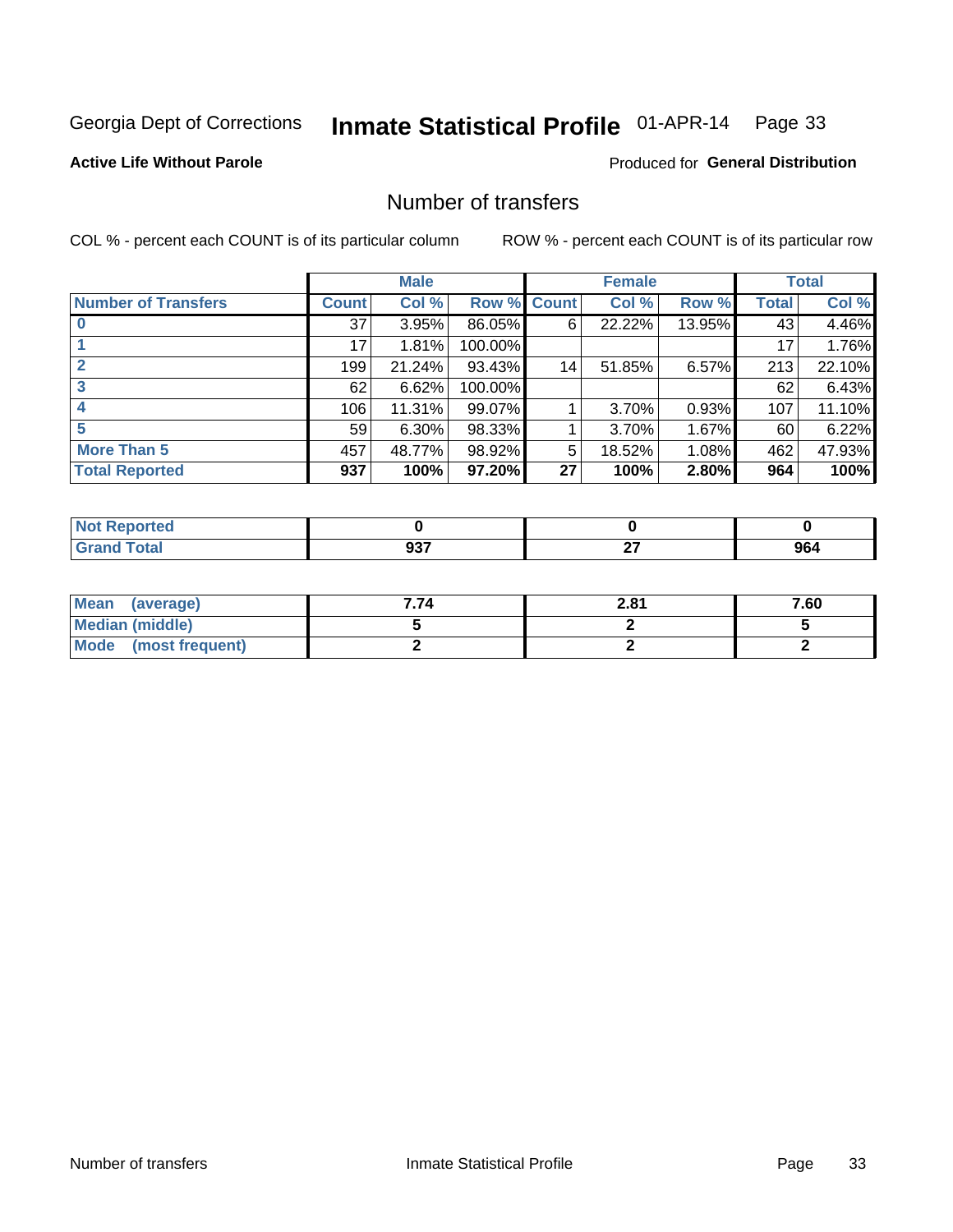## Inmate Statistical Profile 01-APR-14 Page 34

**Active Life Without Parole** 

**Produced for General Distribution** 

### Number of escapes

COL % - percent each COUNT is of its particular column

|                          |              | <b>Male</b> |                    |    | <b>Female</b> |       |       | Total  |
|--------------------------|--------------|-------------|--------------------|----|---------------|-------|-------|--------|
| <b>Number of Escapes</b> | <b>Count</b> | Col %       | <b>Row % Count</b> |    | Col %         | Row % | Total | Col %  |
|                          | 932          | 99.47%      | $97.18\%$          | 27 | $100.00\%$    | 2.82% | 959   | 99.48% |
|                          |              | 0.32%       | 100.00%            |    |               |       |       | 0.31%  |
|                          |              | 0.21%       | $100.00\%$         |    |               |       |       | 0.21%  |
| <b>Total Reported</b>    | 937          | 100%        | $97.20\%$          | 27 | 100%          | 2.80% | 964   | 100%   |

| <b>orted</b><br><b>NOT</b><br>. Repor<br>$\sim$ |             |               |     |
|-------------------------------------------------|-------------|---------------|-----|
| <b>fotal</b><br>' Grand                         | ^^7<br>JJ 1 | $\sim$<br>- - | 964 |

| Mean (average)       |  | .01 |
|----------------------|--|-----|
| Median (middle)      |  |     |
| Mode (most frequent) |  |     |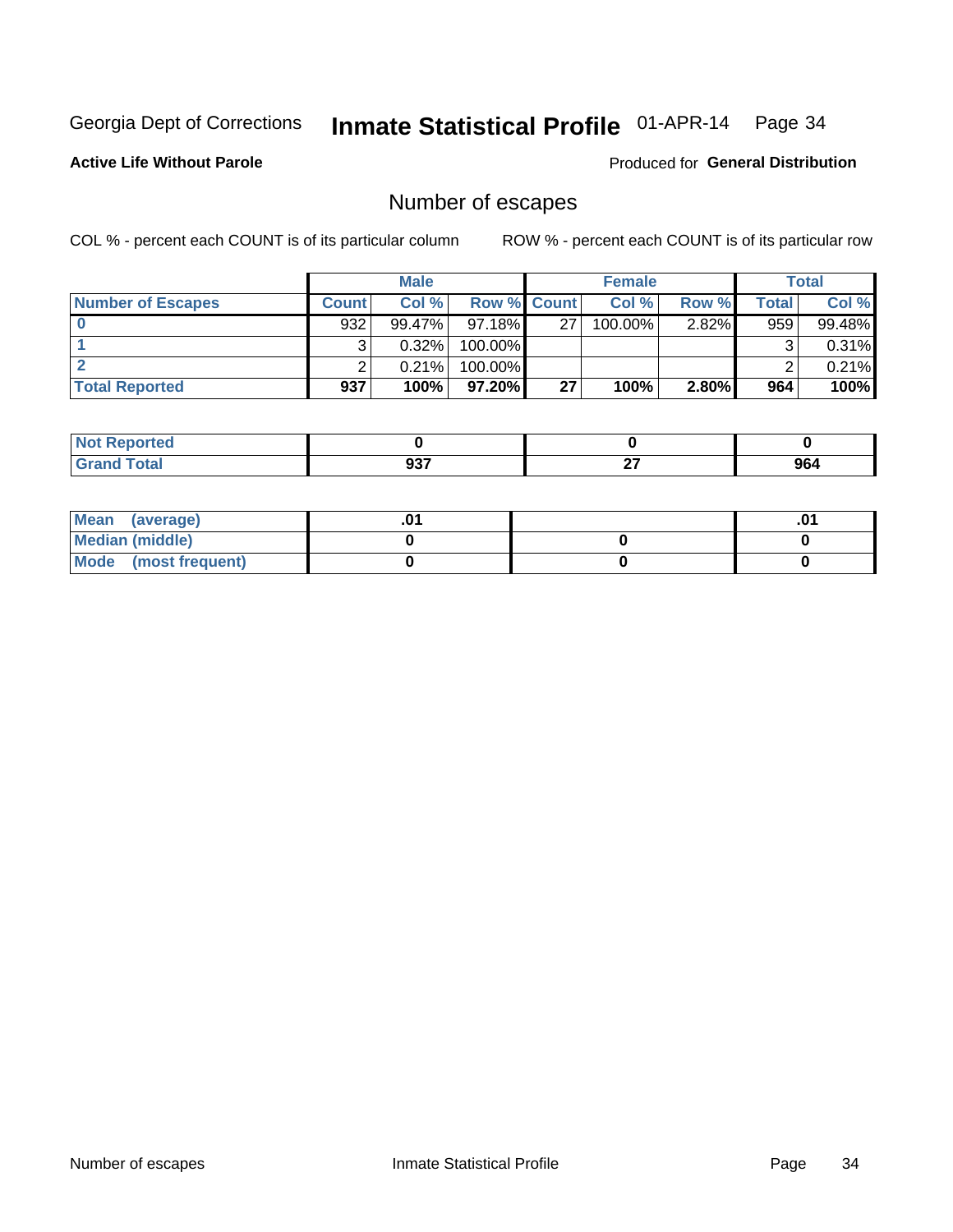#### Inmate Statistical Profile 01-APR-14 Page 35

#### **Active Life Without Parole**

#### **Produced for General Distribution**

#### Time served in current (or last) institution

COL % - percent each COUNT is of its particular column

|                            | <b>Male</b>  |        | <b>Female</b> |                |        | <b>Total</b> |              |        |
|----------------------------|--------------|--------|---------------|----------------|--------|--------------|--------------|--------|
| <b>Time In Institution</b> | <b>Count</b> | Col %  | Row %         | <b>Count</b>   | Col %  | Row %        | <b>Total</b> | Col %  |
| 0 to 3 months              | 106          | 11.31% | 99.07%        | 1              | 3.70%  | 0.93%        | 107          | 11.10% |
| <b>3.01 to 6 months</b>    | 65           | 6.94%  | 95.59%        | 3              | 11.11% | 4.41%        | 68           | 7.05%  |
| 6.01 to 9 months           | 69           | 7.36%  | 95.83%        | 3              | 11.11% | 4.17%        | 72           | 7.47%  |
| 9.01 to 12 months          | 89           | 9.50%  | 97.80%        | $\overline{2}$ | 7.41%  | 2.20%        | 91           | 9.44%  |
| 12.01 to 18 months         | 114          | 12.17% | 95.80%        | 5              | 18.52% | 4.20%        | 119          | 12.34% |
| <b>18.01 to 24 months</b>  | 79           | 8.43%  | 98.75%        | 1              | 3.70%  | 1.25%        | 80           | 8.30%  |
| $2.01$ to 3 years          | 130          | 13.87% | 93.53%        | 9              | 33.33% | 6.47%        | 139          | 14.42% |
| 3.01 to 4 years            | 78           | 8.32%  | 98.73%        | 1              | 3.70%  | 1.27%        | 79           | 8.20%  |
| 4.01 to 5 years            | 52           | 5.55%  | 100.00%       |                |        |              | 52           | 5.39%  |
| 5.01 to 6 years            | 39           | 4.16%  | 100.00%       |                |        |              | 39           | 4.05%  |
| 6.01 to 7 years            | 23           | 2.45%  | 100.00%       |                |        |              | 23           | 2.39%  |
| 7.01 to 8 years            | 23           | 2.45%  | 100.00%       |                |        |              | 23           | 2.39%  |
| 8.01 to 9 years            | 19           | 2.03%  | 100.00%       |                |        |              | 19           | 1.97%  |
| 9.01 to 10 years           | 10           | 1.07%  | 83.33%        | 2              | 7.41%  | 16.67%       | 12           | 1.24%  |
| Over 10 years              | 41           | 4.38%  | 100.00%       |                |        |              | 41           | 4.25%  |
| <b>Total Reported</b>      | 937          | 100%   | 97.20%        | 27             | 100%   | 2.80%        | 964          | 100%   |

| <b>Not Reported</b> |                  |              |     |
|---------------------|------------------|--------------|-----|
| <b>Total</b>        | 027<br><b>JJ</b> | $\sim$<br>-- | 964 |

| <b>Mean</b><br>(average) | 33 months | 27 months | 33 months |
|--------------------------|-----------|-----------|-----------|
| Median (middle)          | 20 months | 14 months | 20 months |
| Mode (most frequent)     | months    | 2 months  | 1 months  |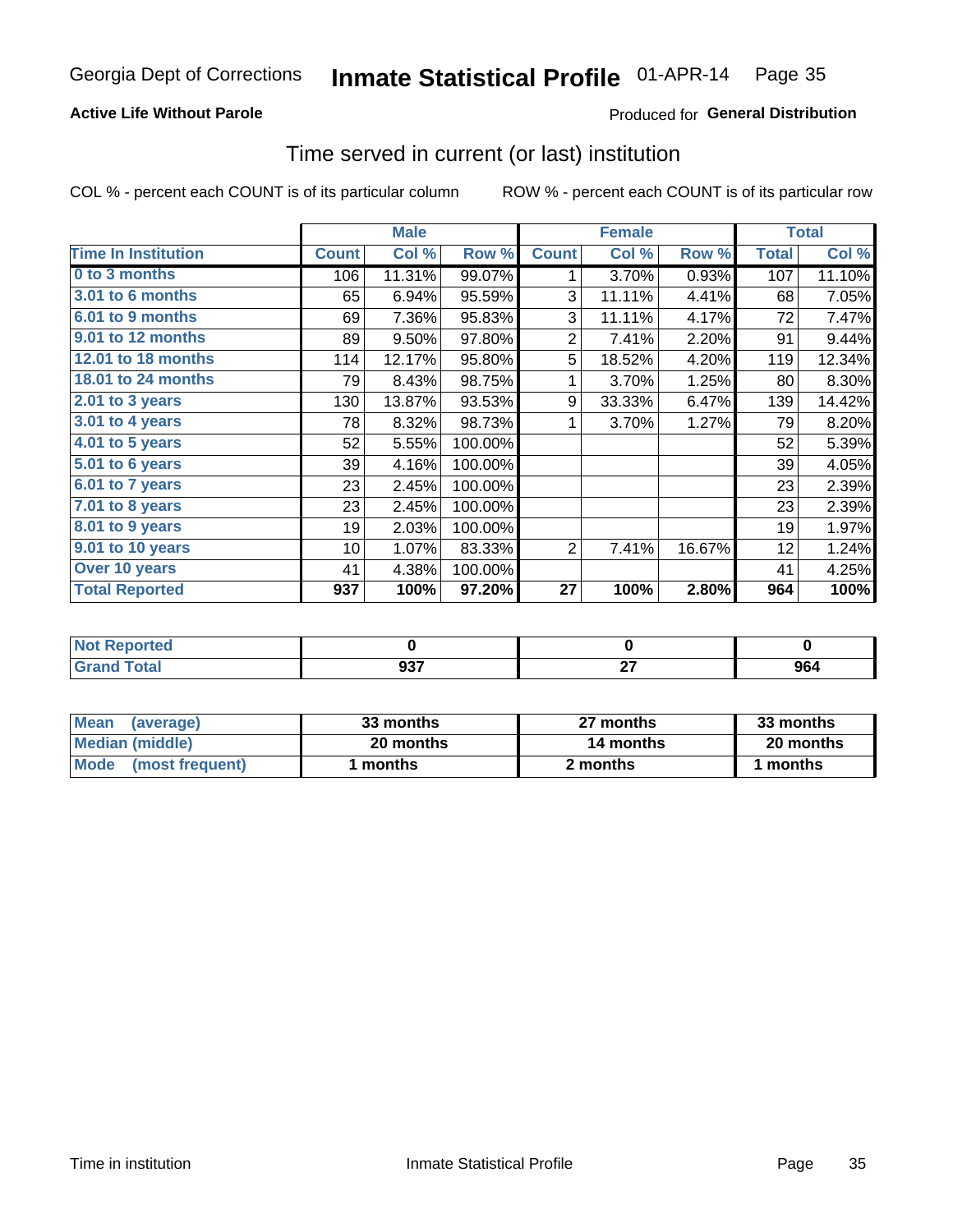#### Inmate Statistical Profile 01-APR-14 Page 36

#### **Active Life Without Parole**

#### Produced for General Distribution

### Highest grade level attained

COL % - percent each COUNT is of its particular column

|                              |                | <b>Male</b> |         |                 | <b>Female</b> |        |                | <b>Total</b> |
|------------------------------|----------------|-------------|---------|-----------------|---------------|--------|----------------|--------------|
| <b>Grade Level</b>           | <b>Count</b>   | Col %       | Row %   | <b>Count</b>    | Col %         | Row %  | <b>Total</b>   | Col %        |
| No school at all             | 1              | 0.11%       | 100.00% |                 |               |        | 1              | 0.11%        |
| Grade 1                      | 2              | 0.22%       | 100.00% |                 |               |        | $\overline{2}$ | 0.22%        |
| <b>Grade 2</b>               | 1              | 0.11%       | 100.00% |                 |               |        | $\mathbf{1}$   | 0.11%        |
| Grade 3                      | $\overline{2}$ | 0.22%       | 100.00% |                 |               |        | $\overline{c}$ | 0.22%        |
| Grade 4                      | 5              | 0.56%       | 100.00% |                 |               |        | 5              | 0.54%        |
| Grade 5                      | $\overline{2}$ | 0.22%       | 100.00% |                 |               |        | $\overline{2}$ | 0.22%        |
| Grade 6                      | 7              | 0.78%       | 100.00% |                 |               |        | $\overline{7}$ | 0.76%        |
| Grade 7                      | 27             | 3.01%       | 100.00% |                 |               |        | 27             | 2.93%        |
| Grade 8                      | 55             | 6.13%       | 100.00% |                 |               |        | 55             | 5.96%        |
| Grade 9                      | 104            | 11.59%      | 97.20%  | 3               | 11.54%        | 2.80%  | 107            | 11.59%       |
| Grade 10                     | 152            | 16.95%      | 98.06%  | 3               | 11.54%        | 1.94%  | 155            | 16.79%       |
| Grade 11                     | 131            | 14.60%      | 98.50%  | $\overline{2}$  | 7.69%         | 1.50%  | 133            | 14.41%       |
| <b>Grade 12 or GED</b>       | 279            | 31.10%      | 96.54%  | 10              | 38.46%        | 3.46%  | 289            | 31.31%       |
| Some tech school             | 7              | 0.78%       | 87.50%  | 1               | 3.85%         | 12.50% | 8              | 0.87%        |
| <b>Completed tech school</b> | 10             | 1.11%       | 90.91%  | 1               | 3.85%         | 9.09%  | 11             | 1.19%        |
| College, 1 year              | 27             | 3.01%       | 96.43%  | 1               | 3.85%         | 3.57%  | 28             | 3.03%        |
| College, 2 year              | 44             | 4.91%       | 93.62%  | 3               | 11.54%        | 6.38%  | 47             | 5.09%        |
| College, 3 year              | 13             | 1.45%       | 100.00% |                 |               |        | 13             | 1.41%        |
| <b>Bachelor's degree</b>     | 18             | 2.01%       | 90.00%  | $\overline{2}$  | 7.69%         | 10.00% | 20             | 2.17%        |
| <b>Master's degree</b>       | 6              | 0.67%       | 100.00% |                 |               |        | 6              | 0.65%        |
| Ph.D. degree                 | 1              | 0.11%       | 100.00% |                 |               |        | 1              | 0.11%        |
| Law degree                   | $\overline{2}$ | 0.22%       | 100.00% |                 |               |        | $\overline{2}$ | 0.22%        |
| <b>Medical degree</b>        | 1              | 0.11%       | 100.00% |                 |               |        | 1              | 0.11%        |
| <b>Total Reported</b>        | 897            | 100%        | 97.18%  | $\overline{26}$ | 100.0%        | 2.82%  | 923            | 100.0%       |

| eported                     | т.                      |              | . . |
|-----------------------------|-------------------------|--------------|-----|
| $\sim$ $\sim$ $\sim$ $\sim$ | <b>007</b><br>Ju<br>--- | $\sim$<br>-- | 964 |

| <b>Mean</b><br>(average)       | 10.95           | 12.04           | 10.98             |
|--------------------------------|-----------------|-----------------|-------------------|
| Median (middle)                | Grade 11        | Grade 12 or GED | Grade 11          |
| <b>Mode</b><br>(most frequent) | Grade 12 or GED | Grade 12 or GED | I Grade 12 or GED |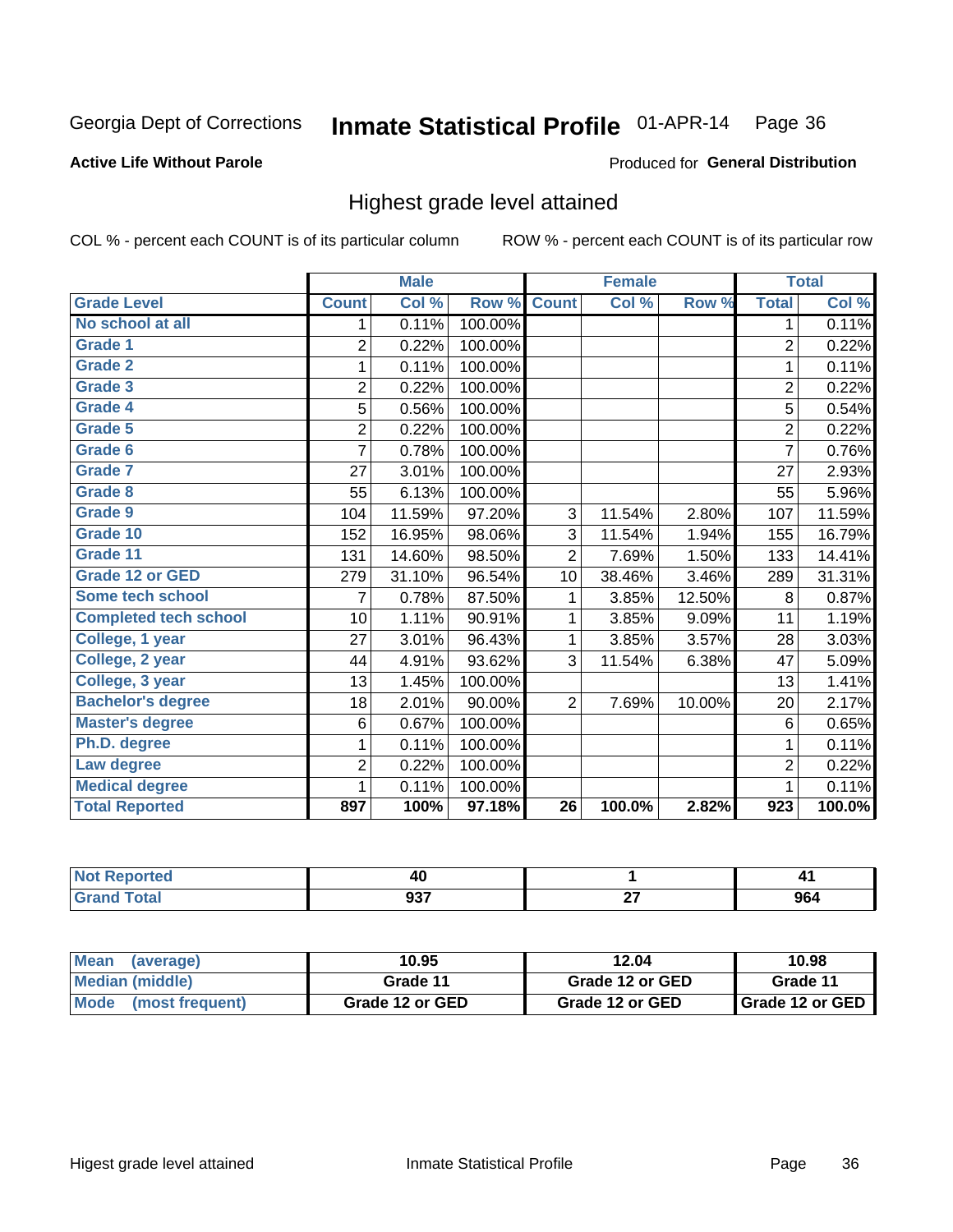# Inmate Statistical Profile 01-APR-14 Page 37

#### **Active Life Without Parole**

### **Produced for General Distribution**

# Culture fair IQ scores

COL % - percent each COUNT is of its particular column

|                       |              | <b>Male</b> |                    |                | <b>Female</b> |        |              | <b>Total</b> |
|-----------------------|--------------|-------------|--------------------|----------------|---------------|--------|--------------|--------------|
| <b>IQ Scores</b>      | <b>Count</b> | Col %       | <b>Row % Count</b> |                | Col %         | Row %  | <b>Total</b> | Col %        |
| $60 - 69$             | 11           | 2.81%       | 100.00%            |                |               |        | 11           | 2.70%        |
| $70 - 79$             | 28           | 7.16%       | 96.55%             |                | 5.88%         | 3.45%  | 29           | 7.11%        |
| $80 - 89$             | 52           | 13.30%      | 96.30%             | 2              | 11.76%        | 3.70%  | 54           | 13.24%       |
| $90 - 99$             | 112          | 28.64%      | 94.12%             | 7              | 41.18%        | 5.88%  | 119          | 29.17%       |
| $100 - 109$           | 108          | 27.62%      | 98.18%             | 2              | 11.76%        | 1.82%  | 110          | 26.96%       |
| $110 - 119$           | 69           | 17.65%      | 95.83%             | 3              | 17.65%        | 4.17%  | 72           | 17.65%       |
| $120 - 129$           | 11           | 2.81%       | 84.62%             | $\overline{2}$ | 11.76%        | 15.38% | 13           | 3.19%        |
| <b>Total Reported</b> | 391          | 100%        | 95.83%             | 17             | 100%          | 4.17%  | 408          | 100.0%       |

| <b>Not Reported</b>         | 541 |    | 548 |
|-----------------------------|-----|----|-----|
| <b>Not Valid (under 60)</b> |     |    |     |
| <b>Grand Total</b>          | 937 | ^7 | 964 |

| <b>Mean</b><br>(average) | 98  | 101 | 98 |
|--------------------------|-----|-----|----|
| Median (middle)          | 99  | 96  | 99 |
| Mode<br>(most frequent)  | 101 |     | 99 |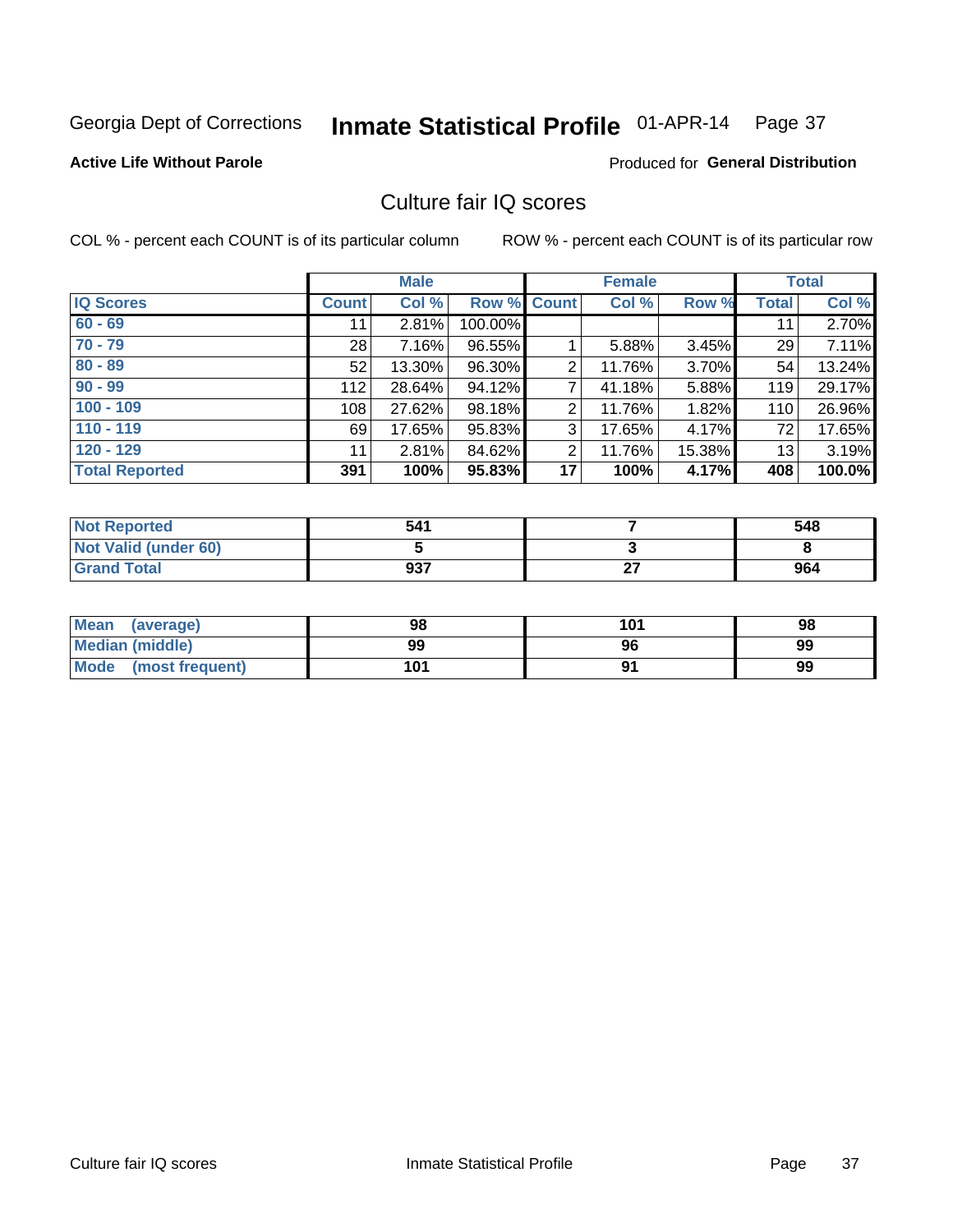#### Inmate Statistical Profile 01-APR-14 Page 38

Produced for General Distribution

#### **Active Life Without Parole**

# Wide Range Achievement Test (WRAT) reading score

COL % - percent each COUNT is of its particular column

|                           |              | <b>Male</b> |         |                | <b>Female</b> |       |              | <b>Total</b> |
|---------------------------|--------------|-------------|---------|----------------|---------------|-------|--------------|--------------|
| <b>WRAT Reading Score</b> | <b>Count</b> | Col %       | Row %   | <b>Count</b>   | Col %         | Row % | <b>Total</b> | Col %        |
| 0.1 to 0.9                | 12           | 3.03%       | 100.00% |                |               |       | 12           | 2.88%        |
| 1.0 to 1.9                | 3            | 0.76%       | 100.00% |                |               |       | 3            | 0.72%        |
| 2.0 to 2.9                | 8            | 2.02%       | 100.00% |                |               |       | 8            | 1.92%        |
| 3.0 to 3.9                | 23           | 5.81%       | 92.00%  | $\overline{2}$ | 10.00%        | 8.00% | 25           | 6.01%        |
| 4.0 to 4.9                | 30           | 7.58%       | 90.91%  | 3              | 15.00%        | 9.09% | 33           | 7.93%        |
| 5.0 to 5.9                | 29           | 7.32%       | 96.67%  | 1              | 5.00%         | 3.33% | 30           | 7.21%        |
| 6.0 to 6.9                | 46           | 11.62%      | 97.87%  | 1              | 5.00%         | 2.13% | 47           | 11.30%       |
| 7.0 to 7.9                | 9            | 2.27%       | 100.00% |                |               |       | 9            | 2.16%        |
| 8.0 to 8.9                | 31           | 7.83%       | 100.00% |                |               |       | 31           | 7.45%        |
| 9.0 to 9.9                | 19           | 4.80%       | 100.00% |                |               |       | 19           | 4.57%        |
| 10.0 to 10.9              | 19           | 4.80%       | 95.00%  | 1              | 5.00%         | 5.00% | 20           | 4.81%        |
| 11.0 to 11.9              | 54           | 13.64%      | 93.10%  | 4              | 20.00%        | 6.90% | 58           | 13.94%       |
| 12.0 to 12.9              | 111          | 28.03%      | 93.28%  | 8              | 40.00%        | 6.72% | 119          | 28.61%       |
| 13                        | 2            | 0.51%       | 100.00% |                |               |       | 2            | 0.48%        |
| <b>Total Reported</b>     | 396          | 100%        | 95.19%  | 20             | 100%          | 4.81% | 416          | 100%         |
|                           |              |             |         |                |               |       |              |              |
| <b>Not Reported</b>       |              | 541         |         |                | 7             |       |              | 548          |
| <b>Grand Total</b>        |              | 937         |         |                | 27            |       |              | 964          |

| Mean<br>(average)       | . –  | 9.57      | 8.81 |
|-------------------------|------|-----------|------|
| Median (middle)         | 9.6  | 44<br>1.4 | 9.6  |
| Mode<br>(most frequent) | 12.9 | 12.9      | 12.9 |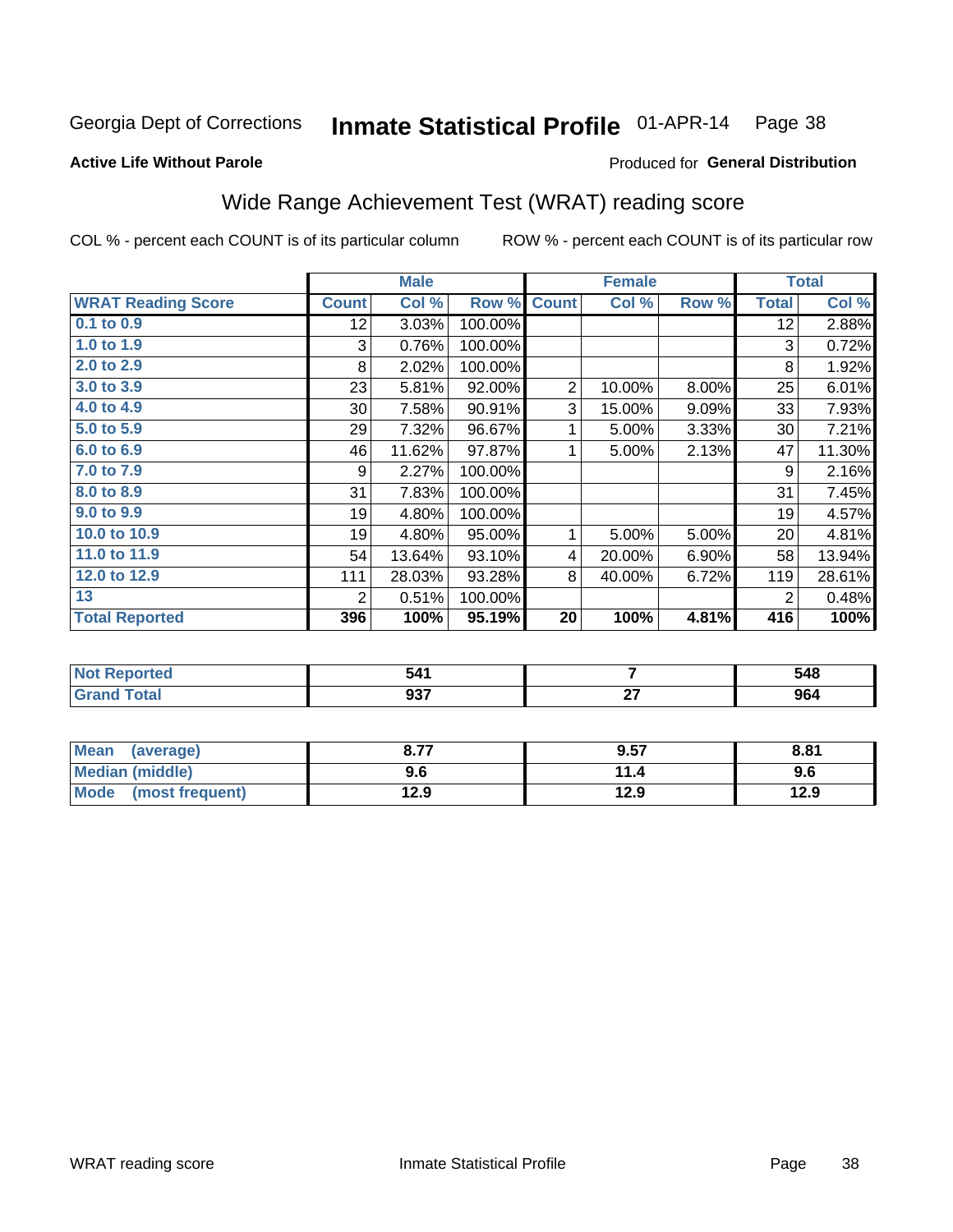#### Inmate Statistical Profile 01-APR-14 Page 39

**Active Life Without Parole** 

#### Produced for General Distribution

# Wide Range Achievement Test (WRAT) math score

COL % - percent each COUNT is of its particular column

|                              |              | <b>Male</b> |         |                | <b>Female</b> |        |              | <b>Total</b> |
|------------------------------|--------------|-------------|---------|----------------|---------------|--------|--------------|--------------|
| <b>WRAT Mathematic Score</b> | <b>Count</b> | Col %       | Row %   | <b>Count</b>   | Col %         | Row %  | <b>Total</b> | Col %        |
| 0.1 to 0.9                   |              | 0.25%       | 100.00% |                |               |        | 4            | 0.24%        |
| 1.0 to 1.9                   | 3            | 0.76%       | 100.00% |                |               |        | 3            | 0.72%        |
| 2.0 to 2.9                   | 6            | 1.52%       | 100.00% |                |               |        | 6            | 1.44%        |
| 3.0 to 3.9                   | 13           | 3.28%       | 86.67%  | 2              | 10.00%        | 13.33% | 15           | 3.61%        |
| 4.0 to 4.9                   | 48           | 12.12%      | 96.00%  | $\overline{2}$ | 10.00%        | 4.00%  | 50           | 12.02%       |
| 5.0 to 5.9                   | 54           | 13.64%      | 98.18%  |                | 5.00%         | 1.82%  | 55           | 13.22%       |
| 6.0 to 6.9                   | 89           | 22.47%      | 94.68%  | 5              | 25.00%        | 5.32%  | 94           | 22.60%       |
| 7.0 to 7.9                   | 31           | 7.83%       | 93.94%  | 2              | 10.00%        | 6.06%  | 33           | 7.93%        |
| 8.0 to 8.9                   | 46           | 11.62%      | 97.87%  | 1              | 5.00%         | 2.13%  | 47           | 11.30%       |
| 9.0 to 9.9                   | 22           | 5.56%       | 100.00% |                |               |        | 22           | 5.29%        |
| 11.0 to 11.9                 | 12           | 3.03%       | 100.00% |                |               |        | 12           | 2.88%        |
| 12.0 to 12.9                 | 71           | 17.93%      | 91.03%  | 7              | 35.00%        | 8.97%  | 78           | 18.75%       |
| <b>Total Reported</b>        | 396          | 100%        | 95.19%  | 20             | 100%          | 4.81%  | 416          | 100%         |

| тео         | . .<br>. л. –<br>J4 I |    | 548  |
|-------------|-----------------------|----|------|
| <b>otal</b> | ^^7                   | ~- | 0C.  |
| - -         | JJ 1                  | -- | JU-. |

| <b>Mean</b><br>(average)       | 7.64 | 8.27 | 7.67 |
|--------------------------------|------|------|------|
| <b>Median (middle)</b>         | 6.9  | 7.15 | 6.9  |
| <b>Mode</b><br>(most frequent) | 12.9 | 12.9 | 12.9 |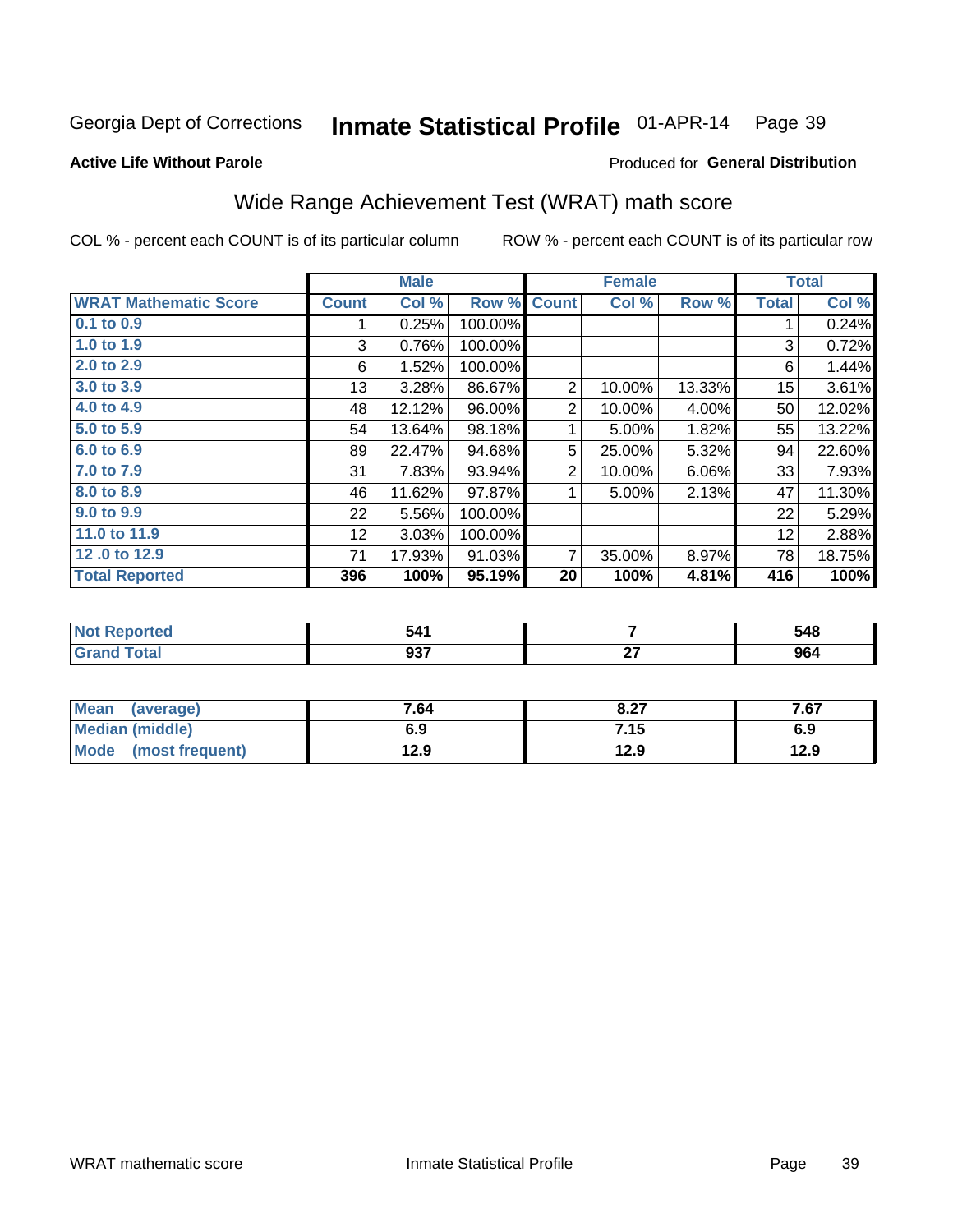#### Inmate Statistical Profile 01-APR-14 Page 40

#### **Active Life Without Parole**

### Produced for General Distribution

# Wide Range Achievement Test (WRAT) spelling score

COL % - percent each COUNT is of its particular column

|                            |                 | <b>Male</b> |         |                | <b>Female</b>  |        |              | <b>Total</b> |
|----------------------------|-----------------|-------------|---------|----------------|----------------|--------|--------------|--------------|
| <b>WRAT Spelling Score</b> | <b>Count</b>    | Col %       | Row %   | <b>Count</b>   | Col %          | Row %  | <b>Total</b> | Col %        |
| $0.1$ to $0.9$             | 10 <sup>1</sup> | 2.53%       | 100.00% |                |                |        | 10           | 2.40%        |
| 1.0 to 1.9                 | 6               | 1.52%       | 100.00% |                |                |        | 6            | 1.44%        |
| 2.0 to 2.9                 | 11              | 2.78%       | 91.67%  | 1              | 5.00%          | 8.33%  | 12           | 2.88%        |
| 3.0 to 3.9                 | 18              | 4.55%       | 94.74%  | 1              | 5.00%          | 5.26%  | 19           | 4.57%        |
| 4.0 to 4.9                 | 22              | 5.56%       | 100.00% |                |                |        | 22           | 5.29%        |
| 5.0 to 5.9                 | 51              | 12.88%      | 100.00% |                |                |        | 51           | 12.26%       |
| 6.0 to 6.9                 | 36              | 9.09%       | 100.00% |                |                |        | 36           | 8.65%        |
| 7.0 to 7.9                 | 34              | 8.59%       | 89.47%  | 4              | 20.00%         | 10.53% | 38           | 9.13%        |
| 8.0 to 8.9                 | 38              | 9.60%       | 97.44%  | 1              | 5.00%          | 2.56%  | 39           | 9.38%        |
| 9.0 to 9.9                 | 16              | 4.04%       | 100.00% |                |                |        | 16           | 3.85%        |
| 10.0 to 10.9               | 14              | 3.54%       | 100.00% |                |                |        | 14           | 3.37%        |
| 11.0 to 11.9               | 30              | 7.58%       | 93.75%  | $\overline{2}$ | 10.00%         | 6.25%  | 32           | 7.69%        |
| 12.0 to 12.9               | 109             | 27.53%      | 90.83%  | 11             | 55.00%         | 9.17%  | 120          | 28.85%       |
| 13                         | 1               | 0.25%       | 100.00% |                |                |        | 1            | 0.24%        |
| <b>Total Reported</b>      | 396             | 100%        | 95.19%  | 20             | 100%           | 4.81%  | 416          | 100%         |
|                            |                 |             |         |                |                |        |              |              |
| <b>Not Reported</b>        |                 | 541         |         |                | $\overline{7}$ |        |              | 548          |
| <b>Grand Total</b>         |                 | 937         |         |                | 27             |        |              | 964          |

| Mean<br>(average)              | 8.45       | 10.41         | 8.55 |
|--------------------------------|------------|---------------|------|
| <b>Median (middle)</b>         | י ה<br>ბ.ა | 1つ 7<br>I 4.I | ი.ა  |
| <b>Mode</b><br>(most frequent) | 12.9       | 12.9          | 12.9 |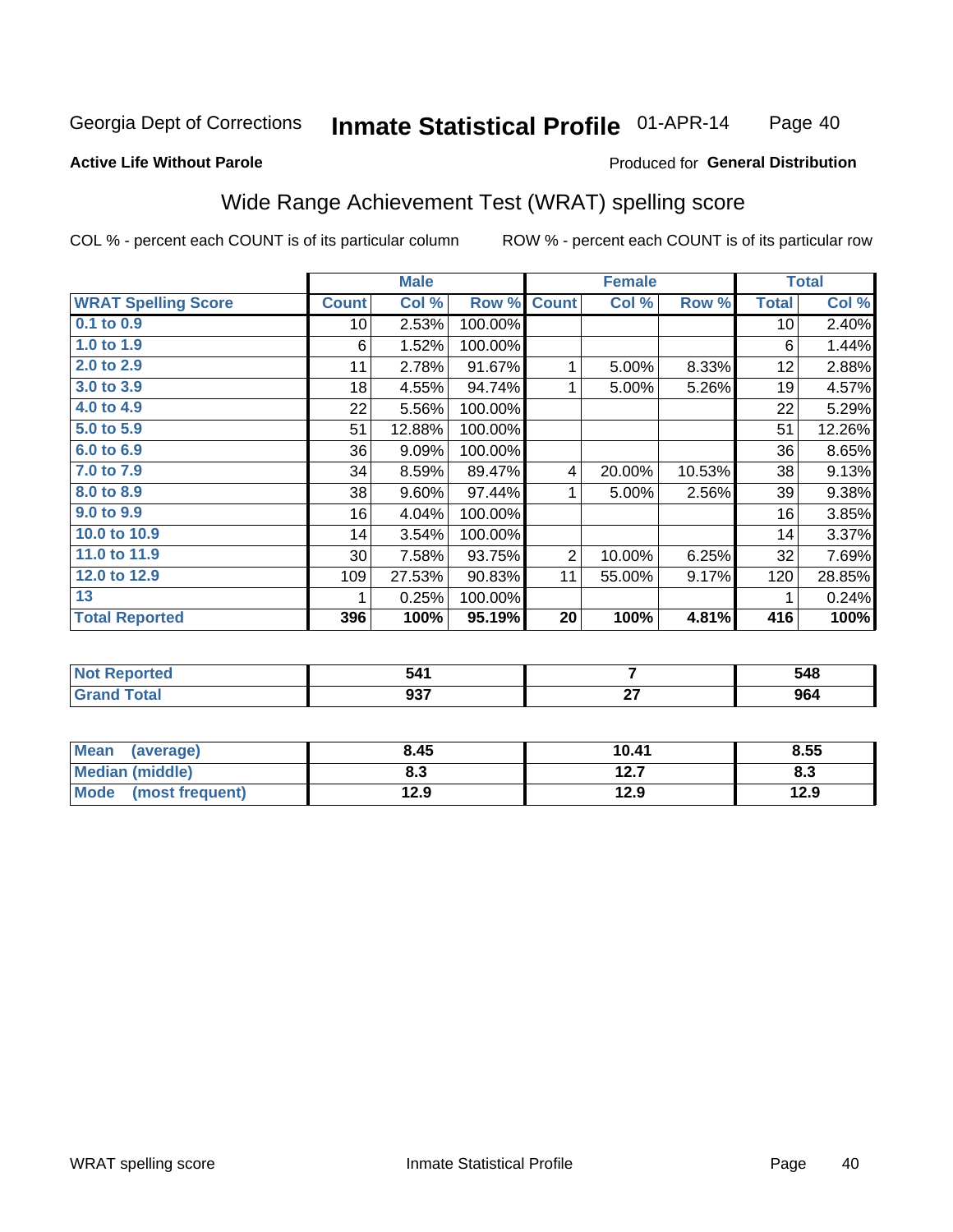### **Active Life Without Parole**

#### Produced for General Distribution

### Scope of substance abuse - summary

COL % - percent each COUNT is of its particular column

|                        |              | <b>Male</b> |                 |              | <b>Female</b> |          |              | Total  |
|------------------------|--------------|-------------|-----------------|--------------|---------------|----------|--------------|--------|
| <b>Substance Abuse</b> | <b>Count</b> | Col %       | Row %           | <b>Count</b> | Col %         | Row %    | <b>Total</b> | Col %  |
| <b>None</b>            | 554          | 59.12%      | 96.35%          | 21           | 77.78%        | $3.65\%$ | 575          | 59.65% |
| Drugs only             | 213          | 22.73%      | 98.61%          |              | $11.11\%$     | 1.39%    | 216          | 22.41% |
| <b>Alcohol only</b>    | 39           | 4.16%       | 100.00%         |              |               |          | 39           | 4.05%  |
| Drugs and alcohol      | 131          | 13.98%      | $97.76\%$       |              | $11.11\%$     | 2.24%    | 134          | 13.90% |
| <b>Total Reported</b>  | 937          | 100%        | 97.20% <b>I</b> | 27           | 100%          | 2.80%    | 964          | 100.0% |

| Reported        |           |           |                       |
|-----------------|-----------|-----------|-----------------------|
| ™otal<br>$\sim$ | רמח<br>JV | ~-<br>. . | 0 <sub>c</sub><br>Y04 |

| Mode<br>None<br>None<br>None<br>quenu |
|---------------------------------------|
|---------------------------------------|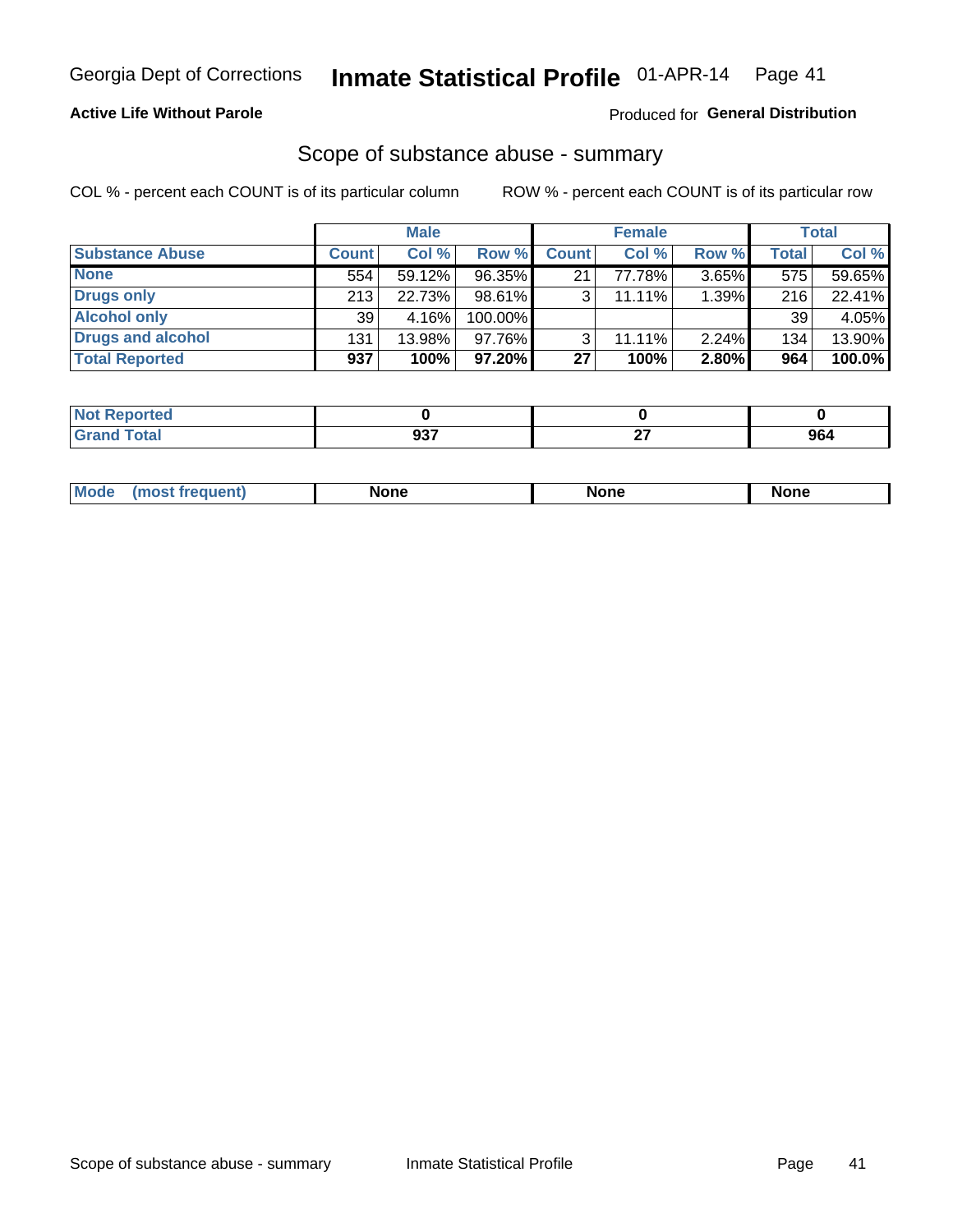### **Active Life Without Parole**

### Produced for General Distribution

## Scope of substance abuse - detail

COL % - percent each COUNT is of its particular column

|                                         |              | <b>Male</b> |         |              | <b>Female</b> |        |              | <b>Total</b> |
|-----------------------------------------|--------------|-------------|---------|--------------|---------------|--------|--------------|--------------|
| <b>Substance Abuse</b>                  | <b>Count</b> | Col %       | Row %   | <b>Count</b> | Col %         | Row %  | <b>Total</b> | Col %        |
| No drug or alcohol problems             | 554          | 59.12%      | 96.35%  | 21           | 77.78%        | 3.65%  | 575          | 59.65%       |
| Drug addiction but no alcohol           | 3            | 0.32%       | 100.00% |              |               |        | 3            | 0.31%        |
| <b>Drug addiction and alcohol</b>       | 3            | 0.32%       | 100.00% |              |               |        | 3            | 0.31%        |
| abuse                                   |              |             |         |              |               |        |              |              |
| <b>Drug addiction and alcoholism</b>    |              | 0.11%       | 100.00% |              |               |        |              | 0.10%        |
| No drug problem but alcohol             | 34           | 3.63%       | 100.00% |              |               |        | 34           | 3.53%        |
| abuse                                   |              |             |         |              |               |        |              |              |
| No drug problem but alcoholism          | 5            | 0.53%       | 100.00% |              |               |        | 5            | 0.52%        |
| Drug experiment but no alcohol          | 120          | 12.81%      | 99.17%  |              | 3.70%         | 0.83%  | 121          | 12.55%       |
| <b>Drug experiment &amp; alcohol</b>    | 17           | 1.81%       | 100.00% |              |               |        | 17           | 1.76%        |
| abuse                                   |              |             |         |              |               |        |              |              |
| <b>Drug experiment &amp; alcoholism</b> | 12           | 1.28%       | 100.00% |              |               |        | 12           | 1.24%        |
| Drug abuse but no alcohol               | 90           | 9.61%       | 97.83%  | 2            | 7.41%         | 2.17%  | 92           | 9.54%        |
| Drug abuse and alcohol abuse            | 84           | 8.96%       | 98.82%  |              | 3.70%         | 1.18%  | 85           | 8.82%        |
| <b>Drug abuse and alcoholism</b>        | 14           | 1.49%       | 87.50%  | 2            | 7.41%         | 12.50% | 16           | 1.66%        |
| <b>Total Reported</b>                   | 937          | 100%        | 97.20%  | 27           | 100%          | 2.80%  | 964          | 100%         |

| Reported<br><b>NOT</b> |             |              |     |
|------------------------|-------------|--------------|-----|
| <b>otal</b>            | ሰ27<br>JJ 1 | $\sim$<br>-- | 964 |

| Mode (most frequent) | No drug or alcohol problems No drug or alcohol problems No drug or alcohol |          |
|----------------------|----------------------------------------------------------------------------|----------|
|                      |                                                                            | problems |
|                      |                                                                            |          |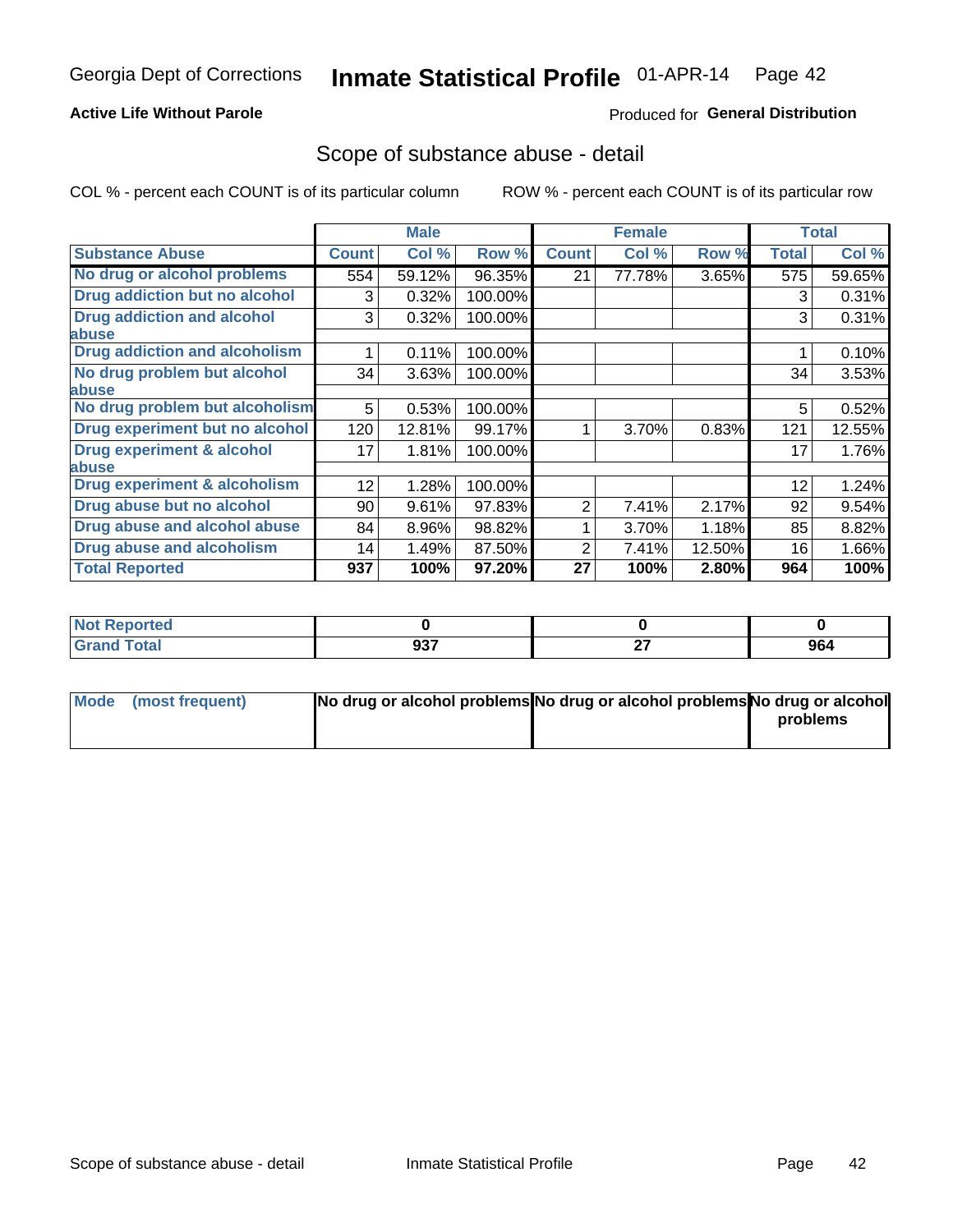# Inmate Statistical Profile 01-APR-14 Page 43

#### **Active Life Without Parole**

### **Produced for General Distribution**

# Current / last mental health treatment level

COL % - percent each COUNT is of its particular column

|                                    |              | <b>Male</b> |         |              | <b>Female</b> |          |              | <b>Total</b> |
|------------------------------------|--------------|-------------|---------|--------------|---------------|----------|--------------|--------------|
| <b>Mental Health Treatment Lev</b> | <b>Count</b> | Col %       | Row %   | <b>Count</b> | Col %         | Row %    | <b>Total</b> | Col %        |
| 1 No problem at current time       | 184          | 45.10%      | 97.35%  | 5            | 22.73%        | 2.65%    | 189          | 43.95%       |
| 2 Receiving outpatient             | 155          | 37.99%      | 90.64%  | 16           | 72.73%        | $9.36\%$ | 171          | 39.77%       |
| <b>Treatment</b>                   |              |             |         |              |               |          |              |              |
| 3 Inpatient, moderate              | 57           | 13.97%      | 98.28%  |              | 4.55%         | 1.72%    | 58           | 13.49%       |
| Treatment                          |              |             |         |              |               |          |              |              |
| 4 Inpatient, intensive             | 11           | 2.70%       | 100.00% |              |               |          | 11           | 2.56%        |
| <b>Treatment</b>                   |              |             |         |              |               |          |              |              |
| <b>5 Undergoing crisis</b>         |              | 0.25%       | 100.00% |              |               |          |              | 0.23%        |
| <b>stabilization</b>               |              |             |         |              |               |          |              |              |
| <b>Total Evaluated</b>             | 408          | 100%        | 94.88%  | 22           | 100%          | 5.12%    | 430          | 100%         |

| evaluation<br>M<br>nar<br>NAVAL 1 | 529<br>JEJ |              | -^<br>50. ل |
|-----------------------------------|------------|--------------|-------------|
|                                   | 027<br>JJ. | $\sim$<br>-- | 964         |

| <b>Median (middle)</b><br><b>Receiving outpatient</b><br>treatment |                            | <b>Receiving outpatient</b><br>treatment | <b>Receiving</b><br>outpatient<br>treatment |  |  |
|--------------------------------------------------------------------|----------------------------|------------------------------------------|---------------------------------------------|--|--|
| <b>Mode</b>                                                        | No problem at current time | <b>Receiving outpatient</b>              | No problem at                               |  |  |
| (most frequent)                                                    |                            | treatment                                | current time                                |  |  |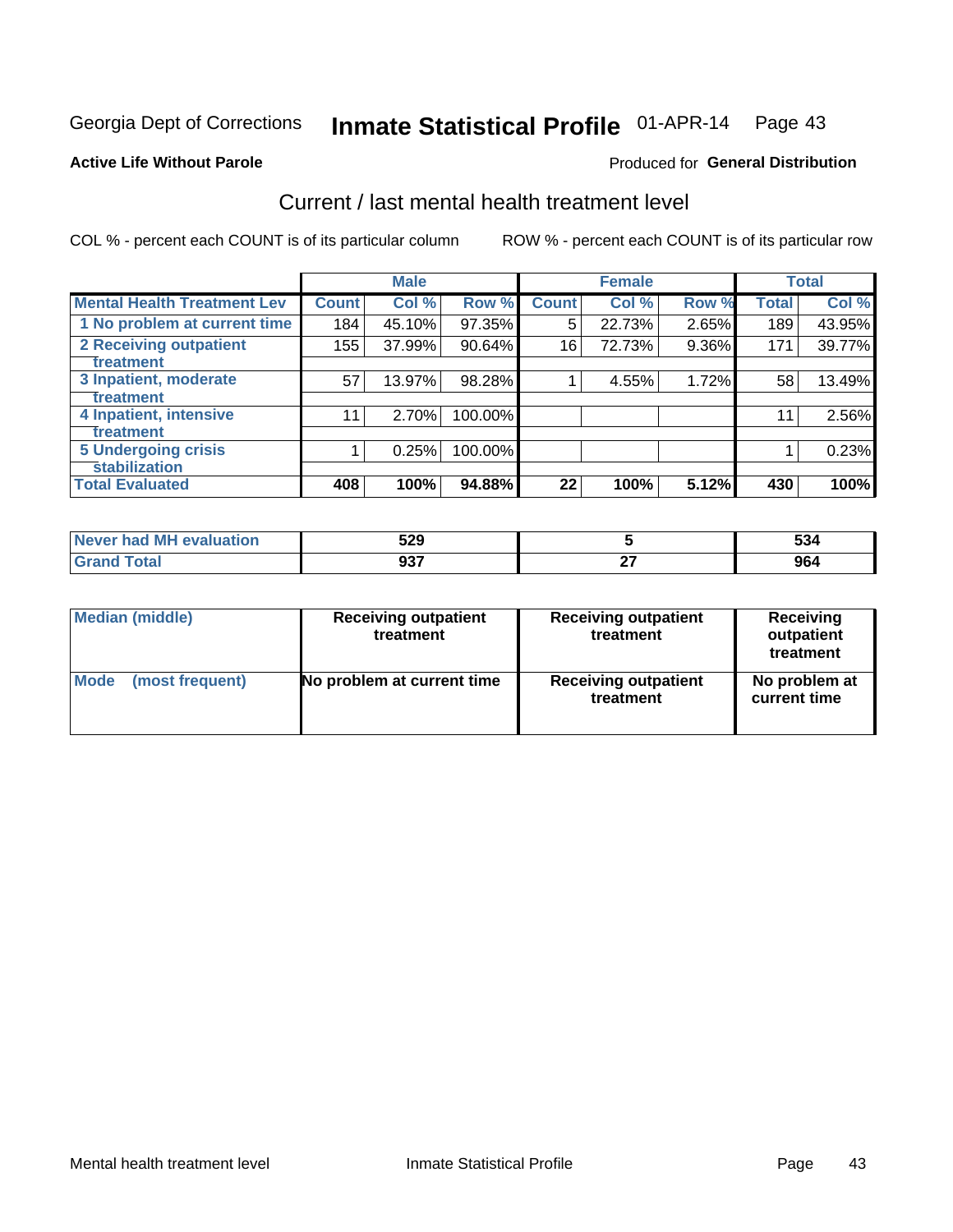#### Inmate Statistical Profile 01-APR-14 Page 44

### **Active Life Without Parole**

### Produced for General Distribution

# PULHESDWIT medical scale - 'P' overall condition ('P'hysical)

COL % - percent each COUNT is of its particular column

|                                  |       | <b>Male</b> |             |    | <b>Female</b> |       |              | <b>Total</b> |
|----------------------------------|-------|-------------|-------------|----|---------------|-------|--------------|--------------|
| 'P' Overall Condition            | Count | Col %       | Row % Count |    | Col %         | Row % | <b>Total</b> | Col %        |
| 1 No medical illness             | 626   | 73.05%      | 98.27%      |    | 40.74%        | 1.73% | 637          | 72.06%       |
| 2 Well-controlled chronic        | 204   | 23.80%      | 92.73%      | 16 | 59.26%        | 7.27% | 220          | 24.89%       |
| <b>illness</b>                   |       |             |             |    |               |       |              |              |
| 3 Poorly-controlled chronic      | 24    | $2.80\%$    | 100.00%     |    |               |       | 24           | 2.71%        |
| <b>illness</b>                   |       |             |             |    |               |       |              |              |
| 4 Significant problems requiring | 3     | 0.35%       | 100.00%     |    |               |       | 3            | 0.34%        |
| special housing                  |       |             |             |    |               |       |              |              |
| <b>Total Reported</b>            | 857   | 100%        | 96.95%      | 27 | 100%          | 3.05% | 884          | 100%         |

| 80             |              | о.<br>οu |
|----------------|--------------|----------|
| $\cdots$<br>uu | $\sim$<br>-- | - -      |

| Mode | (most frequent) | No medical illness | 2 Well-controlled chronic<br>illness | 1 No medical<br>illness |
|------|-----------------|--------------------|--------------------------------------|-------------------------|
|------|-----------------|--------------------|--------------------------------------|-------------------------|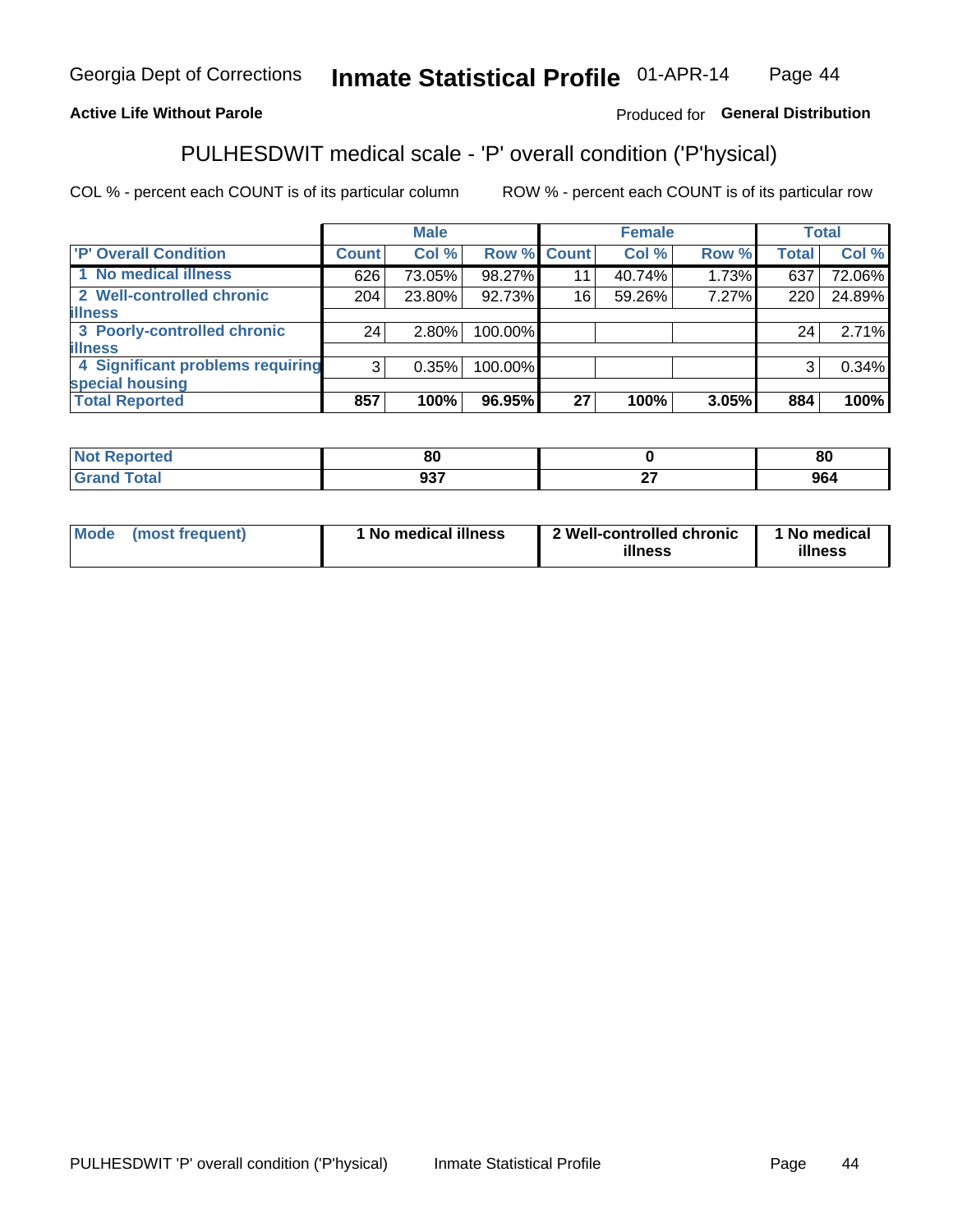#### **Active Life Without Parole**

### Produced for General Distribution

# PULHESDWIT medical scale - 'U' upper body

COL % - percent each COUNT is of its particular column

|                              |               | <b>Male</b> |         |              | <b>Female</b> |       |              | <b>Total</b> |
|------------------------------|---------------|-------------|---------|--------------|---------------|-------|--------------|--------------|
| <b>U' Upper Body</b>         | <b>Count!</b> | Col %       | Row %   | <b>Count</b> | Col %         | Row % | <b>Total</b> | Col %        |
| 1 Upper bones, joints,       | 805           | 94.15%      | 96.99%  | 25           | 92.59%        | 3.01% | 830          | 94.10%       |
| muscles all OK               |               |             |         |              |               |       |              |              |
| 2 One or both arms minimally | 41            | 4.80%       | 95.35%  | 2            | 7.41%         | 4.65% | 43           | 4.88%        |
| limited                      |               |             |         |              |               |       |              |              |
| 3 One or both arms           | 8             | 0.94%       | 100.00% |              |               |       | 8            | 0.91%        |
| <b>moderately limited</b>    |               |             |         |              |               |       |              |              |
| 4 One arm disabled,          |               | 0.12%       | 100.00% |              |               |       |              | 0.11%        |
| paralyzed, or amputated      |               |             |         |              |               |       |              |              |
| <b>Total Reported</b>        | 855           | 100%        | 96.94%  | 27           | 100%          | 3.06% | 882          | 100%         |

| <b>prted</b><br>NOT<br>$\sim$ . The set of $\sim$ | UZ.               | o.<br>0Z |
|---------------------------------------------------|-------------------|----------|
| <b>Total</b><br>_____                             | <b>007</b><br>JJI | 964      |

| Mode | (most frequent) | 1 Upper bones, joints,<br>muscles all OK | 1 Upper bones, joints,<br>muscles all OK | 1 Upper bones,<br>ljoints, muscles all<br>OK |
|------|-----------------|------------------------------------------|------------------------------------------|----------------------------------------------|
|------|-----------------|------------------------------------------|------------------------------------------|----------------------------------------------|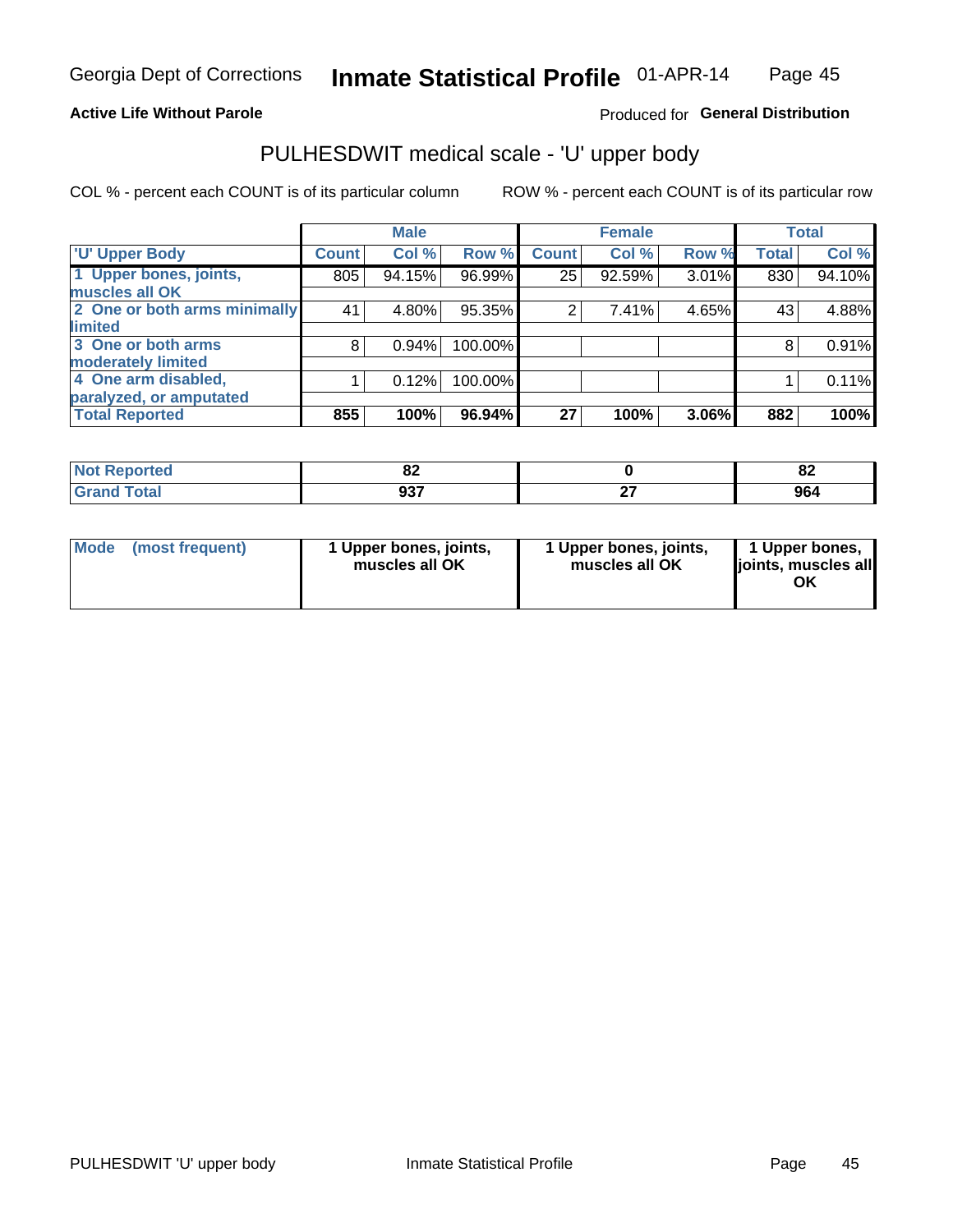#### **Active Life Without Parole**

### Produced for General Distribution

# PULHESDWIT medical scale - 'L' lower body

COL % - percent each COUNT is of its particular column

|                                    | <b>Male</b> |              | <b>Female</b>                                                |              | <b>Total</b>                     |
|------------------------------------|-------------|--------------|--------------------------------------------------------------|--------------|----------------------------------|
| <b>Count</b>                       | Col %       | <b>Count</b> | Col %                                                        | <b>Total</b> | Col %                            |
| 742                                | 86.89%      | 25           | 92.59%                                                       | 767          | 87.06%                           |
|                                    |             |              |                                                              |              |                                  |
| 2 One or both legs minimally<br>96 | 11.24%      | 2            | 7.41%                                                        | 98           | 11.12%                           |
|                                    |             |              |                                                              |              |                                  |
| 15                                 | 1.76%       |              |                                                              | 15           | 1.70%                            |
|                                    |             |              |                                                              |              |                                  |
| 4 One leg disabled, paralyzed,     | 0.12%       |              |                                                              |              | 0.11%                            |
|                                    |             |              |                                                              |              |                                  |
| 854                                | 100%        | 27           | 100%                                                         | 881          | 100%                             |
|                                    |             |              | Row %<br>96.74%<br>97.96%<br>100.00%<br>100.00%<br>$96.94\%$ |              | Row %<br>3.26%<br>2.04%<br>3.06% |

| <b>Not Reported</b>      | uu                 | o.<br>o. |
|--------------------------|--------------------|----------|
| <b>Total</b><br>ا الله ا | <b>007</b><br>JJ 1 | 964      |

| Mode | (most frequent) | 1 Lower bones, joints,<br>muscles all OK | 1 Lower bones, joints,<br>muscles all OK | 1 Lower bones,<br>ljoints, muscles all<br>OK |
|------|-----------------|------------------------------------------|------------------------------------------|----------------------------------------------|
|------|-----------------|------------------------------------------|------------------------------------------|----------------------------------------------|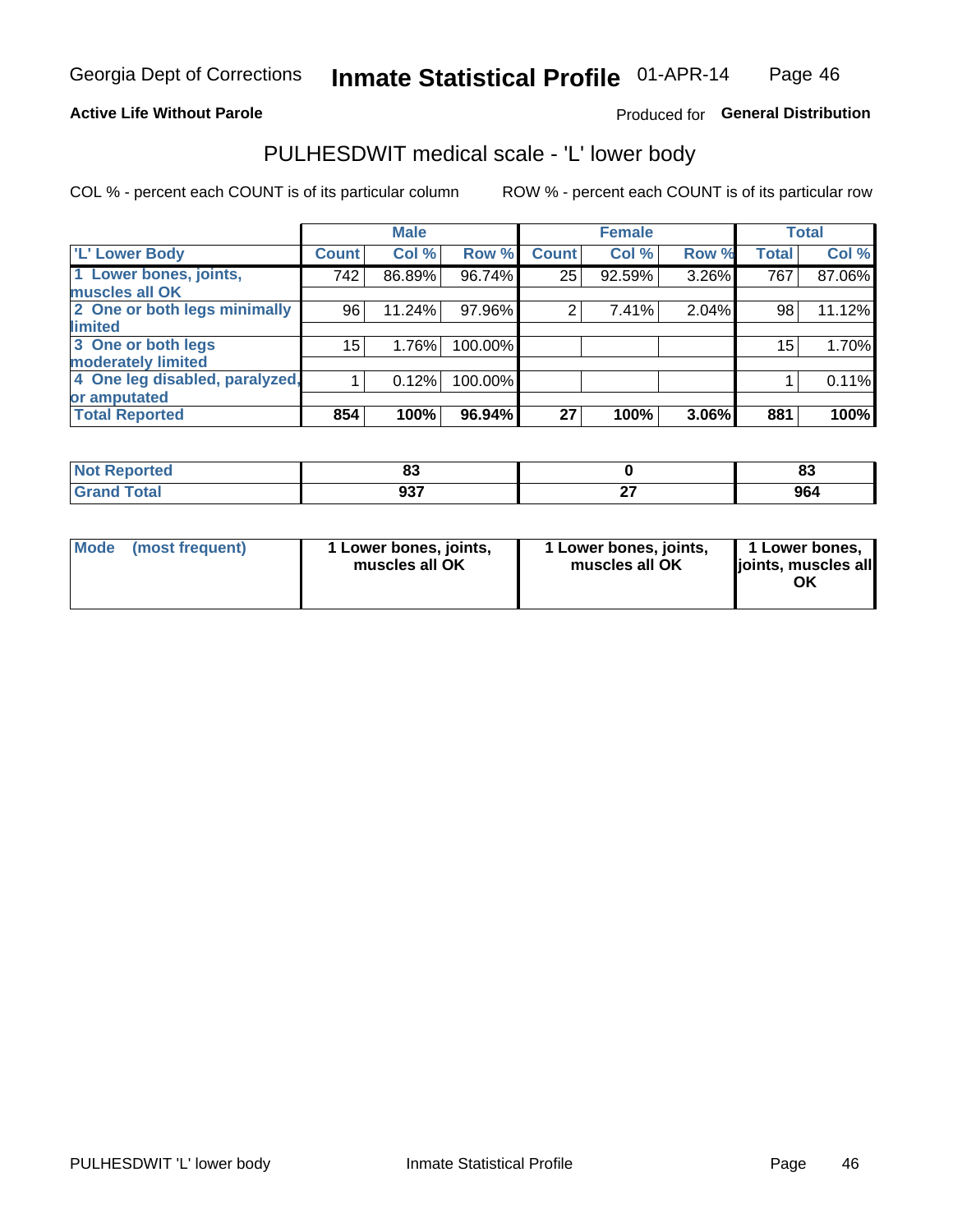#### **Active Life Without Parole**

### Produced for General Distribution

# PULHESDWIT medical scale - 'H' hearing

COL % - percent each COUNT is of its particular column

|                                                               |              | <b>Male</b> |             |    | <b>Female</b> |          | <b>Total</b> |        |
|---------------------------------------------------------------|--------------|-------------|-------------|----|---------------|----------|--------------|--------|
| <b>H' Hearing</b>                                             | <b>Count</b> | Col%        | Row % Count |    | Col %         | Row %    | <b>Total</b> | Col %  |
| 1 Normal hearing both ears                                    | 835          | 98.00%      | 96.87%      | 27 | $100.00\%$    | 3.13%    | 862          | 98.07% |
| 2 Some loss in one ear with<br>other OK, or mild loss in both | 14           | 1.64%       | 100.00%     |    |               |          | 14           | 1.59%  |
| 3 Total loss in one ear with                                  | 3            | 0.35%       | 100.00%     |    |               |          | າ            | 0.34%  |
| mild loss in other                                            |              |             |             |    |               |          |              |        |
| <b>Total Reported</b>                                         | 852          | 100%        | 96.93%      | 27 | 100%          | $3.07\%$ | 879          | 100%   |

| rted.  | --<br>∼ |     | <b>OE</b><br>οū |
|--------|---------|-----|-----------------|
| $\sim$ | ົາລ     | $-$ | 964             |
| ---    | ັບ      | .   |                 |

| Mode (most frequent) | 1 Normal hearing both ears 1 Normal hearing both ears 1 Normal hearing | both ears |
|----------------------|------------------------------------------------------------------------|-----------|
|----------------------|------------------------------------------------------------------------|-----------|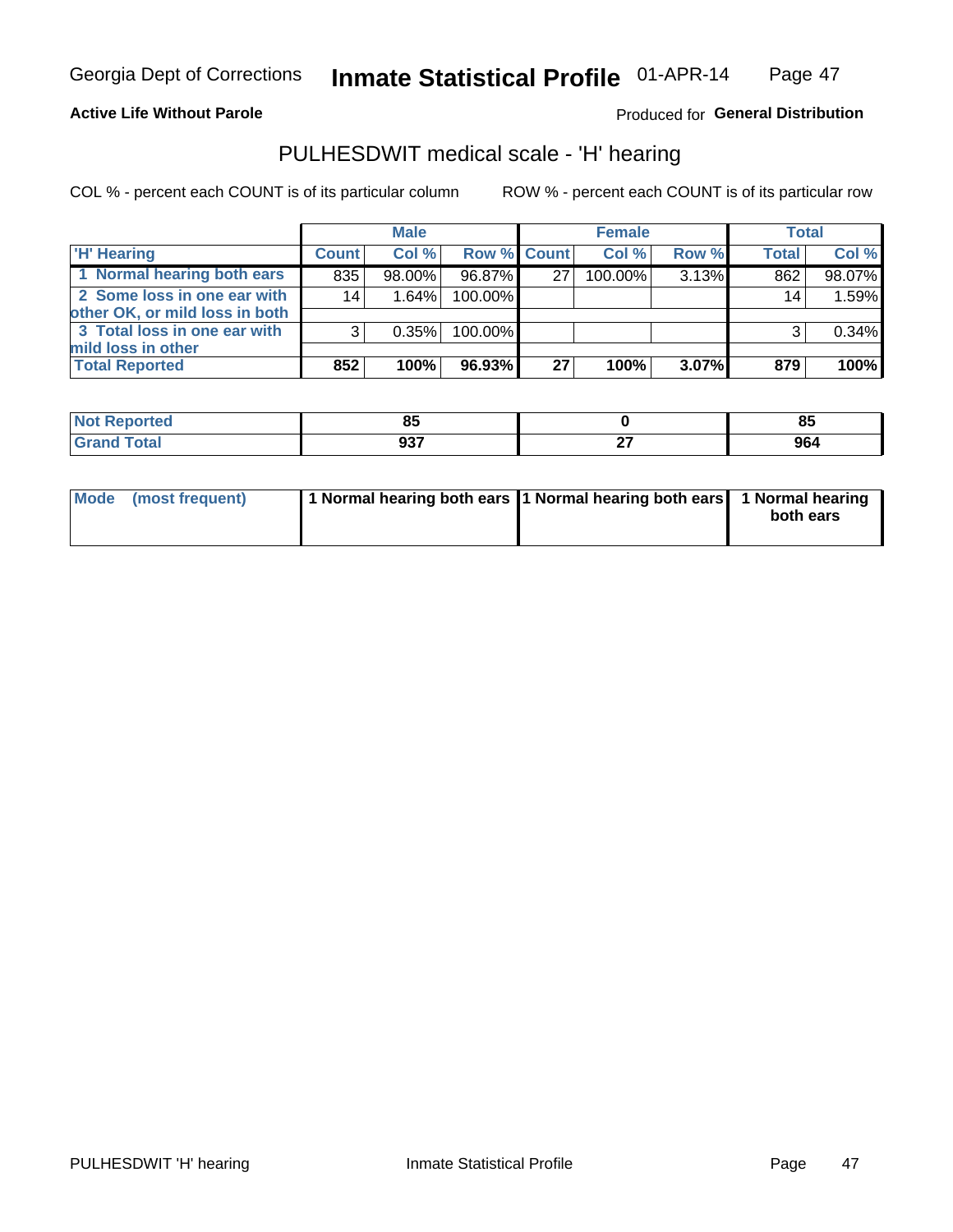#### **Active Life Without Parole**

### Produced for General Distribution

# PULHESDWIT medical scale - 'E' vision

COL % - percent each COUNT is of its particular column

ROW % - percent each COUNT is of its particular row

|                                |              | <b>Male</b> |        |                 | <b>Female</b> |        |              | <b>Total</b> |
|--------------------------------|--------------|-------------|--------|-----------------|---------------|--------|--------------|--------------|
| <b>E' Vision</b>               | <b>Count</b> | Col %       | Row %  | <b>Count</b>    | Col %         | Row %  | <b>Total</b> | Col %        |
| 1 Correctable to 20/40 in both | 589          | 73.08%      | 98.00% | 12              | 44.44%        | 2.00%  | 601          | 72.15%       |
| eyes                           |              |             |        |                 |               |        |              |              |
| 2 Correctable to 20/70 in one  | 185          | 22.95%      | 94.87% | 10 <sub>1</sub> | 37.04%        | 5.13%  | 195          | 23.41%       |
| eye, may be blind in other     |              |             |        |                 |               |        |              |              |
| 3 Correctable to 20/200 in one | 26           | 3.23%       | 86.67% |                 | 14.81%        | 13.33% | 30           | 3.60%        |
| eye, may be blind in other     |              |             |        |                 |               |        |              |              |
| 4 One eye not correctable to   | 6            | 0.74%       | 85.71% |                 | 3.70%         | 14.29% |              | 0.84%        |
| 20/200, other may be blind     |              |             |        |                 |               |        |              |              |
| <b>Total Reported</b>          | 806          | 100%        | 96.76% | 27              | 100%          | 3.24%  | 833          | 100%         |

| <b>Exercised</b><br>NI | 194<br>שו<br>$ -$ |    | $\ddot{\phantom{1}}$ |
|------------------------|-------------------|----|----------------------|
| <b>Total</b>           | <b>027</b>        | ^¬ | 964                  |
| <b>Company</b>         | งง เ              | -- |                      |

| Mode (most frequent) | <sup>1</sup> Correctable to 20/40 in both 1 Correctable to 20/40 in 1 Correctable to<br>eves | both eyes | 20/40 in both eyes |
|----------------------|----------------------------------------------------------------------------------------------|-----------|--------------------|
|                      |                                                                                              |           |                    |

48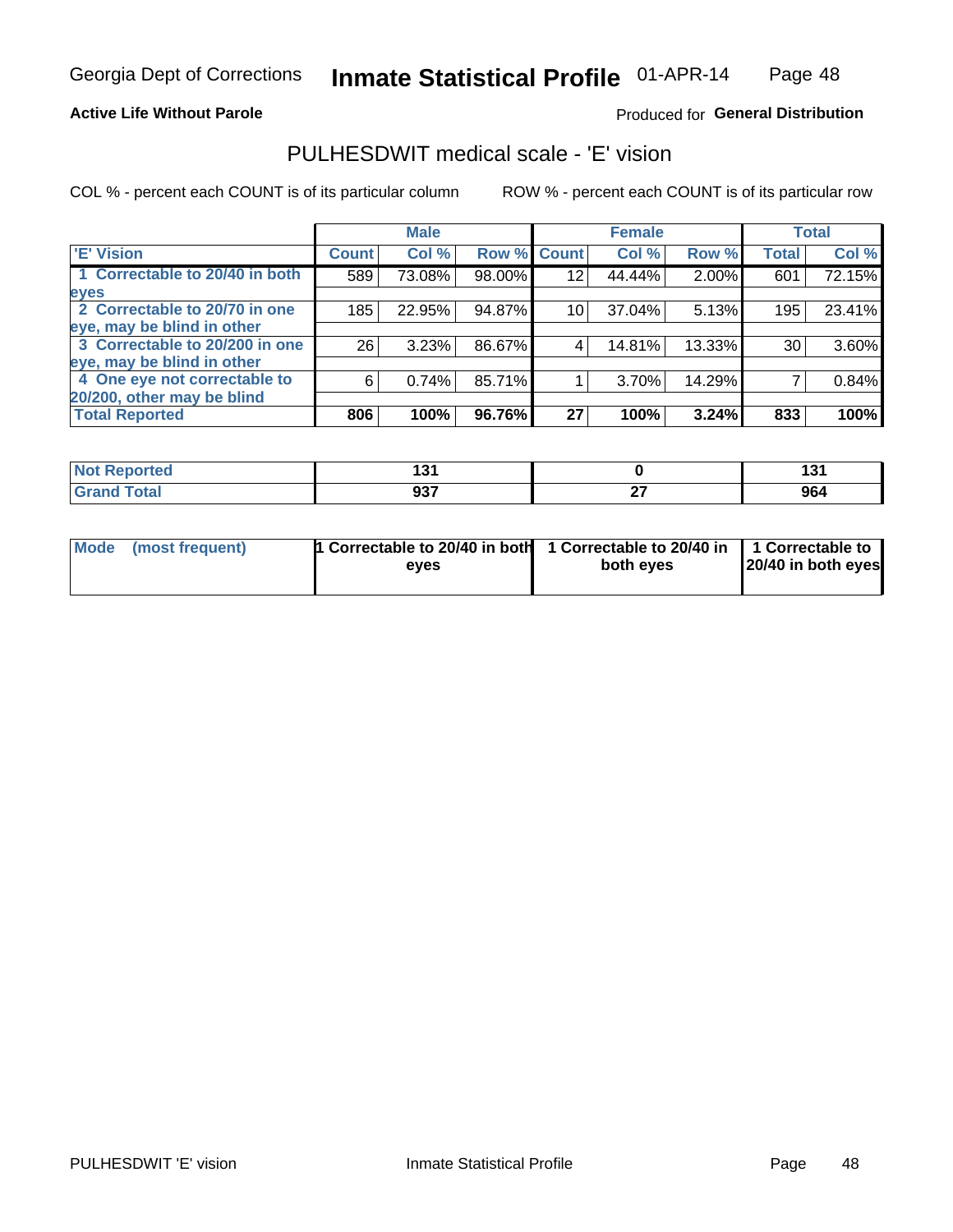#### **Active Life Without Parole**

### Produced for General Distribution

# PULHESDWIT medical scale - 'S' pSychiatric

COL % - percent each COUNT is of its particular column

|                                |              | <b>Male</b> |             |                 | <b>Female</b> |       |              | <b>Total</b> |
|--------------------------------|--------------|-------------|-------------|-----------------|---------------|-------|--------------|--------------|
| 'S' pSychiatric                | <b>Count</b> | Col %       | Row % Count |                 | Col %         | Row % | <b>Total</b> | Col %        |
| 1 No impairment or disorders   | 691          | 81.29%      | 98.57%      | 10 <sup>°</sup> | 52.63%        | 1.43% | 701          | 80.67%       |
| 2 Stable, or in remission, or  | 115          | 13.53%      | 93.50%      | 8               | 42.11%        | 6.50% | 123          | 14.15%       |
| mild impairment or retardation |              |             |             |                 |               |       |              |              |
| 3 Requires moderate inpatient  | 37           | 4.35%       | 97.37%      |                 | 5.26%         | 2.63% | 38           | 4.37%        |
| treatment                      |              |             |             |                 |               |       |              |              |
| 4 Requires intensive inpatient |              | 0.82%       | 100.00%     |                 |               |       |              | 0.81%        |
| treatment                      |              |             |             |                 |               |       |              |              |
| <b>Total Reported</b>          | 850          | 100%        | $97.81\%$   | 19              | 100%          | 2.19% | 869          | 100%         |

| тео | $\sim$<br>o,              |    | . 11<br>ັບ |
|-----|---------------------------|----|------------|
|     | <b>007</b><br>JJ.<br>$ -$ | -- | 964        |

| Mode | (most frequent) | <b>1 No impairment or disorders</b> | 1 No impairment or<br>disorders | 11 No impairment or<br>disorders |
|------|-----------------|-------------------------------------|---------------------------------|----------------------------------|
|------|-----------------|-------------------------------------|---------------------------------|----------------------------------|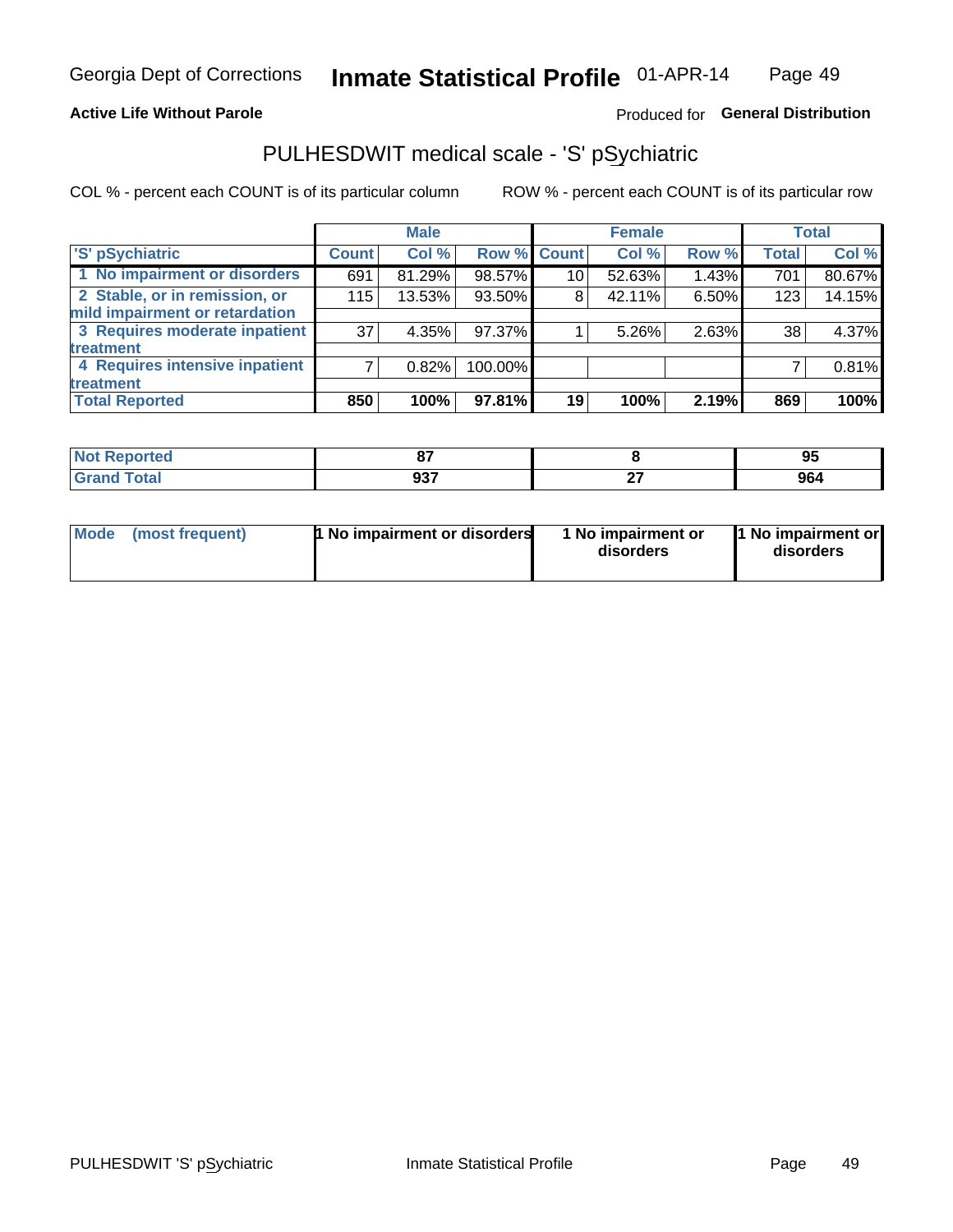#### **Active Life Without Parole**

Produced for General Distribution

# PULHESDWIT medical scale - 'D' dental

COL % - percent each COUNT is of its particular column

|                                 |              | <b>Male</b> |                    |    | <b>Female</b> |       |              | Total  |
|---------------------------------|--------------|-------------|--------------------|----|---------------|-------|--------------|--------|
| 'D' Dental                      | <b>Count</b> | Col %       | <b>Row % Count</b> |    | Col %         | Row % | <b>Total</b> | Col %  |
| 1 Minimal routine dental health | 597          | 74.72%      | 97.39%             | 16 | 80.00%        | 2.61% | 613          | 74.85% |
| <b>needs</b>                    |              |             |                    |    |               |       |              |        |
| 2 Moderate cavities and/or gum  | 174          | 21.78%      | 97.75%             |    | 20.00%        | 2.25% | 178          | 21.73% |
| <b>disease</b>                  |              |             |                    |    |               |       |              |        |
| 3 Extensive gum disease         | 28           | $3.50\%$    | 100.00%            |    |               |       | 28           | 3.42%  |
| and/or widespread decay         |              |             |                    |    |               |       |              |        |
| <b>Total Reported</b>           | 799          | 100%        | 97.56%             | 20 | 100%          | 2.44% | 819          | 100%   |

| <b>NOT Reported</b><br> | ---<br>ີລພ<br>סכ ו |         | 145<br>.                |
|-------------------------|--------------------|---------|-------------------------|
| <b>Total</b>            | רמח<br>ນວ ເ        | <br>. . | 0 <sub>0</sub><br>ี ฮบร |

| <b>Mode</b>     | Minimal routine dental | 1 Minimal routine dental 1 Minimal routine | dental health |
|-----------------|------------------------|--------------------------------------------|---------------|
| (most frequent) | health needs           | health needs                               | needs         |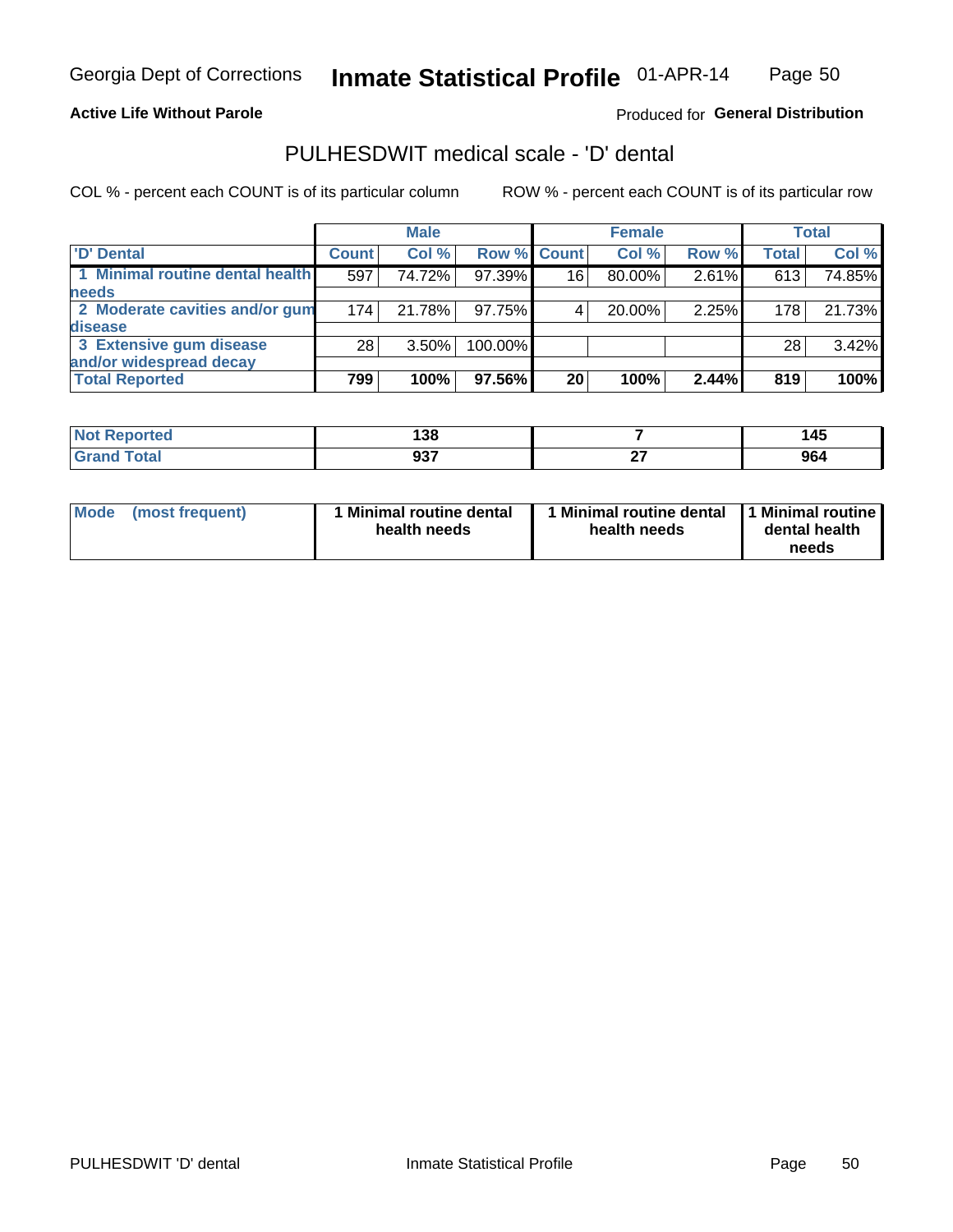#### **Active Life Without Parole**

### Produced for General Distribution

# PULHESDWIT medical scale - 'W' work ability

COL % - percent each COUNT is of its particular column

|                                 |              | <b>Male</b> |         |             | <b>Female</b> |       |              | <b>Total</b> |
|---------------------------------|--------------|-------------|---------|-------------|---------------|-------|--------------|--------------|
| <b>W' work ability</b>          | <b>Count</b> | Col %       |         | Row % Count | Col %         | Row % | <b>Total</b> | Col %        |
| 1 Unrestricted work or activity | 693          | 81.15%      | 97.47%  | 18          | 66.67%        | 2.53% | 711          | 80.70%       |
| 2 Minor restrictions on type of | 122          | 14.29%      | 93.13%  | 9           | 33.33%        | 6.87% | 131          | 14.87%       |
| <b>work</b>                     |              |             |         |             |               |       |              |              |
| 3 Moderate restrictions on type | 25           | 2.93%       | 100.00% |             |               |       | 25           | 2.84%        |
| of work                         |              |             |         |             |               |       |              |              |
| 4 Major restrictions on type of | 10           | 1.17%       | 100.00% |             |               |       | 10           | 1.14%        |
| <b>work</b>                     |              |             |         |             |               |       |              |              |
| 5 Cannot work under any         | 4            | 0.47%       | 100.00% |             |               |       | 4            | 0.45%        |
| <b>circumstances</b>            |              |             |         |             |               |       |              |              |
| <b>Total Reported</b>           | 854          | 100%        | 96.94%  | 27          | 100%          | 3.06% | 881          | 100%         |

| <b>Not Reported</b> | $\mathbf{r}$<br>u, |     | e.<br>$\sim$ |
|---------------------|--------------------|-----|--------------|
| <b>Grand Total</b>  | <b>027</b>         | ~-  | 964          |
| Cron                | ৬১।                | - - |              |

| <b>Mode</b> | (most frequent) | 1 Unrestricted work or<br>activity | 1 Unrestricted work or<br>activity | 1 Unrestricted<br>work or activity |
|-------------|-----------------|------------------------------------|------------------------------------|------------------------------------|
|-------------|-----------------|------------------------------------|------------------------------------|------------------------------------|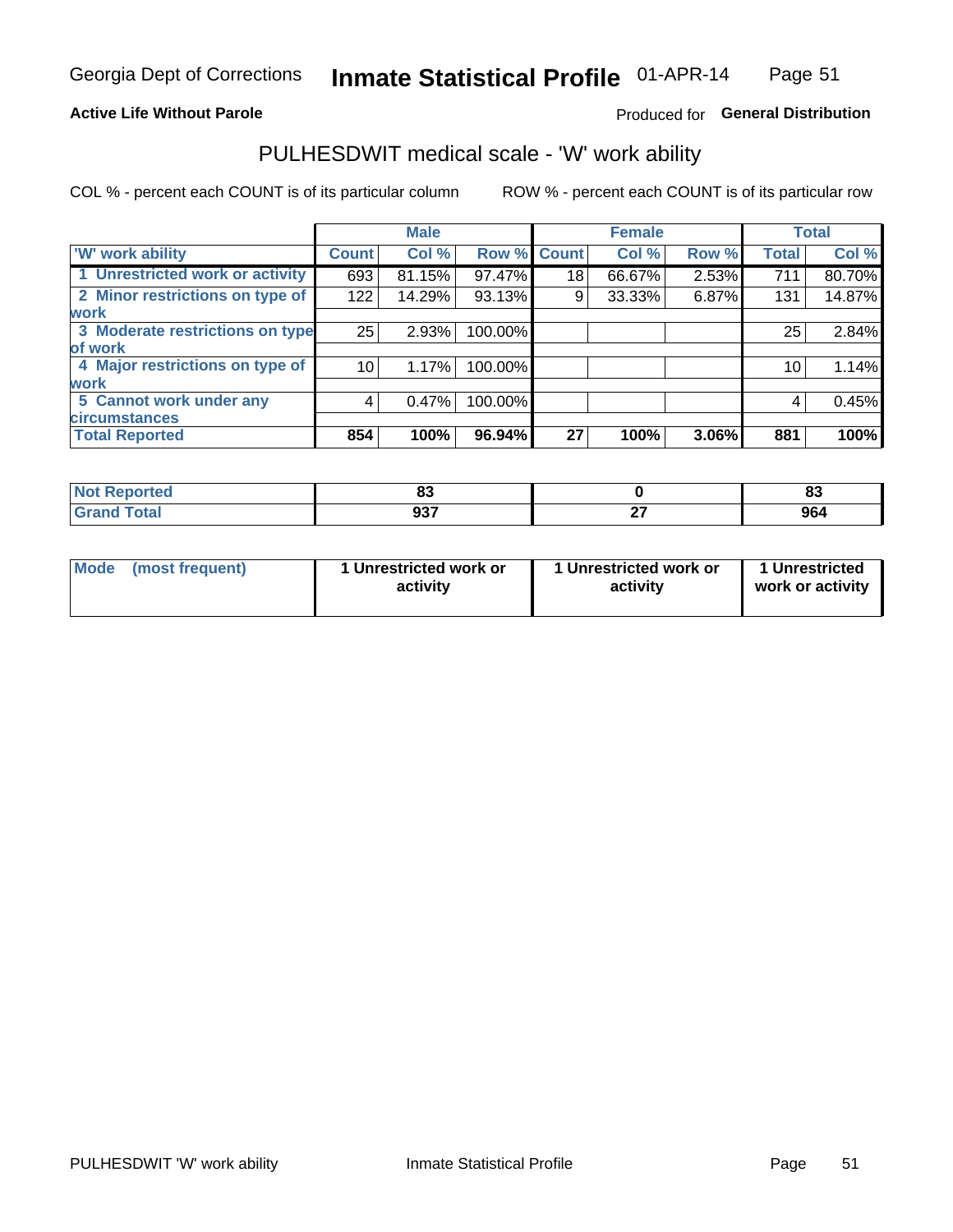#### **Active Life Without Parole**

### Produced for General Distribution

# PULHESDWIT medical scale - 'I' impairment

|                                   |              | <b>Male</b> |             |    | <b>Female</b> |       |              | <b>Total</b> |
|-----------------------------------|--------------|-------------|-------------|----|---------------|-------|--------------|--------------|
| <b>T' Impairment</b>              | <b>Count</b> | Col %       | Row % Count |    | Col %         | Row % | <b>Total</b> | Col %        |
| 1 No impairments or               | 846          | 99.06%      | 96.91%      | 27 | 100.00%       | 3.09% | 873          | 99.09%       |
| <b>disabilities</b>               |              |             |             |    |               |       |              |              |
| 2 Wheelchair-bound but            | 4            | 0.47%       | 100.00%     |    |               |       | 4            | 0.45%        |
| otherwise OK                      |              |             |             |    |               |       |              |              |
| <b>3 Needs low-level Assisted</b> |              | 0.23%       | 100.00%     |    |               |       |              | 0.23%        |
| Living (level I)                  |              |             |             |    |               |       |              |              |
| 4 Needs moderate Assisted         |              | 0.12%       | 100.00%     |    |               |       |              | 0.11%        |
| Living (level II)                 |              |             |             |    |               |       |              |              |
| <b>5 Needs maximal Assisted</b>   |              | 0.12%       | 100.00%     |    |               |       |              | 0.11%        |
| Living (level III)                |              |             |             |    |               |       |              |              |
| <b>Total Reported</b>             | 854          | 100%        | 96.94%      | 27 | 100%          | 3.06% | 881          | 100%         |

| ----<br><b>eported</b><br>N | ^^<br>υJ  |    | e e<br>oJ |
|-----------------------------|-----------|----|-----------|
| $-1$                        | noz       | ~- | 964       |
| _____                       | <b>JJ</b> |    |           |

| <b>Mode</b> | (most frequent) | <b>No impairments or</b><br>disabilities | 1 No impairments or<br>disabilities | 1 No impairments<br>or disabilities |
|-------------|-----------------|------------------------------------------|-------------------------------------|-------------------------------------|
|-------------|-----------------|------------------------------------------|-------------------------------------|-------------------------------------|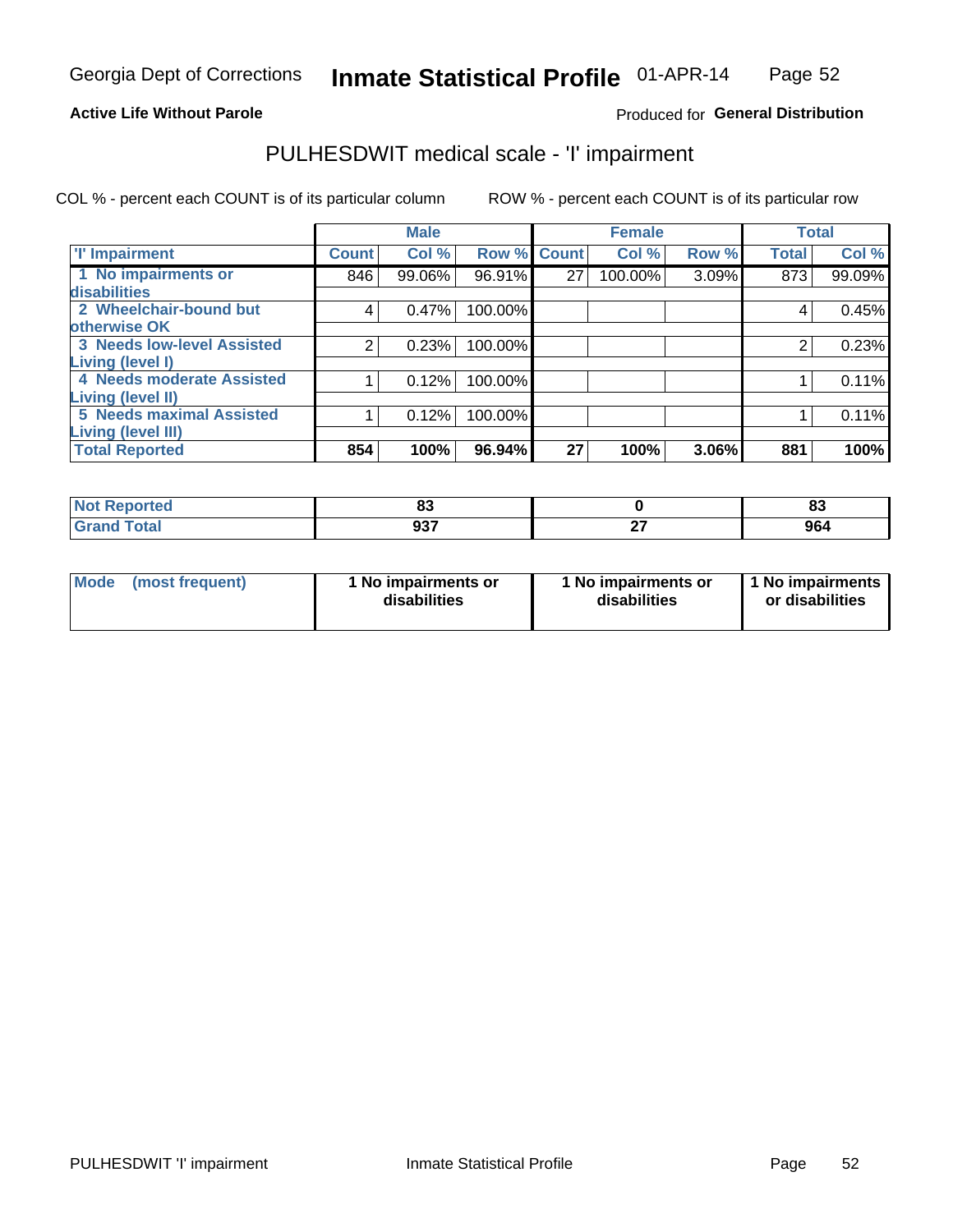#### **Active Life Without Parole**

#### Produced fo General Distribution

# PULHESDWIT medical scale - 'T' transportability

COL % - percent each COUNT is of its particular column

|                             |              | <b>Male</b> |             |    | <b>Female</b> |       |              | <b>Total</b> |
|-----------------------------|--------------|-------------|-------------|----|---------------|-------|--------------|--------------|
| <b>T' Transportability</b>  | <b>Count</b> | Col%        | Row % Count |    | Col %         | Row % | <b>Total</b> | Col %        |
| 1 Can be transported in any | 852          | 99.30%      | 96.93%      | 27 | 100.00%       | 3.07% | 879          | 99.32%       |
| ordinary approved vehicle   |              |             |             |    |               |       |              |              |
| 2 Wheelchair-bound, not     |              | 0.12%       | 100.00%     |    |               |       |              | 0.11%        |
| needing special vehicle     |              |             |             |    |               |       |              |              |
| 5 Requires ambulance        | 5            | 0.58%       | 100.00%     |    |               |       |              | 0.56%        |
| transport                   |              |             |             |    |               |       |              |              |
| <b>Total Reported</b>       | 858          | 100%        | 96.95%      | 27 | 100%          | 3.05% | 885          | 100%         |

| <b>eported</b> | $\overline{\phantom{a}}$<br>- 11 | $\overline{z}$<br>- 2 |
|----------------|----------------------------------|-----------------------|
| <b>otal</b>    | 937                              | JD,                   |

| Mode (most frequent) | 1 Can be transported in any 1 Can be transported in any | ordinary approved vehicle   ordinary approved vehicle   transported in any | 1 Can be<br>ordinary approved<br>vehicle |
|----------------------|---------------------------------------------------------|----------------------------------------------------------------------------|------------------------------------------|
|                      |                                                         |                                                                            |                                          |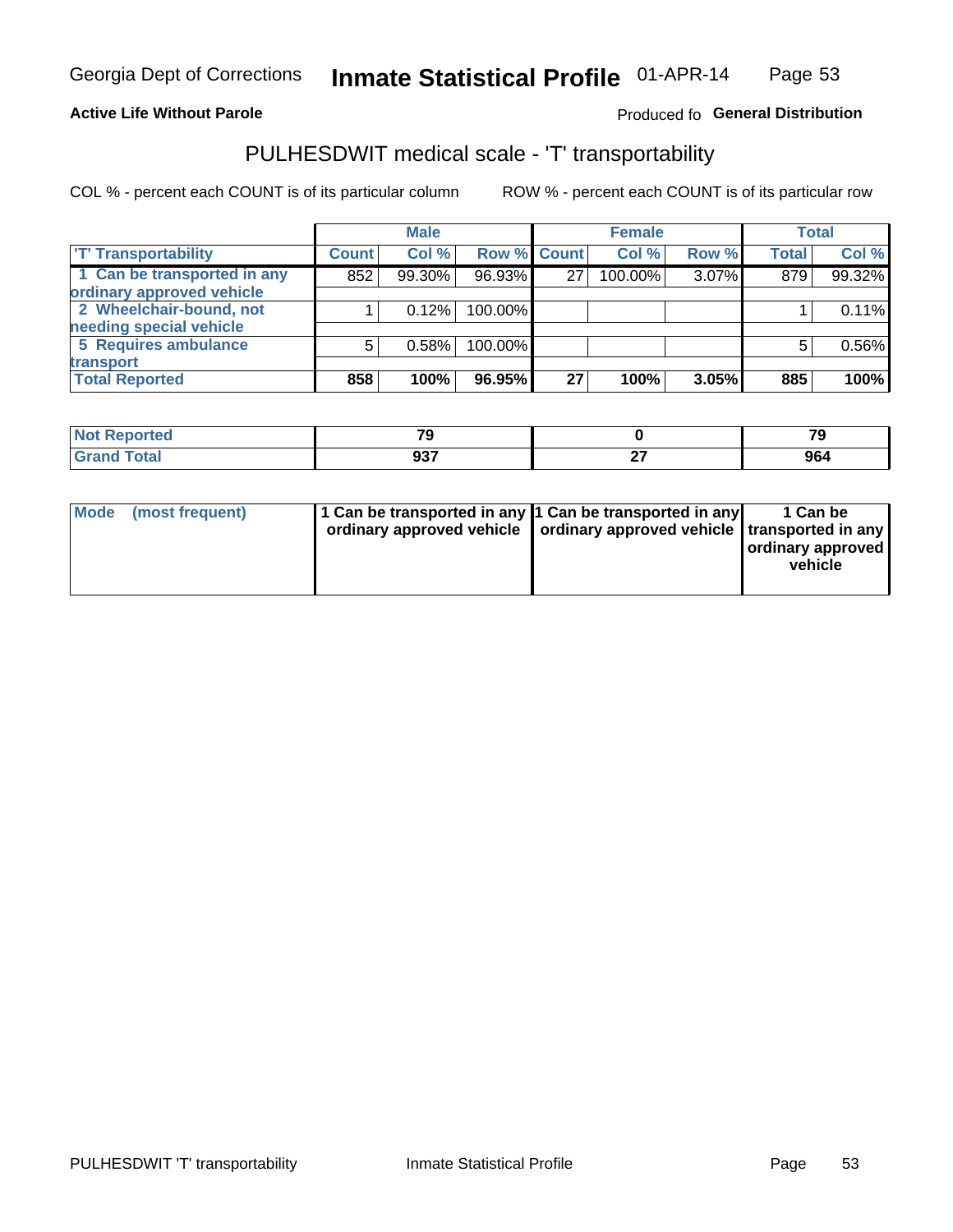### **Active Life Without Parole**

### Produced for General Distribution

# Criminality in family, self-reported

COL % - percent each COUNT is of its particular column

|                              |              | <b>Male</b> |        |                 | <b>Female</b> |          |       | Total  |
|------------------------------|--------------|-------------|--------|-----------------|---------------|----------|-------|--------|
| <b>Criminality In Family</b> | <b>Count</b> | Col%        | Row %  | <b>Count</b>    | Col %         | Row %    | Total | Col %  |
| Yes, criminality in family   | 166          | 28.23%      | 97.08% | 5               | $50.00\%$ .   | $2.92\%$ | 171   | 28.60% |
| No criminality in family     | 422'         | 71.77%      | 98.83% | 5               | $50.00\%$     | $1.17\%$ | 427   | 71.40% |
| <b>Total Reported</b>        | 588          | 100%        | 98.33% | 10 <sup>1</sup> | 100%          | $1.67\%$ | 598   | 100%   |

| <b>Not Reported</b>   | 349                 | 366 |
|-----------------------|---------------------|-----|
| Гоtal<br><b>Grand</b> | <b>027</b><br>່ ສວ. | 964 |

|  | Mode (most frequent) | No criminality in family | Yes, criminality in family | No criminality in<br>family |
|--|----------------------|--------------------------|----------------------------|-----------------------------|
|--|----------------------|--------------------------|----------------------------|-----------------------------|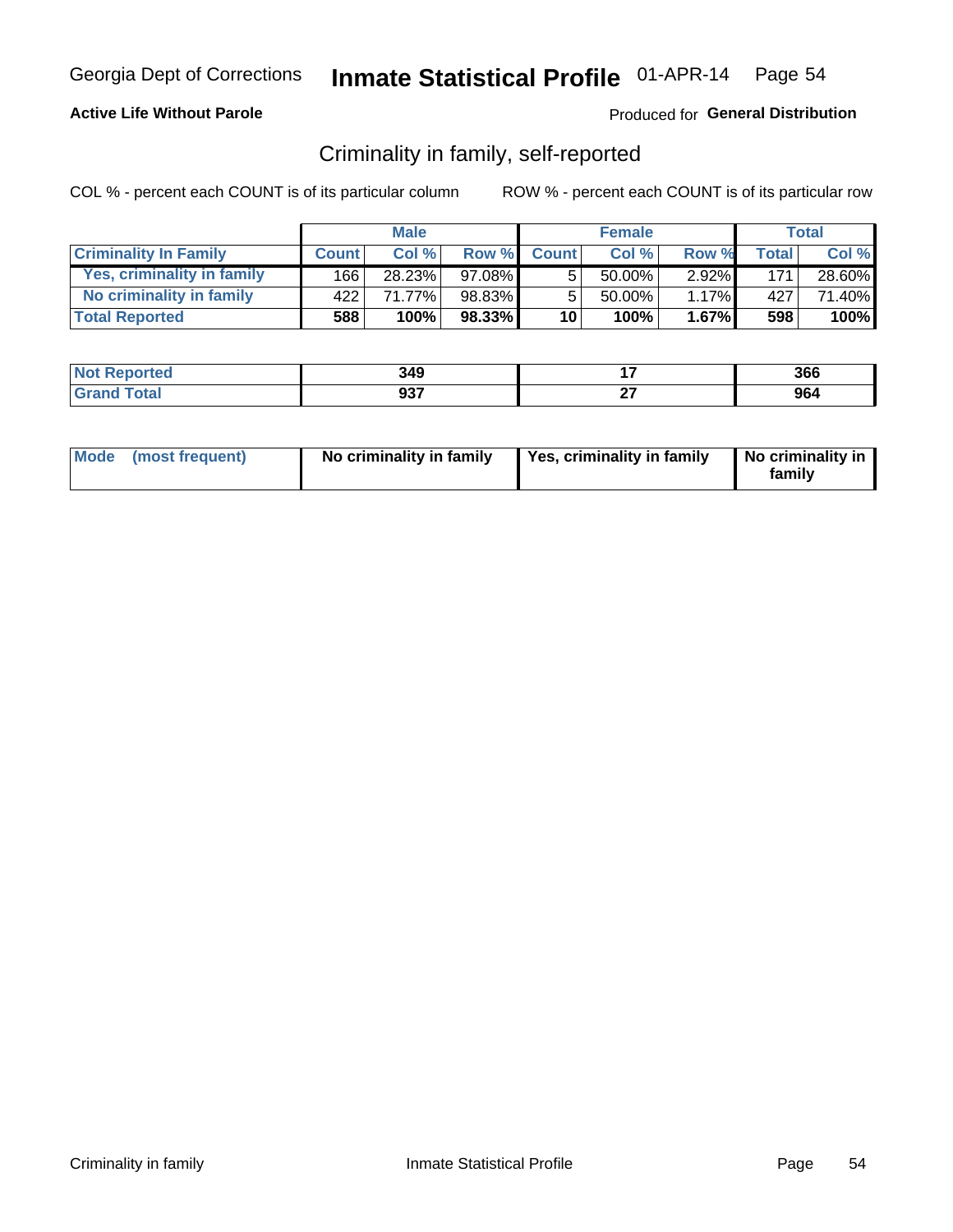### **Active Life Without Parole**

### Produced for General Distribution

# Alcoholism in family, self-reported

COL % - percent each COUNT is of its particular column

|                             |              | <b>Male</b> |        |                 | <b>Female</b> |          |       | Total  |
|-----------------------------|--------------|-------------|--------|-----------------|---------------|----------|-------|--------|
| <b>Alcoholism In Family</b> | <b>Count</b> | Col%        | Row %  | <b>Count</b>    | Col %         | Row %    | Total | Col %  |
| Yes, alcoholism in family   | 110 l        | $18.71\%$   | 97.35% | ર               | 30.00%        | $2.65\%$ | 113   | 18.90% |
| No alcoholism in family     | 478          | 81.29%      | 98.56% |                 | 70.00%        | $1.44\%$ | 485   | 81.10% |
| <b>Total Reported</b>       | 588          | 100%        | 98.33% | 10 <sup>1</sup> | 100%          | $1.67\%$ | 598   | 100%   |

| <b>Not Reported</b> | 349        |     | 366  |
|---------------------|------------|-----|------|
| <b>Grand Total</b>  | <b>027</b> | ~-  | ne.  |
|                     | JJ.        | . . | .ฮบฯ |

|  | Mode (most frequent) | No alcoholism in family | No alcoholism in family | No alcoholism in<br>family |
|--|----------------------|-------------------------|-------------------------|----------------------------|
|--|----------------------|-------------------------|-------------------------|----------------------------|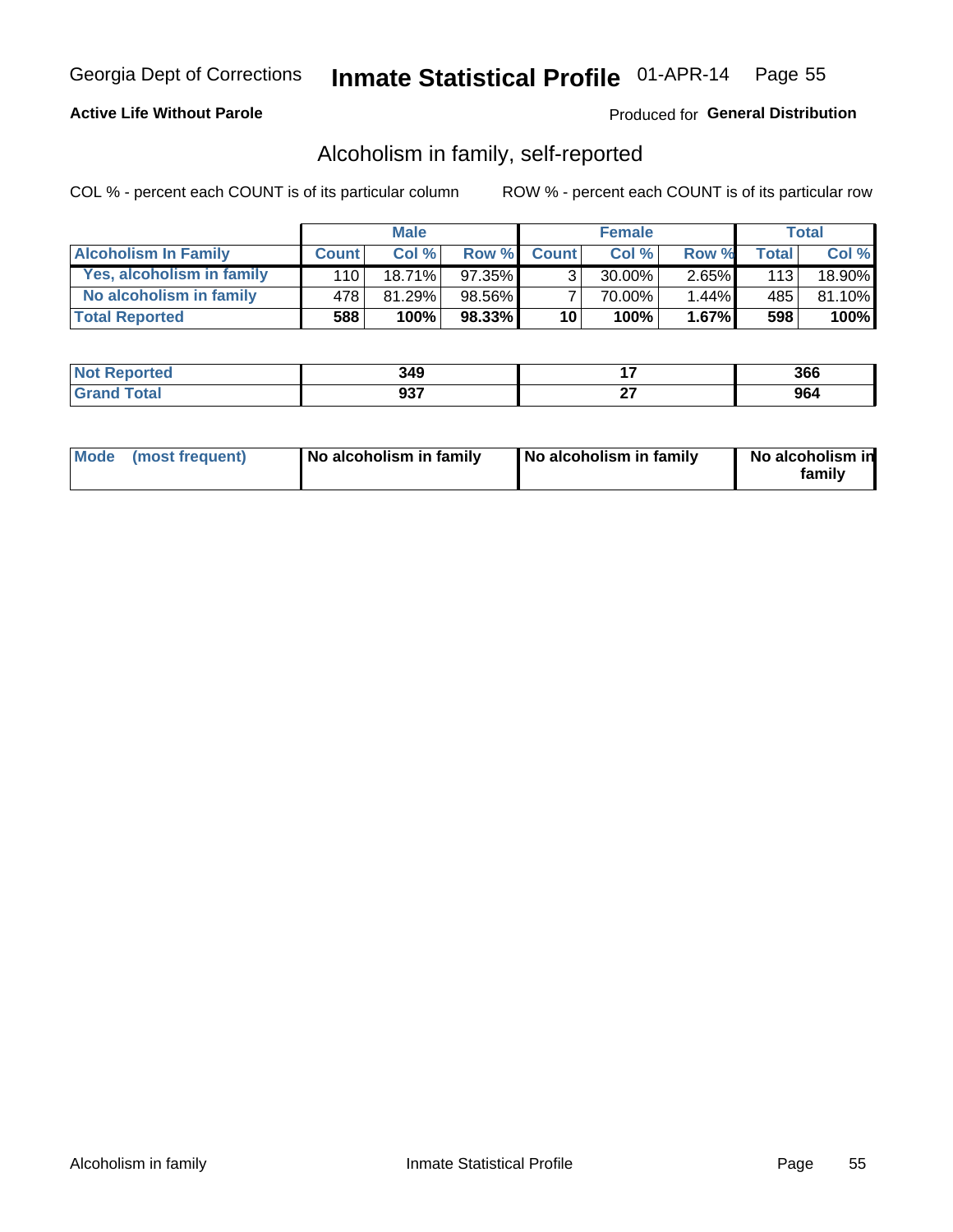### **Active Life Without Parole**

Produced for General Distribution

# Drug abuse in family, self-reported

COL % - percent each COUNT is of its particular column

|                           |              | <b>Male</b> |        |                 | <b>Female</b> |          |       | Total   |
|---------------------------|--------------|-------------|--------|-----------------|---------------|----------|-------|---------|
| Drug Abuse In Family      | <b>Count</b> | Col%        | Row %  | <b>Count</b>    | Col%          | Row %    | Total | Col %   |
| Yes, drug abuse in family | 61           | $10.37\%$   | 95.31% | 3 <sub>1</sub>  | $30.00\%$     | $4.69\%$ | 64    | 10.70%  |
| No drug abuse in family   | 527          | 89.63%      | 98.69% |                 | 70.00%        | 1.31%    | 534   | 89.30%  |
| <b>Total Reported</b>     | 588          | 100%        | 98.33% | 10 <sub>1</sub> | 100%          | $1.67\%$ | 598   | $100\%$ |

| <b>Not Reported</b>    | 349        |           | 366           |
|------------------------|------------|-----------|---------------|
| <b>Total</b><br>l Gran | 027<br>JJ. | ~-<br>. . | $\sim$<br>JV. |

|  | Mode (most frequent) | No drug abuse in family | No drug abuse in family | No drug abuse in<br>family |
|--|----------------------|-------------------------|-------------------------|----------------------------|
|--|----------------------|-------------------------|-------------------------|----------------------------|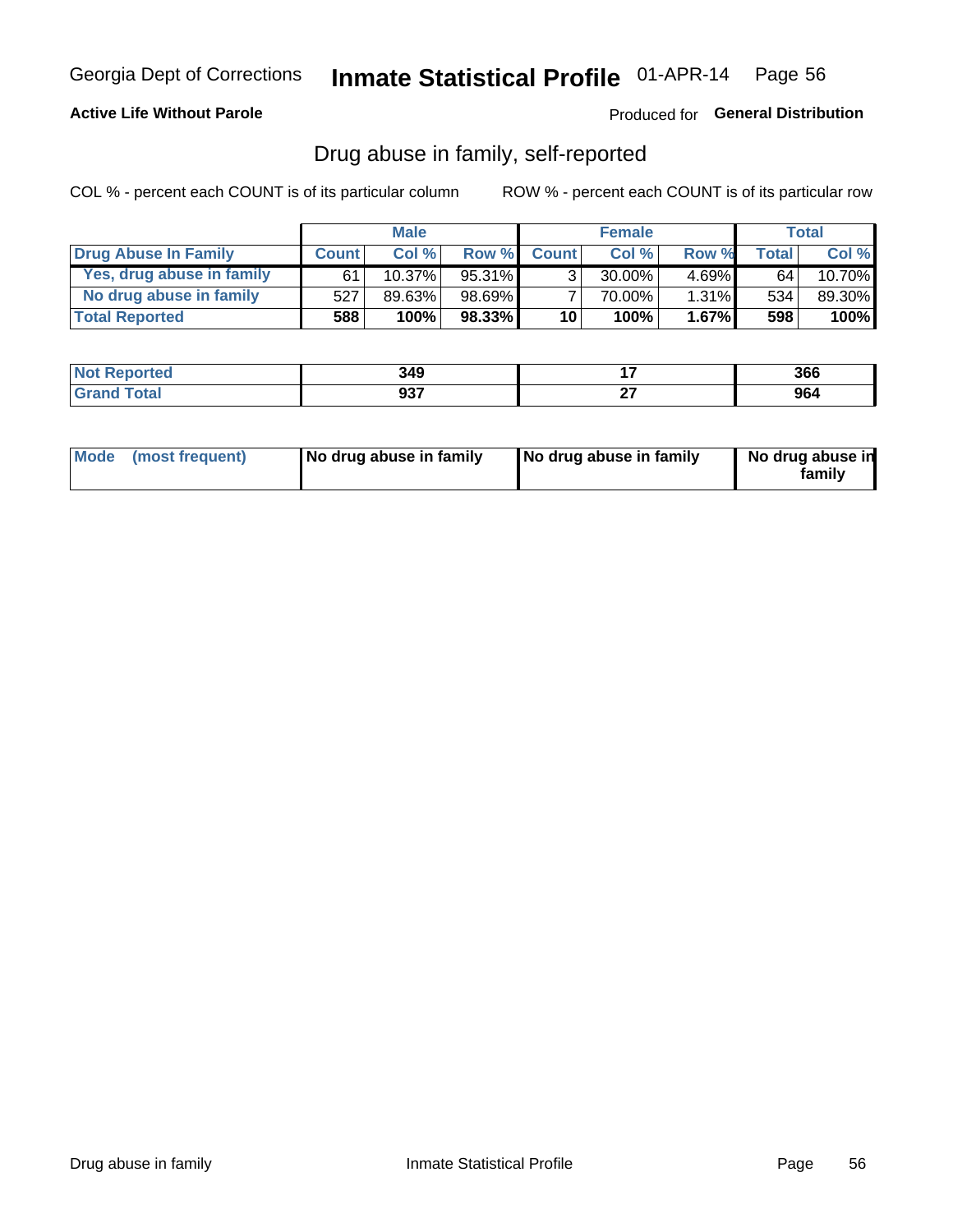### **Active Life Without Parole**

### Produced for General Distribution

# Subjected to frequent beatings, self-reported

COL % - percent each COUNT is of its particular column

|                                   |              | <b>Male</b> |        |              | <b>Female</b> |       |       | Total  |
|-----------------------------------|--------------|-------------|--------|--------------|---------------|-------|-------|--------|
| <b>Frequent beatings</b>          | <b>Count</b> | Col %       | Row %  | <b>Count</b> | Col %         | Row % | Total | Col %  |
| <b>Yes, subjected to frequent</b> | 33           | 5.61%       | 97.06% |              | 10.00%        | 2.94% | 34    | 5.69%  |
| beatings                          |              |             |        |              |               |       |       |        |
| Not subjected to frequent         | 555          | 94.39%      | 98.40% | 9            | 90.00%        | 1.60% | 564   | 94.31% |
| beatings                          |              |             |        |              |               |       |       |        |
| <b>Total Reported</b>             | 588          | 100%        | 98.33% | 10           | 100%          | 1.67% | 598   | 100%   |

| <b>Not Reported</b> | 349         |        | 366 |
|---------------------|-------------|--------|-----|
| <b>Total</b>        | 027<br>ນວ ເ | $\sim$ | 964 |

| Mode | (most frequent) | Not subjected to frequent<br>beatings | Not subjected to frequent   Not subjected to<br>beatings | <b>frequent beatings</b> |
|------|-----------------|---------------------------------------|----------------------------------------------------------|--------------------------|
|      |                 |                                       |                                                          |                          |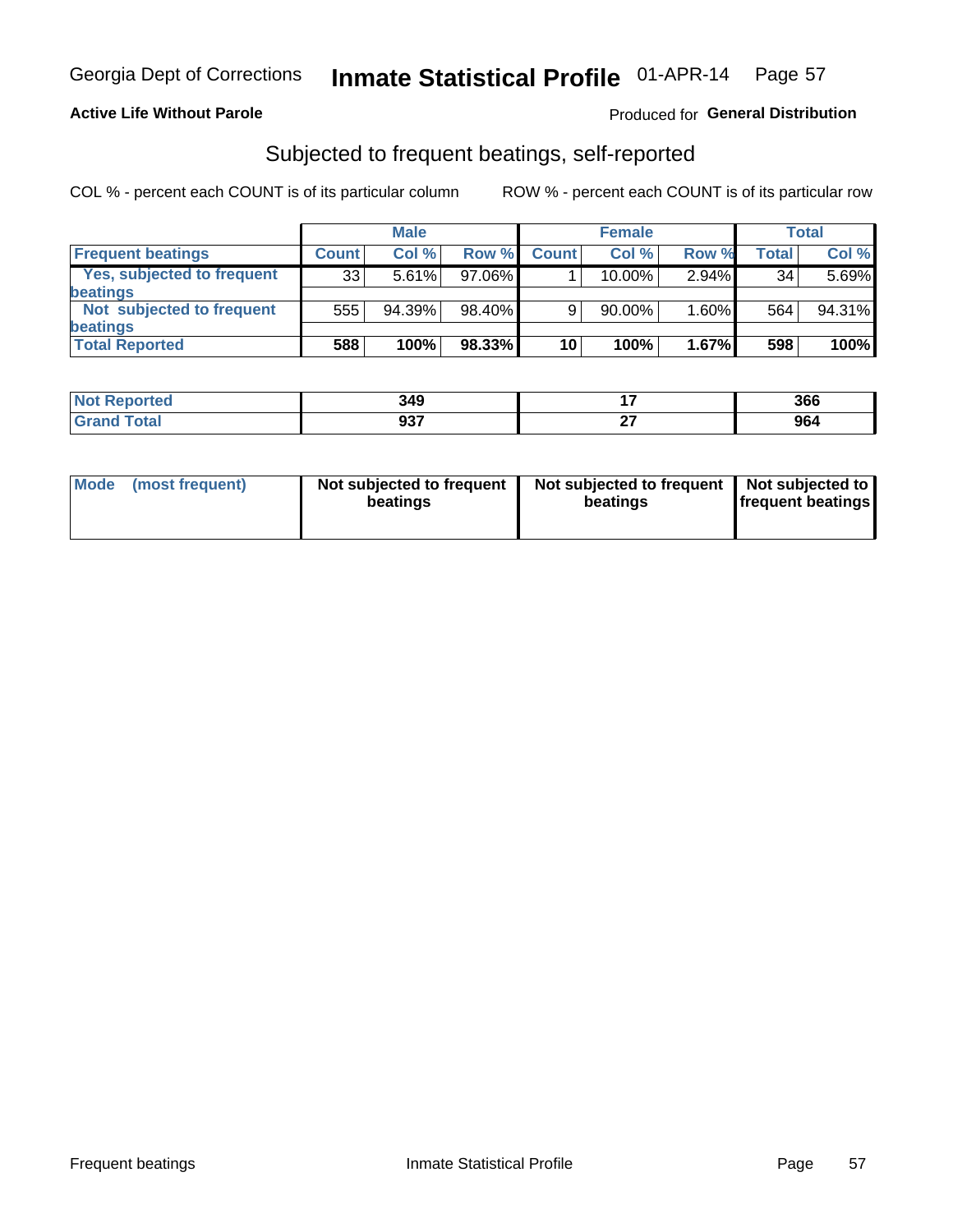### **Active Life Without Parole**

### **Produced for General Distribution**

# Father absent during inmate's childhood

COL % - percent each COUNT is of its particular column

|                           |              | <b>Male</b> |           |                 | <b>Female</b> |          |              | Total  |
|---------------------------|--------------|-------------|-----------|-----------------|---------------|----------|--------------|--------|
| <b>Father Absent</b>      | <b>Count</b> | Col%        | Row %     | <b>Count</b>    | Col %         | Row %    | <b>Total</b> | Col %  |
| Yes, father was absent    | 293          | 49.83%      | 98.99%    | $\mathcal{R}$   | $30.00\%$     | $1.01\%$ | 296          | 49.50% |
| No, father was not absent | 295          | 50.17%      | 97.68%    |                 | 70.00%        | $2.32\%$ | 302          | 50.50% |
| <b>Total Reported</b>     | 588          | 100%        | $98.33\%$ | 10 <sup>1</sup> | 100%          | $1.67\%$ | 598          | 100%   |

| <b>Not Reported</b>   | 349                 | 366 |
|-----------------------|---------------------|-----|
| Гоtal<br><b>Grand</b> | <b>027</b><br>່ ສວ. | 964 |

|  | Mode (most frequent) | No, father was not absent No, father was not absent |  | No, father was not<br>absent |
|--|----------------------|-----------------------------------------------------|--|------------------------------|
|--|----------------------|-----------------------------------------------------|--|------------------------------|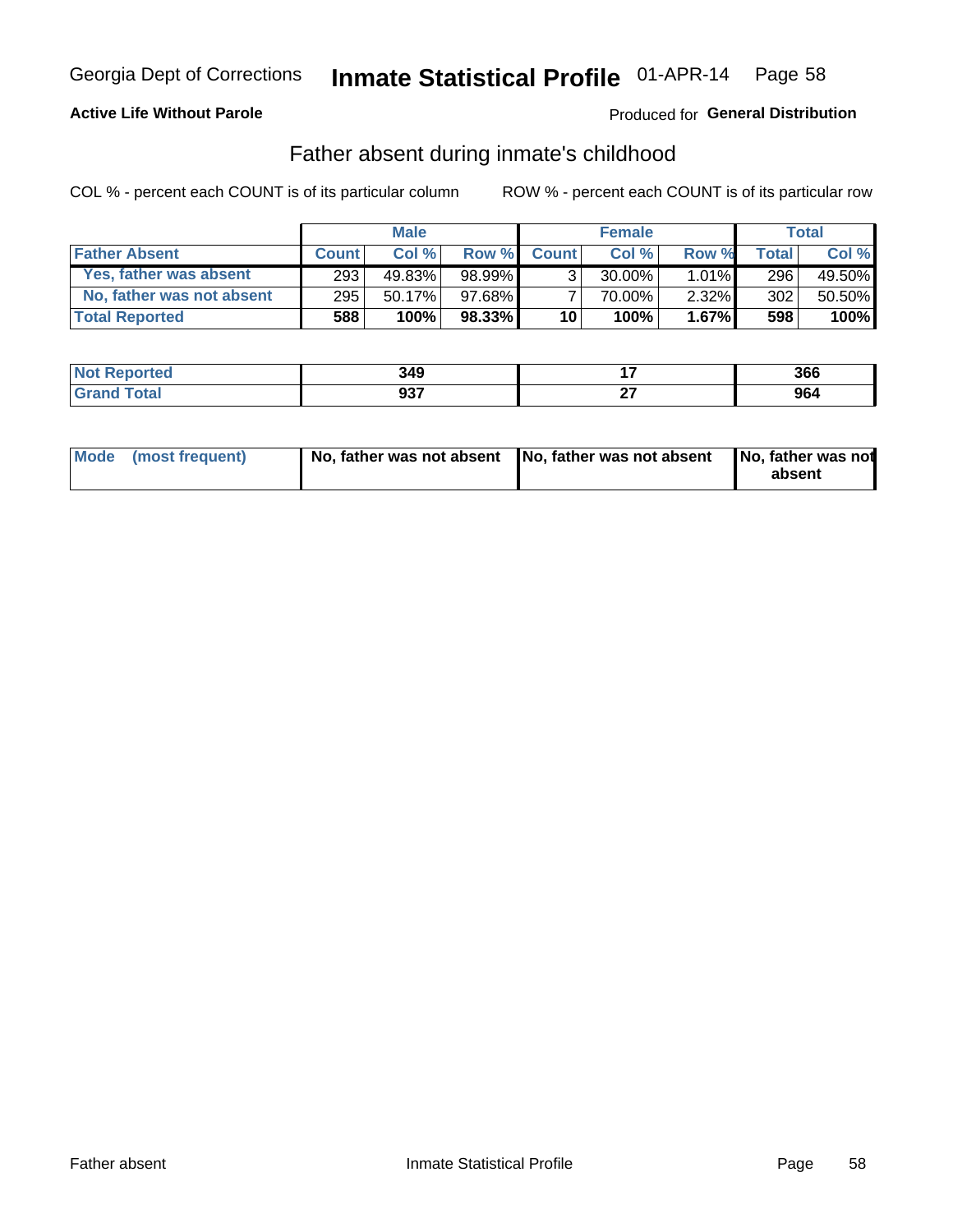### **Active Life Without Parole**

### **Produced for General Distribution**

# Mother absent during inmate's childhood

COL % - percent each COUNT is of its particular column

|                           |              | <b>Male</b> |           |              | <b>Female</b> |          |                | <b>Total</b> |
|---------------------------|--------------|-------------|-----------|--------------|---------------|----------|----------------|--------------|
| <b>Mother Absent</b>      | <b>Count</b> | Col%        | Row %     | <b>Count</b> | Col%          | Row %    | <b>Total</b> I | Col %        |
| Yes, mother was absent    | 781          | 13.27%      | $97.50\%$ | ◠            | $20.00\%$     | $2.50\%$ | 80             | 13.38%       |
| No, mother was not absent | 510          | 86.73%      | 98.46% ∎  |              | $80.00\%$     | $1.54\%$ | 518            | 86.62%       |
| <b>Total Reported</b>     | 588          | 100%        | $98.33\%$ | 10           | 100%          | $1.67\%$ | 598            | 100%         |

| <b>Not Reported</b> | 349        |               | 366       |
|---------------------|------------|---------------|-----------|
| 'otal<br>l Gran     | 027<br>JJI | $\sim$<br>. . | ne.<br>JU |

| Mode (most frequent) | No, mother was not absent   No, mother was not absent   No, mother was | not absent |
|----------------------|------------------------------------------------------------------------|------------|
|                      |                                                                        |            |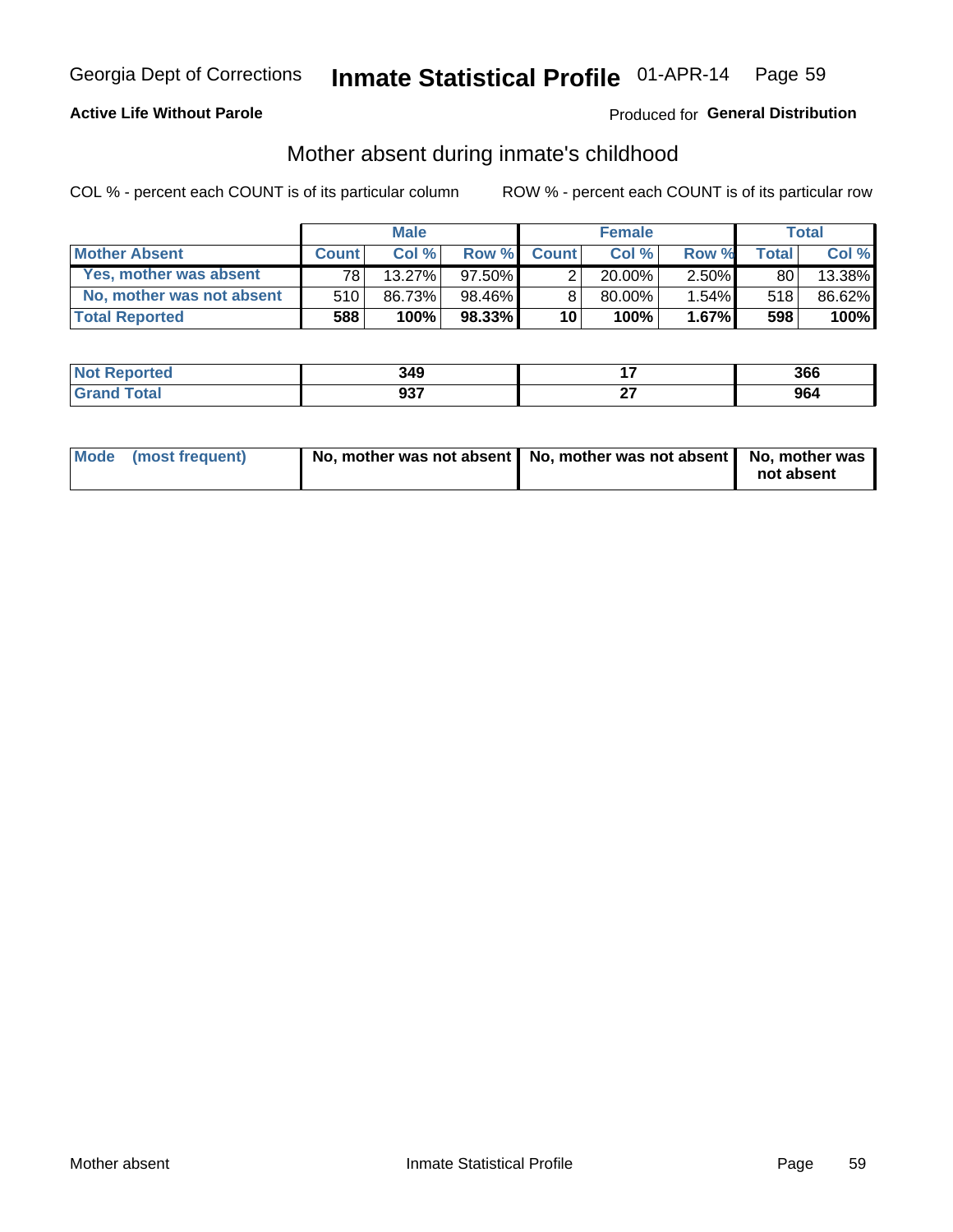### **Active Life Without Parole**

### Produced for General Distribution

# Inmate diagnosed as manipulative

COL % - percent each COUNT is of its particular column

|                       |              | <b>Male</b> |        |                 | <b>Female</b> |       |              | Total  |
|-----------------------|--------------|-------------|--------|-----------------|---------------|-------|--------------|--------|
| <b>Manipulative</b>   | <b>Count</b> | Col %       | Row %  | <b>Count</b>    | Col %         | Row % | <b>Total</b> | Col %  |
| Yes, manipulative     | 138          | $23.71\%$   | 99.28% |                 | 10.00%        | 0.72% | 139          | 23.48% |
| No, not manipulative  | 444          | 76.29%      | 98.01% | 9               | 90.00%        | 1.99% | 453          | 76.52% |
| <b>Total Reported</b> | 582          | 100%        | 98.31% | 10 <sup>1</sup> | 100%          | 1.69% | 592          | 100%   |

| <b>Not</b><br><b>' Reported</b> | 355               |           | 272<br>् । य |
|---------------------------------|-------------------|-----------|--------------|
| <b>c</b> otal<br>'Gran          | <b>027</b><br>JJ. | ~-<br>. . | 964          |

|  | Mode (most frequent) | No, not manipulative | No, not manipulative | No. not<br><b>I</b> manipulative |
|--|----------------------|----------------------|----------------------|----------------------------------|
|--|----------------------|----------------------|----------------------|----------------------------------|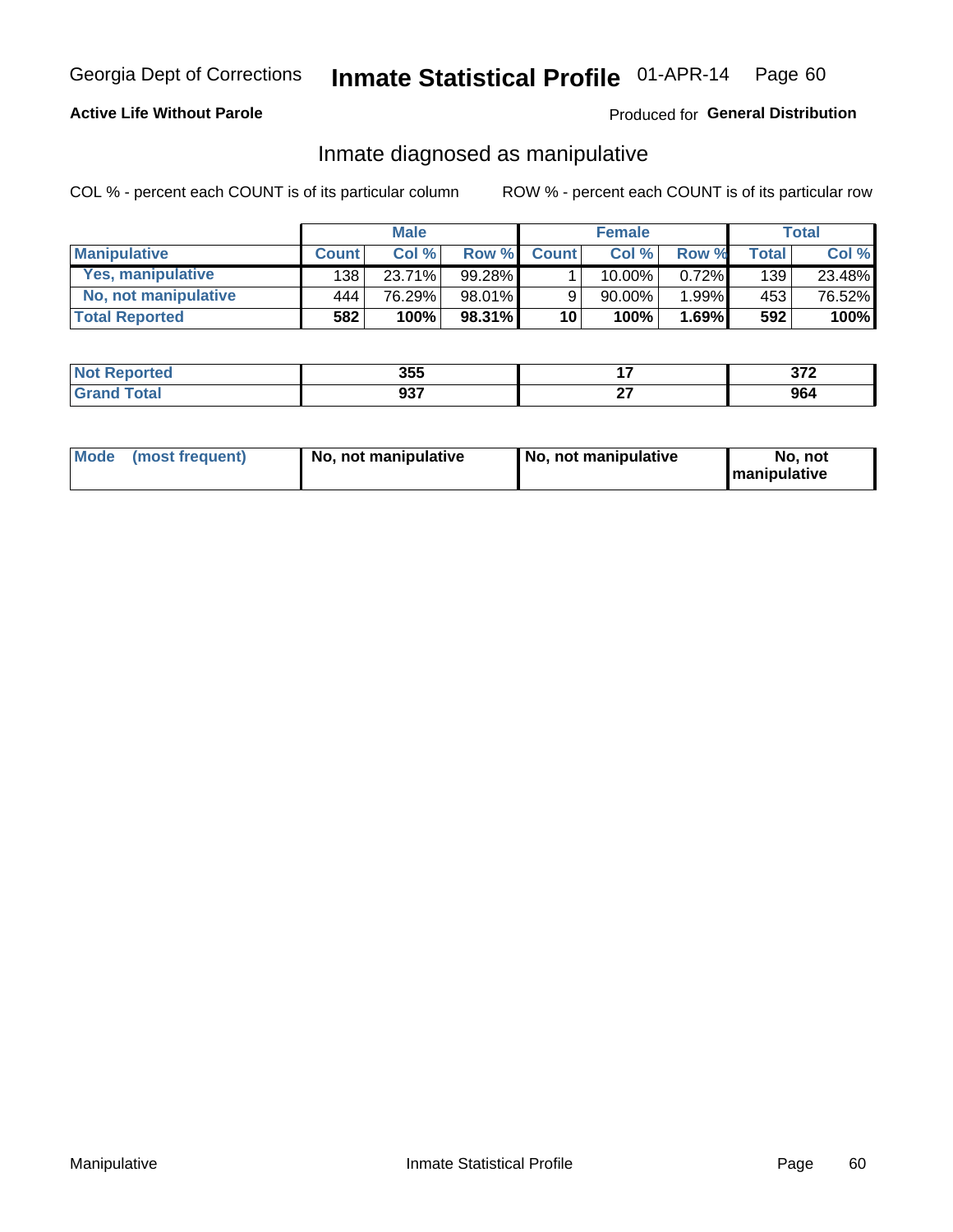# Inmate Statistical Profile 01-APR-14 Page 61

### **Active Life Without Parole**

Produced for General Distribution

# Inmate diagnosed as assaultive

COL % - percent each COUNT is of its particular column

|                       |              | <b>Male</b> |        |              | <b>Female</b> |          |              | Total  |
|-----------------------|--------------|-------------|--------|--------------|---------------|----------|--------------|--------|
| <b>Assaultive</b>     | <b>Count</b> | Col%        | Row %  | <b>Count</b> | Col %         | Row %    | <b>Total</b> | Col %  |
| Yes, assaultive       | 451          | 77.49%      | 98.04% | 9            | $90.00\%$     | $.96\%$  | 460          | 77.70% |
| No, not assaultive    | 131          | 22.51%      | 99.24% |              | 10.00%        | $0.76\%$ | 132          | 22.30% |
| <b>Total Reported</b> | 582          | 100%        | 98.31% | 10           | 100%          | $1.69\%$ | 592          | 100%   |

| <b>Not Reported</b> | 355        |     | ^70<br><b>VIL</b> |
|---------------------|------------|-----|-------------------|
| <b>Total</b>        | <b>027</b> | ~-  | ne.               |
| ' Grand             | JJ.        | . . | JU4               |

| Mode (most frequent)<br>Yes, assaultive | Yes, assaultive | <b>Yes, assaultive</b> |
|-----------------------------------------|-----------------|------------------------|
|-----------------------------------------|-----------------|------------------------|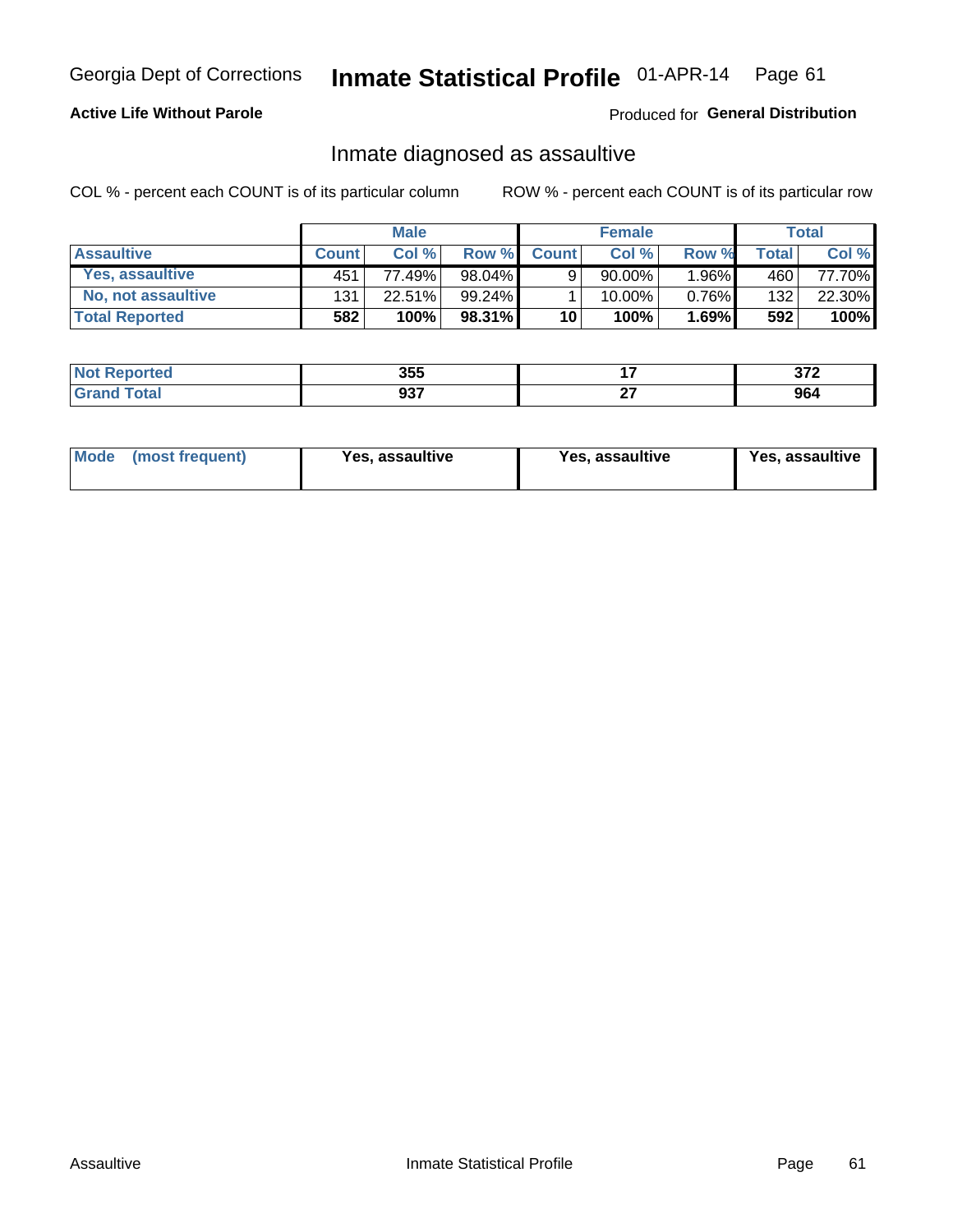#### Inmate Statistical Profile 01-APR-14 Page 62

#### **Active Life Without Parole**

#### Produced for General Distribution

# Number of prior Georgia incarcerations

COL % - percent each COUNT is of its particular column

|                                       | <b>Male</b>  |        |             |                 | <b>Female</b> | <b>Total</b> |       |        |
|---------------------------------------|--------------|--------|-------------|-----------------|---------------|--------------|-------|--------|
| <b>Num of Prior GA Incarcerations</b> | <b>Count</b> | Col %  | Row % Count |                 | Col %         | Row %        | Total | Col %  |
|                                       | 470          | 50.16% | 95.92%      | 20 <sub>1</sub> | 74.07%        | 4.08%        | 490   | 50.83% |
|                                       | 178          | 19.00% | 98.89%      | 2               | 7.41%         | 1.11%        | 180   | 18.67% |
|                                       | 113          | 12.06% | 98.26%      | 2               | 7.41%         | 1.74%        | 115   | 11.93% |
| 3                                     | 82           | 8.75%  | $97.62\%$   | 2               | 7.41%         | 2.38%        | 84    | 8.71%  |
| 4                                     | 46           | 4.91%  | 100.00%     |                 |               |              | 46    | 4.77%  |
| 5                                     | 27           | 2.88%  | 100.00%     |                 |               |              | 27    | 2.80%  |
| <b>More Than 5</b>                    | 21           | 2.24%  | 95.45%      |                 | 3.70%         | 4.55%        | 22    | 2.28%  |
| <b>Total Reported</b>                 | 937          | 100%   | 97.20%      | 27              | 100%          | 2.80%        | 964   | 100%   |

| <b>orteo</b>     |          |   |     |
|------------------|----------|---|-----|
| <b>otal</b>      | $\cdots$ | . | 964 |
| $\mathbf{v}$ and | ິ        |   |     |

| Mean (average)       | l.18 | $\overline{47}$ |
|----------------------|------|-----------------|
| Median (middle)      |      |                 |
| Mode (most frequent) |      |                 |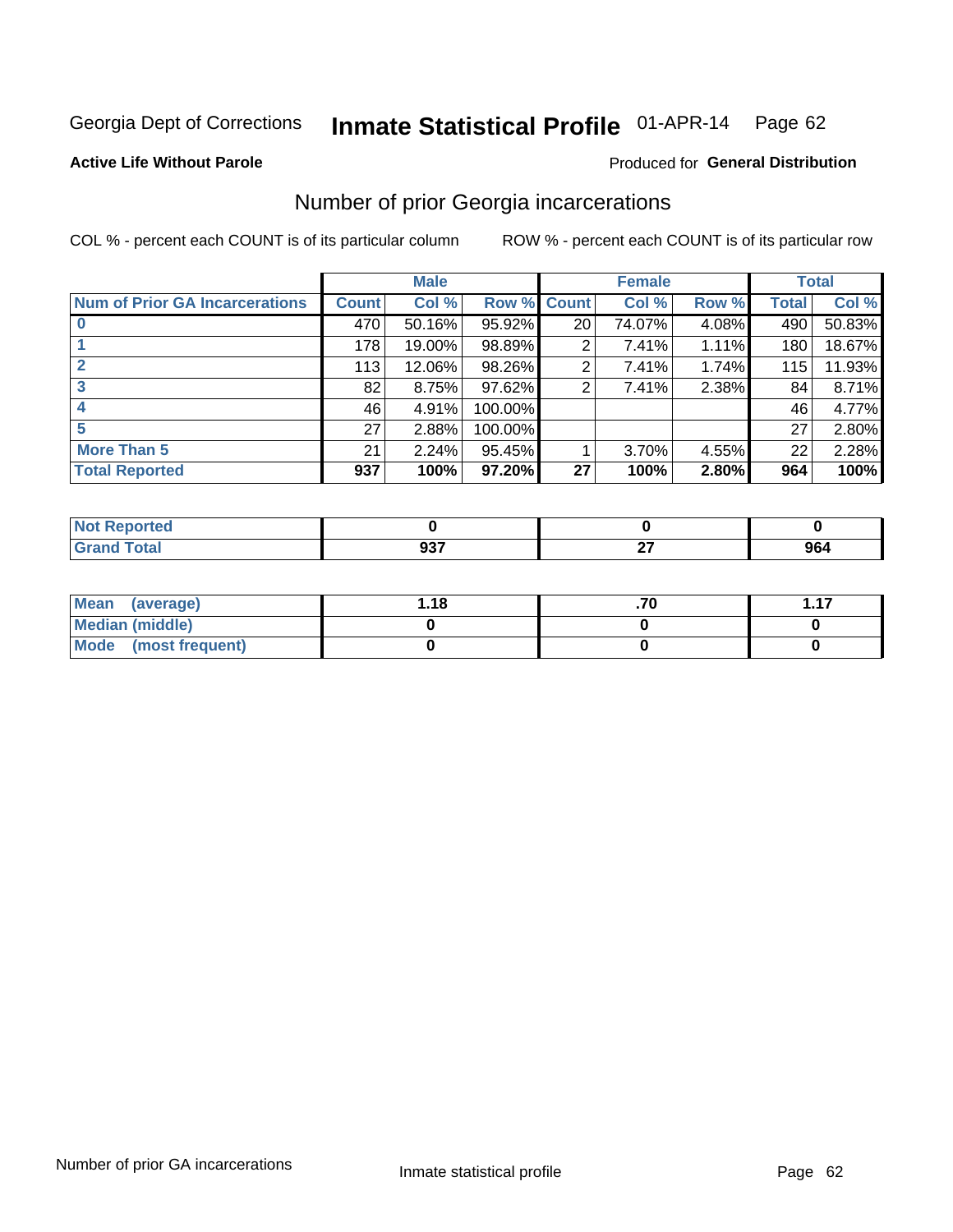#### Inmate Statistical Profile 01-APR-14 Page 63

**Active Life Without Parole** 

Produced for General Distribution

### Prison sentence in years

COL % - percent each COUNT is of its particular column

ROW % - percent each COUNT is of its particular row

|                                 | <b>Male</b> |          |           | <b>Female</b> |            |       | $\tau$ otal |          |
|---------------------------------|-------------|----------|-----------|---------------|------------|-------|-------------|----------|
| <b>Prison Sentence In Years</b> | Count       | Col %    |           | Row % Count   | Col %      | Row % | Total       | Col %    |
| <b>Life Without Parole</b>      | 932         | 99.47%   | $97.18\%$ | 27            | $100.00\%$ | 2.82% | 959         | 99.48%   |
| <b>Death</b>                    |             | $0.53\%$ | 100.00%   |               |            |       |             | $0.52\%$ |
| <b>Total Reported</b>           | 937         | 100%     | 97.20%    | 27            | 100%       | 2.80% | 964         | 100%     |

| ported<br><b>NOT</b> |            |        |     |
|----------------------|------------|--------|-----|
| <b>Total</b><br>Grat | 027<br>JJ. | $\sim$ | 964 |

#### **Determinate (numeric) sentences only**

| ' Mea<br><b>Service</b> A<br>ЯМА. |  |  |  |
|-----------------------------------|--|--|--|
|                                   |  |  |  |

All sentences (including determinate), with life, life without parole, and death sentences figured at 45 years

| l Mea<br>חר<br> | ᠇៶<br>$\sim$ | $\sim$ | ╌ |
|-----------------|--------------|--------|---|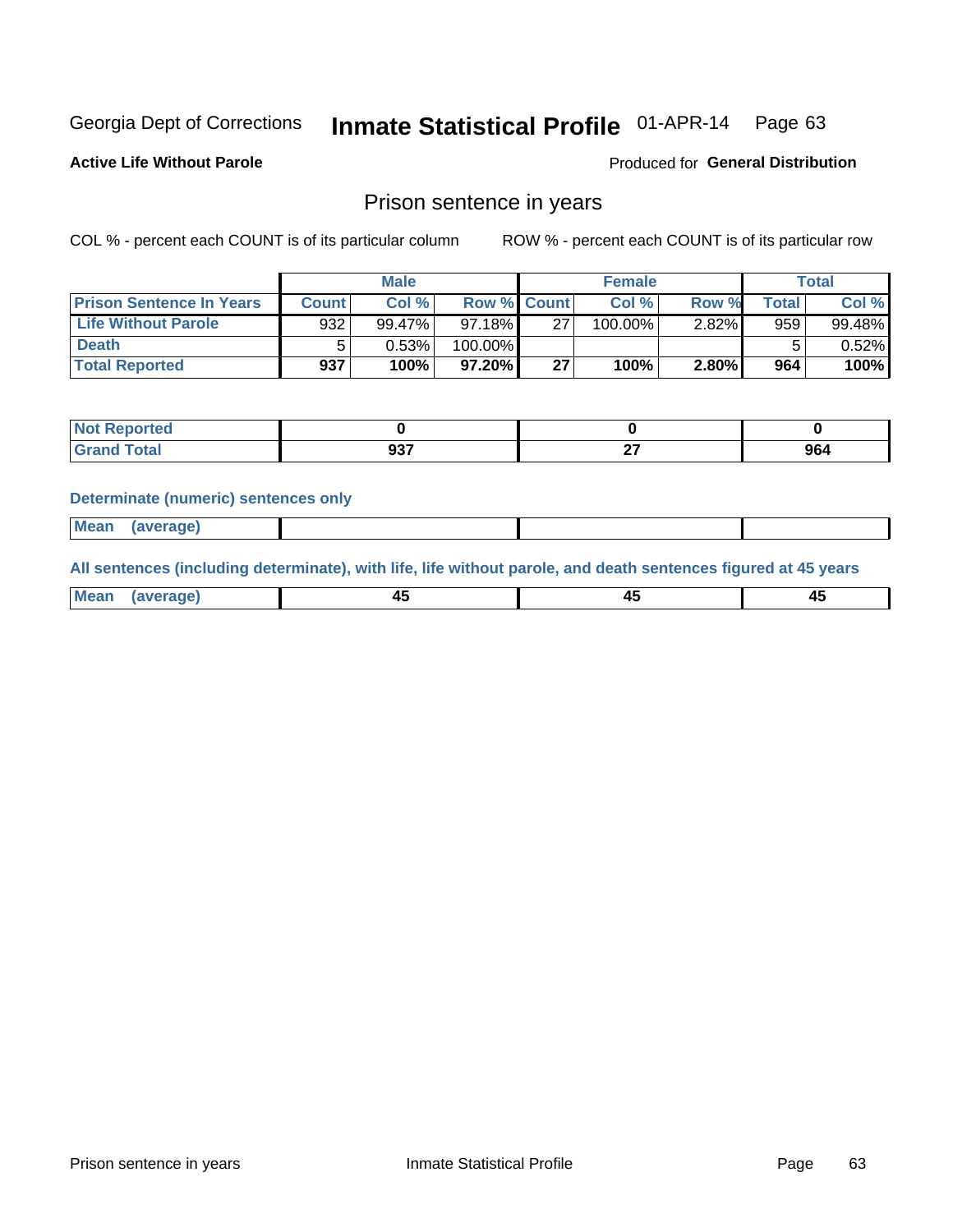#### **Active Life Without Parole**

### **Produced for General Distribution**

# Primary offense, broken out into felonies vs misdemeanors

COL % - percent each COUNT is of its particular column

|                                  | <b>Male</b>  |           |                    | <b>Female</b> |         |          | Total        |         |
|----------------------------------|--------------|-----------|--------------------|---------------|---------|----------|--------------|---------|
| <b>Felonies and Misdemeanors</b> | <b>Count</b> | Col%      | <b>Row % Count</b> |               | Col%    | Row %    | <b>Total</b> | Col %   |
| <b>Felonies</b>                  | 937          | 100.00%   | 97.20%             | 27            | 100.00% | $2.80\%$ | 964          | 100.00% |
| <b>Total Reported</b>            | 937          | $100\%$ . | 97.2%              | 27            | 100%    | 2.8%     | 964          | 100%    |

| <b>Not Reported</b>         |                      |            |     |
|-----------------------------|----------------------|------------|-----|
| <b>Total</b><br>Gran<br>uuu | $\sim$ $\sim$ $\sim$ | ^^7<br>JJ. | 964 |

| <b>Mode</b><br>frequent)<br>nies<br>≧ (most tr.<br>. | onies<br>. | lonies<br>ею<br>____ |
|------------------------------------------------------|------------|----------------------|
|------------------------------------------------------|------------|----------------------|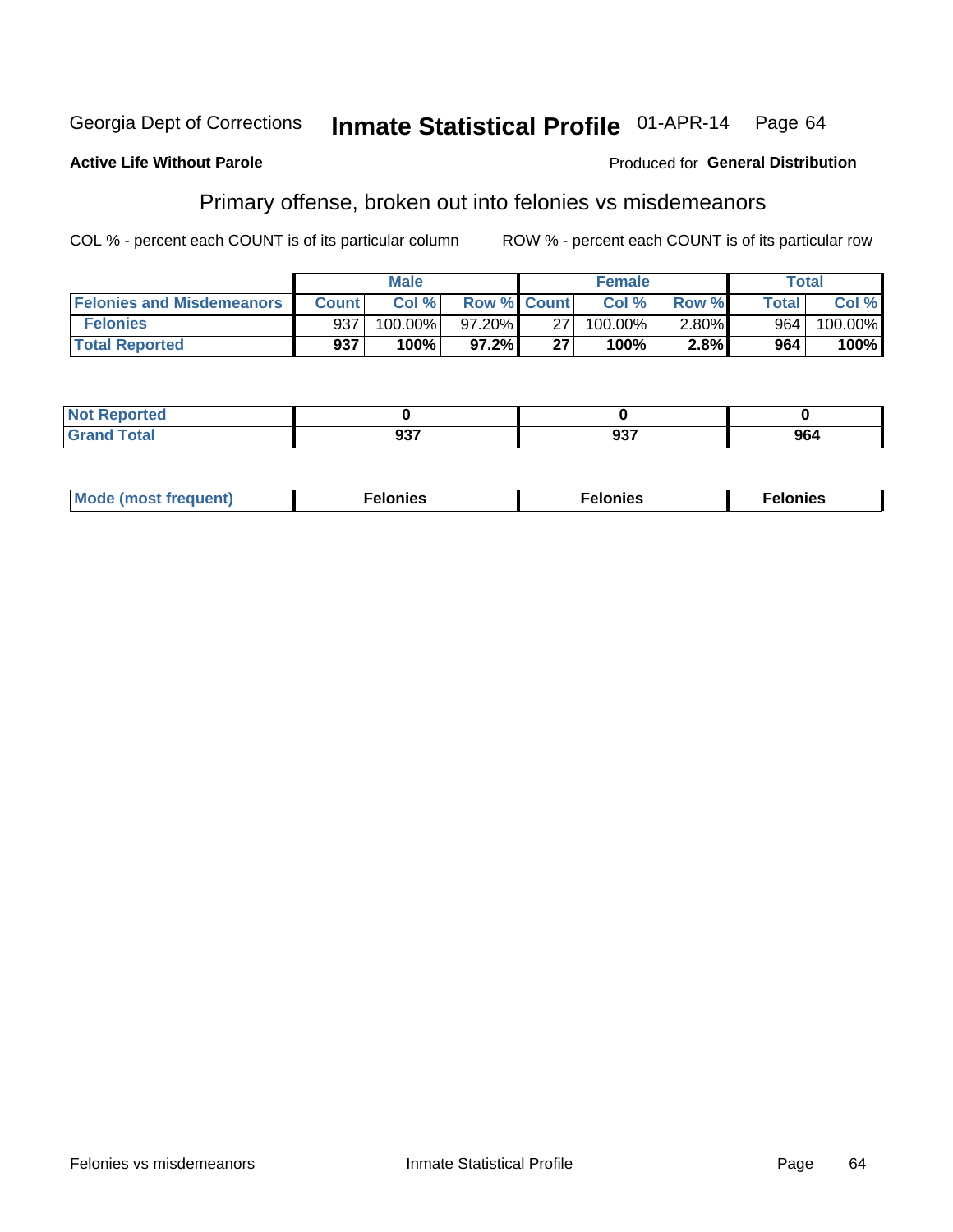#### Inmate Statistical Profile 01-APR-14 Page 65

#### **Active Life Without Parole**

#### Produced for General Distribution

# Primary offense, broken out into six broad crime categories

COL % - percent each COUNT is of its particular column

|                         |                 | <b>Male</b> |                    |    | <b>Female</b> |       |                  | <b>Total</b> |
|-------------------------|-----------------|-------------|--------------------|----|---------------|-------|------------------|--------------|
| <b>Crime Categories</b> | <b>Count</b>    | Col %       | <b>Row % Count</b> |    | Col %         | Row % | <b>Total</b>     | Col %        |
| <b>Violent</b>          | 795             | 84.85%      | 96.72%             | 27 | 100.00%       | 3.28% | 822              | 85.27%       |
| <b>Sex Crime</b>        | 123             | 13.13%      | 100.00%            |    | .00%          |       | 123 <sub>1</sub> | 12.76%       |
| 3<br><b>Property</b>    | 3               | .32%        | 100.00%            |    | .00%          |       | 3                | $.31\%$      |
| <b>Drug</b><br>4        | 14 <sub>1</sub> | 1.49%       | 100.00%            |    | .00%          |       | 14 <sub>1</sub>  | 1.45%        |
| <b>Other</b><br>6       | $\overline{2}$  | .21%        | 100.00%            |    | .00%          |       | 2                | .21%         |
| <b>Total Reported</b>   | 937             | 100%        | 97.2%              | 27 | 100%          | 2.8%  | 964              | 100%         |

| <b>Not Reported</b> |            |             |     |
|---------------------|------------|-------------|-----|
| Total               | 027<br>JJI | $\sim$<br>. | 964 |

| М | ,,, | - -- -<br>וחו | m |
|---|-----|---------------|---|
|   |     |               |   |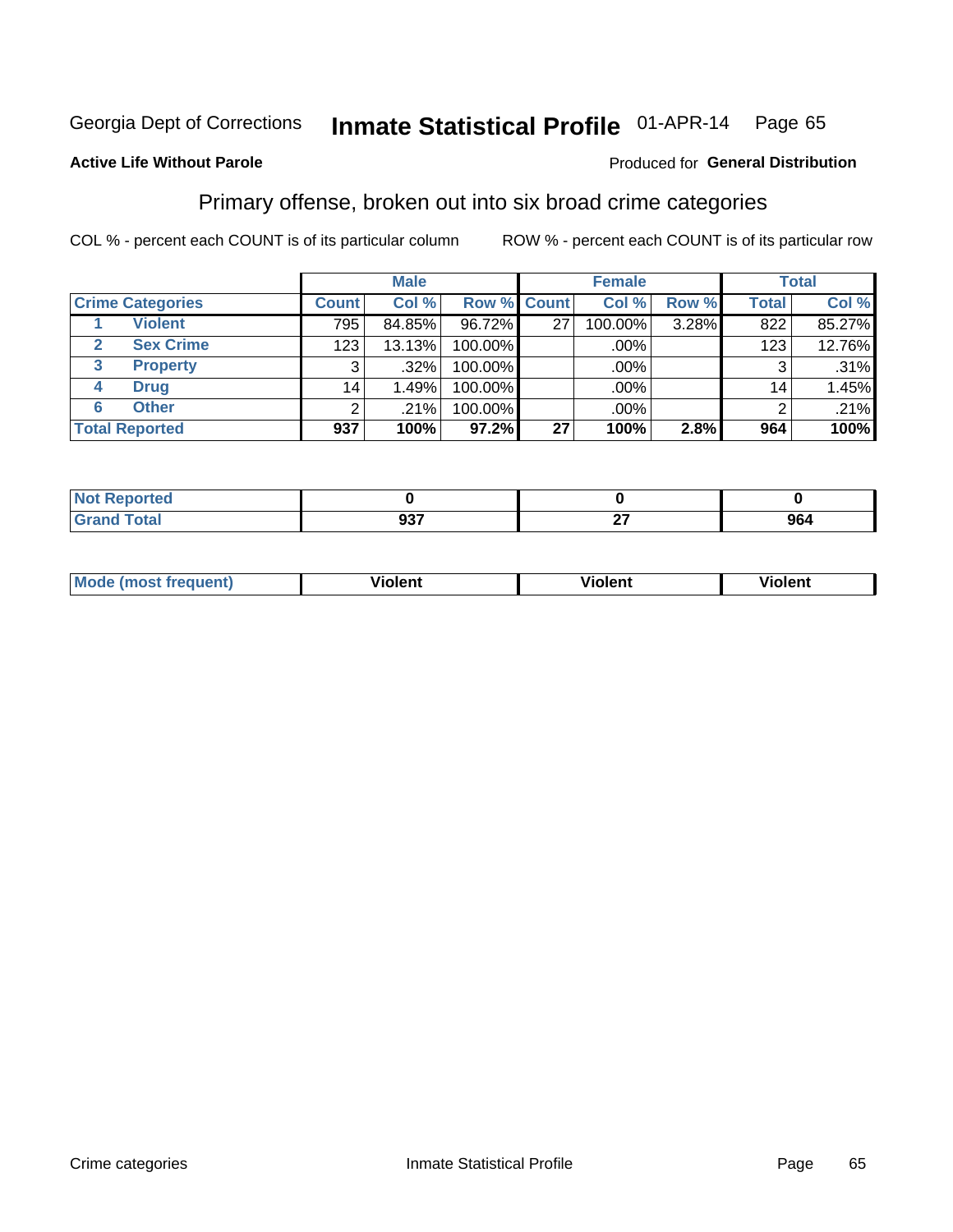# Inmate Statistical Profile 01-APR-14 Page 66

Produced for General Distribution

### **Active Life Without Parole**

# Primary offense, detailed offense code

COL % - percent each COUNT is of its particular column

|                      |                                 |                  | <b>Male</b> |         |                 | <b>Female</b> |         |                 | <b>Total</b> |
|----------------------|---------------------------------|------------------|-------------|---------|-----------------|---------------|---------|-----------------|--------------|
|                      | <b>Primary Offense</b>          | <b>Count</b>     | Col %       | Row %   | <b>Count</b>    | Col %         | Row %   | <b>Total</b>    | Col %        |
| F                    | <b>Aggrav Child Molestation</b> | $\overline{17}$  | 1.81%       | 100.00% |                 |               |         | $\overline{17}$ | 1.76%        |
| F                    | <b>Aggrav Sexual Battery</b>    | 4                | .43%        | 100.00% |                 |               |         | 4               | .41%         |
| F                    | <b>Aggrav Sodomy</b>            | 11               | 1.17%       | 100.00% |                 |               |         | 11              | 1.14%        |
| F                    | <b>Armed Robbery</b>            | 142              | 15.15%      | 98.61%  | $\overline{2}$  | 7.41%         | 1.39%   | 144             | 14.94%       |
| F                    | <b>Att/Consprcy Commt</b>       | 1                | .11%        | 100.00% |                 |               |         | 1               | .10%         |
|                      | C/S/Of                          |                  |             |         |                 |               |         |                 |              |
| F                    | <b>Burg Bef 7/1/12</b>          | 3                | .32%        | 100.00% |                 |               |         | 3               | .31%         |
| F                    | <b>Child Molestation</b>        | 4                | .43%        | 100.00% |                 |               |         | 4               | .41%         |
| F                    | <b>Cruelty To Children</b>      | 1                | .11%        | 100.00% |                 |               |         | 1               | .10%         |
| F                    | <b>Feticide</b>                 |                  |             |         | 1               | 3.70%         | 100.00% | 1               | .10%         |
| F                    | <b>Hijacking Motor Vehicle</b>  | 1                | .11%        | 100.00% |                 |               |         | 1               | .10%         |
| F                    | <b>Kidnapping</b>               | 66               | 7.04%       | 100.00% |                 |               |         | 66              | 6.85%        |
| F                    | <b>Murder</b>                   | 585              | 62.43%      | 96.06%  | 24              | 88.89%        | 3.94%   | 609             | 63.17%       |
| F                    | <b>Poss Firearm Convct</b>      | 1                | .11%        | 100.00% |                 |               |         | 1               | .10%         |
|                      | <b>Felon</b>                    |                  |             |         |                 |               |         |                 |              |
| F                    | <b>Poss Of Certain</b>          | 1                | .11%        | 100.00% |                 |               |         | 1               | .10%         |
|                      | <b>Weapons</b>                  |                  |             |         |                 |               |         |                 |              |
| F                    | <b>Poss Of Cocaine</b>          | 3                | .32%        | 100.00% |                 |               |         | 3               | .31%         |
| F                    | <b>Poss W Int Dist Cocaine</b>  | 1                | .11%        | 100.00% |                 |               |         | 1               | .10%         |
| F                    | Rape                            | 87               | 9.28%       | 100.00% |                 |               |         | 87              | 9.02%        |
| F                    | <b>S/D Cocaine</b>              | 5                | .53%        | 100.00% |                 |               |         | 5               | .52%         |
| F                    | <b>Traf Cocaine 401+ Gm</b>     | 1                | .11%        | 100.00% |                 |               |         |                 | .10%         |
| F                    | <b>Traf Cocaine Less 200</b>    | $\overline{2}$   | .21%        | 100.00% |                 |               |         | $\overline{2}$  | .21%         |
|                      | Gm                              |                  |             |         |                 |               |         |                 |              |
| F                    | <b>Traf Methamph 28-199</b>     | 1                | .11%        | 100.00% |                 |               |         | 1               | .10%         |
|                      | Gm                              |                  |             |         |                 |               |         |                 |              |
| <b>Total Rported</b> |                                 | $\overline{937}$ | 100%        | 97.2%   | $\overline{27}$ | 100%          | 2.8%    | 964             | 100%         |

| Reported            |            |    |     |
|---------------------|------------|----|-----|
| <b>Total</b><br>Gra | 027<br>JJ. | ~- | 964 |

| <b>Mode (most frequent)</b> | 1101 Murder | 1101 Murder | 1101 Murder |
|-----------------------------|-------------|-------------|-------------|
|                             |             |             |             |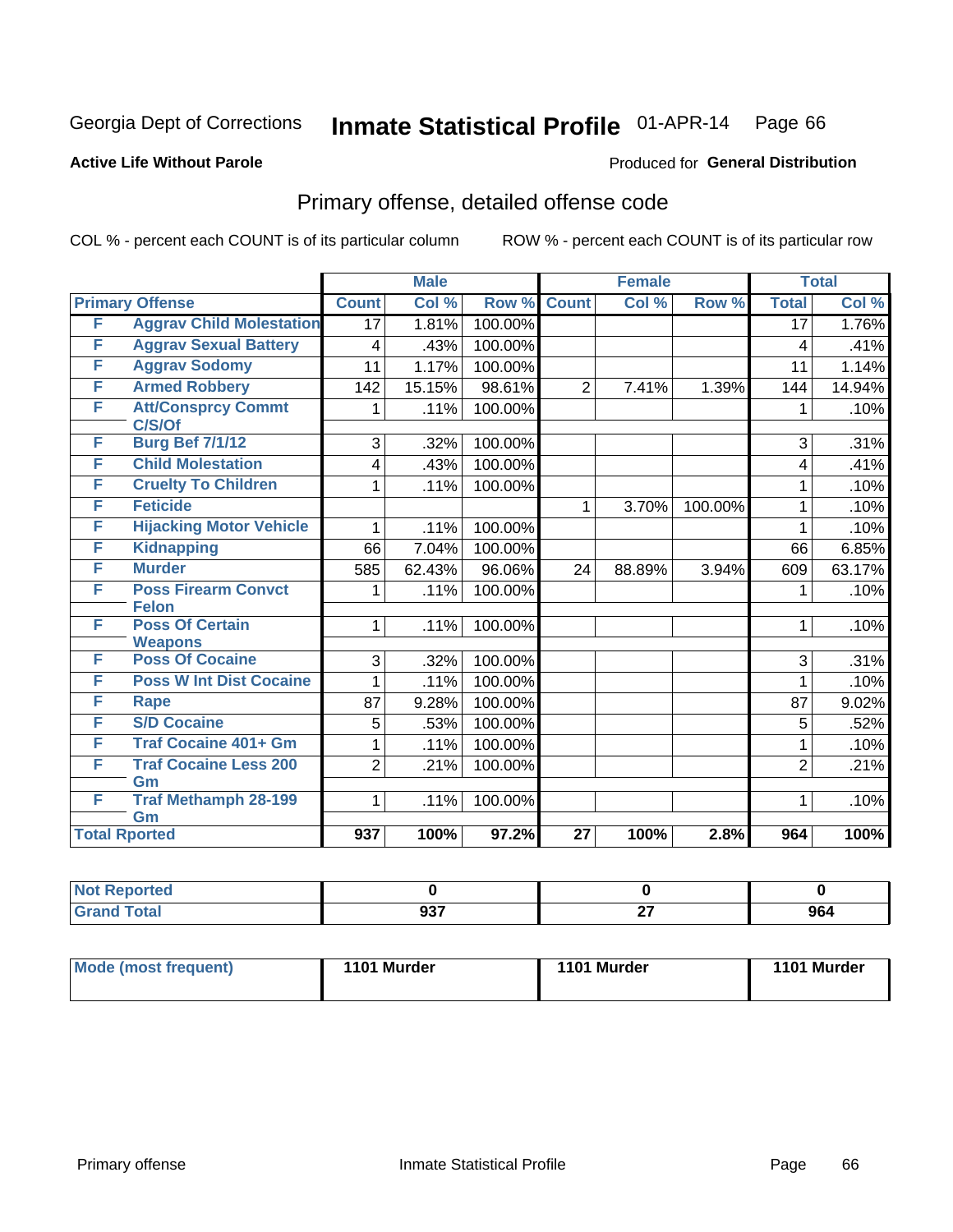#### **Active Life Without Parole**

#### Produced for **General Distribution**

# County of conviction of primary offense

|                                |                         | <b>Male</b> |         |              | <b>Female</b> |           |                | <b>Total</b> |
|--------------------------------|-------------------------|-------------|---------|--------------|---------------|-----------|----------------|--------------|
| <b>County of Conviction</b>    | <b>Count</b>            | Col %       | Row %   | <b>Count</b> | Col %         | Row %     | <b>Total</b>   | Col %        |
| <b>Appling County</b><br>001   | 3                       | .32%        | 100.00% |              |               |           | $\overline{3}$ | .31%         |
| <b>Atkinson County</b><br>002  | $\overline{2}$          | .21%        | 100.00% |              |               |           | $\overline{2}$ | .21%         |
| <b>Bacon County</b><br>003     | 2                       | .21%        | 100.00% |              |               |           | $\overline{2}$ | .21%         |
| <b>Baldwin County</b><br>005   | 5                       | .53%        | 100.00% |              |               |           | 5              | .52%         |
| <b>Banks County</b><br>006     | 1                       | .11%        | 100.00% |              |               |           | $\mathbf{1}$   | .10%         |
| <b>Barrow County</b><br>007    | 7                       | .75%        | 100.00% |              |               |           | $\overline{7}$ | .73%         |
| <b>Bartow County</b><br>008    | 5                       | .53%        | 100.00% |              |               |           | 5              | .52%         |
| <b>Ben Hill County</b><br>009  | 4                       | .43%        | 100.00% |              |               |           | 4              | .41%         |
| <b>Berrien County</b><br>010   | $\overline{2}$          | .21%        | 100.00% |              |               |           | $\overline{2}$ | .21%         |
| <b>Bibb County</b><br>011      | 29                      | 3.09%       | 96.67%  | 1            | 3.70%         | 3.33%     | 30             | 3.11%        |
| <b>Bleckley County</b><br>012  | 1                       | .11%        | 100.00% |              |               |           | $\mathbf 1$    | .10%         |
| <b>Brantley County</b><br>013  | $\overline{2}$          | .21%        | 100.00% |              |               |           | $\overline{2}$ | .21%         |
| <b>Brooks County</b><br>014    | 2                       | .21%        | 100.00% |              |               |           | $\overline{2}$ | .21%         |
| <b>Bulloch County</b><br>016   | 4                       | .43%        | 80.00%  | 1            | 3.70%         | 20.00%    | 5              | .52%         |
| <b>Burke County</b><br>017     | 7                       | .75%        | 100.00% |              |               |           | $\overline{7}$ | .73%         |
| <b>Butts County</b><br>018     | 5                       | .53%        | 100.00% |              |               |           | 5              | .52%         |
| <b>Camden County</b><br>020    | 7                       | .75%        | 100.00% |              |               |           | 7              | .73%         |
| <b>Candler County</b><br>021   | 1                       | .11%        | 100.00% |              |               |           | 1              | .10%         |
| <b>Carroll County</b><br>022   | 4                       | .43%        | 100.00% |              |               |           | 4              | .41%         |
| <b>Catoosa County</b><br>023   | 3                       | .32%        | 100.00% |              |               |           | 3              | .31%         |
| <b>Charlton County</b><br>024  | 1                       | .11%        | 100.00% |              |               |           | $\mathbf{1}$   | .10%         |
| <b>Chatham County</b><br>025   | 32                      | 3.42%       | 100.00% |              |               |           | 32             | 3.32%        |
| <b>Chattooga County</b><br>027 | 1                       | .11%        | 100.00% |              |               |           | 1              | .10%         |
| <b>Cherokee County</b><br>028  | 3                       | .32%        | 100.00% |              |               |           | 3              | .31%         |
| <b>Clarke County</b><br>029    | 17                      | 1.81%       | 100.00% |              |               |           | 17             | 1.76%        |
| <b>Clay County</b><br>030      | 1                       | .11%        | 100.00% |              |               |           | 1              | .10%         |
| <b>Clayton County</b><br>031   | 46                      | 4.91%       | 93.88%  | 3            | 11.11%        | 6.12%     | 49             | 5.08%        |
| <b>Clinch County</b><br>032    | 1                       | .11%        | 100.00% |              |               |           | 1              | .10%         |
| <b>Cobb County</b><br>033      | 39                      | 4.16%       | 97.50%  | 1            | 3.70%         | 2.50%     | 40             | 4.15%        |
| <b>Coffee County</b><br>034    | 5                       | .53%        | 100.00% |              |               |           | 5              | .52%         |
| <b>Colquitt County</b><br>035  | 4                       | .43%        | 100.00% |              |               |           | 4              | .41%         |
| <b>Columbia County</b><br>036  | <sup>'</sup>            | .75%        | 70.00%  | 3            | 11.11%        | $30.00\%$ | 10             | 1.04%        |
| <b>Cook County</b><br>037      | $\overline{\mathbf{4}}$ | .43%        | 100.00% |              |               |           | 4              | .41%         |
| <b>Coweta County</b><br>038    | 7                       | .75%        | 100.00% |              |               |           | $\overline{7}$ | .73%         |
| <b>Crisp County</b><br>040     | 3                       | .32%        | 100.00% |              |               |           | 3              | .31%         |
| <b>Dade County</b><br>041      | 1                       | .11%        | 100.00% |              |               |           | 1              | .10%         |
| <b>Dawson County</b><br>042    | 1                       | .11%        | 100.00% |              |               |           | 1              | .10%         |
| <b>Decatur County</b><br>043   | $\overline{2}$          | .21%        | 100.00% |              |               |           | $\overline{2}$ | .21%         |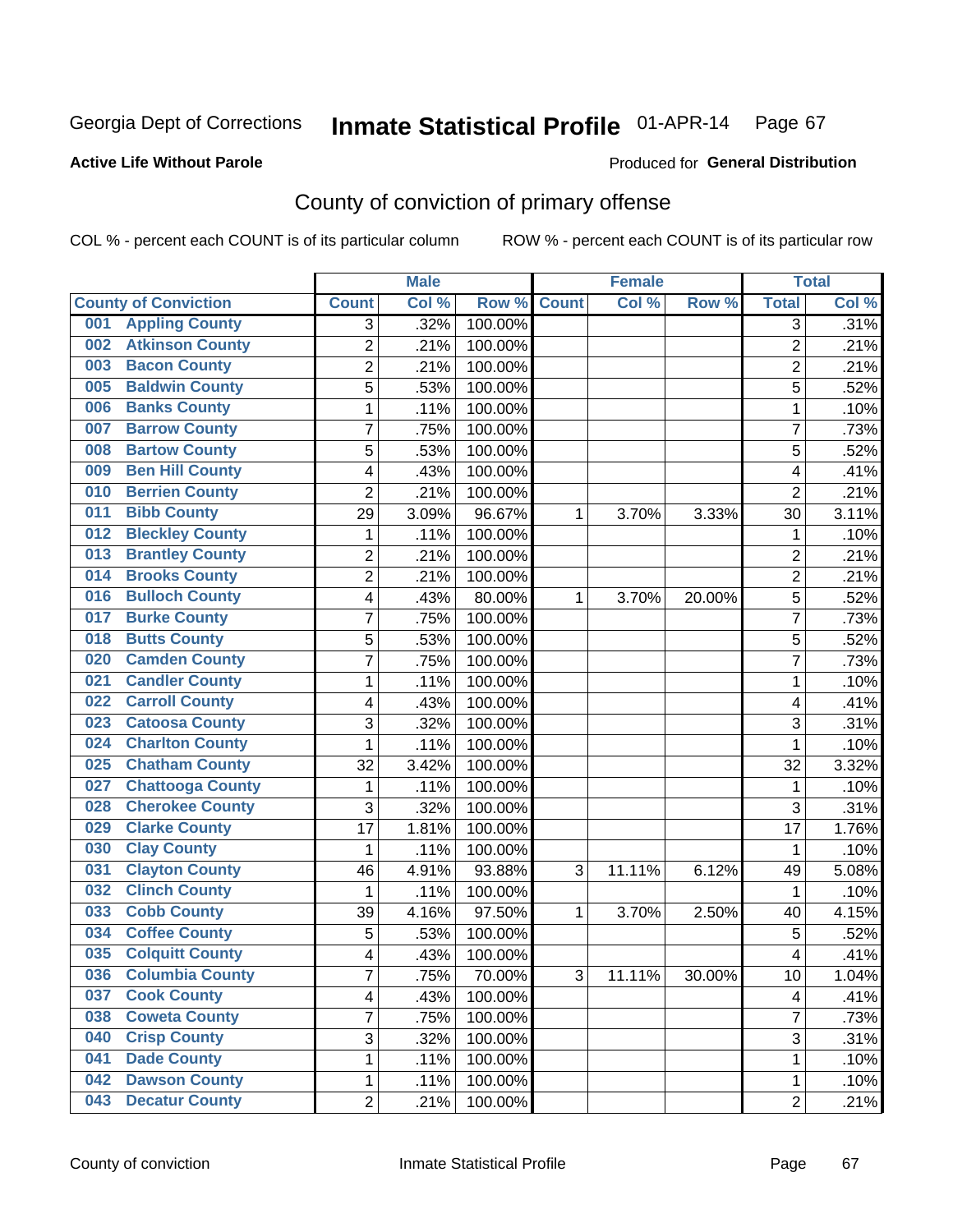#### **Active Life Without Parole**

#### Produced for **General Distribution**

# County of conviction of primary offense

|     |                             |                         | <b>Male</b> |         |                | <b>Female</b> |        |                         | <b>Total</b>       |
|-----|-----------------------------|-------------------------|-------------|---------|----------------|---------------|--------|-------------------------|--------------------|
|     | <b>County of Conviction</b> | <b>Count</b>            | Col %       | Row %   | <b>Count</b>   | Col %         | Row %  | <b>Total</b>            | Col %              |
| 044 | <b>Dekalb County</b>        | $\overline{77}$         | 8.22%       | 98.72%  | 1              | 3.70%         | 1.28%  | $\overline{78}$         | 8.09%              |
| 045 | <b>Dodge County</b>         | 1                       | .11%        | 100.00% |                |               |        | 1                       | .10%               |
| 046 | <b>Dooly County</b>         | $\overline{c}$          | .21%        | 100.00% |                |               |        | $\overline{2}$          | .21%               |
| 047 | <b>Dougherty County</b>     | 27                      | 2.88%       | 96.43%  | 1              | 3.70%         | 3.57%  | 28                      | 2.90%              |
| 048 | <b>Douglas County</b>       | 27                      | 2.88%       | 96.43%  | $\mathbf{1}$   | 3.70%         | 3.57%  | 28                      | 2.90%              |
| 049 | <b>Early County</b>         | 1                       | .11%        | 100.00% |                |               |        | 1                       | .10%               |
| 051 | <b>Effingham County</b>     | 4                       | .43%        | 100.00% |                |               |        | 4                       | .41%               |
| 052 | <b>Elbert County</b>        | 4                       | .43%        | 100.00% |                |               |        | 4                       | .41%               |
| 053 | <b>Emanuel County</b>       | 8                       | .85%        | 100.00% |                |               |        | $\,8\,$                 | .83%               |
| 056 | <b>Fayette County</b>       | $\overline{5}$          | .53%        | 100.00% |                |               |        | 5                       | .52%               |
| 057 | <b>Floyd County</b>         | 12                      | 1.28%       | 100.00% |                |               |        | 12                      | 1.24%              |
| 058 | <b>Forsyth County</b>       | $\overline{\mathbf{4}}$ | .43%        | 100.00% |                |               |        | $\overline{\mathbf{4}}$ | .41%               |
| 059 | <b>Franklin County</b>      | 3                       | .32%        | 75.00%  | 1              | 3.70%         | 25.00% | $\overline{\mathbf{4}}$ | .41%               |
| 060 | <b>Fulton County</b>        | 123                     | 13.13%      | 99.19%  | 1              | 3.70%         | .81%   | 124                     | 12.86%             |
| 061 | <b>Gilmer County</b>        | $\overline{2}$          | .21%        | 100.00% |                |               |        | $\overline{2}$          | .21%               |
| 063 | <b>Glynn County</b>         | 14                      | 1.49%       | 93.33%  | 1              | 3.70%         | 6.67%  | 15                      | 1.56%              |
| 064 | <b>Gordon County</b>        | 3                       | .32%        | 100.00% |                |               |        | 3                       | .31%               |
| 066 | <b>Greene County</b>        | 1                       | .11%        | 100.00% |                |               |        | 1                       | .10%               |
| 067 | <b>Gwinnett County</b>      | 12                      | 1.28%       | 92.31%  | 1              | 3.70%         | 7.69%  | 13                      | 1.35%              |
| 068 | <b>Habersham County</b>     | 5                       | .53%        | 100.00% |                |               |        | 5                       | .52%               |
| 069 | <b>Hall County</b>          | 16                      | 1.71%       | 88.89%  | $\overline{2}$ | 7.41%         | 11.11% | 18                      | 1.87%              |
| 070 | <b>Hancock County</b>       | 1                       | .11%        | 100.00% |                |               |        | $\mathbf{1}$            | .10%               |
| 071 | <b>Haralson County</b>      | 3                       | .32%        | 100.00% |                |               |        | 3                       | .31%               |
| 072 | <b>Harris County</b>        | $\overline{2}$          | .21%        | 100.00% |                |               |        | $\overline{2}$          | .21%               |
| 073 | <b>Hart County</b>          | 3                       | .32%        | 100.00% |                |               |        | 3                       | .31%               |
| 075 | <b>Henry County</b>         | 11                      | 1.17%       | 100.00% |                |               |        | 11                      | 1.14%              |
| 076 | <b>Houston County</b>       | 16                      | 1.71%       | 100.00% |                |               |        | 16                      | 1.66%              |
| 077 | <b>Irwin County</b>         | 1                       | .11%        | 100.00% |                |               |        | $\mathbf{1}$            | .10%               |
| 078 | <b>Jackson County</b>       | 11                      | 1.17%       | 100.00% |                |               |        | 11                      | 1.14%              |
| 079 | <b>Jasper County</b>        | 1                       | .11%        | 100.00% |                |               |        | $\mathbf{1}$            | .10%               |
| 080 | <b>Jeff Davis County</b>    | 1                       | .11%        | 100.00% |                |               |        | 1                       | .10%               |
| 081 | <b>Jefferson County</b>     | 4                       | .43%        | 100.00% |                |               |        | 4                       | .41%               |
| 082 | <b>Jenkins County</b>       | 2                       | .21%        | 100.00% |                |               |        | $\overline{2}$          | .21%               |
| 083 | <b>Johnson County</b>       | 1                       | .11%        | 100.00% |                |               |        | 1                       | .10%               |
| 084 | <b>Jones County</b>         | $\overline{c}$          | .21%        | 66.67%  | 1              | 3.70%         | 33.33% | $\overline{3}$          | .31%               |
| 086 | <b>Lanier County</b>        | 1                       | .11%        | 100.00% |                |               |        | 1                       | .10%               |
| 087 | <b>Laurens County</b>       | 3                       | .32%        | 100.00% |                |               |        | 3                       | .31%               |
| 088 | <b>Lee County</b>           | $\overline{2}$          | .21%        | 100.00% |                |               |        | $\overline{2}$          | $\overline{.}21\%$ |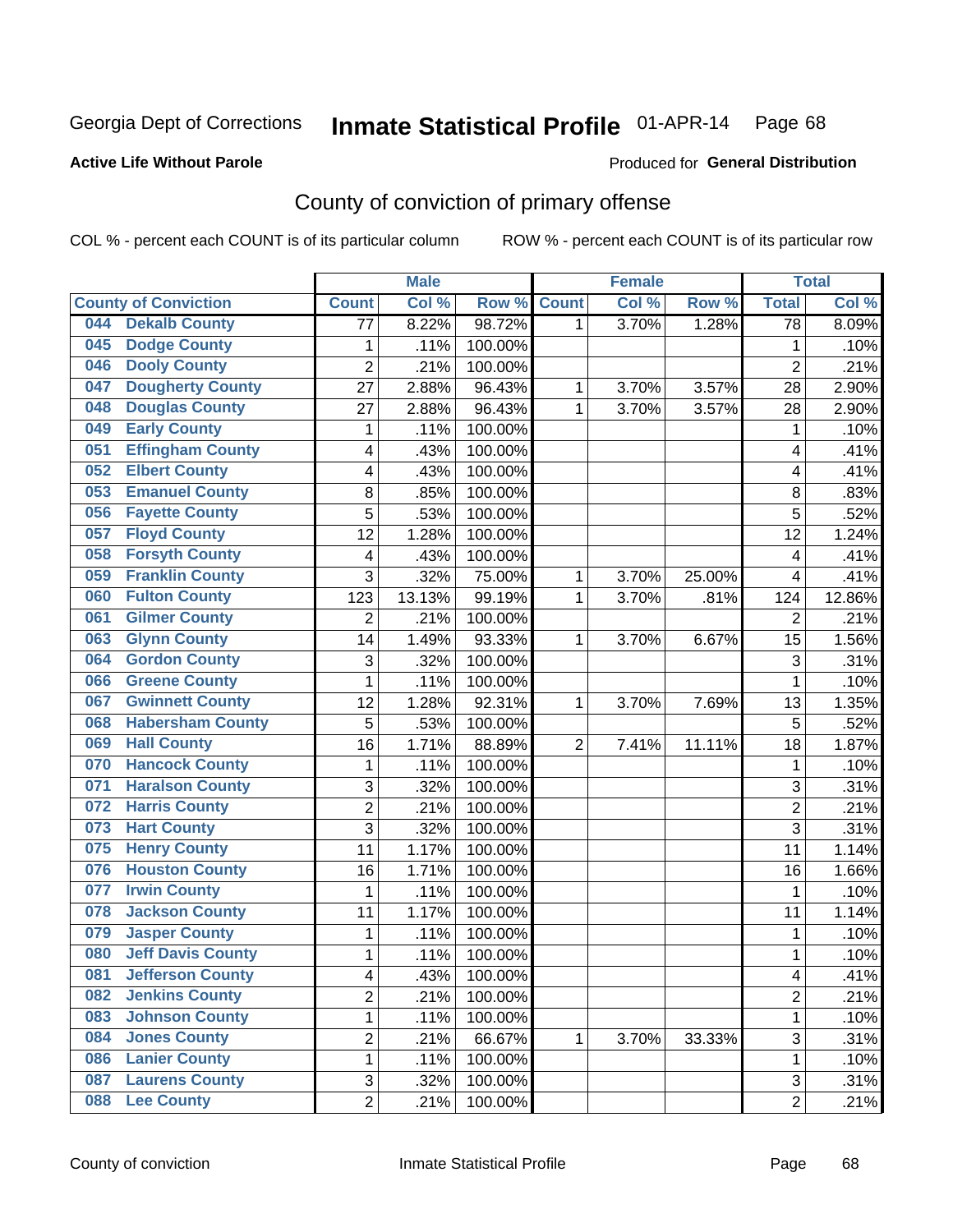#### **Active Life Without Parole**

#### Produced for **General Distribution**

# County of conviction of primary offense

|                  |                             |                | <b>Male</b> |         |                | <b>Female</b> |        |                | <b>Total</b> |
|------------------|-----------------------------|----------------|-------------|---------|----------------|---------------|--------|----------------|--------------|
|                  | <b>County of Conviction</b> | <b>Count</b>   | Col %       | Row %   | <b>Count</b>   | Col %         | Row %  | <b>Total</b>   | Col %        |
| 089              | <b>Liberty County</b>       | 6              | .64%        | 85.71%  | 1              | 3.70%         | 14.29% | 7              | .73%         |
| 091              | <b>Long County</b>          | 5              | .53%        | 100.00% |                |               |        | 5              | .52%         |
| 092              | <b>Lowndes County</b>       | $\overline{7}$ | .75%        | 100.00% |                |               |        | $\overline{7}$ | .73%         |
| 095              | <b>Madison County</b>       | $\mathbf{1}$   | .11%        | 100.00% |                |               |        | 1              | .10%         |
| 096              | <b>Marion County</b>        | 1              | .11%        | 100.00% |                |               |        | 1              | .10%         |
| 097              | <b>Mcduffie County</b>      | $\overline{2}$ | .21%        | 100.00% |                |               |        | $\overline{2}$ | .21%         |
| 098              | <b>Mcintosh County</b>      | $\mathbf 1$    | .11%        | 100.00% |                |               |        | 1              | .10%         |
| 100              | <b>Miller County</b>        | $\mathbf{1}$   | .11%        | 100.00% |                |               |        | $\mathbf{1}$   | .10%         |
| 102              | <b>Monroe County</b>        | 6              | .64%        | 100.00% |                |               |        | 6              | .62%         |
| 104              | <b>Morgan County</b>        | $\mathbf{1}$   | .11%        | 100.00% |                |               |        | $\mathbf{1}$   | .10%         |
| 105              | <b>Murray County</b>        | $\mathbf 1$    | .11%        | 100.00% |                |               |        | 1              | .10%         |
| 106              | <b>Muscogee County</b>      | 32             | 3.42%       | 100.00% |                |               |        | 32             | 3.32%        |
| 107              | <b>Newton County</b>        | $\overline{7}$ | .75%        | 87.50%  | 1              | 3.70%         | 12.50% | 8              | .83%         |
| 109              | <b>Oglethorpe County</b>    | $\mathbf{1}$   | .11%        | 100.00% |                |               |        | $\mathbf{1}$   | .10%         |
| 110              | <b>Paulding County</b>      | $\overline{c}$ | .21%        | 100.00% |                |               |        | $\overline{2}$ | .21%         |
| 113              | <b>Pierce County</b>        | $\mathbf{1}$   | .11%        | 100.00% |                |               |        | $\mathbf{1}$   | .10%         |
| 114              | <b>Pike County</b>          | 4              | .43%        | 66.67%  | $\overline{2}$ | 7.41%         | 33.33% | 6              | .62%         |
| $\overline{115}$ | <b>Polk County</b>          | 1              | .11%        | 100.00% |                |               |        | $\mathbf{1}$   | .10%         |
| 116              | <b>Pulaski County</b>       | $\mathbf 1$    | .11%        | 100.00% |                |               |        | 1              | .10%         |
| 117              | <b>Putnam County</b>        | $\overline{7}$ | .75%        | 100.00% |                |               |        | $\overline{7}$ | .73%         |
| 119              | <b>Rabun County</b>         | 1              | .11%        | 100.00% |                |               |        | 1              | .10%         |
| 120              | <b>Randolph County</b>      | 3              | .32%        | 100.00% |                |               |        | 3              | .31%         |
| 121              | <b>Richmond County</b>      | 47             | 5.02%       | 97.92%  | 1              | 3.70%         | 2.08%  | 48             | 4.98%        |
| 122              | <b>Rockdale County</b>      | 10             | 1.07%       | 90.91%  | 1              | 3.70%         | 9.09%  | 11             | 1.14%        |
| 125              | <b>Seminole County</b>      | $\mathbf{1}$   | .11%        | 100.00% |                |               |        | 1              | .10%         |
| 126              | <b>Spalding County</b>      | 12             | 1.28%       | 100.00% |                |               |        | 12             | 1.24%        |
| 127              | <b>Stephens County</b>      | 3              | .32%        | 100.00% |                |               |        | 3              | .31%         |
| 129              | <b>Sumter County</b>        | 1              | .11%        | 100.00% |                |               |        | 1              | .10%         |
| 131              | <b>Taliaferro County</b>    | 1              | .11%        | 100.00% |                |               |        | 1              | .10%         |
| 132              | <b>Tattnall County</b>      | $\overline{2}$ | .21%        | 100.00% |                |               |        | $\overline{2}$ | .21%         |
| 135              | <b>Terrell County</b>       | $\mathbf{1}$   | .11%        | 100.00% |                |               |        | 1              | .10%         |
| 136              | <b>Thomas County</b>        | 5              | .53%        | 100.00% |                |               |        | 5              | .52%         |
| 137              | <b>Tift County</b>          | 6              | .64%        | 100.00% |                |               |        | 6              | .62%         |
| 138              | <b>Toombs County</b>        | 8              | .85%        | 100.00% |                |               |        | 8              | .83%         |
| 139              | <b>Towns County</b>         | 1              | .11%        | 100.00% |                |               |        | $\mathbf{1}$   | .10%         |
| 140              | <b>Treutlen County</b>      | 3              | .32%        | 100.00% |                |               |        | 3              | .31%         |
| $\overline{141}$ | <b>Troup County</b>         | $\overline{2}$ | .21%        | 66.67%  | $\mathbf{1}$   | 3.70%         | 33.33% | 3              | .31%         |
|                  | 142 Turner County           | 1              | .11%        | 100.00% |                |               |        | 1              | .10%         |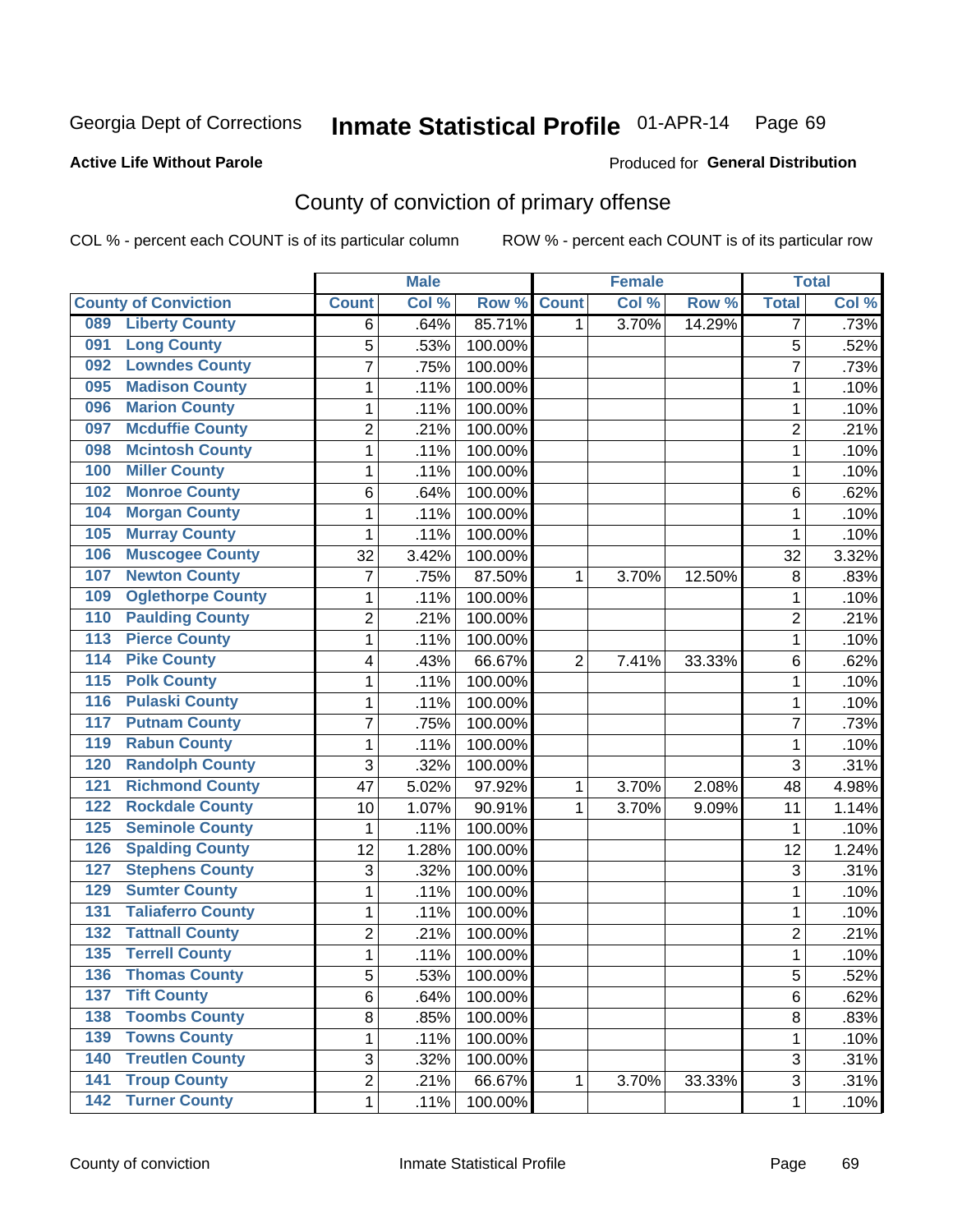#### **Active Life Without Parole**

#### Produced for **General Distribution**

# County of conviction of primary offense

|                                 |              | <b>Male</b> |         |              | <b>Female</b> |        |              | <b>Total</b> |  |
|---------------------------------|--------------|-------------|---------|--------------|---------------|--------|--------------|--------------|--|
| <b>County of Conviction</b>     | <b>Count</b> | Col %       | Row %   | <b>Count</b> | Col %         | Row %  | <b>Total</b> | Col %        |  |
| <b>Twiggs County</b><br>143     |              | .11%        | 100.00% |              |               |        |              | .10%         |  |
| <b>Upson County</b><br>145      | 4            | .43%        | 100.00% |              |               |        | 4            | .41%         |  |
| <b>Walker County</b><br>146     | 5            | .53%        | 83.33%  |              | 3.70%         | 16.67% | 6            | .62%         |  |
| <b>Walton County</b><br>147     | 9            | .96%        | 100.00% |              |               |        | 9            | .93%         |  |
| <b>Ware County</b><br>148       | 12           | 1.28%       | 100.00% |              |               |        | 12           | 1.24%        |  |
| <b>Warren County</b><br>149     |              | .11%        | 100.00% |              |               |        |              | .10%         |  |
| <b>Washington County</b><br>150 | 4            | .43%        | 100.00% |              |               |        | 4            | .41%         |  |
| <b>Wayne County</b><br>151      |              | .75%        | 100.00% |              |               |        | 7            | .73%         |  |
| <b>Whitfield County</b><br>155  | 9            | .96%        | 100.00% |              |               |        | 9            | .93%         |  |
| <b>Wilkes County</b><br>157     |              | .11%        | 100.00% |              |               |        |              | .10%         |  |
| <b>Worth County</b><br>159      |              | .11%        | 100.00% |              |               |        |              | .10%         |  |
| <b>Total Rported</b>            | 937          | 100%        | 97.2%   | 27           | 100%          | 2.8%   | 964<br>100%  |              |  |

| Reported<br>n.   |            |    |     |
|------------------|------------|----|-----|
| <b>otal</b>      | <b>027</b> | ~- | 964 |
| $\mathbf{v}$ and | JJ.        | -- |     |

|  | Mode (most frequent) | <b>Fulton County</b> | <b>Columbia County</b> | <b>Fulton County</b> |
|--|----------------------|----------------------|------------------------|----------------------|
|--|----------------------|----------------------|------------------------|----------------------|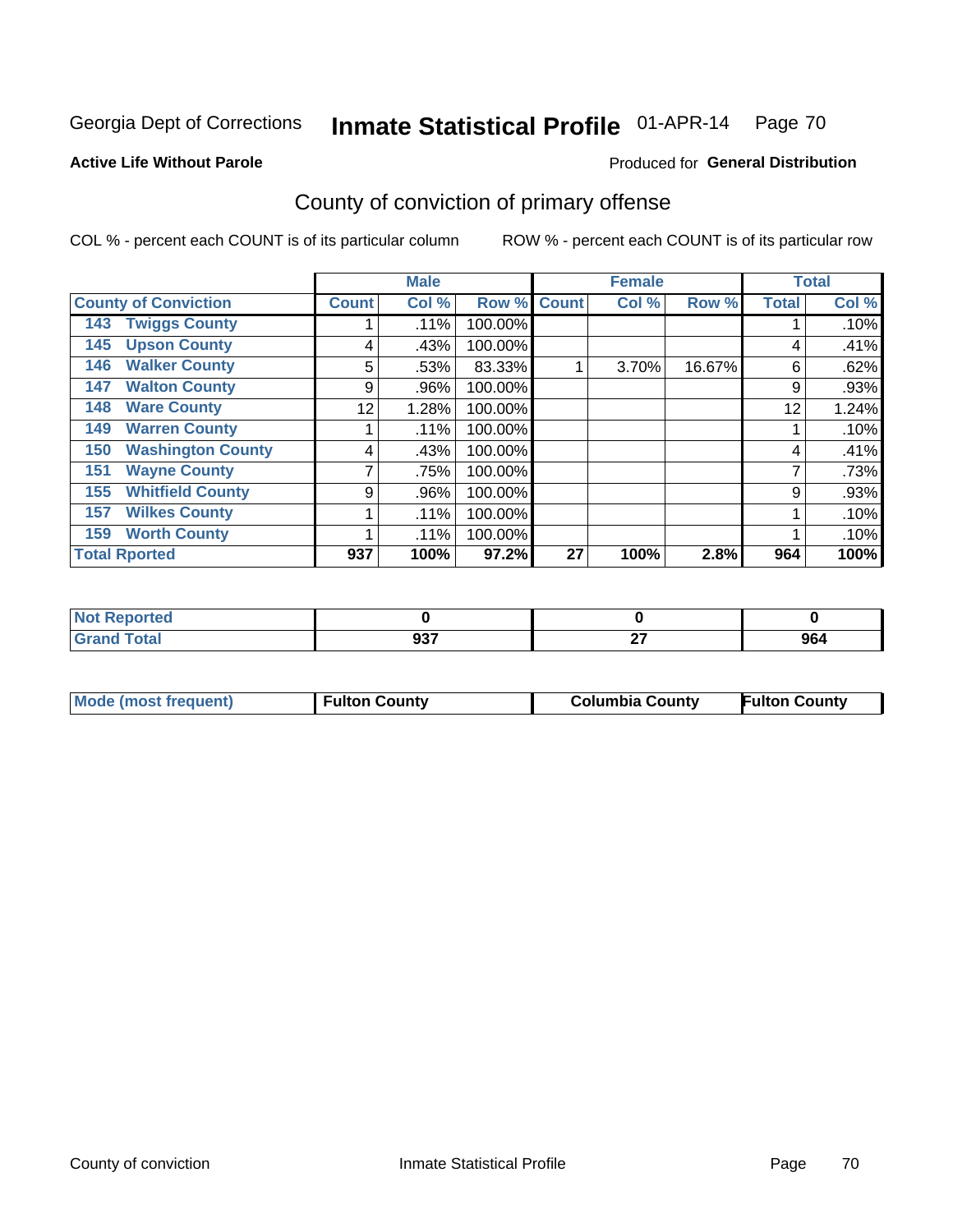### **Active Life Without Parole**

#### Produced for **General Distribution**

# Circuit of conviction of primary offense

|                         |                                 |                | <b>Male</b> |         |                  | <b>Female</b> |        |                  | <b>Total</b> |
|-------------------------|---------------------------------|----------------|-------------|---------|------------------|---------------|--------|------------------|--------------|
|                         | <b>Circuit of Conviction</b>    | <b>Count</b>   | Col %       | Row %   | <b>Count</b>     | Col %         | Row %  | <b>Total</b>     | Col %        |
| $\overline{1}$          | <b>Alapaha Circuit</b>          | 10             | 1.07%       | 100.00% |                  |               |        | 10               | 1.04%        |
| $\overline{2}$          | <b>Alcovy Circuit</b>           | 16             | 1.71%       | 94.12%  | 1                | 3.70%         | 5.88%  | 17               | 1.76%        |
| $\overline{\mathbf{3}}$ | <b>Atlanta Circuit</b>          | 123            | 13.13%      | 99.19%  | $\mathbf{1}$     | 3.70%         | .81%   | 124              | 12.86%       |
| 4                       | <b>Atlantic Circuit</b>         | 14             | 1.49%       | 93.33%  | $\mathbf 1$      | 3.70%         | 6.67%  | 15               | 1.56%        |
| 5                       | <b>Augusta Circuit</b>          | 61             | 6.51%       | 93.85%  | $\overline{4}$   | 14.81%        | 6.15%  | 65               | 6.74%        |
| $6\phantom{a}$          | <b>Blue Ridge Circuit</b>       | 3              | .32%        | 100.00% |                  |               |        | 3                | .31%         |
| 7                       | <b>Brunswick Circuit</b>        | 32             | 3.42%       | 96.97%  | 1                | 3.70%         | 3.03%  | 33               | 3.42%        |
| 8                       | <b>Chattahoochee Circuit</b>    | 35             | 3.74%       | 100.00% |                  |               |        | 35               | 3.63%        |
| $\overline{9}$          | <b>Cherokee Circuit</b>         | 8              | .85%        | 100.00% |                  |               |        | 8                | .83%         |
| 10                      | <b>Clayton Circuit</b>          | 46             | 4.91%       | 93.88%  | 3                | 11.11%        | 6.12%  | 49               | 5.08%        |
| $\overline{11}$         | <b>Cobb Circuit</b>             | 39             | 4.16%       | 97.50%  | 1                | 3.70%         | 2.50%  | 40               | 4.15%        |
| $\overline{12}$         | <b>Conasauga Circuit</b>        | 10             | 1.07%       | 100.00% |                  |               |        | 10               | 1.04%        |
| $\overline{13}$         | <b>Cordele Circuit</b>          | 9              | .96%        | 100.00% |                  |               |        | $9\,$            | .93%         |
| 14                      | <b>Coweta Circuit</b>           | 13             | 1.39%       | 92.86%  | $\mathbf{1}$     | 3.70%         | 7.14%  | 14               | 1.45%        |
| 15                      | <b>Dougherty Circuit</b>        | 27             | 2.88%       | 96.43%  | 1                | 3.70%         | 3.57%  | 28               | 2.90%        |
| 16                      | <b>Dublin Circuit</b>           | 8              | .85%        | 100.00% |                  |               |        | 8                | .83%         |
| 17                      | <b>Eastern Circuit</b>          | 32             | 3.42%       | 100.00% |                  |               |        | 32               | 3.32%        |
| 18                      | <b>Flint Circuit</b>            | 11             | 1.17%       | 100.00% |                  |               |        | 11               | 1.14%        |
| 19                      | <b>Griffin Circuit</b>          | 25             | 2.67%       | 92.59%  | $\overline{2}$   | 7.41%         | 7.41%  | 27               | 2.80%        |
| 20                      | <b>Gwinnett Circuit</b>         | 12             | 1.28%       | 92.31%  | $\mathbf{1}$     | 3.70%         | 7.69%  | 13               | 1.35%        |
| $\overline{21}$         | <b>Houston Circuit</b>          | 16             | 1.71%       | 100.00% |                  |               |        | 16               | 1.66%        |
| $\overline{22}$         | <b>Lookout Mountain Circuit</b> | 10             | 1.07%       | 90.91%  | $\mathbf{1}$     | 3.70%         | 9.09%  | 11               | 1.14%        |
| 23                      | <b>Macon Circuit</b>            | 29             | 3.09%       | 96.67%  | $\mathbf{1}$     | 3.70%         | 3.33%  | 30               | 3.11%        |
| $\overline{24}$         | <b>Middle Circuit</b>           | 25             | 2.67%       | 100.00% |                  |               |        | 25               | 2.59%        |
| $\overline{25}$         | <b>Mountain Circuit</b>         | 9              | .96%        | 100.00% |                  |               |        | $\boldsymbol{9}$ | .93%         |
| 26                      | <b>Northeastern Circuit</b>     | 17             | 1.81%       | 89.47%  | $\boldsymbol{2}$ | 7.41%         | 10.53% | 19               | 1.97%        |
| $\overline{27}$         | <b>Northern Circuit</b>         | 12             | 1.28%       | 92.31%  | $\mathbf{1}$     | 3.70%         | 7.69%  | 13               | 1.35%        |
| 28                      | <b>Ocmulgee Circuit</b>         | 18             | 1.92%       | 94.74%  | $\mathbf 1$      | 3.70%         | 5.26%  | 19               | 1.97%        |
| 29                      | <b>Oconee Circuit</b>           | 3              | .32%        | 100.00% |                  |               |        | 3                | .31%         |
| 30                      | <b>Ogeechee Circuit</b>         | 10             | 1.07%       | 90.91%  | $\mathbf 1$      | 3.70%         | 9.09%  | 11               | 1.14%        |
| $\overline{31}$         | <b>Pataula Circuit</b>          | 8              | .85%        | 100.00% |                  |               |        | 8                | .83%         |
| 32                      | <b>Piedmont Circuit</b>         | 19             | 2.03%       | 100.00% |                  |               |        | 19               | 1.97%        |
| 33                      | <b>Rome Circuit</b>             | 12             | 1.28%       | 100.00% |                  |               |        | 12               | 1.24%        |
| 34                      | <b>South Georgia Circuit</b>    | $\overline{2}$ | .21%        | 100.00% |                  |               |        | $\overline{2}$   | .21%         |
| 35                      | <b>Southern Circuit</b>         | 18             | 1.92%       | 100.00% |                  |               |        | 18               | 1.87%        |
| 36                      | <b>Southwestern Circuit</b>     | 3              | .32%        | 100.00% |                  |               |        | 3                | .31%         |
| 37                      | <b>Stone Mountain Circuit</b>   | 77             | 8.22%       | 98.72%  | 1                | 3.70%         | 1.28%  | 78               | 8.09%        |
| 38                      | <b>Tallapoosa Circuit</b>       | 4              | .43%        | 100.00% |                  |               |        | 4                | .41%         |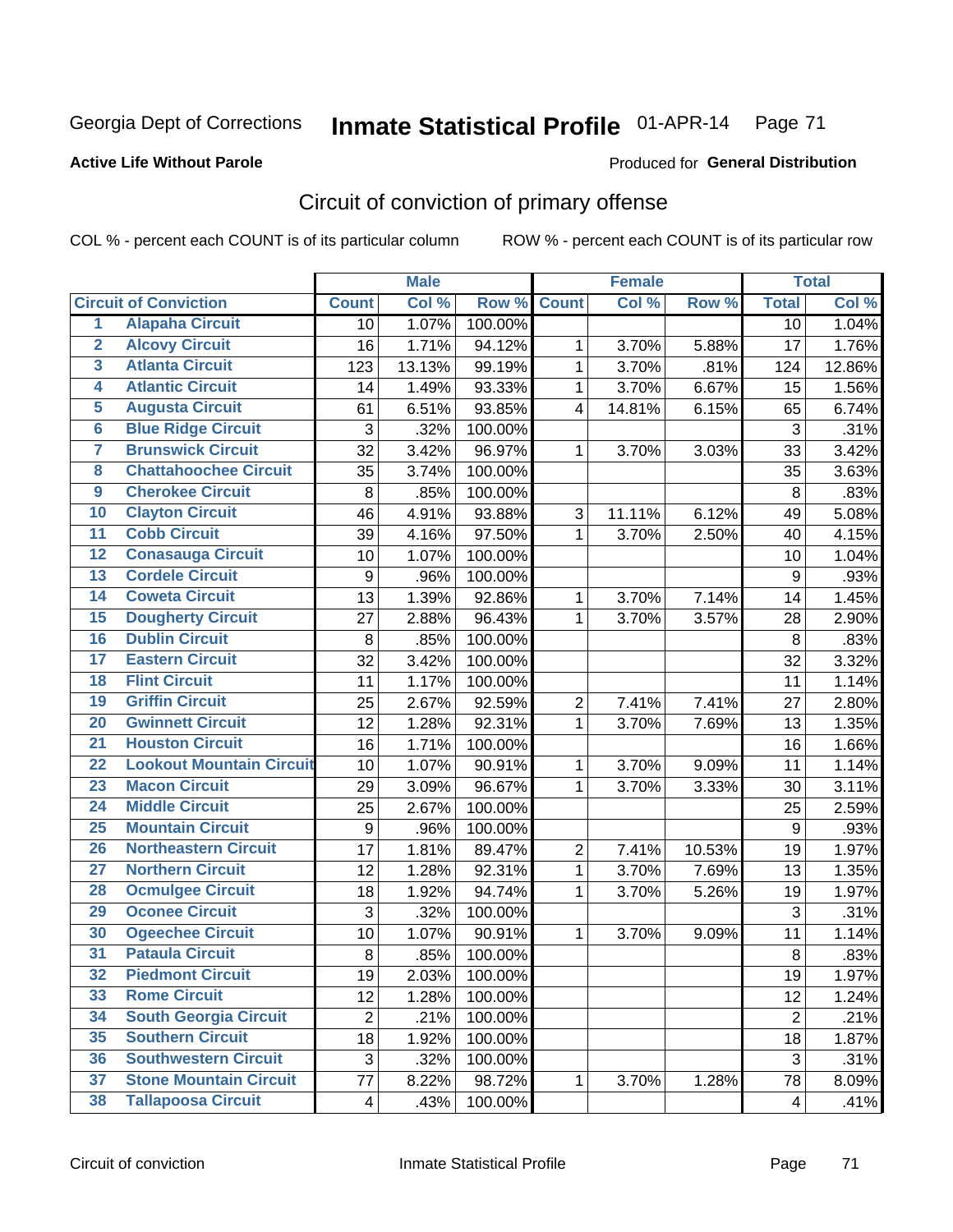#### **Active Life Without Parole**

#### Produced for **General Distribution**

# Circuit of conviction of primary offense

|    |                              |                | <b>Male</b> |                |              | <b>Female</b> |       |              | <b>Total</b> |
|----|------------------------------|----------------|-------------|----------------|--------------|---------------|-------|--------------|--------------|
|    | <b>Circuit of Conviction</b> | <b>Count</b>   | Col %       | Row $\sqrt{6}$ | <b>Count</b> | Col %         | Row % | <b>Total</b> | Col %        |
| 39 | <b>Tifton Circuit</b>        | 9              | .96%        | 100.00%        |              |               |       | 9            | .93%         |
| 40 | <b>Toombs Circuit</b>        | 5              | .53%        | 100.00%        |              |               |       | 5            | .52%         |
| 41 | <b>Waycross Circuit</b>      | 23             | 2.45%       | 100.00%        |              |               |       | 23           | 2.39%        |
| 42 | <b>Western Circuit</b>       | 17             | 1.81%       | 100.00%        |              |               |       | 17           | 1.76%        |
| 43 | <b>Rockdale Circuit</b>      | 10             | 1.07%       | 90.91%         |              | 3.70%         | 9.09% | 11           | 1.14%        |
| 44 | <b>Douglas Circuit</b>       | 27             | 2.88%       | 96.43%         |              | 3.70%         | 3.57% | 28           | 2.90%        |
| 45 | <b>Appalachian Circuit</b>   | 2              | .21%        | 100.00%        |              |               |       | 2            | .21%         |
| 46 | <b>Enotah Circuit</b>        |                | .11%        | 100.00%        |              |               |       |              | .10%         |
| 47 | <b>Bell-Forsyth Circuit</b>  | 4              | .43%        | 100.00%        |              |               |       | 4            | .41%         |
| 48 | <b>Towaliga Circuit</b>      | 11             | 1.17%       | 100.00%        |              |               |       | 11           | 1.14%        |
| 49 | <b>Paulding Circuit</b>      | $\overline{2}$ | .21%        | 100.00%        |              |               |       | 2            | .21%         |
|    | <b>Total Rported</b>         | 937            | 100%        | 97.2%          | 27           | 100%          | 2.8%  | 964          | 100%         |

| ported<br><b>Not</b><br>NGI |     |              |     |
|-----------------------------|-----|--------------|-----|
| <b>otal</b><br>$\sim$       | 937 | $\sim$<br>-- | 964 |

| М<br>. In n tr<br>.<br>.<br>wanta<br>Πū<br>31.<br>$\sim$ $\sim$ $\sim$ |
|------------------------------------------------------------------------|
|------------------------------------------------------------------------|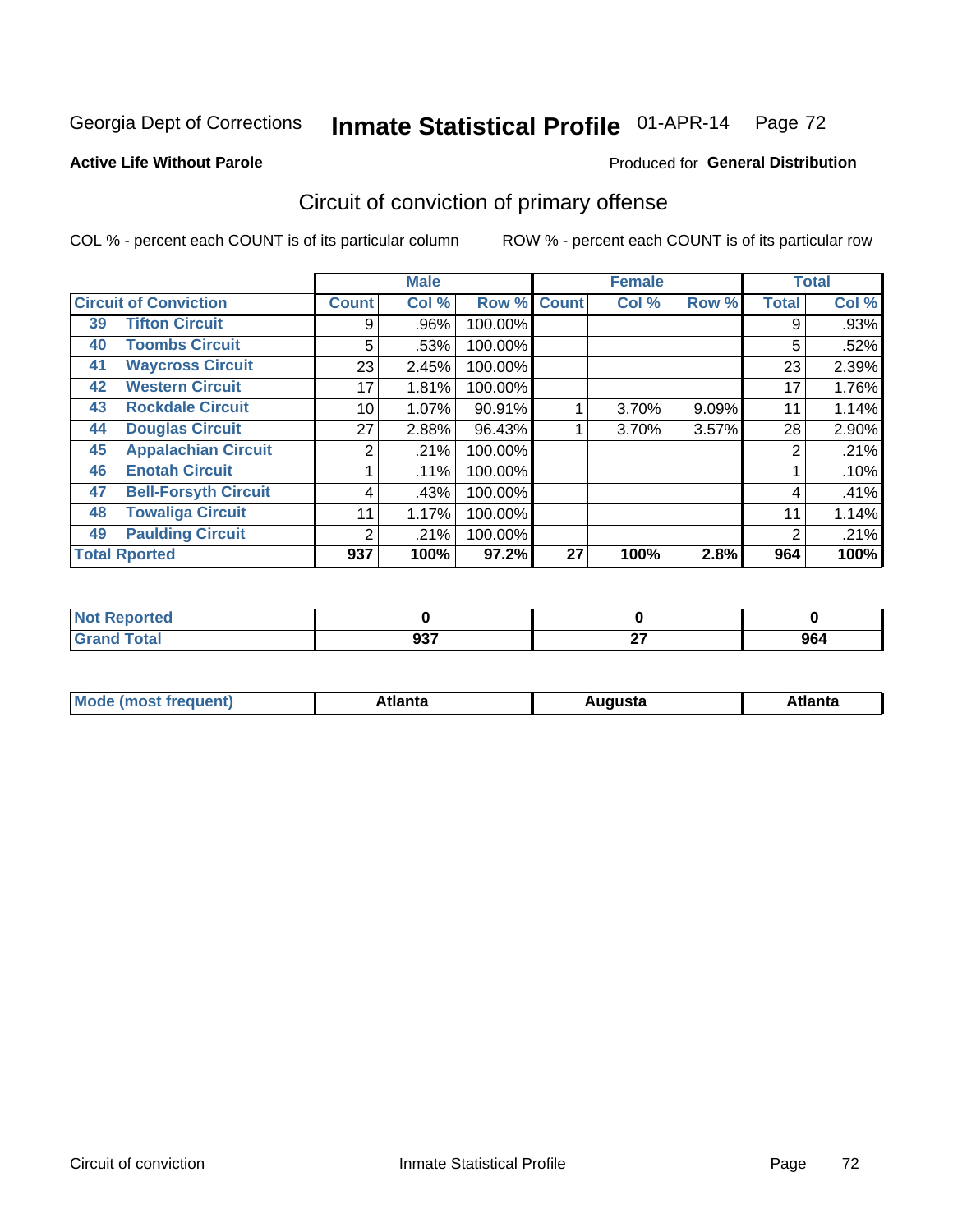### **Active Life Without Parole**

#### Produced for **General Distribution**

## Years served (jail + prison) in this incarceration

|                       |                  | <b>Male</b> |         |                 | <b>Female</b> |       |                 | <b>Total</b> |
|-----------------------|------------------|-------------|---------|-----------------|---------------|-------|-----------------|--------------|
| <b>Years Served</b>   | <b>Count</b>     | Col %       | Row %   | <b>Count</b>    | Col %         | Row % | <b>Total</b>    | Col %        |
| Less than one year    | $\overline{30}$  | 3.20%       | 100.00% |                 |               |       | $\overline{30}$ | 3.11%        |
| 1 to 1.99 years       | 49               | 5.23%       | 92.45%  | 4               | 14.81%        | 7.55% | 53              | 5.50%        |
| 2 to 2.99 years       | 80               | 8.54%       | 94.12%  | 5               | 18.52%        | 5.88% | 85              | 8.82%        |
| 3 to 3.99 years       | 76               | 8.11%       | 93.83%  | $\overline{5}$  | 18.52%        | 6.17% | 81              | 8.40%        |
| 4 to 4.99 years       | 52               | 5.55%       | 98.11%  | $\mathbf{1}$    | 3.70%         | 1.89% | 53              | 5.50%        |
| 5 to 5.99 years       | 48               | 5.12%       | 97.96%  | $\mathbf{1}$    | 3.70%         | 2.04% | 49              | 5.08%        |
| 6 to 6.99 years       | 46               | 4.91%       | 100.00% |                 |               |       | 46              | 4.77%        |
| 7 to 7.99 years       | 32               | 3.42%       | 91.43%  | 3               | 11.11%        | 8.57% | 35              | 3.63%        |
| 8 to 8.99 years       | 36               | 3.84%       | 97.30%  | 1               | 3.70%         | 2.70% | 37              | 3.84%        |
| 9 to 9.99 years       | 34               | 3.63%       | 100.00% |                 |               |       | 34              | 3.53%        |
| 10 to 10.99 years     | 30               | 3.20%       | 96.77%  | $\mathbf 1$     | 3.70%         | 3.23% | 31              | 3.22%        |
| 11 to 11.99 years     | 43               | 4.59%       | 91.49%  | $\overline{4}$  | 14.81%        | 8.51% | 47              | 4.88%        |
| 12 to 12.99 years     | 42               | 4.48%       | 100.00% |                 |               |       | 42              | 4.36%        |
| 13 to 13.99 years     | 48               | 5.12%       | 100.00% |                 |               |       | 48              | 4.98%        |
| 14 to 14.99 years     | 39               | 4.16%       | 100.00% |                 |               |       | 39              | 4.05%        |
| 15 to 15.99 years     | 33               | 3.52%       | 97.06%  | $\mathbf{1}$    | 3.70%         | 2.94% | 34              | 3.53%        |
| 16 to 16.99 years     | 52               | 5.55%       | 98.11%  | $\mathbf{1}$    | 3.70%         | 1.89% | 53              | 5.50%        |
| 17 to 17.99 years     | 45               | 4.80%       | 100.00% |                 |               |       | 45              | 4.67%        |
| 18 to 18.99 years     | 29               | 3.09%       | 100.00% |                 |               |       | 29              | 3.01%        |
| 19 to 19.99 years     | 28               | 2.99%       | 100.00% |                 |               |       | 28              | 2.90%        |
| 20 to 20.99 years     | 24               | 2.56%       | 100.00% |                 |               |       | 24              | 2.49%        |
| 21 to 21.99 years     | 7                | 0.75%       | 100.00% |                 |               |       | $\overline{7}$  | 0.73%        |
| 22 to 22.99 years     | $\overline{7}$   | 0.75%       | 100.00% |                 |               |       | $\overline{7}$  | 0.73%        |
| 23 to 23.99 years     | $\overline{2}$   | 0.21%       | 100.00% |                 |               |       | $\overline{2}$  | 0.21%        |
| 24 to 24.99 years     | $\mathbf{1}$     | 0.11%       | 100.00% |                 |               |       | $\mathbf{1}$    | 0.10%        |
| 25 to 25.99 years     | 8                | 0.85%       | 100.00% |                 |               |       | 8               | 0.83%        |
| 26 to 26.99 years     | $\mathbf 1$      | 0.11%       | 100.00% |                 |               |       | $\mathbf{1}$    | 0.10%        |
| 27 to 27.99 years     | 4                | 0.43%       | 100.00% |                 |               |       | 4               | 0.41%        |
| 29 to 29.99 years     | $\overline{2}$   | 0.21%       | 100.00% |                 |               |       | $\overline{c}$  | 0.21%        |
| Thirty + years        | 9                | 0.96%       | 100.00% |                 |               |       | $\overline{9}$  | 0.93%        |
| <b>Total Reported</b> | $\overline{937}$ | 100%        | 97.20%  | $\overline{27}$ | 100%          | 2.80% | 964             | 100.0%       |

| <b>Not Reported</b>      |                 |                 |                 |
|--------------------------|-----------------|-----------------|-----------------|
| <b>Grand Total</b>       | 937             | 27              | 964             |
|                          |                 |                 |                 |
| <b>Mean</b><br>(average) | 10.26           | 6.14            | 10.14           |
| <b>Median (middle)</b>   | 9.63            | 3.85            | 9.495           |
| Mode (most frequent)     | 2 to 2.99 years | 3 to 3.99 years | 2 to 2.99 years |
|                          |                 |                 |                 |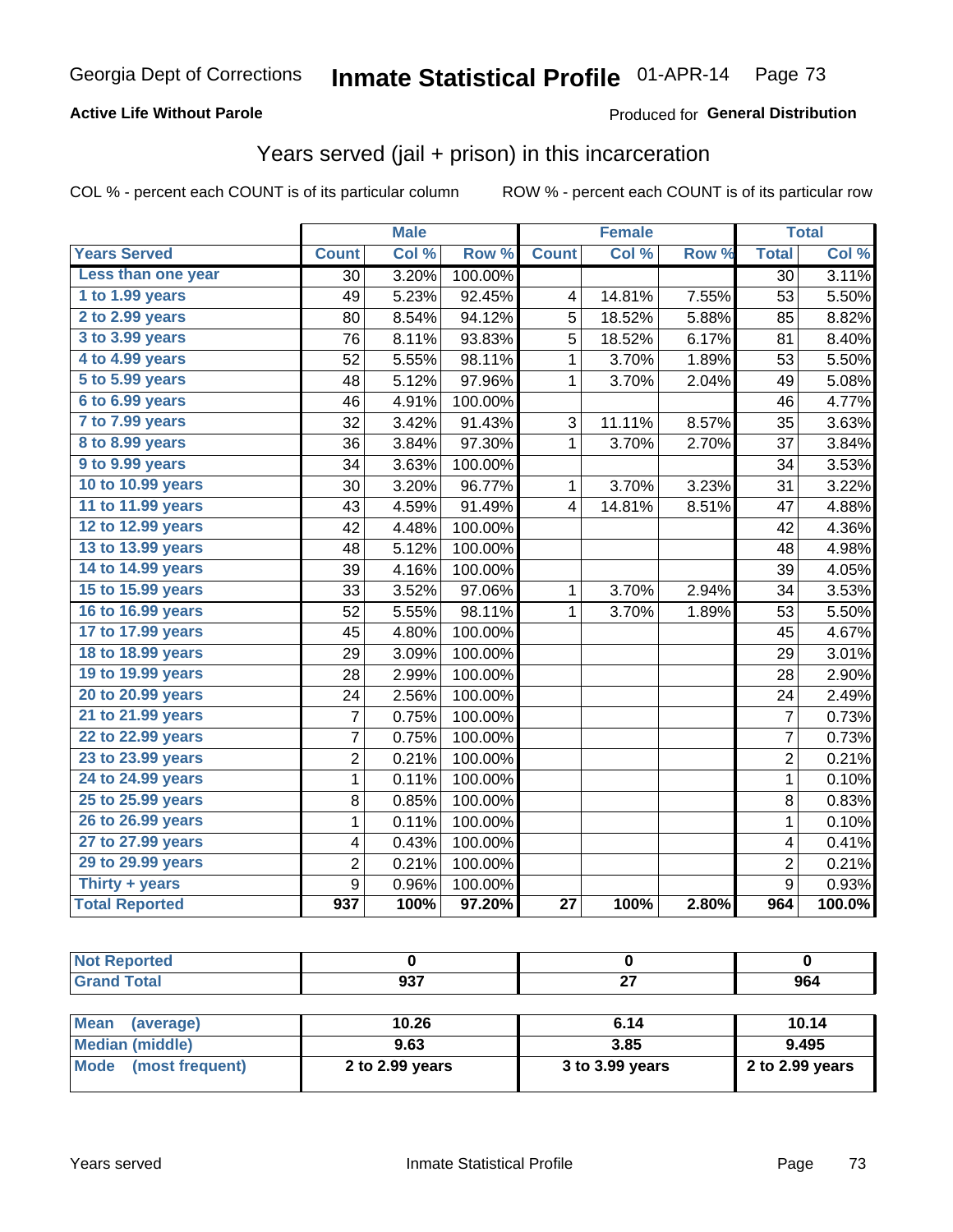#### **Active Life Without Parole**

Produced for **General Distribution**

## Results of most recent HIV tests

|                         | <b>Male</b>  |           |           | <b>Female</b> |          |        | Total |        |
|-------------------------|--------------|-----------|-----------|---------------|----------|--------|-------|--------|
| <b>HIV Test Results</b> | <b>Count</b> | Col%      | Row %I    | <b>Count</b>  | Col %    | Row %I | Total | Col %  |
| <b>Positive</b>         |              | 0.76%     | 87.50%    |               | $3.70\%$ | 12.50% |       | 0.84%  |
| <b>Negative</b>         | 919          | $99.24\%$ | $97.25\%$ | 26            | 96.30%   | 2.75%  | 945   | 99.16% |
| <b>Total Reported</b>   | 926          | 100%      | 97.17%    | 27            | 100%     | 2.83%  | 953   | 100%   |

| <b>Not Reported</b> |                    |    |     |
|---------------------|--------------------|----|-----|
| <b>Total</b>        | <b>027</b><br>งง เ | ~- | 964 |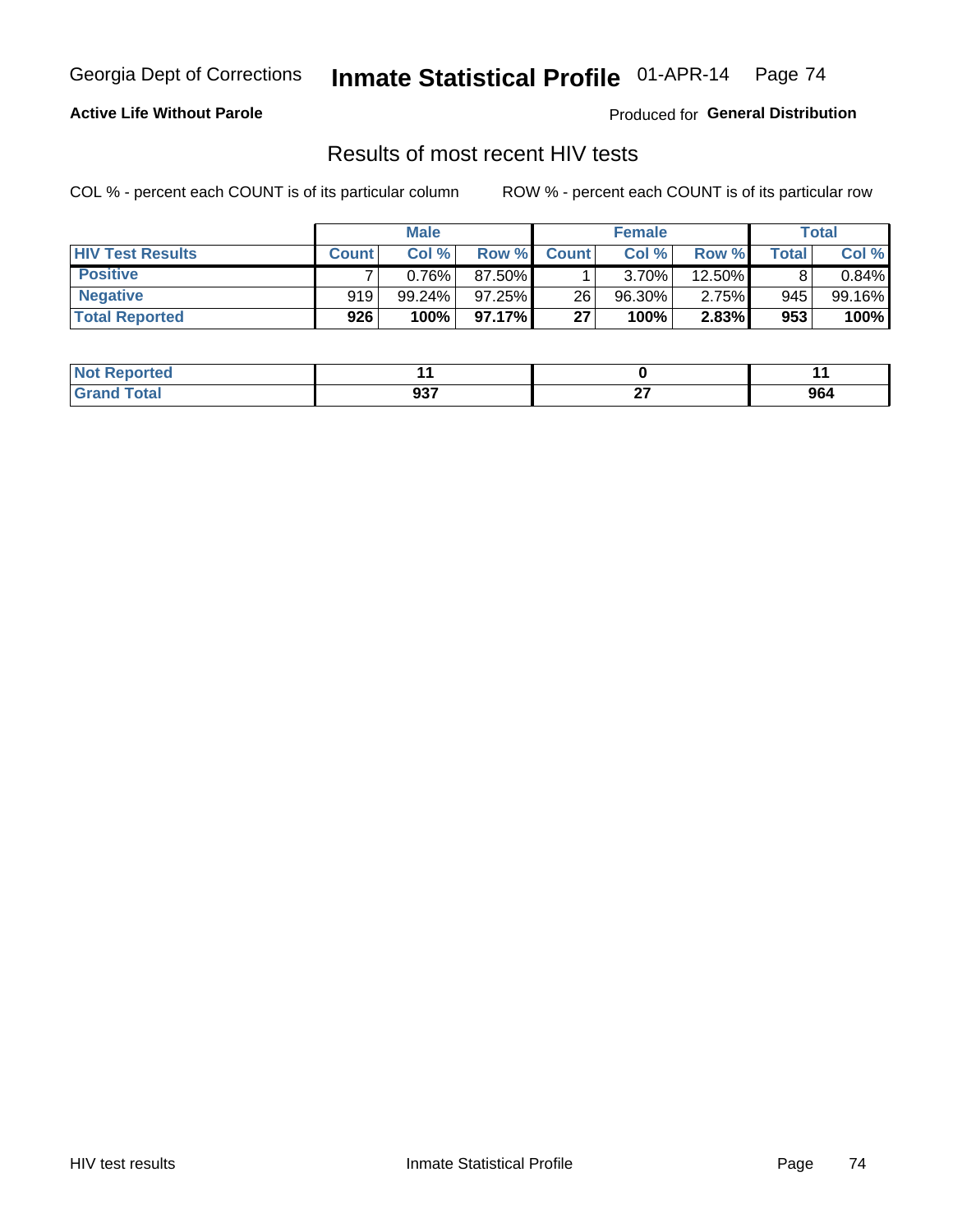### **Active Life Without Parole**

Produced for **General Distribution**

## Results of most recent tuberculosis test

|                                  | <b>Male</b>  |        |           | <b>Female</b> |        |       | Total |        |
|----------------------------------|--------------|--------|-----------|---------------|--------|-------|-------|--------|
| <b>Tuberculosis Test Results</b> | <b>Count</b> | Col %  | Row %     | <b>Count</b>  | Col %  | Row % | Total | Col %  |
| <b>Positive on current test</b>  | 232          | 25.03% | 98.72%    |               | 11.11% | 1.28% | 235   | 24.63% |
| <b>Negative</b>                  | 695          | 74.97% | $96.66\%$ | 24            | 88.89% | 3.34% | 719   | 75.37% |
| <b>Total Reported</b>            | 927          | 100%   | 97.17%    | 27            | 100%   | 2.83% | 954   | 100%   |

| <b>Not Reported</b>           | ı.  |        |     |
|-------------------------------|-----|--------|-----|
| <b>Fotal</b><br>$C$ ro $\sim$ | 937 | $\sim$ | 964 |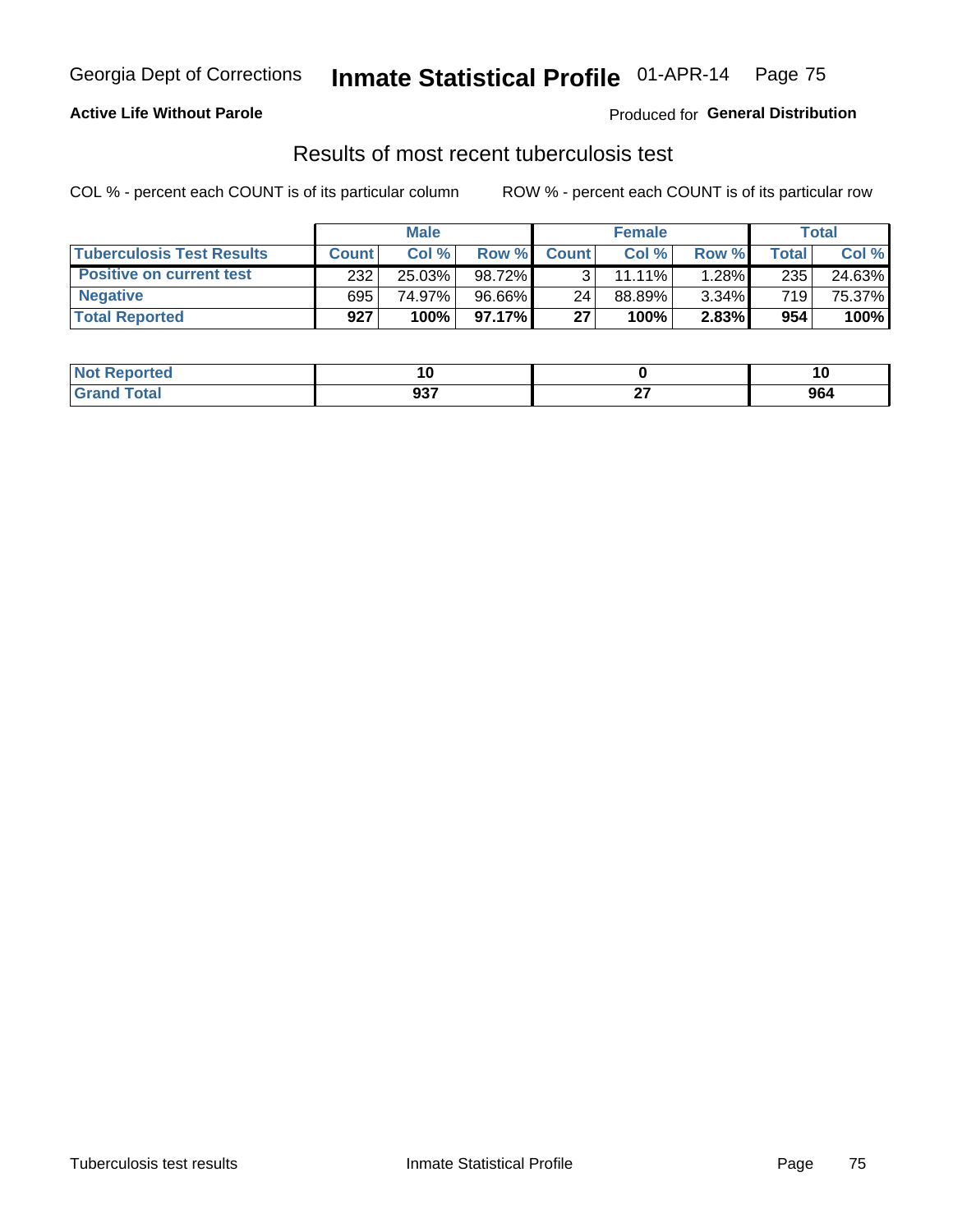### **Active Life Without Parole**

Produced for **General Distribution**

## Results of most recent syphilis test

|                                 | <b>Male</b>  |           |           | <b>Female</b> |           |          | Total |        |
|---------------------------------|--------------|-----------|-----------|---------------|-----------|----------|-------|--------|
| <b>Syphilis Test Results</b>    | <b>Count</b> | Col%      | Row %     | <b>Count</b>  | Col %     | Row %I   | Total | Col %  |
| <b>Positive on current test</b> |              | 2.68%     | $94.44\%$ |               | 9.09%     | $5.56\%$ | 18    | 2.79%  |
| <b>Negative</b>                 | 618          | $97.32\%$ | 98.41%    | 10            | $90.91\%$ | 1.59%    | 628   | 97.21% |
| <b>Total Reported</b>           | 635          | 100%      | 98.30%    | 11            | 100%      | 1.70%    | 646   | 100%   |

| <b>Not Reported</b>     | 302 |              | 240<br>J I O |
|-------------------------|-----|--------------|--------------|
| <b>Total</b><br>' Grand | 937 | $\sim$<br>-- | 964          |